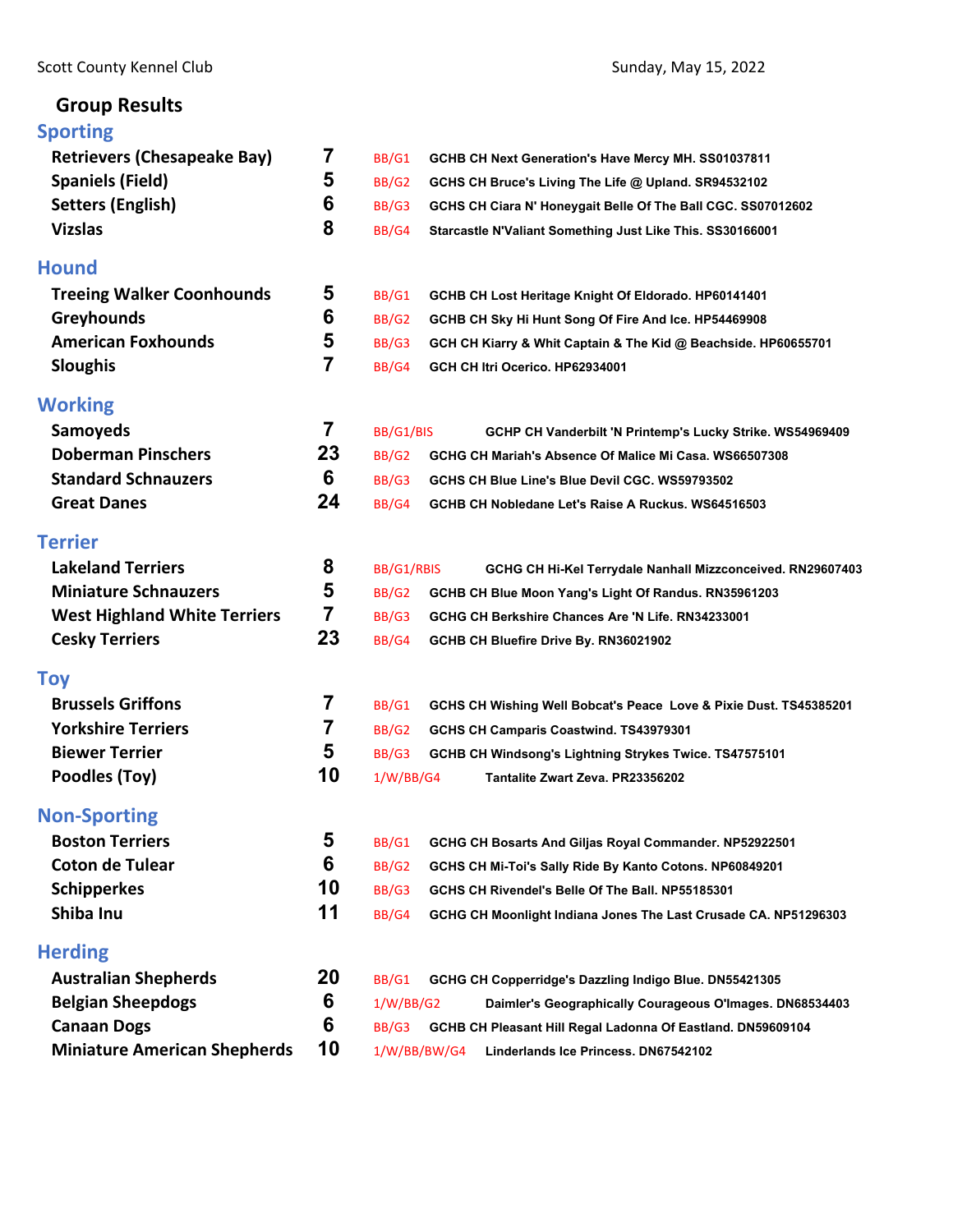<span id="page-1-0"></span>44743 Ms. Dianne Kroll

## **Barbet**

### **Barbet, Best of Breed**

#### **5** BB **GCHB CH Bluespruce's Blitzen De Ginkgo. SS23368108**

10/30/2020 Breeder: Sherilyn Spies-Smith. Sire: Barbochos Rick'S CM Dam: Blue Spruce Kismet. Owner:Will Zollman|Stacy Able|Will Zollman.Agent: Kristin Lawless

Judge:

44743 Ms. Dianne Kroll

### **Brittanys**

#### **Brittanys, Open Bitches**

| -6 | AB | Trace's Jazz Em Up Remi. SS18533203                                                            |
|----|----|------------------------------------------------------------------------------------------------|
|    |    | 3/5/2020 Breeder: Trey L Baer/Bonnie Pirtle. Sire: DC GFC AFC A Trace Of Bourbon With Diamonds |
|    |    | Dam: Flatrocks Shiki Miki. Owner: Rick D Hastings.                                             |
|    |    | <b>Brittanys, Best of Breed</b>                                                                |
|    |    |                                                                                                |

#### **5** BB **GCHG CH Rivermist Broxden Sovereignmvp. SR92492101**

7/21/2015 Breeder: Allyson Godfroid/Amy Booth/Phil Booth. Sire: GCHG DC Sovereign's Chasing Legends Dam: GCH CH Rivermist Broxden Best I Feather Seen JH. Owner:Kami West|Joe Droel|Dawn Droel.

## **8** OS **GCH CH Jacobsen's M'Eudail Rizzini. SS05182501**

4/1/2018 Breeder: Ben Jacobsen. Sire: Jaocbsen's Charming Charlie Dam: Jacobsen's Katie Girl II. Owner:Michael McMillan|Kathy McMillan.

Judge:

44743 Ms. Dianne Kroll

### **Lagotti Romagnoli**

### **Lagotti Romagnoli, Best of Breed**

#### **6** AB **CH Esmeralda Creato Per Amore. SS29011901**

12/28/2020 Breeder: Yaroslava Bereziuk. Sire: GCH CH Magnatum Wild Curls Baron Dam: Fiona Frise Deluxe. Owner:Helen Korbut|Yuri Kalmykov.

Judge:

44743 Ms. Dianne Kroll

### **Pointers**

#### **Pointers, Best of Breed**

### **5** BB **GCH CH Tahari N Clearcreek's Highway Patrolman. SS12647512**

4/9/2019 Breeder: Linda Cayton/Mr. Frank DePaulo. Sire: CH Seasyde Chesterhope Bingo! Dam: GCHG CH Hipoint Here Comes The Sun. Owner:Jaime Rutherford|Frank DePaulo.

#### Judge:

44743 Ms. Dianne Kroll

### **Pointers (German Shorthaired)**

### **Pointers (German Shorthaired), Best of Breed**

| đ | <b>B<sub>B</sub></b> | CH Cedar Run Disturbing The Peace. SR89622902<br>7/22/2015 Breeder: Christopher Rost/Lisa Zimmerman/Treasa Rost. Sire: GCHS CH Cedar Run Fire On<br>The Mountian RN Dam: GCH CH Tullamore Time Travella. Owner:Nadene Seymour   Mikala Seymour<br><b>Johnathan Seymour.</b> |
|---|----------------------|-----------------------------------------------------------------------------------------------------------------------------------------------------------------------------------------------------------------------------------------------------------------------------|
|   | SFI.                 | GCH CH Tgk Topgun Pistol Pete JH DS. SS04665108<br>3/23/2018 Breeder: Nathan Duncan. Sire: Tgk Top Gun Impressive Sir Henry Dam: Tgk Top Gun Princess<br>Amelia MH. Owner: Janet Burroughs.                                                                                 |

Judge:

44743 Ms. Dianne Kroll

### **Pointers (German Wirehaired)**

### **Pointers (German Wirehaired), Open Dogs**

 **5** 2/R **Hipoints Last Straw Doc Holiday JH. SS21091411** 7/20/2020 Breeder: Becky Blevins. Sire: CH Farmgate's Freeway Reese Piece CD RE SH CGC Dam: CH Hipoints Rumor Has It She'Ll Go Far JH CA BCAT DJ CGC TKI. Owner:Susan Devers.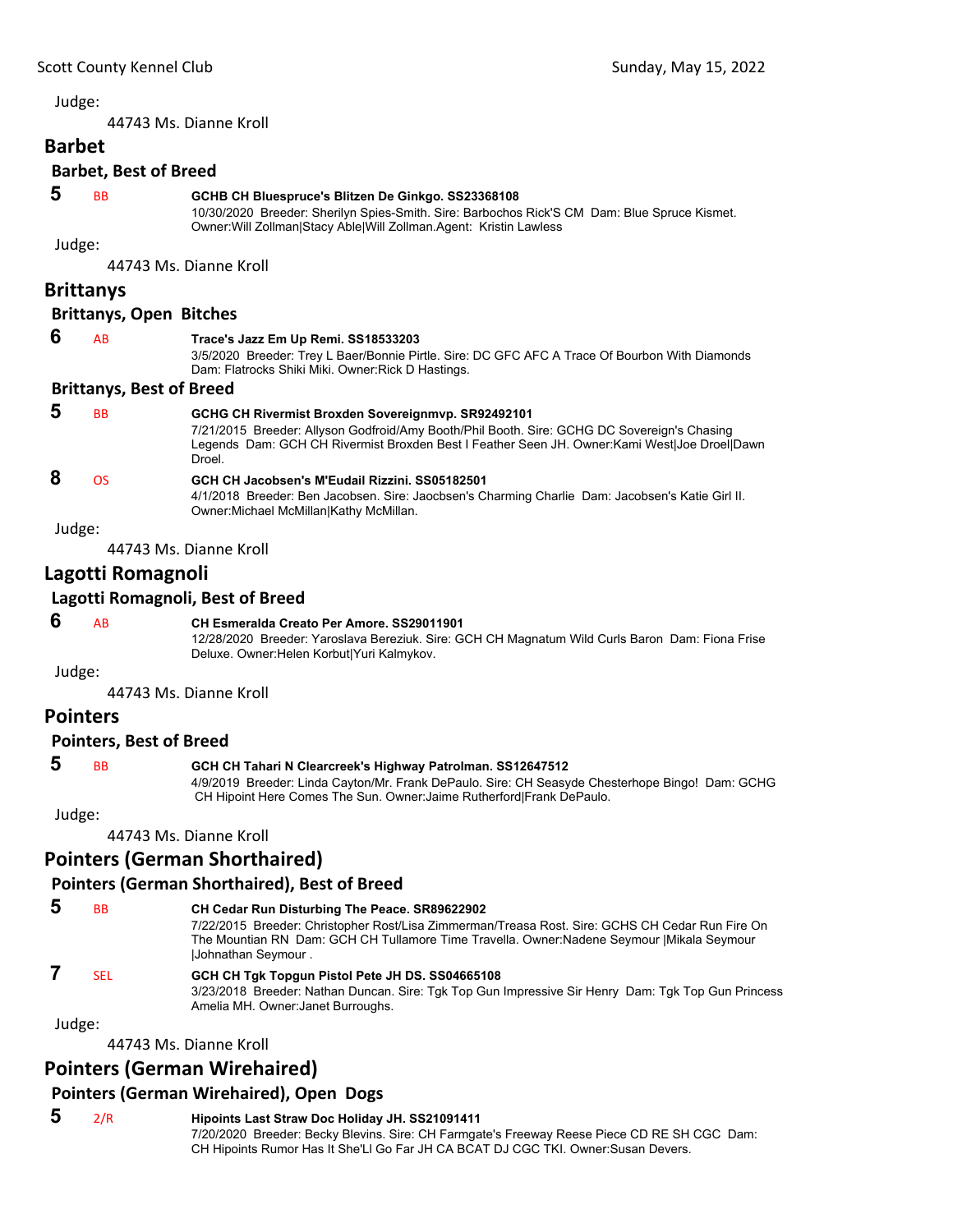|                                        | 1/W/BB | Hipoints Memories Of The Past CGC TKI. SS21091412<br>7/20/2020 Breeder: Becky Blevins. Sire: CH Farmgate's Freeway Reese Piece CD RE SH CGC Dam:<br>CH Hipoints Rumor Has It She'LI Go Far JH CA BCAT DJ CGC TKI. Owner: Becky Blevins. |  |  |
|----------------------------------------|--------|-----------------------------------------------------------------------------------------------------------------------------------------------------------------------------------------------------------------------------------------|--|--|
| Judge:                                 |        |                                                                                                                                                                                                                                         |  |  |
| 44743 Ms. Dianne Kroll                 |        |                                                                                                                                                                                                                                         |  |  |
| <b>Retrievers (Chesapeake Bay)</b>     |        |                                                                                                                                                                                                                                         |  |  |
| Retrievers (Chesapeake Bay), Open Dogs |        |                                                                                                                                                                                                                                         |  |  |
|                                        | AB     | Next Generations Make My Day. SS20064907                                                                                                                                                                                                |  |  |

6/21/2020 Breeder: Adam Levy/Diane Baker. Sire: GCH CH Spinnakers Lever Action Cowboy RN JH Dam: CH Next Generations Whiskey And Rye. Owner:Debra Jackson.

### **Retrievers (Chesapeake Bay), American Bred Bitches**

 **6** 1/W **Cal-I-Co Ngd's Annie Get Your Gun RN ACT1 DJ DN CGC TKA. SS12755602** 6/12/2019 Breeder: Jo Ann Colvin/Adam Levy. Sire: CH Next Generations Ironwoods Walnut MH Dam: GCHG CH Cal-I-Co Hope On The Rocks. Owner:Annie Strobel.

### **Retrievers (Chesapeake Bay), Best of Breed**

|   | BB/G1 | GCHB CH Next Generation's Have Mercy MH. SS01037811<br>8/5/2017 Breeder: Adam Levy. Sire: CH Spinnakers How The West Was Won MH Dam: GCHB CH Next<br>Generations No Mercy JH. Owner: Rae Lewis Adam Levy Agent: Devon Kipp |
|---|-------|----------------------------------------------------------------------------------------------------------------------------------------------------------------------------------------------------------------------------|
| 9 | SFI.  | CH Aj's Silvercreek A Fistful Of Dollars BN RN FDC CGC TKA. SS02587601<br>11/18/2017 Breeder: Joanne Silver/Teresa S Tebbens. Sire: CH Blackwoods Undercover Operator JH                                                   |

Judge:

44743 Ms. Dianne Kroll

### **Retrievers (Flat‐Coated)**

#### **Retrievers (Flat‐Coated), Open Dogs**

#### **5** AB **Heirborn Reel Deal. SS18210001**

2/21/2020 Breeder: Michele K Jonas/Paul O Jonas/Christian Jonas/Alicia F Richter. Sire: GCHG CH Heirborn Moor Bang For The Buck Dam: GCH CH Heirborn Reigny Day Woman. Owner:Paul Jonas|Michel K. Jonas|Alicia F. Richter|Christian P. Jonas.Agent: Dave Slattum

Dam: CH Marjan's Silvercreek Chantilly Lace CD BN RE JH CA TKP. Owner:Anne and Jeff Nicholson.

Judge:

44743 Ms. Dianne Kroll

### **Retrievers (Golden)**

### **Retrievers (Golden), Puppy (6‐9 Months) Dogs**

### **5** AB **Elmcreek He's In A League Of His Own. SS28788610**

8/31/2021 Breeder: Susan Wilcox/Judy Campbell. Sire: GCH CH Teddybear's Playing Fast And Loose Dam: Elmcreek She's A Pretty Woman. Owner:Susan Wilcox.Agent: Nicole Ryan

#### **Retrievers (Golden), Puppy (9‐12 Months) Dogs**

### **9** <sup>1</sup> **Champagne May Your Dreams Come True. SS28521701**

5/28/2021 Breeder: Dana Thompson. Sire: GCHS CH Captivate's Last Chance At The Ok Corral Dam: Kisatchie-Champagne Goldens Ray Of Sunshine FDC CGCA CGCU TKI. Owner:Dana Thompson.Agent: Kristin Lawless

#### **Retrievers (Golden), 12‐18 Months Dogs**

**15** <sup>1</sup> **Prairiewyn's Fire And Ice CGC. SS25523504**

2/22/2021 Breeder: Holly Simmons/Julie Simmons. Sire: GCH CH Prairiewyn's Whirl Of Fire UD BN RE THDA CGCA CGCU Dam: CH Hillside Friends Close Anemones Closer. Owner:Marion Grandone|Holly Simmons Tomaso|Julie Simmons.

#### **Retrievers (Golden), Bred‐By‐Exhibitor (Adult) Dogs**

### **17** AB **Forever's Smoke And Whiskey. SS17719301**

1/29/2020 Breeder: Kathryn Vergeront/Jennifer L Hoffmann/Lindsay Siflinger/Robyn Gordon. Sire: GCHG CH Forever's All Jacked Up RN CGC Dam: Evertop's My Sexy Girl. Owner:Jennifer Hoffmann|Randy Hoffmann|Robyn Gordon|L Siflinger.

#### **Retrievers (Golden), American Bred Dogs**

#### **19** <sup>2</sup> **Csharp Kissin' Cousin SH. SS04178501**

2/9/2018 Breeder: Cathy Sharp. Sire: CH Blueprint's First In Line For Kisses CGC Dam: Gower's Good Day Sunshine CGC. Owner:Cathy Sharp.Agent: Jennifer Hoffmann

### **21** 1/R **Champagne's Gibby's High Inside Fastball. SS12405803**

5/15/2019 Breeder: Bonnie Mueller/Jennifer Hoffmann/Lindsey Siflinger. Sire: GCH CH Forever's For Love Of The Game JH Dam: GCH CH Champagne's Sunshine & Whiskey. Owner:Thomas Hamer|Lissa Hamer|Jennifer Hoffmann.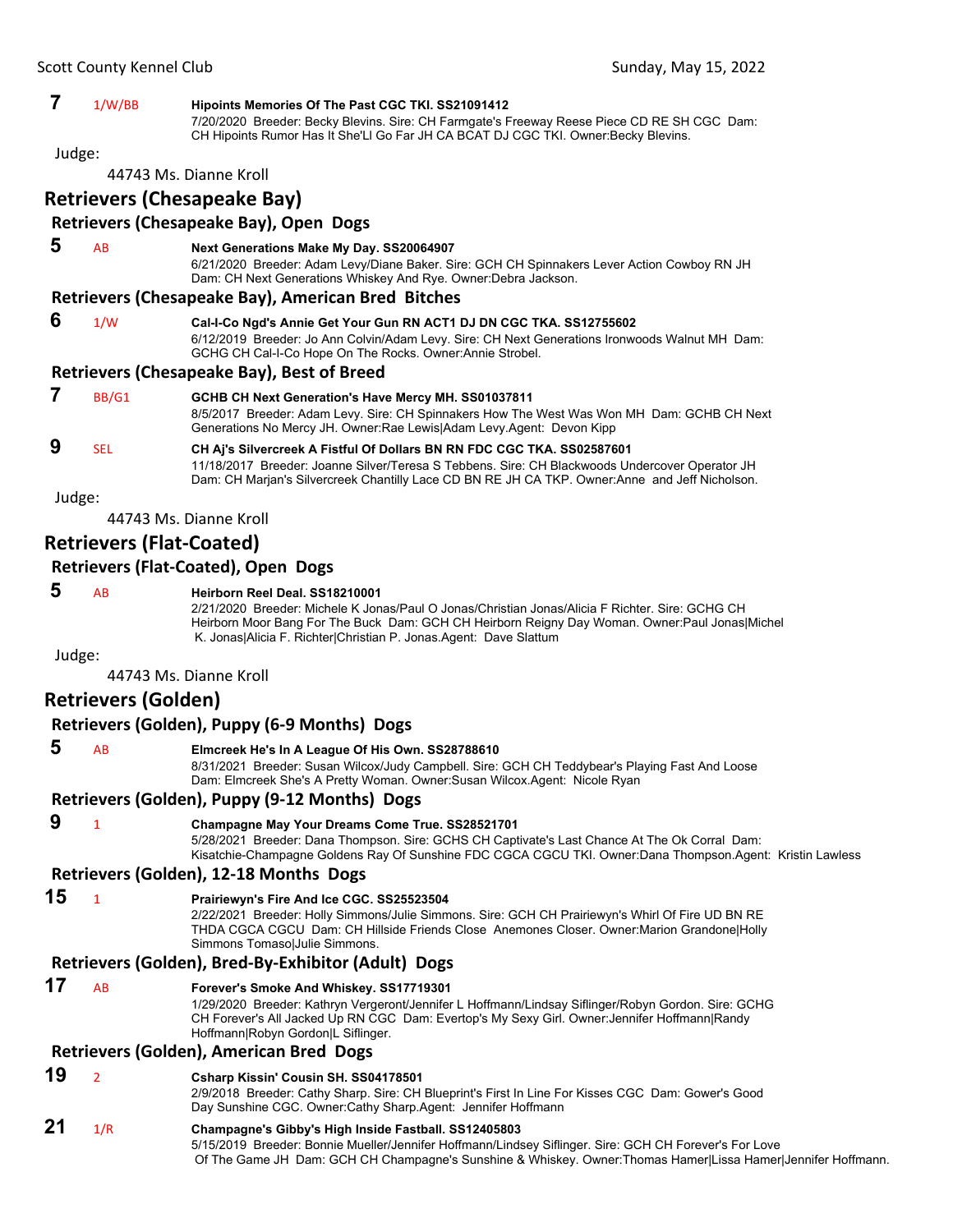### **Retrievers (Golden), Open Dogs**

| 23 | AB             | Silver Oak's Alpaca My Bags DCAT DS CGC. SS04756001<br>3/25/2018 Breeder: Mrs. Donna Ernst/Terryl Schulte/Kate Wing. Sire: CH Dakota's Illegal Smile Dam:<br>Avalor Anthem A Force 2b Reckoned With @Silver Oak. Owner:Nancy Roush Terryl Schulte Elayna Mueller.                                                        |  |
|----|----------------|--------------------------------------------------------------------------------------------------------------------------------------------------------------------------------------------------------------------------------------------------------------------------------------------------------------------------|--|
| 25 | 4              | Avalor Fall-O Your Dreams. SS09117701<br>10/21/2018 Breeder: Lori Reuter/Terryl A Schulte. Sire: GCH CH Tangleloft Take The Money N Run Dam:<br>GCHS CH Avalor U R Wonder-Ful Tonight. Owner:Lori Reuter Terryl Schulte.                                                                                                 |  |
| 27 | 1/W/BW         | Zumbro's A Bit O' Blarney. SS13502701<br>3/17/2019 Breeder: Kristina Judisch/Kathy E Johnson-Siegle/Tiffany Waite. Sire: GCHB CH Teddybear's<br>Rock Hudson RN JH CAX DJ Dam: GCH CH Zumbro Tb Make Mine A Double CAX SCN SIN. Owner:K<br>Judisch K Siegle T Waite Agent: Jennifer Hoffmann                              |  |
| 31 | $\overline{2}$ | Myriah's Jive Talkin'. SS22734102<br>11/6/2020 Breeder: Diane C Eastman/LISA R EASTMAN, Sire: GCHG CH Flying Nico De Himmelstein<br>Dam: GCH CH Myriah's Take Me Home CD BN RN OA OAJ. Owner: Karen Abben Diane Eastman.                                                                                                 |  |
| 33 | 3              | Feathurquest Be Alright. SS25261901<br>10/23/2020 Breeder: Masaki Shimizu/Keiko Shimizu. Sire: GCHB CH Emery's Walk The Line At Cinamon<br>Bay DN Dam: Bumaclub's Mxd American Dream. Owner: Sinichiro Takagi.                                                                                                           |  |
|    |                | Retrievers (Golden), Puppy (6-9 Months) Bitches                                                                                                                                                                                                                                                                          |  |
| 6  | 1              | Elmcreek Tb She's In A League Of Her Own. SS28788602<br>8/31/2021 Breeder: Susan Wilcox/Judy Campbell. Sire: GCH CH Teddybear's Playing Fast And Loose<br>Dam: Elmcreek She's A Pretty Woman. Owner:Susan Wilcox Judy Campbell Kathy Johnson-Siegle.Agent:<br>Nicole Ryan                                                |  |
|    |                | Retrievers (Golden), Puppy (9-12 Months) Bitches                                                                                                                                                                                                                                                                         |  |
| 8  | $\overline{1}$ | Ersa Summit Don't Stop Me Now @ Avalor. SS27975703<br>6/4/2021 Breeder: Sydnie T Anderson/Renee J Anderson/Beth Johnson. Sire: CH Summits Game On!<br>Dam: CH Summits Like Lightening In A Bottle. Owner: Lori Reuter Camryn Reuter.                                                                                     |  |
|    |                | Retrievers (Golden), 12-18 Months Bitches                                                                                                                                                                                                                                                                                |  |
| 10 | $\overline{2}$ | Angels Of Gold Champagne Lavenders Success. SS25804404<br>4/12/2021 Breeder: Lori Privette. Sire: CH Victory's Always Makin' Waves THD CGC Dam: Heartsofgold<br>Angels Of Gold Miss Congeniality CD BN RN CGC. Owner:Dana Thompson.Agent: Kristin Lawless                                                                |  |
| 12 | 3              | Nalyn's Mirror Edge. SS26127903<br>4/18/2021 Breeder: Nancy L Gratiot. Sire: CH Trademark's Time Of My Life Dam: GCH CH Nalyn's Over<br>The Edge. Owner: Nancy Gratiot Monica Trabing Gary Trabing. Agent: Devon Kipp                                                                                                    |  |
| 14 | 1              | Edgewater Drinks Like A Fish. SS29221001<br>4/1/2021 Breeder: Susan McCarthy. Sire: CH Magicshades Singing Guns THDN DJ CGC Dam:<br>Edgewater's Don't Axe Me If I'M Crazy. Owner:Susan McCarthy.Agent: Nicole Ryan                                                                                                       |  |
|    |                | Retrievers (Golden), American Bred Bitches                                                                                                                                                                                                                                                                               |  |
| 18 | 1              | Avalor Movin' On Up @ Questan. SS12242402<br>5/8/2019 Breeder: Lori Reuter/Terryl A Schulte. Sire: GCHB CH Brio Do The Locomotion Dam: GCHS CH<br>Avalor U R Wonder-Ful Tonight. Owner:Kellie Williams Julie Wangelin Terryl Schulte.Agent: Devon Kipp                                                                   |  |
| 20 | $\overline{2}$ | My Joy's Princess Shuri @ Moonface. SS19944904<br>6/17/2020 Breeder: Denise Rempert/Dr. Linda Lewiston/Christine Blind/Lee Kouski. Sire: GCH CH Liberty<br>Lionswatch Kentucky Bourbon Over Ice CCA RATN CGC TKN Dam: Myjoy Be Twix And Between.<br>Owner:Kimberly J Lohman Mikayla Seymour Jordyn Seymour Carol Mahlik. |  |
| 22 | 3              | Teddybear's Somewhere Over The Rainbow. SS21144701<br>8/3/2020 Breeder: Kathy E Johnson-Siegle/Babette Cohen/Nicole Ryan. Sire: GCHS CH Summit's Game<br>Set Match RN CGC TKA Dam: GCHS CH Teddybear's Designer Hayley Paige. Owner: Kathy Siegle.                                                                       |  |
| 24 | AB             | Rw Forever In Blue Jeans. SS21595401<br>10/1/2020 Breeder: Becky Welch/Jennifer Hoffman. Sire: GCH CH Champagne's Forever Man Of The<br>Year Dam: CH Rw Flawless. Owner:Becky Welch Mike Welch.Agent: Jennifer Hoffmann                                                                                                  |  |
|    |                | Retrievers (Golden), Open Bitches                                                                                                                                                                                                                                                                                        |  |
| 26 | AB             | Trademark's Spoton. SS09155903<br>12/2/2018 Breeder: Theresa Zeise & Beth Johnson. Sire: Tangleloft Take The Money N Run Dam:<br>Summit's Laugh Until You Cry. Owner: Theresa Zeise.                                                                                                                                     |  |
| 28 | 2/R            | Hearthrob's Perfecting The Triple Axel. SS09227703<br>12/4/2018 Breeder: Cheryl Murphy/Kevin Murphy. Sire: GCHS CH Tamarack Oughtabe The Mayor Dam:<br>Hearthrob's Golden Phantom. Owner: Cheryl Murphy Diane Cooper.                                                                                                    |  |
| 32 | 3              | Tangleloft Up The Ante. SS12453201<br>4/22/2019 Breeder: Mr. Christopher Pease. Sire: CH Tangleloft Bottoms Up Dam: CH Tangleloft Full<br>Circle. Owner: Christopher Pease Lindsay McDowell. Agent: Devon Kipp                                                                                                           |  |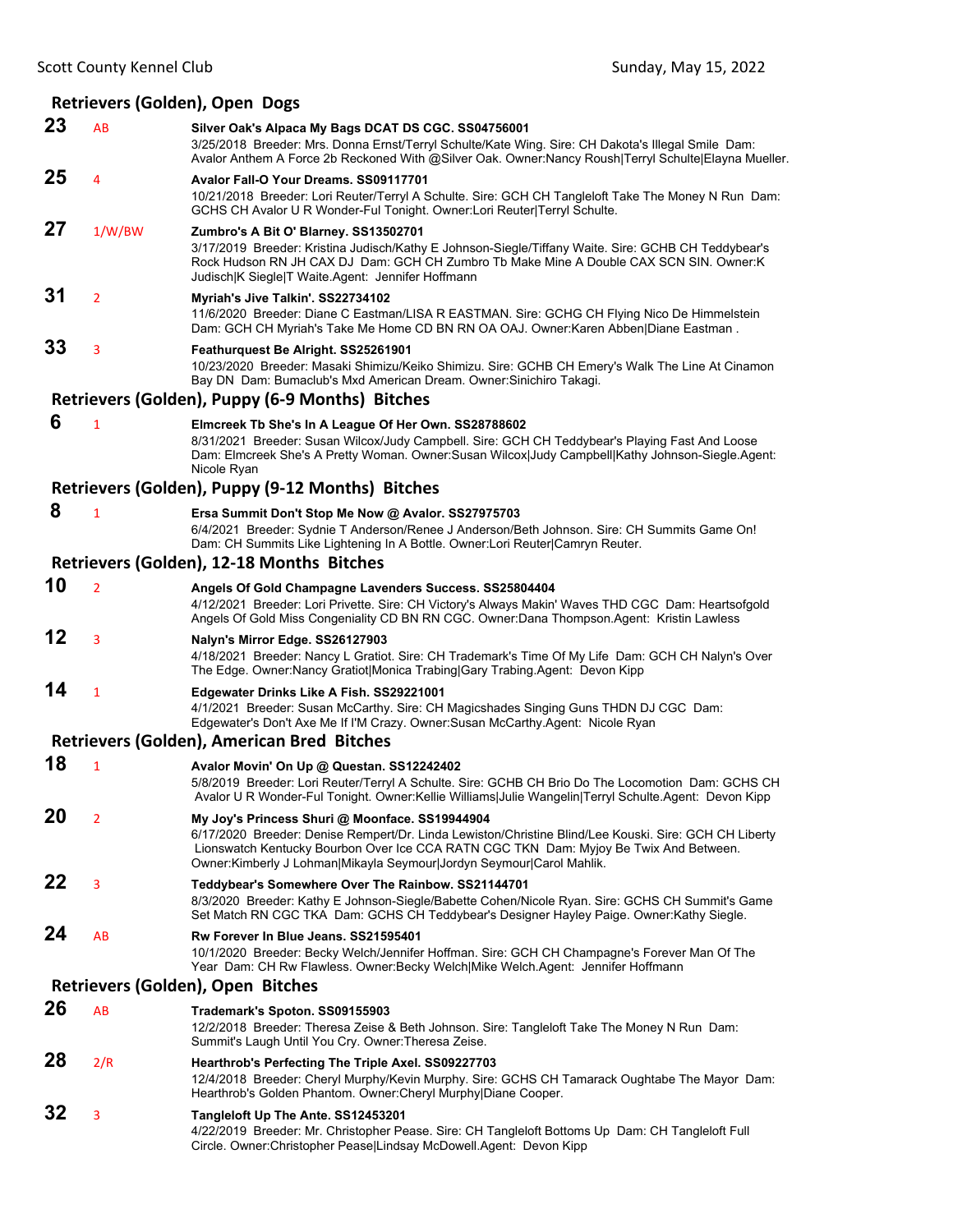| 34  | 1/W        | Goodfield's Plain White Trash, SS14697101<br>9/7/2019 Breeder: Emily Pate/Mary Cunningham/Jennifer Hoffmann/Candace Nee. Sire: CH Forever's<br>Dirty Deed Dam: Forever Goodfield's Pillow Talk RN. Owner: Emily Pate Agent: Jennifer Hoffmann                                                                                       |
|-----|------------|-------------------------------------------------------------------------------------------------------------------------------------------------------------------------------------------------------------------------------------------------------------------------------------------------------------------------------------|
|     |            | <b>Retrievers (Golden), Best of Breed</b>                                                                                                                                                                                                                                                                                           |
| 30  | <b>SEL</b> | Kattwalk's Bee There Or Bee Square. SS12097701<br>4/7/2019 Breeder: barbara wohlferd/Jade Rosenkoetter. Sire: GCHB CH Kattwalk's The Spy Who Loved<br>Me Dam: GCHS CH Cobblestone Flyte Of The Bumblebee. Owner:Carole Mueller Agent: Nicole Ryan                                                                                   |
| 36  | AB         | GCH CH Brightwood's As Luck Would Have It. SR87091603<br>4/7/2015 Breeder: Deborah J Waid. Sire: GCH CH Golden Trip Repeating The Success CD Dam:<br>Asterling's Speaks Her Mind CD RI. Owner: Deborah J Waid Caroline M Waid.                                                                                                      |
| 37  |            | CH Brightwood's Luck Of The Draw BN. SR87091602<br>4/7/2015 Breeder: Deborah J Waid. Sire: GCH CH Golden Trip Repeating The Success CD Dam:<br>Asterling's Speaks Her Mind CD RI. Owner: Deborah J Waid Caroline Waid.                                                                                                              |
| 38  | <b>OS</b>  | GCHB CH Goodfield Forever Red Neck Woman, SS14697103<br>9/7/2019 Breeder: Emily Pate/Mary Cunningham/Jennifer Hoffmann/Candace Nee. Sire: CH Forever's<br>Dirty Deed Dam: Forever Goodfield's Pillow Talk RN. Owner: Jennifer Hoffmann.                                                                                             |
| 39  | <b>BB</b>  | CH Prairiewyn Hot Blue Stones Of Shannara CD BN RI NAP OJP BCAT. SR94293806<br>7/20/2016 Breeder: Julie M Simmons/Holly M. Simmons/Mrs. Donna Ernst/Paul Ernst. Sire: GCH CH<br>Prairiewyn's Whirl Of Fire UD BN RE THDA CGCA CGCU Dam: Anthem One Two Buckle My Shoe.<br>Owner: Karen Abben Diane Eastman   Julie & Holly Simmons. |
| 43  |            | CH Summit's Take Over, SS13229601<br>6/9/2019 Breeder: Beth Johnson/George Dinges. Sire: CH Summits Game On! Dam: GCHS CH Summit's<br>Don't Cry Over Spilled Milk. Owner: Carole Mueller. Agent: Nicole Ryan                                                                                                                        |
| 45  | AB         | CH Hillside I Want To Believe, SS13435102<br>2/3/2019 Breeder: Caron Rosenkoetter/Robert Hallahan Jr/Jade Rosenkoetter/Colleen Maddox, Sire: CH<br>Hashgold's Santiago De Himmelstein Dam: CH Amica Dogwood Gone With The Wind. Owner:Carl<br>Rosenkoetter Caron Rosenkoetter Jade Rosenkoetter S Rosenkoetter.                     |
|     |            | Retrievers (Golden), Veteran Dogs                                                                                                                                                                                                                                                                                                   |
| 9 E |            |                                                                                                                                                                                                                                                                                                                                     |

**35** AB **GCH CH Kristil Anthem Phi Slama Jama BCAT CGC. SR80394708** 11/15/2013 Breeder: Debra Oster/Kristilyn Falkenthal. Sire: CH Hytree Summits Time Square Dam: CH Kristil's Shake What Your Mama Gaveu. Owner:Nancy Roush|Terryl Schulte|Elayna Mueller|Terryl Schulte|Donna Ernst.

Judge:

44743 Ms. Dianne Kroll

### **Retrievers (Labrador)**

### **Retrievers (Labrador), Puppy (6‐9 Months) Dogs**

 **5** <sup>1</sup> **Charm Murphy's Irish Stout At Chickadee. SS29534001** 9/13/2021 Breeder: Charlene Moser/F Jerome Moser. Sire: GCH CH Honorbright Dunn's Marsh Song And Dance RA SH FDC RATCHX DN TKN Dam: Charm's Angel On Fire. Owner:Edwina Umphrey|Yvette

Umphrey.

#### **Retrievers (Labrador), Puppy (9‐12 Months) Dogs**

 **7** <sup>1</sup> **Clearwater's Building Dreams By Sleepy Hollow. SS28258202** 7/14/2021 Breeder: Jotham Pease. Sire: GCHB CH Clearwater's Midnight Romance From Arlon SH CGC Dam: Sleepy Hollow's Wild Sand Flea. Owner:Lara Nieckula.

### **Retrievers (Labrador), American Bred Dogs**

 **9** AB **Karamar River Rising. SS15604406**

11/10/2019 Breeder: Ruth Lubahn. Sire: CH Greenstone's Music Man Dam: Karamar The Real Nikki Heat. Owner:Jim Lubahn|Ruth Lubahn.

### **11** 1/W **Paradocs Ak's Daniel. SS21095804**

8/24/2020 Breeder: Karen Helmers/Ari Katz/John R Helmers. Sire: GCH CH Paradocs Bellwether Heath Dam: Paradocs Rani. Owner:Ari Katz.

### **Retrievers (Labrador), Open Dogs**

- **15** 1/R **Cedar Springs Hirschbach. SS13083203** 5/28/2019 Breeder: Mary J Herburger. Sire: CH Glacieridge's Solar Eclipse Dam: Cedar Springs Picabo's Khaki Pants. Owner:Mary Herburger|Susan Smith|Roy Smith. **17** <sup>2</sup> **Maroma's Burcano Rock Me Amadeus. SS20608702**
	- 3/13/2020 Breeder: Marco Antonio Concha Gonzalez. Sire: GCHG CH Epoch's Moccasin Joe Dam: Miura (Concha). Owner:Marco Antonio Concha|Alexander Riano.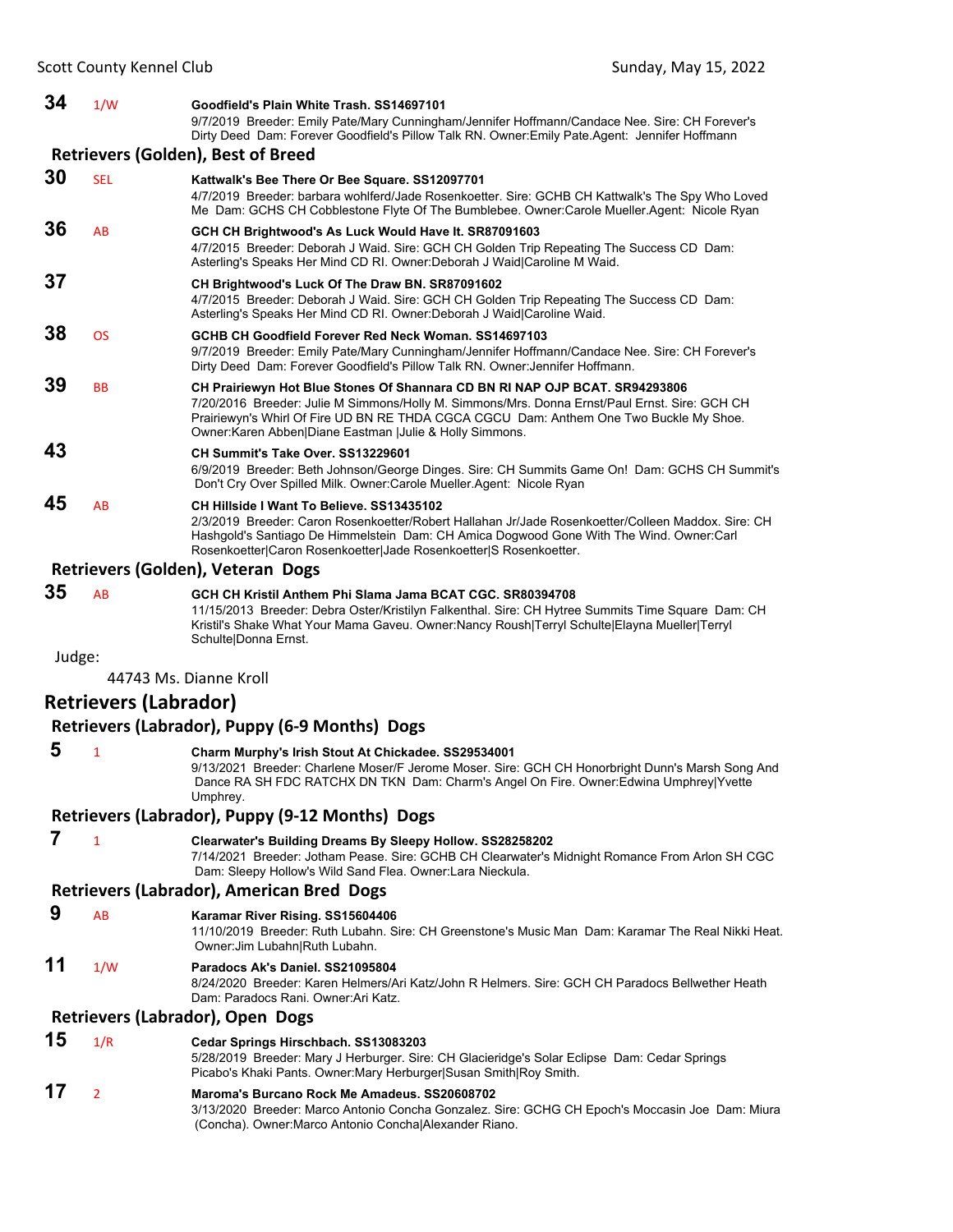# **Retrievers (Labrador), 12‐18 Months Bitches**

| 6      | AB             | Iron Hill's Royal Fortress. SS24049001<br>1/9/2021 Breeder: Christina M Shanahan. Sire: Mistywoods Rustic Harvest Moon Dam: Flat Iron's<br>Powerful Ruler At Iron Hill. Owner: Christina Shanahan. Agent: Jennifer Hoffmann        |
|--------|----------------|------------------------------------------------------------------------------------------------------------------------------------------------------------------------------------------------------------------------------------|
| 8      | 1/W/BW         | Charm Sunrise To Sunset, SS25009201<br>2/12/2021 Breeder: Charlene Moser/F Jerome Moser. Sire: GCH CH Prairieskys Hey Jude Dam: CH<br>Charm's No More Credit, Owner: Charlene Moser F Jerome Moser,                                |
| 10     | $\overline{2}$ | Rozihill Shores Of Avalon At Governor, SS25945602<br>4/11/2021 Breeder: Zina M Becker, Sire: GCHS CH Shalimar's The Animator Dam: Rozihill's Whoa Black<br>Betty. Owner: Zina Becker Connie Thompson.                              |
|        |                | Retrievers (Labrador), Bred-By-Exhibitor (Adult) Bitches                                                                                                                                                                           |
| 14     | $\mathbf{1}$   | Cedar Springs Picabo's Herringbone Tweed. SS26021801<br>4/15/2021 Breeder: Mary J Herburger. Sire: Rozihill New Sheriff In Town Dam: CH Cedar Springs<br>Donigal's Eclipse Of The Sun. Owner: Mary J Herburger.                    |
|        |                | <b>Retrievers (Labrador), American Bred Bitches</b>                                                                                                                                                                                |
| 18     | $\mathbf{1}$   | Edgemere's Sunnyside By Graycroft JH. SS22538502<br>10/8/2020 Breeder: Liza Folk/Mark Folk/Karen Cheney. Sire: GCHS CH Aquarius Immabe Trouble Dam:<br>Graycroft Sara Sal Of Sunnyside. Owner: Karen Cheney.                       |
|        |                | Retrievers (Labrador), Open Bitches                                                                                                                                                                                                |
| 20     | 1/R            | Cedar Springs Khaki's Calico Keepsake. SS13083204<br>5/28/2019 Breeder: Mary J Herburger. Sire: CH Glacieridge's Solar Eclipse Dam: Cedar Springs<br>Picabo's Khaki Pants. Owner: Mary Herburger Susan Smith Roy Smith.            |
| 22     | $\overline{2}$ | Paradocs Last Dance, SS21095303<br>9/6/2020 Breeder: Karen Helmers/Tina Barks, Sire: CH Greenstone's Down The Hatch Dam: Bellwether<br>Cuppa Tetley At Paradocs. Owner: Karen Helmers John Helmers.                                |
|        |                | <b>Retrievers (Labrador), Best of Breed</b>                                                                                                                                                                                        |
| 19     | <b>SEL</b>     | CH Rubywood Saint Soulfully Iron Hill CGC TKN. SS01030201<br>10/13/2016 Breeder: R Regina Rubina. Sire: Little River Redheaded Stranger Dam: Ruby Hot Salsa Of<br>Red Diamond. Owner: Christina Shanahan. Agent: Jennifer Hoffmann |
| 21     | AB             | CH Parracino's Aces Wild. SS08437001<br>9/19/2018 Breeder: Susan D Parracino. Sire: CH Parracino's Lone Ranger Dam: Parracino's Black Jacks<br>Queen High. Owner: Susan D Parracino. Agent: Ramona Browning                        |
| 23     | <b>BB</b>      | Cedar Springs Donigal's Double Eclipse. SS16266508<br>9/26/2019 Breeder: Mary J Herburger. Sire: CH Glacieridge's Solar Eclipse Dam: CH Cedar Springs<br>Donigal's Eclipse Of The Sun. Owner: Mary J Herburger.                    |
| 24     | <b>OS</b>      | CH Cedar Springs Khaki's Miss Austin. SS13083202<br>5/28/2019 Breeder: Mary J Herburger. Sire: CH Glacieridge's Solar Eclipse Dam: Cedar Springs<br>Picabo's Khaki Pants. Owner: Mary J Herburger.                                 |
| Judge: |                |                                                                                                                                                                                                                                    |
|        |                | 44743 Ms. Dianne Kroll                                                                                                                                                                                                             |

### **Retrievers (Nova Scotia Duck Tolling)**

### **Retrievers (Nova Scotia Duck Tolling), Best of Breed**

| b | <b>BB</b> | GCHS CH Redmoon's What The Duck? CD RA JH AX MXJ. SR82783201<br>4/6/2014 Breeder: Kendyl Schultze/Linda Fitzmaurice. Sire: GCHP CH Javahill Surf2 An 8 Second Ride<br>BN RN Dam: CH Javahill My Red Dream Come True BN RN. Owner: Kendyl Schultze Agent: Jennifer<br>Hoffmann      |
|---|-----------|------------------------------------------------------------------------------------------------------------------------------------------------------------------------------------------------------------------------------------------------------------------------------------|
|   | SFI.      | CH Foxtails Tag Your It CA BCAT DM. SS01958702<br>10/23/2017 Breeder: Jaime Westphalen/Todd Westphalen/Vicki L Wagner/Barry Wagner. Sire: GCH CH<br>Brynwood's On The Edge CD RN JH Dam: GCH CH Gold Star Don't Pass Me By SHU DS CGC.<br>Owner:Taylor Frederick Jaime Westphalen. |

Judge:

44743 Ms. Dianne Kroll

**Setters (English)**

### **Setters (English), Best of Breed**

### **6** BB/G3 **GCHS CH Ciara N' Honeygait Belle Of The Ball CGC. SS07012602**

5/14/2018 Breeder: Amanda Ciaravino/Vito Ciaravino/John Nowak/Mary A Nowak/Brian Silbernagel. Sire: GCHS CH Esquire Fourwinds Travel'N Man Dam: GCHG CH Aerden's Free Fallin' With Honeygait. Owner:Van Jacobsen|Lee Afdahl|Amanda Ciaravino|Vito Ciaravino.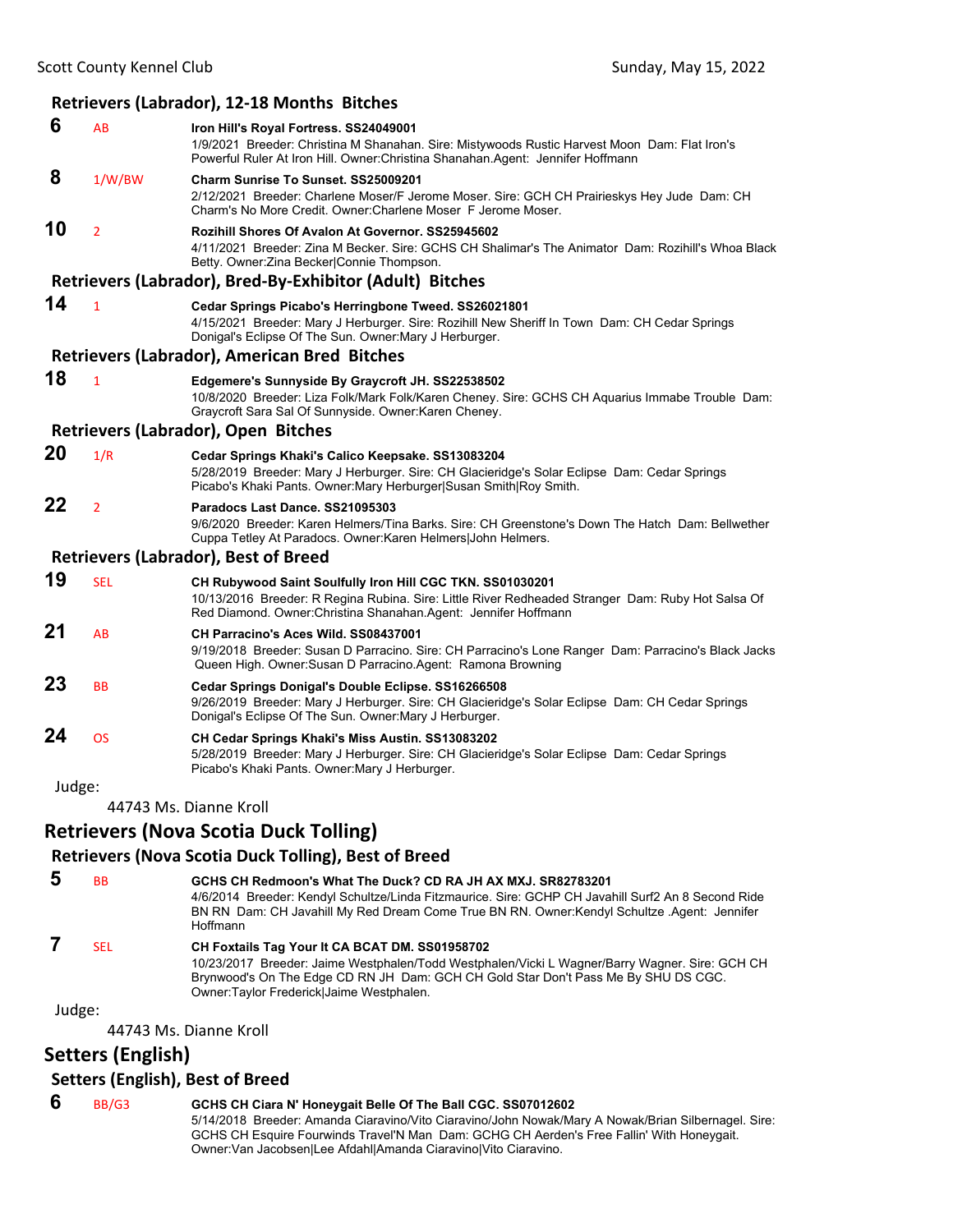44743 Ms. Dianne Kroll

### **Setters (Gordon)**

#### **Setters (Gordon), Open Bitches**

#### **6** AB **Munroc Seraphim At Shaker Hill. SR95790403**

10/20/2016 Breeder: Diane M Welling/Silvia Timmermann/Rhonda Cornum. Sire: CH Ludstar Don Corleone Dam: GCH CH Munroc Isabel At Shaker Hill NA NAJ. Owner:Rhonda Cornum Diane M welling Silvia Timmermann.

Judge:

44743 Ms. Dianne Kroll

### **Setters (Irish)**

#### **Setters (Irish), Puppy (9‐12 Months) Dogs**

#### **5** AB **Alloway Love Me Do. SS28145101**

5/24/2021 Breeder: Lisa Doane/Jane Skirven/Kathryn L Doane. Sire: CH Token's Downtown Brown Dam: Alloway Raspberry Beret OA OAJ NF. Owner:Lisa Doane|Kenneth Doane.Agent: Celso Schneider

#### **Setters (Irish), Open Dogs**

#### **7** 1/W/BB/BW **Avon Farm Fly Like An Eagel. SS25055301**

11/9/2020 Breeder: Ms. Leslie Ann Russell. Sire: CH Avon Farm Gentleman Jack Dam: CH Avon Farm Girls Rule. Owner:Bonne K Becker.

#### **Setters (Irish), Bred‐By‐Exhibitor (Puppy) Bitches**

- 
- **6** 1/W/OS **Anamacara All The Right Moves. SS29477001**

9/2/2021 Breeder: Gail Jackson/Tamara Jackson/John O Jackson. Sire: CH Cairncross Graceland Dam: CH Anamacara Right Back At You. Owner:Tami Jackson and Gail Jackson.

Judge:

44743 Ms. Dianne Kroll

### **Spaniels (Cocker) Black**

### **Spaniels (Cocker) Black, Bred‐By‐Exhibitor (Puppy) Bitches**

#### **6** AB **Keryer's Love At First Kiss. SS28634102**

7/7/2021 Breeder: Erika Kehoe/Ryan Kehoe. Sire: GCHB CH Ka-Sa-Ra-N-Ka-Ron's The Beat Goes On Dam: GCH CH Keryer's Love Song. Owner:Erika K Kehoe|Ryan Kehoe.

Judge:

44743 Ms. Dianne Kroll

#### **Spaniels (Cocker) Ascob**

#### **Spaniels (Cocker) Ascob, Bred‐By‐Exhibitor (Puppy) Bitches**

### **6** AB **Keryer's Love Her Madly. SS28634101**

7/7/2021 Breeder: Erika Kehoe/Ryan Kehoe. Sire: GCHB CH Ka-Sa-Ra-N-Ka-Ron's The Beat Goes On Dam: GCH CH Keryer's Love Song. Owner:Erika K Kehoe|Ryan Kehoe.

Judge:

44743 Ms. Dianne Kroll

### **Spaniels (Cocker) Parti‐Color**

### **Spaniels (Cocker) Parti‐Color, Bred‐By‐Exhibitor (Adult) Dogs**

 **5** AB **Silver Star's One Of The Good Ones. SS26568501**

5/5/2021 Breeder: Linda Berger. Sire: GCH CH Silver Star's Out Of The Flame Dam: CH Silver Star's N Moody Lil Polka Dot Girl. Owner:Linda Berger.

### **Spaniels (Cocker) Parti‐Color, Best of Breed**

 **7** AB **GCH CH Silver Star's Small Town Boy. SS11450106** 4/5/2019 Breeder: Linda Berger. Sire: GCH CH Silver Star's Out Of The Flame Dam: CH Silver Star's N Moody Lil Polka Dot Girl. Owner:KAREN ROBERTS LINDA BERGER. Linda Berger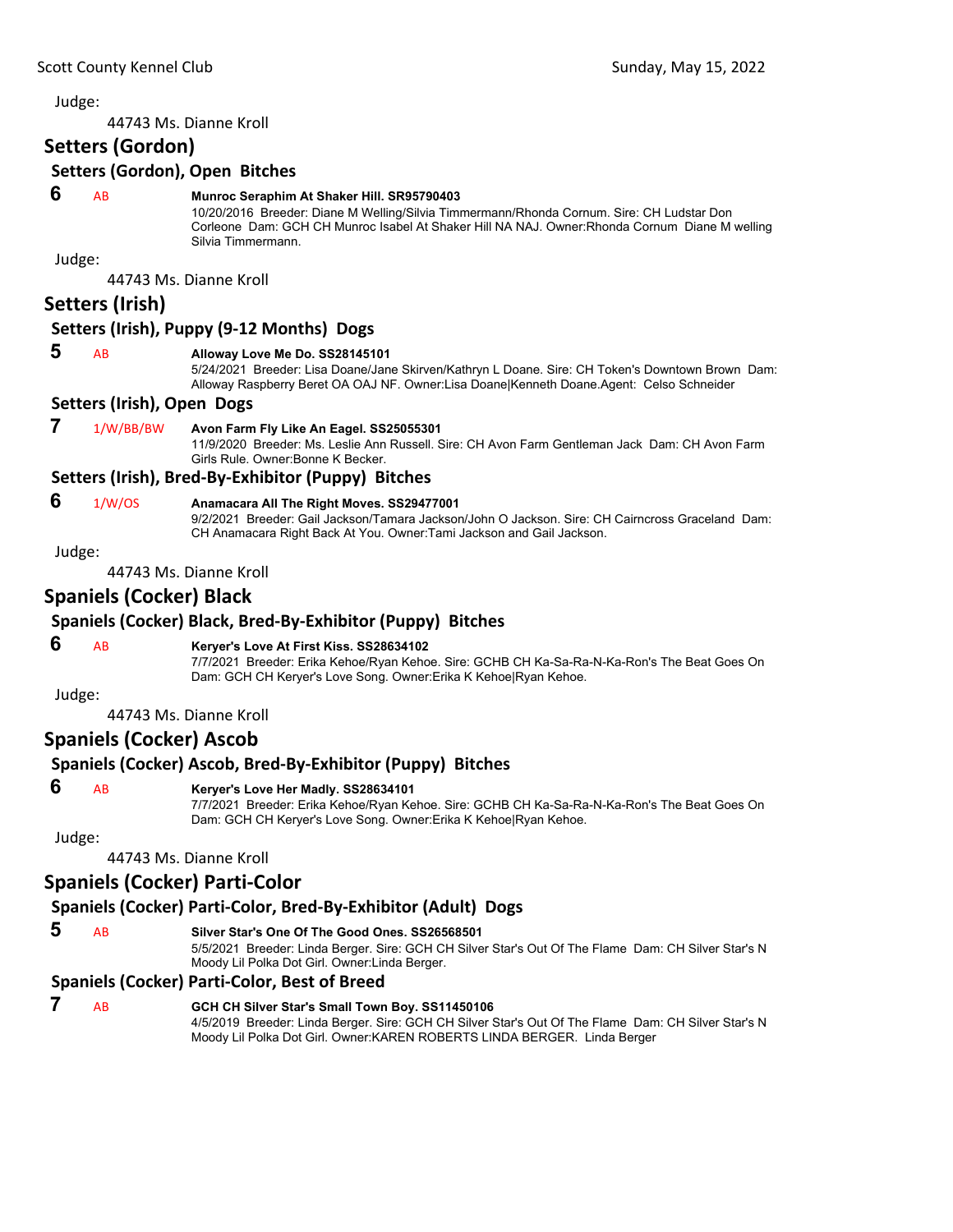44743 Ms. Dianne Kroll

### **Spaniels (English Cocker)**

### **Spaniels (English Cocker), Open Bitches 10** AB **Sweet Apple Opalescent. SR96560401** 9/27/2016 Breeder: Nancy Sweet. Sire: GCH CH Edgewood Freedom Fighter Dam: GCHG CH Sweet Apple Temptation. Owner:Nancy Sweet.Agent: Laura King **Spaniels (English Cocker), Best of Breed 5** BB **GCHG CH Lynann's Keeper Of The Flame. SS06445901** 5/11/2018 Breeder: Lynda Gall/DEBRA PITCHFORD/Robert Gall Sr.. Sire: GCHS CH Dawnglow Man In Black Dam: GCHB CH Lynann's Rhythm In Blue. Owner:Lynda Gall|Pamela Morgan|Robert Gall Sr.Agent: Laura King Judge: 44743 Ms. Dianne Kroll **Spaniels (English Springer) Spaniels (English Springer), 12‐18 Months Dogs 5** AB **Vinewood's Who'Ll Stop The Rain DJ. SS26321201** 1/30/2021 Breeder: Kathy Patregnani. Sire: CH Vinewood's Minnesota Miracle DJ CGC Dam: Segre's Dressed For Success At Vinewood. Owner:Michelle Berge. **Spaniels (English Springer), Bred‐By‐Exhibitor (Adult) Bitches 6** AB **Tiptops Redi 2 Rock 2 The Top. SS13079102** 7/14/2019 Breeder: Connie Manguso-Perkins/Steve Chodrick. Sire: CH Topsail Once Upon A Time At Daz-End Dam: GCHS CH Tiptops American Heritage RN CGC. Owner:Connie Manguso-Perkins|Steve Chodrick. **Spaniels (English Springer), Best of Breed 7** BB **GCHG CH Wil-Orion's If Wishes Came True. SR89988506** 8/6/2015 Breeder: Mary P Osbun/Janice L Johnson/Jennifer Kettleson/Erica & Riley Brookshire. Sire: GCHP CH Legacy Random Titleist Dam: CH Wil-Orion's Cleared For Takeoff. Owner:Judy Vanderlip|Liz Pike|S Hatch|J Johnson|B Fink.Agent: Robin Novack Judge: 44743 Ms. Dianne Kroll **Spaniels (Field) Spaniels (Field), Best of Breed 5** BB/G2 **GCHS CH Bruce's Living The Life @ Upland. SR94532102**

3/2/2016 Breeder: Robert Bruce/Kathleen Ahrens-Johnson. Sire: Winfarthing's Rob Roy At Bruce Dam: CH Bruce's Sweet Marie From Northsky "Blk Br". Owner:Mikala Seymour|Linda Blaser |Nadene Seymour |Peter Archer .

## **7** SEL **CH Upland's Bourbon And Bluegrass. SS08470601**

9/22/2018 Breeder: Linda J Blaser/Kietra Boerson/Robert Bruce. Sire: GCHS CH Upland's Made You Look Dam: CH Bruce's Whiskey In A Teacup @ Upland. Owner:Linda Blaser |Kietra Boerson |Jordyn Seymour .

Judge:

44743 Ms. Dianne Kroll

## **Spaniels (Sussex)**

### **Spaniels (Sussex), Best of Breed**

 **5** BB **GCH CH Clussexx Three D Mystery Date. SR83798306** 5/15/2014 Breeder: Clussexx Knl/Jaime Hubbard. Sire: CH Three D Zydeco Dam: GCHG CH Clussexx Howdy Doody Time. Owner:Sherry Taube and Mike Taube.  **6** SEL **CH Winmara My Hearts On Fire. SS23577106**

11/20/2020 Breeder: Peggy Bebeau/Randall Bebeau. Sire: GCH CH Clussexx Three D Mystery Date Dam: CH Hellfires Sweet Serendipity. Owner:Sherry Taube and Mike Taube|Peggy Bebeau|Randell Bebeau.

### **Spaniels (Sussex), Veteran Dogs**

 **5** <sup>1</sup> **GCH CH Clussexx Three D Mystery Date. SR83798306** Best Veteran 5/15/2014 Breeder: Clussexx Knl/Jaime Hubbard. Sire: CH Three D Zydeco Dam: GCHG CH Clussexx Howdy Doody Time. Owner:Sherry Taube and Mike Taube.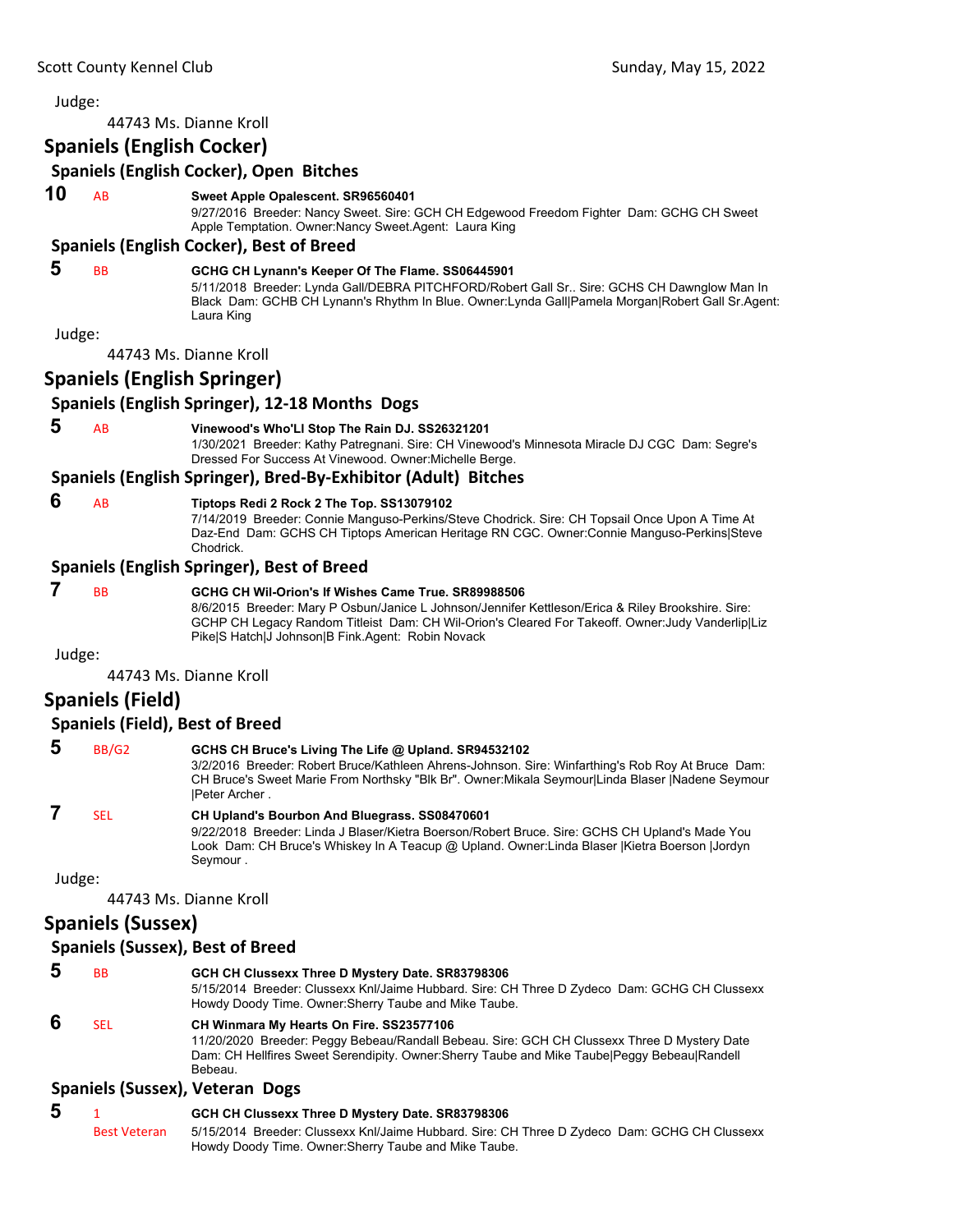44743 Ms. Dianne Kroll

### **Spaniels (Welsh Springer)**

### **Spaniels (Welsh Springer), Best of Breed**

#### **5** BB **CH Renascent Covingtonwest. SS22757704**

11/30/2020 Breeder: Meghen Riese-Bassel. Sire: Statesman's Silver Lining Dam: CH Clussexx Stonecroft Emblem. Owner:Meghen RieseBassel.Agent: Nicole Ryan

Judge:

44743 Ms. Dianne Kroll

#### **Vizslas**

#### **Vizslas, Amateur Owner Handler Dogs**

#### **7** <sup>1</sup> **Sienna Pointe's Zeke Nose No Limits TKA. SS23391503**

10/25/2020 Breeder: Cathy J Gallagher. Sire: CH New Dawn's Blue Sky CDX RE JH Dam: CH Sienna Pointe's Oroszlanszivu. Owner:Jamie Rossi|David Rossi|Cathy Gallagher.

#### **Vizslas, Bred‐By‐Exhibitor (Puppy) Dogs**

#### **9** 1/R **Sienna Pointe's Dr McDreamy. SS28028505**

6/4/2021 Breeder: Cathy J Gallagher/Alyssa Perkins. Sire: GCH CH Sienna Pointe's Locked 'N Loaded RI DS DJ CGC TKP Dam: CH Sienna Pointe Angel's Morning Star. Owner:Alyssa Perkins |Cathy Gallagher|Tim Connors.

#### **Vizslas, Bred‐By‐Exhibitor (Adult) Dogs**

### **11** <sup>1</sup> **Benchmark Doran As Long As There's A Laugh In It. SS25688104**

4/18/2021 Breeder: Peter Severson/Kathy Severson. Sire: GCH CH Kizmar Doran Let's Get This Party Started JH Dam: CH Kizmar Benchmark Seven Year Itch. Owner:Brian and Corinne Fonseca|Peter Severson|Kathy Severson.

#### **Vizslas, Open Dogs**

**15** 1/W **Priden Joy Rainbow After The Storm RN CA BCAT SWM SCME SEME SBME SHDE . SR96963801** 1/2/2017 Breeder: William Quandt/Joy C Sonsalla/Frank Lacko/Martha Lacko. Sire: Priden Joy Indigo Blue Dam: GCH CH Toldin N Priden Joy Swing Time RA NA NAJ. Owner:Joanne Soyke.

# **17** AB **Lone Ridge's Bustin Up The Plaza TKN. SS21329702**

8/14/2020 Breeder: Donell Scott. Sire: CH Tempest Paradox Elgin's Endeavour Dam: CH Szizlin Plaza's Haven Can Wait. Owner:JEAN ANDREW.

#### **Vizslas, Puppy (9‐12 Months) Bitches**

#### **6** 1/W/BW **Starcastle's Field Of Fire Flies. SS27371201** 6/14/2021 Breeder: Carol E Rappaport/Elizabeth Davis/Joseph W Davis/Deanna M Davis. Sire: GCH CH Starcastle Fire Within Me CAA FCAT8 CGC TKN Dam: Starcastle's Catch Me If You Can FCAT. Owner:CAROL RAPPAPORT|Joseph Davis|Elizabeth Davis.

#### **Vizslas, Open Bitches**

| 10 | AB  | Grouse Point Champagne Tango At Valley Hunter. SS12297802                                        |
|----|-----|--------------------------------------------------------------------------------------------------|
|    |     | 4/18/2019 Breeder: Ms. Corinne Miklos/Julia Bonar. Sire: DC AFC Remek Valley Hunter Moondance MH |
|    |     | Dam: CH Keystone Grouse Point Pink Champagne JH. Owner: Patricia Carney Corinne Milkos Jean      |
|    |     | Matmor Agent: Paul Catterson                                                                     |
| 12 | 1/R | Hungary Dogs Ag Hunters' Kinze Blue. SS20206904                                                  |
|    |     | 6/28/2020 Breeder: Brigitte Winegarner. Sire: GCH CH Highfield Royce Rolls At The Plaza Dam: CH  |
|    |     | Szizlin's Hungary Dog With Mya JH CGC. Owner: Grace Heckman.                                     |

#### **Vizslas, Best of Breed**

 **8** BB/G4 **Starcastle N'Valiant Something Just Like This. SS30166001** 9/9/2021 Breeder: Beth E Wise/Carol E Rappaport. Sire: GCH CH Lea's Absolut Everybody Say Something! JH Dam: GCH CH Marwin's Valiant Zelda. Owner:CAROL RAPPAPORT|Joseph Davis|Jen **Miller 19** SEL **GCH CH Rox Vs You Got Me Rock'N. SS03599002** 1/31/2018 Breeder: Kelly McCarthy/Andre Poremski. Sire: GCH CH Highfield Royce Rolls At The Plaza Dam: GCHS CH Cameo's Fire Fox. Owner:Elizabeth R Sedgwick.Agent: Devon Kipp Levy **21 CH Kizmar Pagliacci Can You Dig It? JH BCAT ACT1 SWN SIA SEA TKN. SS07082104** 7/19/2018 Breeder: Kathy A Rust/Paul Hussa. Sire: GCHB CH Kizmar Panacea Bookn Down Whistler MH Dam: CH Pagliacci Kizmar Witchful Think'N. Owner:Andrea Bryant|Bruce Bryant. **23** OS **CH Panacea's All About The Draw. SS22393901**

10/4/2020 Breeder: Melissa Lembke/Avery Lembke/Mrs. Kathy A Rust. Sire: GCH CH Zydeco's Full Sun JH Dam: GCHS CH Kizmar Panacea Just Lean Into It JH. Owner:Bruce Bryant|Andrea Bryant.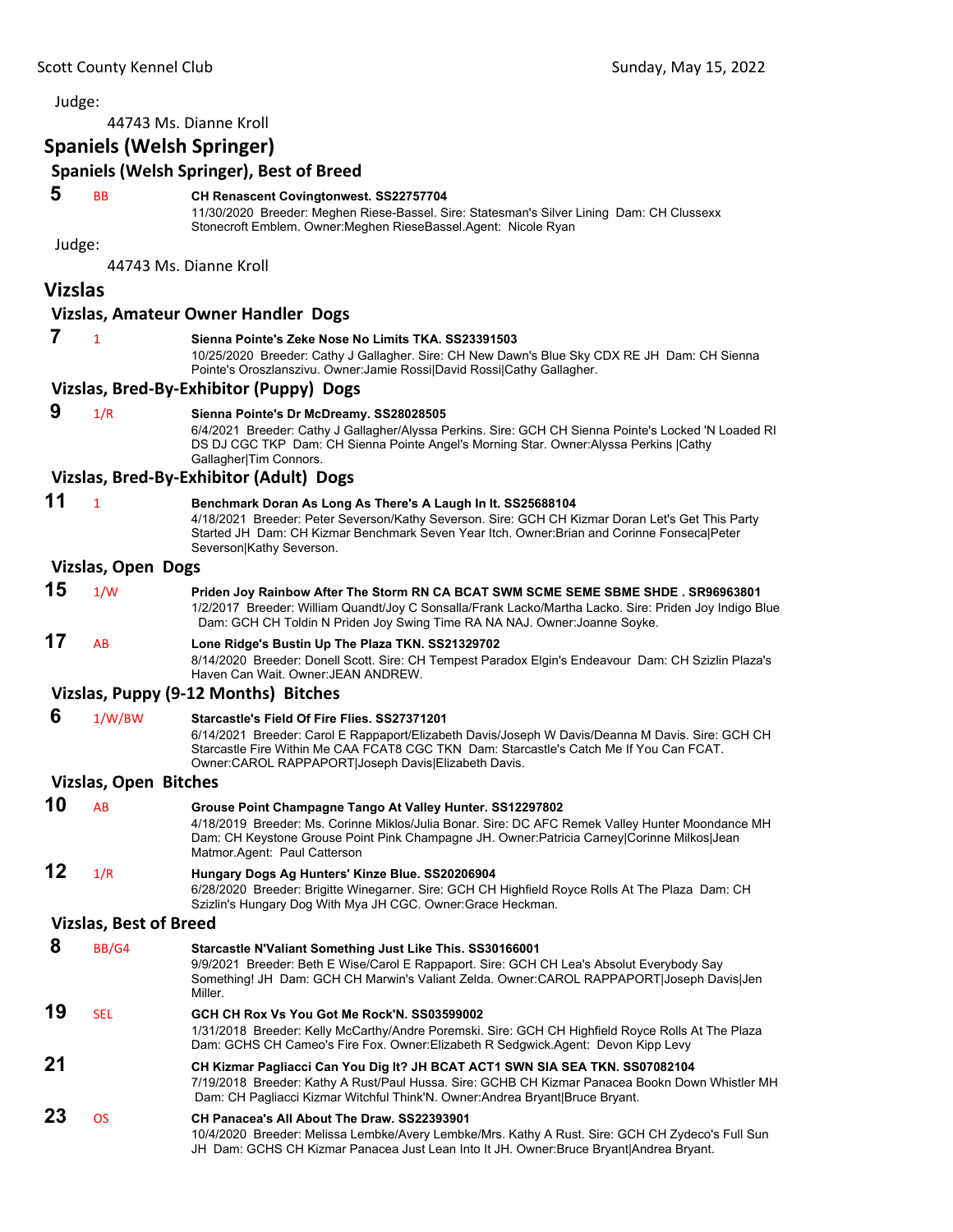### **Vizslas, Veteran Bitches**

| ٦<br>۰, | _ |
|---------|---|
|---------|---|

**14** <sup>1</sup> **CH Kizmar Chrisand Yours Mine And Ours JH. SR73208004**

Best Veteran 5/5/2012 Breeder: Andrew Mjoness/Pamela Mjoness/Mrs. Kathy A Rust. Sire: CH Kizmar Trueno De La Pradera CD RE JH NA NAJ Dam: CH Kizmar Just A Dash Of Ice. Owner:Peter Severson.

Judge:

#### 44743 Ms. Dianne Kroll

### **Wirehaired Pointing Griffons**

### **Wirehaired Pointing Griffons, Best of Breed**

 **5** AB **CH Whiskeytown Step In Stride Bourbon JH FDC CGC TKI. SS08390607** 10/2/2018 Breeder: Kristi Libertore/Tony Libertore. Sire: GCHG CH Whiskeytown Stonehenge Riding Shotgun JH Dam: GCH CH Whiskeytown Remy Martin Xo JH. Owner:cindy mike schneider.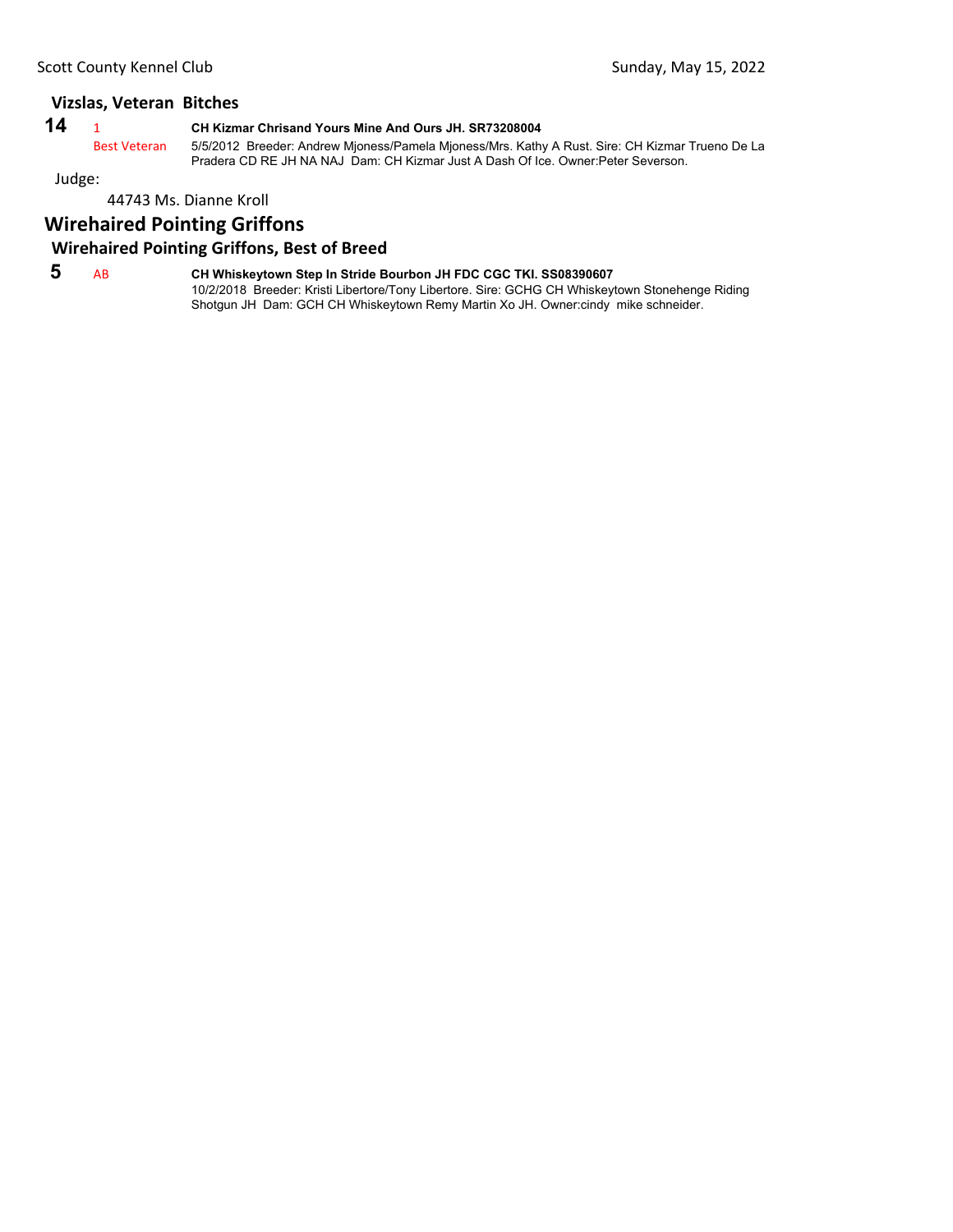<span id="page-10-0"></span>81890 Ann C Meyer

### **Afghan Hounds**

#### **Afghan Hounds, Open Bitches**

#### **6** AB **Thera's She Wore A Yellow Ribbon. HP57052001**

9/22/2018 Breeder: Karen M Todd/Melissa J Morgan. Sire: CH Renaissance Thera Sportstory Dam: Lolita-At-Kattana Du Troisieme Jour. Owner:Sandra Truitt|Karen Todd.

#### **Afghan Hounds, Best of Breed**

### **5** BB **CH Sebring Calloway Moonshine. HP55893605**

6/24/2018 Breeder: Pam Brannock/Dr. Jerry Klein/Melinda Rumpf. Sire: CH Elan Sebring Fire Bomb Dam: CH Calloway Monkey Shine Of Mihdian. Owner:Dr Jerry Klein|Daniel Wangler.

Judge:

81890 Ann C Meyer

### **American Foxhounds**

#### **American Foxhounds, Best of Breed**

### **5** BB/G3 **GCH CH Kiarry & Whit Captain & The Kid @ Beachside. HP60655701**

7/11/2020 Breeder: Robert Whitlow Jr./Samantha Whitlow/Lisa Miller/Harry Miller. Sire: GCH CH Dassin Kiarry's Tulip Garden I Want It All Dam: GCHB CH Kiarry's Naughty Natalie. Owner:Walter Cunningham|Cliff Ramos.Agent: Laura King

Judge:

81890 Ann C Meyer

### **Beagles (13 Inch)**

#### **Beagles (13 Inch), Amateur Owner Handler Bitches**

### **6** 1/W/BB **Shadynook Chicka Boom Don't Ya Jes Love Her. HP62254801**

3/13/2021 Breeder: Ruth E Werlein/Barbara C Scherer. Sire: CH Blackspot Quentin Tarantino Dam: CH Shadynook This Girl Is On Fire. Owner:Anne Headings.

Judge:

81890 Ann C Meyer

### **Beagles (15 Inch)**

#### **Beagles (15 Inch), Best of Breed**

### **6** BB **CH Shadynook Shenanigans At Chaos. HP62523901**

3/18/2021 Breeder: Ruth E Werlein. Sire: CH Anchorbay Coldwater's I Won't Let Go Kisbee Dam: CH Shadynook Just My Style. Owner:Denise M Nord.

Judge:

81890 Ann C Meyer

#### **Black & Tan Coonhounds**

#### **Black & Tan Coonhounds, 12‐18 Months Dogs**

### **5** 1/W **Rbr Back Roads Clancy. HP62542604**

4/28/2021 Breeder: Christine Foster. Sire: Fosters Riverbottom Rambler Dam: Fosters Snuggling Sweet Pea. Owner:Christine Foster.

#### **Black & Tan Coonhounds, Puppy (9‐12 Months) Bitches**

 **6** 1/R **Rbr Roses Ohhh Francis. HP62988502**

6/9/2021 Breeder: Christine Foster. Sire: Rbr Bellow's Big Boy Junior Dam: Fosters Hawkeye Wild Rose. Owner:Christine Foster.

#### **Black & Tan Coonhounds, Open Bitches**

#### **8** 1/W/OS **Rbr Sing It To Me Gladys. HP60200403**

5/16/2020 Breeder: Christine Foster. Sire: Brod Hyll's No Monk-In Around Dam: Fosters Snuggling Sweet Pea. Owner:Christine Foster.

#### **Black & Tan Coonhounds, Best of Breed**

### **7** BB **GCHS CH Jazzman Armoured Vehicle. HP58132501**

5/20/2019 Breeder: Zoe Bolin. Sire: GCHB CH Southchase's Wilbert Roy Dam: CH Jazzman Miss B Haven. Owner:Zoe Adele Bolin.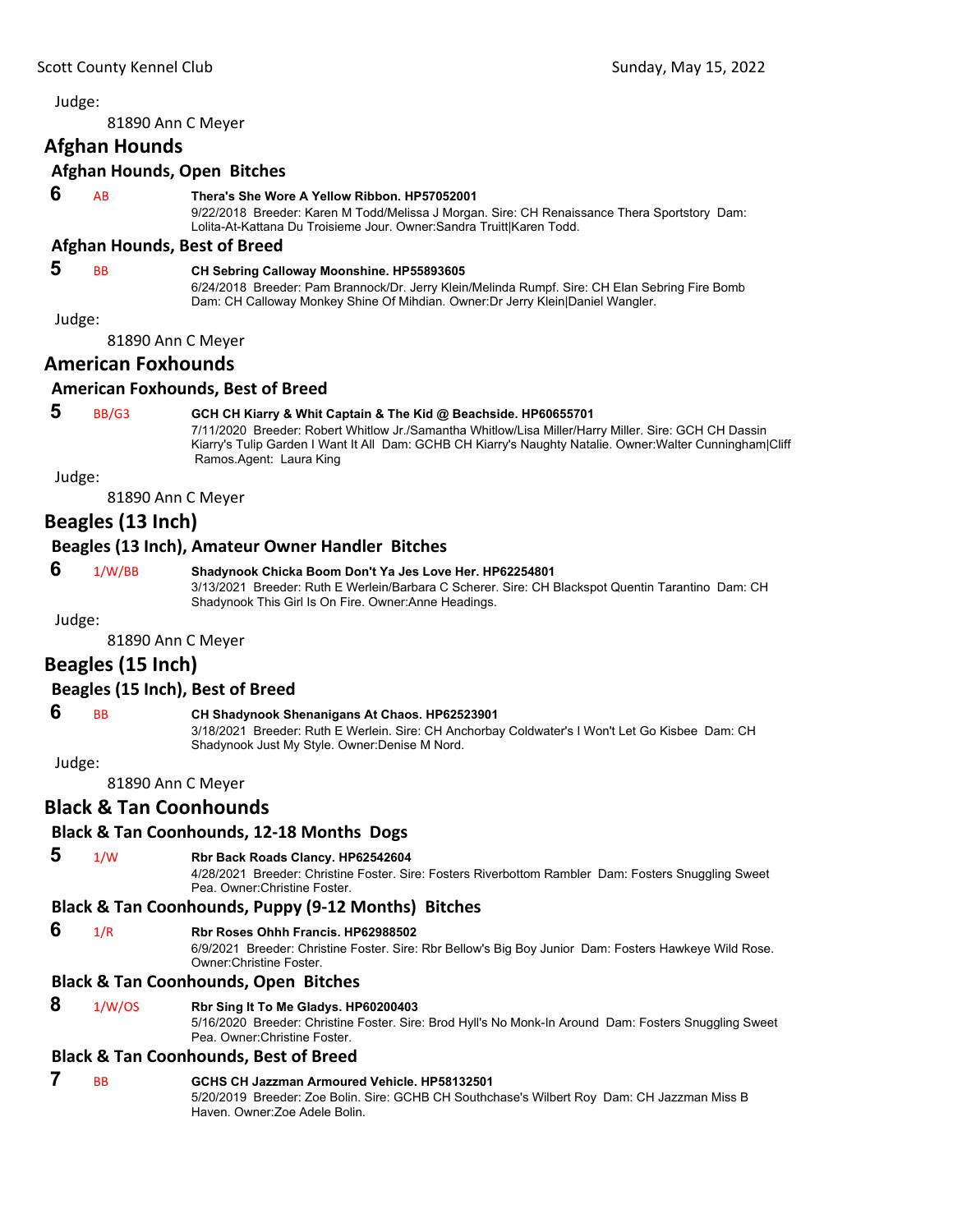81890 Ann C Meyer

### **Bloodhounds**

**Bloodhounds, Bred‐By‐Exhibitor (Adult) Bitches 6** AB **Legend's Whole Lotta Love. HP52262102**

8/14/2016 Breeder: Susanna Anderson. Sire: CH Legend's The Magic Of Merlin Dam: CH Alusv Drms

Legend Flying Solo. Owner:Susanna Anderson.

### **Bloodhounds, Open Bitches**

 **8** AB **Peggy's Sweet Abigail Rose RN. HP55128908**

2/19/2018 Breeder: Candice Cooley/Zachary Palmer. Sire: Big Tuttle Sullivan Dam: Palmers Magestic Sweet Roo. Owner: Peggy L Carroll.

**10** AB **Legend's Ships And Giggles. HP61289402**

10/23/2020 Breeder: Susanna Anderson. Sire: Legend's Hello Darlin' Dam: Legend's Whole Lotta Love. Owner:Susanna Anderson.

### **Bloodhounds, Best of Breed**

| 5 | SEL       | GCHS CH Southwind's Man O' War With M&M CGC TKN. HP51605513<br>6/11/2016 Breeder: Brittany Buchanan/Molly Nye. Sire: CH Yahoo's New Year's Bash Dam: GCH CH<br>M&M's Iron Lady At Southwind. Owner: Marti Michalis Brittany Buchanan. Agent: Paul Catterson  |
|---|-----------|--------------------------------------------------------------------------------------------------------------------------------------------------------------------------------------------------------------------------------------------------------------|
|   | <b>BB</b> | GCHB CH Skipton's A Win For Winter CA DS DJ TKA. HP56126701<br>2/22/2018 Breeder: Heather Helmer/Zack Helmer. Sire: CH Bauer's Mister Banana Boat Dam: Skipton's<br>One In A Minion. Owner: Jessica Edwards Heather Helmer Chris Flessner Tony Chrisopoulos. |

Judge:

81890 Ann C Meyer

### **Dachshunds (Longhaired)**

### **Dachshunds (Longhaired), 12‐18 Months Bitches**

 **6** 1/W/OS **Hoppledach's Rockin With The Rhythm Of The Rain. HP62096503** 2/1/2021 Breeder: Pamala J Hopkins. Sire: GCHS DC Dorae Spread Your Wings V Corrbelle RN THDX CGCA CGCU TKP Dam: DC Hoppledach's April Showers Ml. Owner:Jennifer Dayton|Pamala Hopkins .

### **Dachshunds (Longhaired), Bred‐By‐Exhibitor (Puppy) Bitches**

 **8** 1/R **Hoppledach's Pretty Woman. HP64172001**

9/27/2021 Breeder: Pamala J Hopkins/Jennifer A Dayton. Sire: GCHS DC Dorae Spread Your Wings V Corrbelle RN THDX CGCA CGCU TKP Dam: GCH CH Hoppledach's Oh Little Hound Of Bethlehem. Owner:Pamala J Hopkins.

### **Dachshunds (Longhaired), Open Miniature Bitches**

**10** AB **FC Hoppledach's A Year Without Rain. HP62096501** 2/1/2021 Breeder: Pamala J Hopkins. Sire: GCHS DC Dorae Spread Your Wings V Corrbelle RN THDX CGCA CGCU TKP Dam: DC Hoppledach's April Showers Ml. Owner:Pamala J Hopkins.

### **12** AB **Hoppledach's Rain Fallin. HP62096502**

2/1/2021 Breeder: Pamala J Hopkins. Sire: GCHS DC Dorae Spread Your Wings V Corrbelle RN THDX CGCA CGCU TKP Dam: DC Hoppledach's April Showers Ml. Owner:Jennifer Dayton|Pamala Hopkins .

### **Dachshunds (Longhaired), Best of Breed**

 **5** BB **Vie Libre Vikont De Bragelonne. HP60982801**

2/4/2020 Breeder: IRINA DUVALINA. Sire: Basshubert Hat Trick In Vegas Dam: Armidach Renne Royal Flower. Owner:Dickie R Rice|Roberta Mckay.Agent: Paul Catterson

Judge:

81890 Ann C Meyer

### **Dachshunds (Smooth)**

### **Dachshunds (Smooth), Puppy (9‐12 Months) Dogs**

 **5** AB **Doxy Den's Lord Of The Rings Ms. HP63446305**

8/9/2021 Breeder: Anne Thibault. Sire: CH Parracino's Odinson At Doxy Den Ms Dam: Poor Meadow's Baby Dill Msp. Owner:Susan D Parracino.Agent: Ramona Browning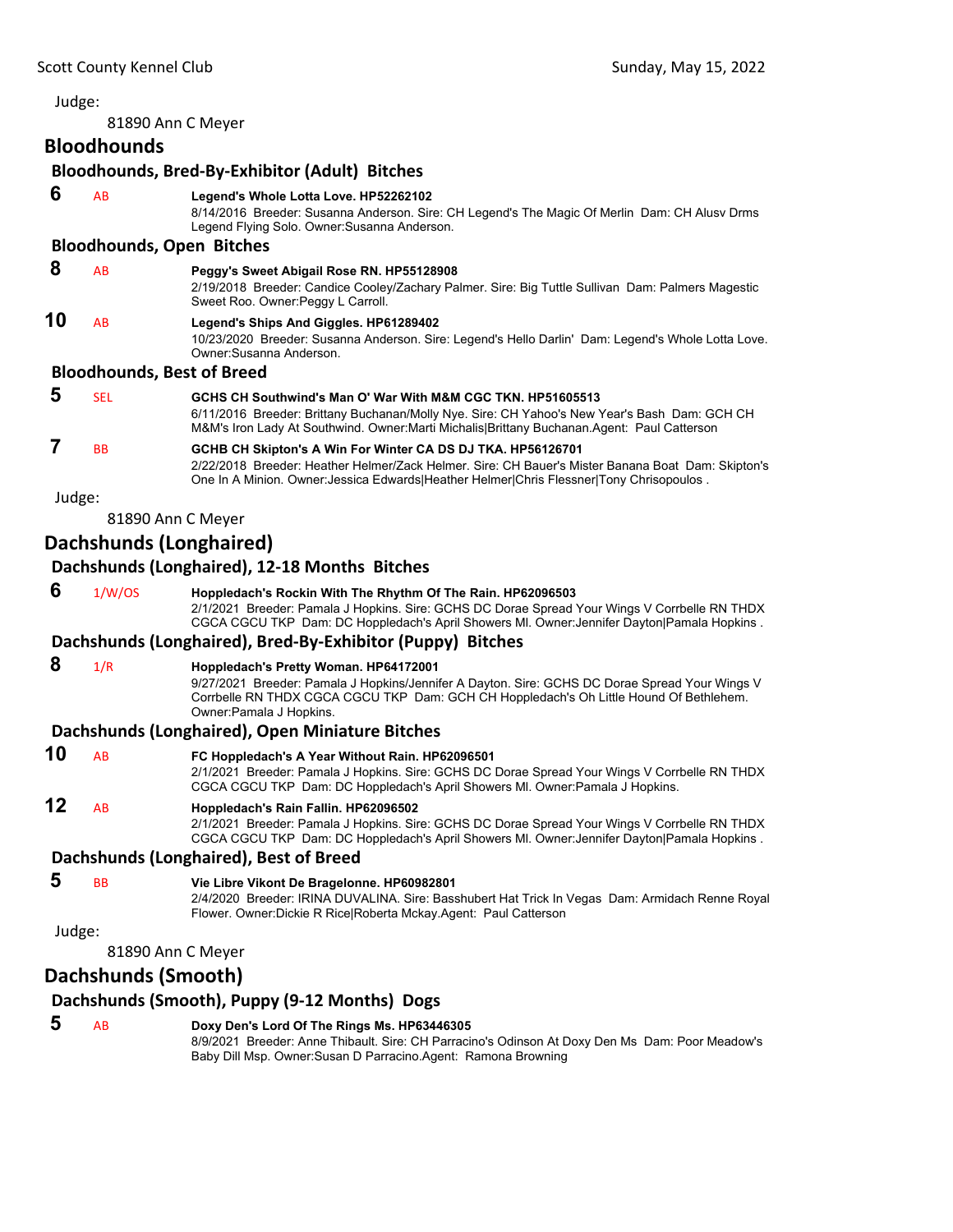81890 Ann C Meyer

#### **Greyhounds**

#### **Greyhounds, Best of Breed**

### **6** BB/G2 **GCHB CH Sky Hi Hunt Song Of Fire And Ice. HP54469908**

9/30/2017 Breeder: Anita Pugh/Dwayne Pugh/Gavin Pugh. Sire: GCH CH Kj's Primo Vi Prendo Dam: CH Sky Hi Girls Run The World SC. Owner:James Donahue|D Scott Pfeil|Geno Sisneros.

Judge:

81890 Ann C Meyer

#### **Irish Wolfhounds**

#### **Irish Wolfhounds, Bred‐By‐Exhibitor (Adult) Dogs**

#### **5** 1/W/BB/BW **Boondocks Mountain Ash. HP61244003**

10/14/2020 Breeder: Jeanie Pitzenberger. Sire: Ninegates Tibberton Dam: Boondocks Algebra Of Cushla Mccree. Owner:Jeanie Pitzenberger.

#### **Irish Wolfhounds, Bred‐By‐Exhibitor (Adult) Bitches**

 **6** 1/W/OS **Cushla Mccree Boondocks Born For Adventure. HP59679201** 1/22/2020 Breeder: Sheryl England D.V.M./Jeanie Pitzenberger. Sire: Lonnkyle Prestige Dam: GCH CH Boondocks Gotta Look This World In The Eye. Owner:Sheryl England DVM.

Judge:

81890 Ann C Meyer

### **Norwegian Elkhounds**

#### **Norwegian Elkhounds, Best of Breed**

| AB        | GCH CH Tredal Pulls The Tryggr. HP52430405                                                       |
|-----------|--------------------------------------------------------------------------------------------------|
|           | 11/8/2016 Breeder: Julie Idzorek/Edward Idzorek, Sire: GCHS CH Silver Sleuth Vikrest Dam: GCH CH |
|           | Vikrest Best Kept Secret. Owner: Julie and Ed Idzorek. DaeDave Slattum                           |
| <b>BB</b> | GCH CH Aspen's Turn The Page. HP57715002                                                         |

4/4/2019 Breeder: Robin Rhoden/Randy Rhoden/Ruth E Greene. Sire: Aspen's Firepower Dam: GCHB CH Aspen's Presumed Innocent. Owner:Robin|Randy Rhoden|Randy Rhoden|Jeni West|Robin Rhoden.

Judge:

81890 Ann C Meyer

### **Rhodesian Ridgebacks**

### **Rhodesian Ridgebacks, Bred‐By‐Exhibitor (Puppy) Dogs**

 **5** 1/W/OS **Koda's Playin' It Cool. HP63002101** 7/1/2021 Breeder: Alice Hunt/Neil McDevitt. Sire: GCHB CH Kimani's Borne O' The Best Dam: GCHB CH Koda's Hot Pants BCAT. Owner:Alice Hunt.

#### **Rhodesian Ridgebacks, Open Dogs**

| A <sub>R</sub> | Ivorymoon's Sumthin To Talk About SIN, HP61066104                                                 |
|----------------|---------------------------------------------------------------------------------------------------|
|                | 10/15/2020 Breeder: Sarah Hartwig/Tonia Toben. Sire: CH Karhiba N Tahari's Kings Ransom For Aegis |
|                | Dam: GCH CH Ivorymoon's Southern Revolt SC CA BCAT CGC TKN. Owner:Carrie Fuhr Sarah Hartwig Bill  |
|                | Fuhr.                                                                                             |

#### **Rhodesian Ridgebacks, Open Bitches**

| 8 | A <sub>B</sub> | Kabusha When Time Stood Still At Granite Lake, HP61148506                                    |
|---|----------------|----------------------------------------------------------------------------------------------|
|   |                | 9/28/2020 Breeder: Mrs. Kim Ellsmore. Sire: GCHB CH Kabusha Allegro Minuetto Dam: CH Kabusha |
|   |                | Frozen In Time. Owner: Michelle Keller Mrs. Kim Ellsmore.                                    |

#### **Rhodesian Ridgebacks, Best of Breed**

| 10 | AB         | GCH CH Ivorymoon's Southern Revolt SC CA BCAT CGC TKN. HP53528304<br>5/23/2017 Breeder: Sarah Hartwig / Shawn Hartwig / . Sire: GCHB CH Juba Lee Enjoys How The Race Is<br>Run CD BN RA MC CA BCAT CGC TK Dam: GCH DC Ivorymoon's Destination UnKnown RN MC.<br>Owner: Sarah Hartwig Tonia Toben Madeline Fuhr. |
|----|------------|-----------------------------------------------------------------------------------------------------------------------------------------------------------------------------------------------------------------------------------------------------------------------------------------------------------------|
| 12 | <b>SEL</b> | CH Diablo's Back Alley Bombshell From Justiceridge BCAT. HP56237402<br>8/5/2018 Breeder: Tina Jones/Moriah Stewart. Sire: GCHP CH Diablo's Back Alley Brawler CGC Dam:<br>GCH CH Justiceridge Moriah's Honor An Glory JC. Owner: Zoe Baker Nancy Faville Tina Jones.                                            |
| 16 | <b>BB</b>  | CH Ivorymoon's The Other Outlaw. HP61066107<br>10/15/2020 Breeder: Sarah Hartwig/Tonia Toben. Sire: CH Karhiba N Tahari's Kings Ransom For Aegis<br>Dam: GCH CH Ivorymoon's Southern Revolt SC CA BCAT CGC TKN. Owner:Sarah Hartwig Shawn<br>Hartwig Tonia Toben.                                               |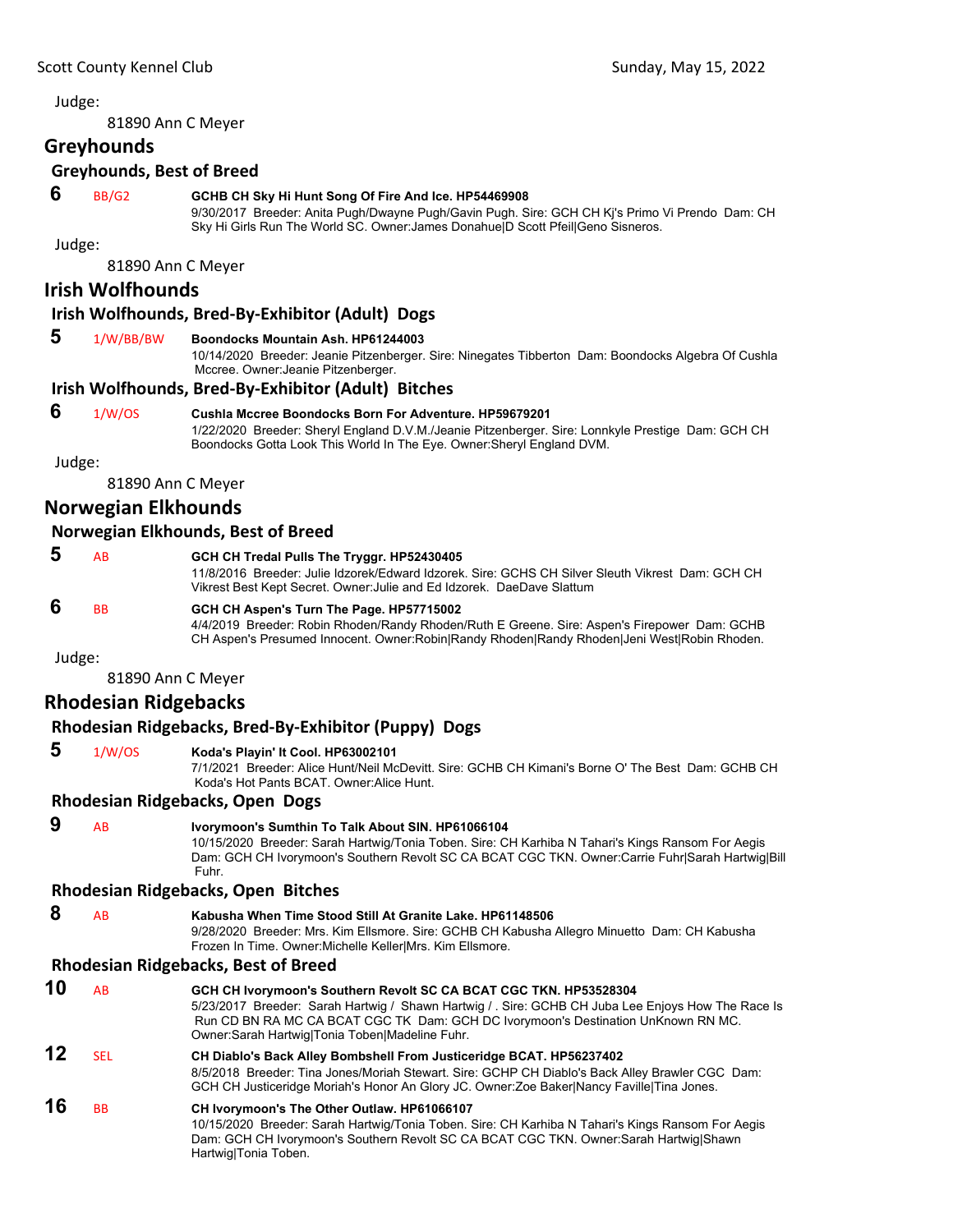81890 Ann C Meyer

**Salukis**

### **Salukis, Open Bitches**

 **6** 1/W/BB **Vogue Beside The Lesedi La Rona. HP59244501**

1/19/2019 Breeder: Shuichi Suda. Sire: El Hamrah Laraib Dam: Vogue Zero Illusion Ivory. Owner:Hiromi Koike.Agent: Sarah Cukier

Judge:

81890 Ann C Meyer

#### **Sloughis**

#### **Sloughis, Best of Breed**

### **6** AB **GCH CH Rima Siham Sahara CA DCAT. HP58157501**

2/16/2019 Breeder: Mariana Raposo. Sire: Namir Sihma Sahara Dam: Nanah Sham Sahara. Owner:Erika and Andrew Wyatt.

### **7** BB/G4 **GCH CH Itri Ocerico. HP62934001**

3/27/2020 Breeder: Mbarek Oubelaid. Sire: Sowan Dam: Charda. Owner:Erika and Andrew Wyatt|Ermine Moreau-Sipiere.

Judge:

81890 Ann C Meyer

### **Treeing Walker Coonhounds**

#### **Treeing Walker Coonhounds, Best of Breed**

### **5** BB/G1 **GCHB CH Lost Heritage Knight Of Eldorado. HP60141401**

3/1/2020 Breeder: Cole Vanover/Andrea Carter/Miss Kristin Lawless. Sire: GCH CH All American Golden Boy Dam: GCHS CH Lost Heritage Cherry Crk Gone with the Wind. Owner:Cole Vanover|Kristin Lawless|Sydney Hickman.

Judge:

81890 Ann C Meyer

### **Whippets**

#### **Whippets, Amateur Owner Handler Dogs**

 **7** 1/W/BW/OS **Equiss There's A Wocket In My Pocket SC CA BCAT CGC TKI. HP51901107**

7/12/2016 Breeder: Cathy Williams/Sydney Williams. Sire: CH Raybar's Feet Don't Fail Me Dam: Equiss Eat Mor Chikin. Owner:Stacy A Staeck.

#### **Whippets, 12‐18 Months Bitches**

 **6** 1/R **Upper Mountain Rivers Deep V Devlynn. HP62039007** 2/9/2021 Breeder: Devon Kipp/Jeffrey A Winton/Jim Modica. Sire: GCHS CH Laurel Double Or Nothing Dam: GCHB CH Upper Mtn Beat The Odds V Devlynn. Owner:Devon Kipp|Jeffrey Winton|Jim Modica. **Whippets, Bred‐By‐Exhibitor (Adult) Bitches 8** 1/W **Rusalka Get The Party Started. HP60906304** 9/22/2020 Breeder: Jennifer Beach-Buda. Sire: GCHB CH Rusalka Legendary Magic Dam: Rusalka Everlong Lyrical Inspiration. Owner:Jennifer Beach Buda. **Whippets, American Bred Bitches 10** <sup>1</sup> **Kimera Ever Fallen In Love. HP60749902** 7/24/2020 Breeder: Erin Campbell D.V.M./Kathy Thomas. Sire: GCH CH Lakota's Warlock Of Amberwind'S JC Dam: GCHS CH Kimera Vesper Lynd. Owner:Zoe Baker|Susan Baker|Erin Campbell.

#### **Whippets, Open Bitches**

**12** <sup>1</sup> **Kimera Evenstar In The Night. HP60089501**

4/30/2020 Breeder: Erin Campbell D.V.M./Kathy Thomas. Sire: CH Kimera Ground Control To Major Tom Dam: Kimera Let Her Ripple. Owner:Zoe Baker|Erin Campbell.

#### **Whippets, Best of Breed**

- **14** BB **GCHG CH Upper Mountain Violet's Are Blue V Devlynn. HP58443601** 8/9/2019 Breeder: Jeffrey Winton/James Modica/Devon Kipp. Sire: GCH DC Summit Good Vibrations MC BCAT Dam: CH Snow Hill In The Pocket. Owner:Jeffrey Winton|James Modica|Devon Kipp. **20** AB **CH Phyremist Scotch Kisses. HP61781301**
- 1/29/2021 Breeder: Sara C Peterson/Kay Nierengarten/Lynda Peterson. Sire: GCHS CH Northwind's Round House Kick Dam: GCH CH Northwind's Rule Britannia. Owner:Sara Peterson|Lynda Lee Peterson .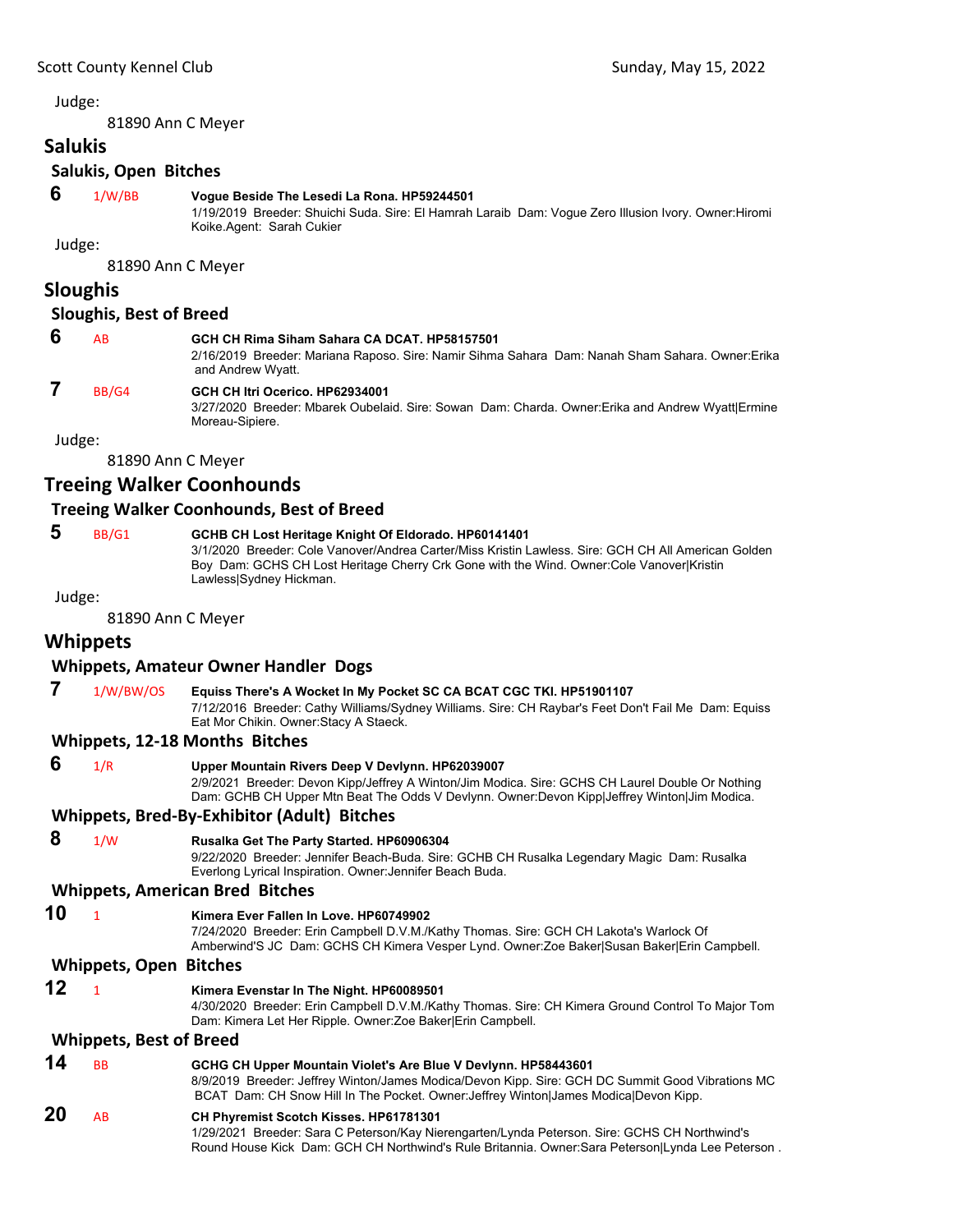18837 Ms. Debra Thornton

<span id="page-14-0"></span>

| <b>Akitas</b> |                              |                                                                                                                                                                                                                                                                   |
|---------------|------------------------------|-------------------------------------------------------------------------------------------------------------------------------------------------------------------------------------------------------------------------------------------------------------------|
|               |                              | Akitas, 12-18 Months Dogs                                                                                                                                                                                                                                         |
| 5             | 1/W/BW                       | London's Keeping The Dream Alive. WS71911501<br>2/16/2021 Breeder: Demetrius Brandon/James Taylor. Sire: CH Aces-Up You Ain't Seen Nothing Yet<br>Dam: CH London's Coretta Scott King. Owner: Janice Burleson and James Taylor James Taylor. Agent:<br>Laura King |
|               |                              | Akitas, Bred-By-Exhibitor (Puppy) Dogs                                                                                                                                                                                                                            |
| 7             | AB                           | Kamikaze's Course Of True Love. WS73582502<br>8/13/2021 Breeder: David Pollack/Brandy Pollack. Sire: GCHS CH Kamikaze's Quest For The Crown<br>Dam: Kamikaze's Midsummer Night's Dream. Owner:David Pollack and Brandy Pollack.                                   |
|               |                              | Akitas, Bred-By-Exhibitor (Puppy) Bitches                                                                                                                                                                                                                         |
| 8             | AB                           | Kamikaze's Enthroned In The Hearts Of Kings. WS73582501<br>8/13/2021 Breeder: David Pollack/Brandy Pollack. Sire: GCHS CH Kamikaze's Quest For The Crown<br>Dam: Kamikaze's Midsummer Night's Dream. Owner:David Pollack and Brandy Pollack.                      |
|               |                              | <b>Akitas, American Bred Bitches</b>                                                                                                                                                                                                                              |
| 10            | AB                           | Summit's Sweet Dreamsaremade Of This. WS57437401<br>5/21/2017 Breeder: Cecilia Carmean/James R Carmean. Sire: Sondaisa El Summit's Buckaroo Banzai<br>Dam: GCH CH Summit Tanager's Jenesaisquoi RN RATN CGC. Owner: James Carmean.                                |
|               | <b>Akitas, Open Bitches</b>  |                                                                                                                                                                                                                                                                   |
| 12            | 1/W/OS                       | Royal's Pepper Potts. WS65815704<br>7/20/2019 Breeder: Bob Peniston/Mandy Peniston. Sire: CH Finesse's "High Voltage" @ Day Dream<br>Dam: CH Day Dream's Hurrican Bree Z O'Royal. Owner: Monica DeLeo. Agent: Jeni West                                           |
|               | <b>Akitas, Best of Breed</b> |                                                                                                                                                                                                                                                                   |
| 9             | <b>BB</b>                    | London's Big Man On Campus Denali. WS64132402<br>3/3/2019 Breeder: James Perry-Taylor. Sire: GCH CH Mojo's Rock Steady TT Dam: CH London's Coco<br>Chanel. Owner: Fred A Hagerman III  Mackenzie Hagerman.                                                        |
| 11            | AB                           | GCHS CH Kamikaze's Quest For The Crown. WS61477405<br>6/17/2018 Breeder: David Pollack/Brandy Pollack. Sire: CH Kamikaze's The Color Of Envy Dam: CH<br>Daydream's Namikan Sunshine. Owner:David Pollack and Brandy Pollack.                                      |
| Judge:        |                              |                                                                                                                                                                                                                                                                   |
|               |                              | 18837 Ms. Debra Thornton                                                                                                                                                                                                                                          |
|               | Alaskan Malamutes            |                                                                                                                                                                                                                                                                   |
|               |                              | Alaskan Malamutes, Bred-By-Exhibitor (Adult) Bitches                                                                                                                                                                                                              |
| 6             | 1/R                          | Arcticircles Mountains Meet The Ocean RN CGCA CGCU TKA. WS64805401<br>5/27/2019 Breeder: Jordana Olson. Sire: GCH CH Bad Axe Here Comes The Boom Dam: Arcticircles<br>Chance Blamed Fate RN CGCA CGCU TKA. Owner: Jordana Olson.                                  |
|               |                              | Alaskan Malamutes, Open Bitches                                                                                                                                                                                                                                   |
| 8             | 1/W                          | Sno Quest's Medicine Woman's Spirit Dance CGC. WS47136903<br>4/10/2014 Breeder: Andrea Sautbine/Matt Sautbine. Sire: Snoquest's Mission To Palemoon Dam: Sno<br>Quest's Gold 'N Opportunity. Owner: James Bush.                                                   |
| 10            | SEL                          | Delphi's Iris Over The Rainbow CGCA TKN. WS64253005<br>4/2/2019 Breeder: Julia Berquist. Sire: CH Kaviak's Gone West Dam: GCH CH Anua's Meteoric Rise To<br>Flame RN CGCA TKI. Owner: Anita Mehuys.                                                               |
|               |                              | <b>Alaskan Malamutes, Best of Breed</b>                                                                                                                                                                                                                           |
| 14            | <b>BB</b>                    | GCHB CH Strong Waters Change My Fate. WS60319103<br>3/10/2018 Breeder: Amber Ross/Kevin Schireman/Ashlyn Butler/Miss Emily Flores/Alexander Ross. Sire:                                                                                                           |

Ross|Alexander Ross|Ashlyn Reeves|Emily Flores.Agent: Erin Criqui

# **Alaskan Malamutes, Veteran Bitches**

| 12 |                     | Sno Quest's Medicine Woman's Spirit Dance CGC. WS47136903                                       |
|----|---------------------|-------------------------------------------------------------------------------------------------|
|    | <b>Best Veteran</b> | 4/10/2014 Breeder: Andrea Sautbine/Matt Sautbine. Sire: Snoguest's Mission To Palemoon Dam: Sno |
|    |                     | Quest's Gold 'N Opportunity. Owner: James Bush.                                                 |

GCH CH Odin God Of War (Martinez) Dam: GCHB CH Shekinah Strong Waters. Owner:Amber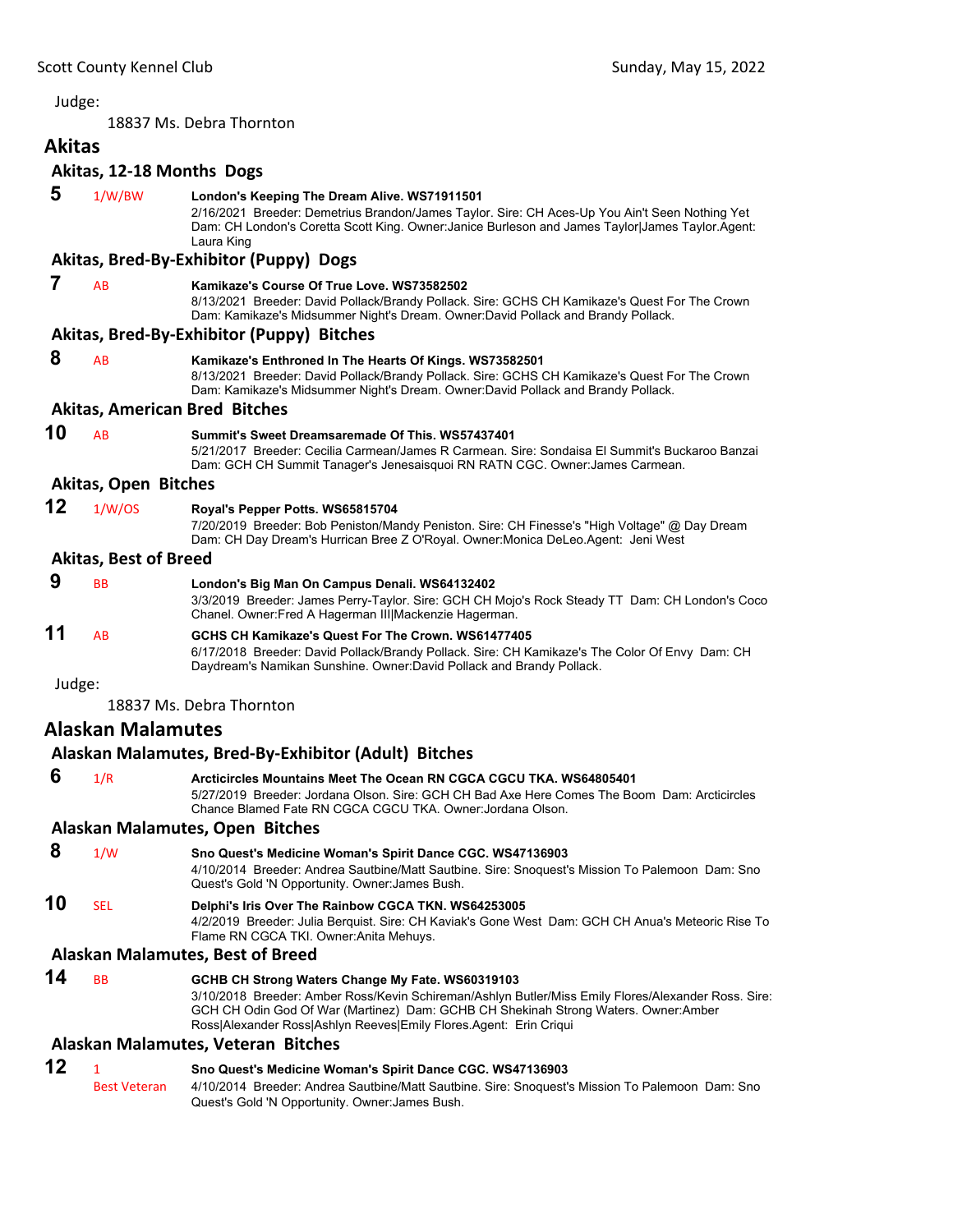101381 Janet Bodin

**Bernese Mountain Dogs**

#### **Bernese Mountain Dogs, Open Dogs**

#### **7** 1/W/OS **Winterfell's Rhaegar Targaryn Lord Of Dragonstone. WS69537001**

8/15/2020 Breeder: Brenda Kranish. Sire: CH Winterfell's Targaryn Saint Westeros Dam: Mountain Crystal Kiss And Fly. Owner:Brenda Kranish.Agent: Charles Zimmerman

#### **Bernese Mountain Dogs, Bred‐By‐Exhibitor (Adult) Bitches**

#### **6** AB **Snowbound's There's Snow Limit. WS68372801**

5/7/2020 Breeder: Sarah Tennessen. Sire: GCHB CH Adesa's Best In Winter Dam: GCHS CH Snowbound's Crazy Little Thing Called Love. Owner:Sarah Tennessen.

#### **Bernese Mountain Dogs, Best of Breed**

### **8** BB **CH Wyndrift's Snowbound Apres Ski. WS67208705**

1/24/2020 Breeder: Tracey Keith/Chan Keith. Sire: GCH CH Fourpaw's Good Luck Charm Dam: GCH CH Wyndrift's Champagne Powder Dreamz BN CGC TKI. Owner:Sarah Tennessen|Tracey Keith|Chan Keith.

Judge:

18837 Ms. Debra Thornton

#### **Boxers**

#### **Boxers, Puppy (6‐9 Months) Dogs**

### **5** AB **Schaible's Tightrope Walker Rising Hi. WS74203806**

10/24/2021 Breeder: Mrs. Michelle Schaible. Sire: Schaible's Emmett Kelly BN CGC TKN Dam: Schaible's Ginger CD BN CGC TKN. Owner:Michelle Schaible.

#### **Boxers, Puppy (9‐12 Months) Dogs**

### **7** 1/R **Cedarlin & Winmere Perseverance. WS73454403**

7/15/2021 Breeder: Becky Gilchrist/Theresa Garton/Eric Gilchrist. Sire: Rocket's Super Sonic RN AX AXJ NF CA BCAT SWN CGC TKN Dam: Winmere Glitter Goddess Of Cedarlin RN ACT1 SWA SEE SBE CGC TKN. Owner:Rebecca and Eric Gilchrist.Agent: Tessie Savage

#### **Boxers, Bred‐By‐Exhibitor (Puppy) Dogs**

 **9** AB **Winstar's Let Me Entertain You. WS73773701**

8/29/2021 Breeder: Teri Underhill. Sire: CH Illyrian And Marburl's Midnight Ride Dam: CH Mccoy's Winstar's Follow Your Heart. Owner:Teri Underhill.

#### **Boxers, American Bred Dogs**

#### **11** AB **Lyric N' Myde's In The Air Tonight. WS63228803**

1/11/2019 Breeder: Sue Simon/Denny Simon/Tina Halverson/Debi Bedford. Sire: CH Harlyn N' Talisman's The Mighty Quinn Dam: Carma N Vancroft's Myde Destiny BN. Owner:Debi Bedford|Sue Simon|Denny Simon.Agent: Tessie Savage

#### **Boxers, Open Brindle Dogs**

#### **15** <sup>1</sup> **Bimberg's In Your Dreams. WS72219601** 8/21/2020 Breeder: Katharina Hueggenberg/Morgan Conrick. Sire: GCHB CH Schoental's Reginald FDC RATN TKN Dam: Bimbergs Excuse Moi At Furioso. Owner:Chelsey S Tweeten|Morgan Conrick.Agent: Michelle Baker

#### **Boxers, Open Fawn Dogs**

**17** AB **Schaible's Emmett Kelly BN CGC TKN. WS68683701**

6/18/2020 Breeder: Sheryl Joosten. Sire: Trojan Knight Ozzy Dam: Joosten's Black Tiger Game Of Thrones Queen Zelda. Owner:Michelle Schaible.

### **19** 1/W/BW **Anscha-K Krew Number Nine In A Party Of Ten. WS67588702**

2/10/2020 Breeder: Mr. Keith A. Lawson/Mrs. Ann Schach/Ms. Amy Bieri/Charlene Medeiros. Sire: GCHB CH Happy Tail's Moment Of Trust CD BN RI MX MXJ NF BCAT ACT1 SWN Dam: GCHS CH Jokar N K-Krew's The Dream Lives On At Anscha. Owner:Ann Schach|Kim Schach|Amy Bieri. Michelle Cramblett Baker

#### **Boxers, Puppy (6‐9 Months) Bitches**

#### **6** <sup>1</sup> **Higo's Tesla Rocketship Of Pigeonwoods. WS74096502**

9/29/2021 Breeder: Edward Hidalgo. Sire: CH Higo's Twenty-Four Karat Magic Dam: Higo's Sweet Serenity. Owner:James Niehus Katharina Gatz.

#### **Boxers, Puppy (9‐12 Months) Bitches**

#### **8** 1/W **Nantess Tandy's Italian Dreamer. WS73076101**

6/5/2021 Breeder: Nancy Savage/Tessie Savage. Sire: CH Nantess Drizzling Zeppole At Ricos Dam: CH Sarkel's Dreams Come True At Nantess. Owner:Nancy|Tessie Savage.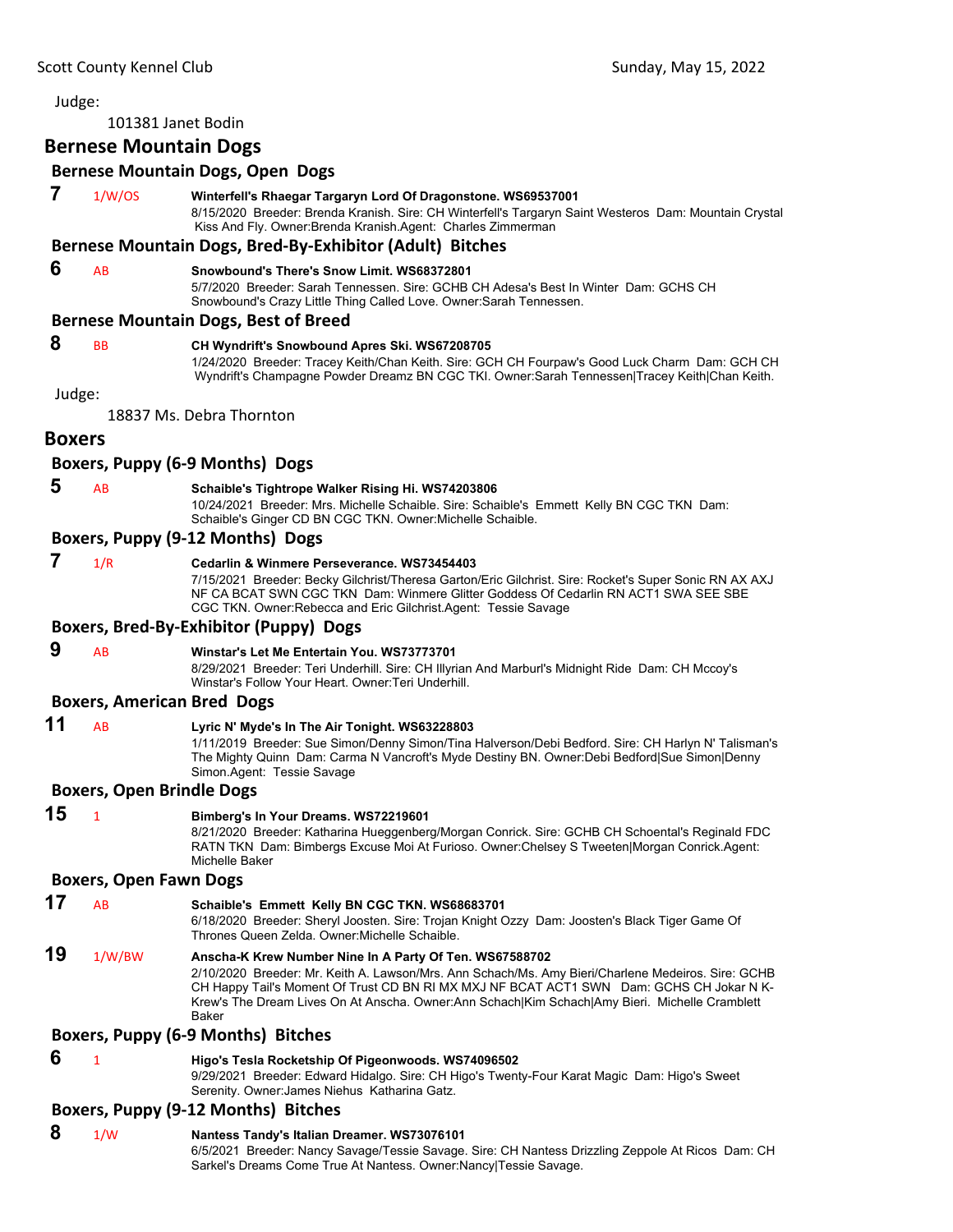#### **Boxers, 12‐18 Months Bitches 12** AB **Pinnacle's Anticipation. WS71311002** 1/17/2021 Breeder: Julie Lawrence/Debbie Schlesinger/Michael Shepherd. Sire: GCHS CH Cinnibon's Playing For Keeps Dam: CH Pinnacle's Stevie Nicks Mms. Owner:Debbie Schlesinger|Julie Lawrence|Michael Shepherd. **Boxers, Bred‐By‐Exhibitor (Puppy) Bitches 14** AB **Winstar's I Wanna Be Famous. WS73773702**

8/29/2021 Breeder: Teri Underhill. Sire: CH Illyrian And Marburl's Midnight Ride Dam: CH Mccoy's Winstar's Follow Your Heart. Owner:Teri Underhill.

#### **Boxers, Bred‐By‐Exhibitor (Adult) Bitches**

**16** AB **Schaible's Reach For The Gold CGC. WS70293803** 11/15/2020 Breeder: Mrs. Michelle Schaible. Sire: Dmm Butlers Ace Dam: Schaible's Ginger CD BN CGC TKN. Owner:Michelle Schaible.

### **18** 1/R **Timberlane N Burlwood Supernova. WS71036701**

1/8/2021 Breeder: Anna Schau/Rhonda Kenney. Sire: CH Kp-Burlwood Who's Lookin' Back Dam: CH Kp's Caught Ya Lookin'. Owner:Anna Schau.

#### **Boxers, American Bred Bitches**

#### **20** <sup>2</sup> **Kp N Karmash's Valkyrie Maiden Of The Shield. WS65867402**

3/12/2019 Breeder: Keri Paulson. Sire: GCH CH KP's Rough Ryder of BoDan Dam: CH Kp's Made You Look. Owner:Dave Sweet|Keri Paulson. Michelle Crambelt-Baker

### **22** <sup>1</sup> **Nantess Lightin Strikes. WS71568601**

2/15/2021 Breeder: Nancy Savage/Tessie Savage. Sire: GCHG CH Rico's Put Me In Coach Dam: Nantess The Thunder Rolls. Owner:Nancy|Tessie Savage.

#### **Boxers, Open Brindle Bitches**

1/16/2019 Breeder: Nancy Savage/Tessie Savage. Sire: CH Encore's Kalahari Of Heleva Dam: GCH CH Nantess Shake Down. Owner:Nancy|Tessie Savage|Lesa Parsano .

#### **Boxers, Open Fawn Bitches**

#### **26** AB **Winstar's Chasin' The Dream. WS65184401**

6/14/2019 Breeder: Teri Underhill. Sire: CH Can-Cia N Marburl's The Last Outlaw Dam: GCH CH Mccoy's Winstar's Angelic Heart. Owner:Lana Bonte|Teri Underhill.Agent: Michael Shepherd

## **28** AB **X-Cellence I Am Supergirl. WS74124201**

5/15/2019 Breeder: Barbara Tan. Sire: Draco's Stamp Of X-Cellence Dam: Pdw'18 Tacana Charlize(Gtm). Owner:Barbara Tan.

#### **Boxers, Best of Breed**

| 21 |            | GCHG CH Streamline's Book'Em Danno, WS63260503<br>12/22/2018 Breeder: Joleena M Young/Mack Young. Sire: CH Epitome's Dont Mess With Texas Dam:<br>Streamline's Defying The Urge. Owner: Joleena Young Mack Young Gina Freer Jennifer Crane  A Morgan-<br>Flynt Agent: Christa Cook |
|----|------------|------------------------------------------------------------------------------------------------------------------------------------------------------------------------------------------------------------------------------------------------------------------------------------|
| 23 |            | GCHS CH Charron's I Wanna See You Be Brave, WS65190107<br>6/15/2019 Breeder: Michelle Baker. Sire: CH Nantess Drizzling Zeppole At Ricos Dam: GCH CH<br>Charron's November Rain, Owner: Michelle Baker,                                                                            |
| 25 | <b>BB</b>  | CH Nantess N Jo-San's Legend Of Nacona. WS68597501<br>5/24/2020 Breeder: Nancy Savage/Tessie Savage. Sire: CH Jo-San's Quanah Dam: CH Nantess<br>Greatest Love Story. Owner: Nancy   Tessie Savage.                                                                                |
| 27 | <b>SEL</b> | CH Bodan N Pure Pride's Smooth As Tennessee Whiskey. WS69575411<br>8/15/2020 Breeder: Roberta Wendt/Mr. Steve Stewart. Sire: CH Julian Farm's Something To Talk About At<br>Purepride Dam: GCH CH Kp's No Turnin' Back. Owner: Roberta Wendt Steve Stewart.                        |
| 30 | <b>AB</b>  | GCHG CH Midnight Sky's Dancing In The Moonlight. WS59019702<br>11/7/2017 Breeder: Becky Arce/Joyce Peckham/Linda Bammes. Sire: GCHS CH Wit's End Te Amo<br>Dam: GCH CH Midnight Sky's Endure The Payne. Owner: Joyce Peckham Elizabeth Phillips. Agent: Erin<br>Criqui             |
| 32 | AB         | GCHB CH Cinnibon's Takin Nuttin For Grant-Ed. WS66394701<br>10/19/2019 Breeder: Bonnie Wagaman/Bonnie Keel. Sire: GCH CH Desert's This Is The Knight Dam: CH<br>Aplawcinn's Sugar N Spice. Owner: Jesus Acevedo IV Bonnie Wagaman. Agent: Michael Shepherd                         |
| 34 | <b>OS</b>  | Alerissa Shimmering In A Charron Sky. WS70097203<br>10/19/2020 Breeder: Charles D Kunz/Rebecca K Kunz, Sire: GCHS CH Charron's Rumor Has It Started At<br>Darb Dam: CH Alerissa's Play The Game. Owner: Michelle Baker.                                                            |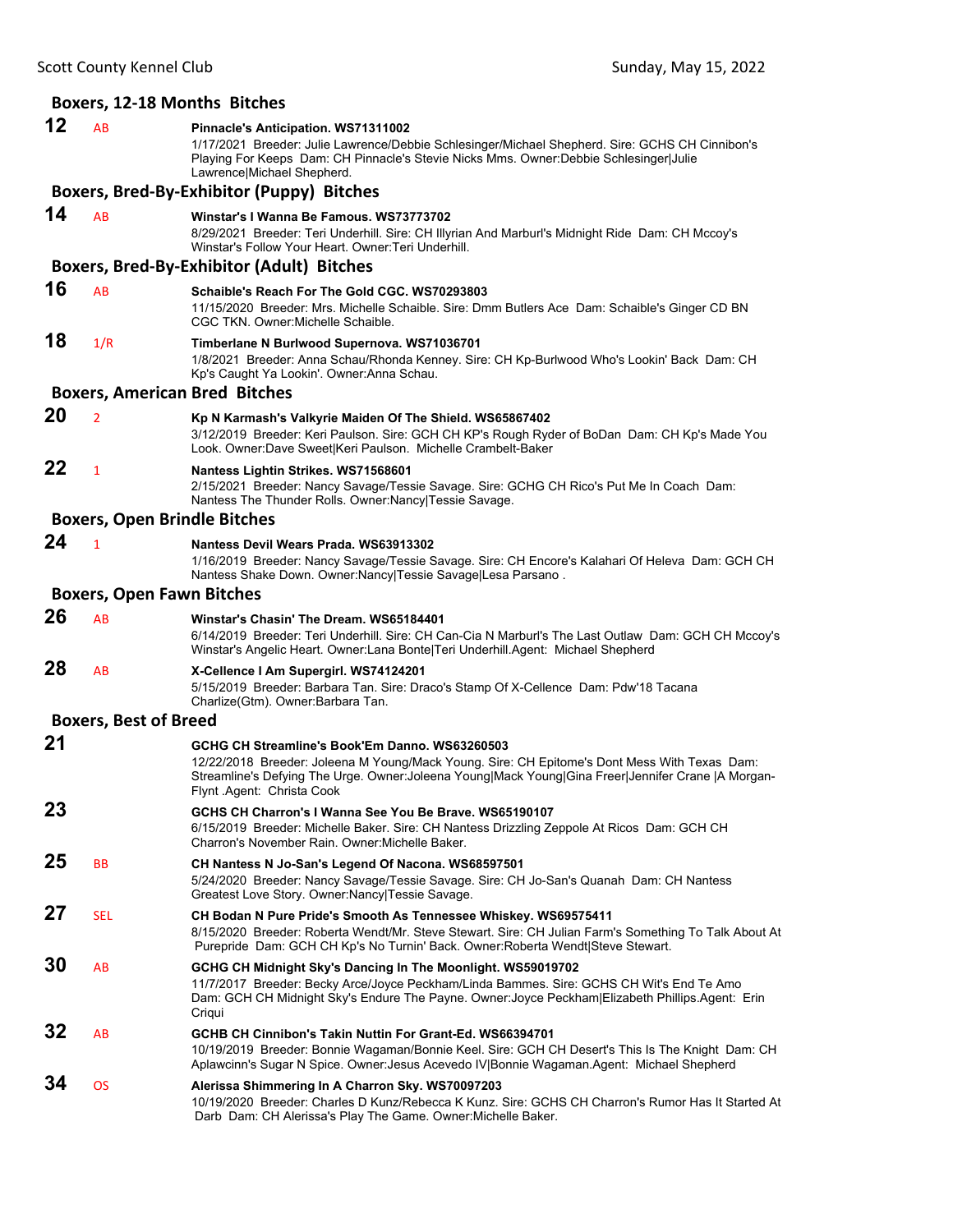18837 Ms. Debra Thornton

#### **Bullmastiffs**

### **Bullmastiffs, Open Dogs**

- 
- **5** AB **Meisters Magic Man At Big Paws CGC. WS68025806**

3/6/2020 Breeder: Mr. Charles E Stewart. Sire: GCHS CH Breezy Hill's Master Chief CGC Dam: CH Meister's Little City Of Katy. Owner:Billie Cole|Charles Stewart.

#### **Bullmastiffs, Best of Breed**

 **6** BB **CH Dochas Party On The Rocky Road To Dublin BCAT CGC TKN. WS61776107**

8/3/2018 Breeder: Danielle Dukes. Sire: GCHS CH Nv's Welcome To The Gun Show Dam: CH Bo-Beck's Double Feature Genes BN RE FDC BCAT CGCA CGCU TKN. Owner:Danielle Dukes|Tiffany Dukes.

#### **8** SEL **CH Crusader's Blowin In The Wind. WS66109501** 6/26/2019 Breeder: Ms. Catherine Delgadillo/Ms. Michelle Delgadillo. Sire: GCH CH Bo-Beck Double

Badd Chicago Boy RN CGC Dam: GCH CH Showdown's Dream Catcher ACT1. Owner:Cathy Delgadillo|Michelle Delgadillo .

Judge:

18837 Ms. Debra Thornton

### **Cane Corso**

#### **Cane Corso, Puppy (6‐9 Months) Bitches**

 **6** 1/W/BB **Rockhaven's Won't Miss A Thing. WS74134601** 8/30/2021 Breeder: Laura Barton. Sire: GCHG CH Red Rock Canyon's Pretty Boy Floyd Dam: GCH CH Rockhaven's Wilderness Of Tekoa BN RN CGC. Owner:Myron McCord|Laura Barton|Neesha Elkin.

#### **Cane Corso, Best of Breed**

 **8** SEL **GCH CH 5 Star Phoenix Midevil's Princess DCAT CGCA CGCU TKN ATT. WS64843706** 4/19/2019 Breeder: Dane Thomas. Sire: Commander And Chief Obama Dam: 5 Star Princess Leia. Owner:Myron McCord|Neesha Elkin.

Judge:

18837 Ms. Debra Thornton

### **Doberman Pinschers**

### **Doberman Pinschers, Puppy (6‐9 Months) Dogs**

#### **5** <sup>1</sup> **Mosaic Krew. WS73695502**

9/2/2021 Breeder: Terri Sheline. Sire: GCH CH Lyndobe's All-In-One Dam: CH Lyndobe's Foxy Lady With Charm. Owner:Lucas Goetz.

#### **Doberman Pinschers, Puppy (9‐12 Months) Dogs**

 **7** <sup>1</sup> **Promise's Red Sky At Morning V Olympia. WS73750704**

8/13/2021 Breeder: Jana Dupre/Nelson Dupre/Joanne Davis/Laura Jones. Sire: GCH CH Nomad's 24 K Magic Dam: CH Caleb's Wings Of The Wind. Owner:Lana Boley|Jana Dupre.

#### **Doberman Pinschers, 12‐18 Months Dogs**

 **9** 1/W/BW **Lyndobe's Fully Motivated V Sundell. WS72129205**

4/7/2021 Breeder: Linda I Henderson/Lynne A Coleman. Sire: GCH CH By Design Corona Cartel Dam: CH Lyndobe's All Sunnyside Up V Sundell. Owner:Holly McQuaig.Agent: Paula Hall

#### **Doberman Pinschers, Open Black Dogs**

**11** 1/R **Sharjet's Outlaw Of A Lifetime CGC. WS65748403**

8/18/2019 Breeder: Krista M Klinger/Sharon Marinelli. Sire: GCHB CH Jaimand's Smoke A Little Smoke AX AXJ Dam: Sharjets Catch Of A Lifetime CGC. Owner:Krista Klinger|Sharon Marinelli .Agent: Devon Kipp

#### **Doberman Pinschers, Open AOAC Dogs**

### **15** <sup>2</sup> **Wendorf's One Night Stand V Fidelis SWNE SWE SCM SBM TKN. WS60135503**

2/16/2018 Breeder: Jacqueline Wendt/Alan C Wendt/Hillary Zimmerman. Sire: GCHP2 CH Fidelis Ripcord BN RI CGC Dam: GCHG CH Dezperado's Hallelujah CA CGC. Owner:Joanne Soyke|Colleen Mitchell|Jacqueline Wendt.

### **17** <sup>1</sup> **Nomad's After A Few V. Cadillac. WS69702903**

8/21/2020 Breeder: Lori Spengler/Paula Vester. Sire: GCH CH Nomad's 24 K Magic Dam: Cadillac I'M So Fancy. Owner:Jonnie L Shannon.

### **Doberman Pinschers, Puppy (6‐9 Months) Bitches**

### **6** <sup>1</sup> **Jem's Marvelous Miss Maisel. WS74147301**

9/3/2021 Breeder: Jennifer Miller. Sire: Itzz The Preacherman Dam: CH Jem's Waltzing Matilda. Owner:Jennifer Miller.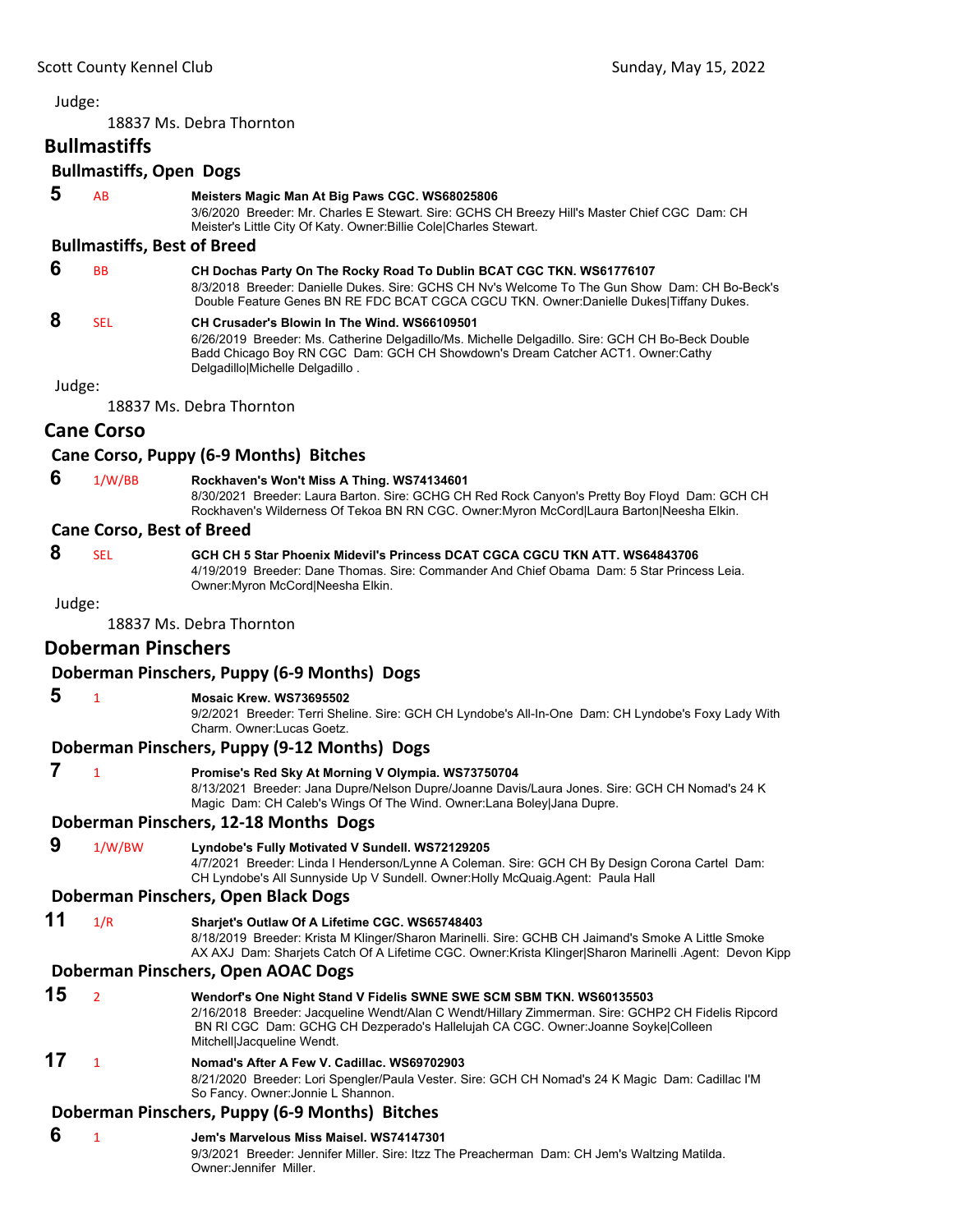|    |                | Doberman Pinschers, Puppy (9-12 Months) Bitches                                                                                                                                                                                                                                                                                      |
|----|----------------|--------------------------------------------------------------------------------------------------------------------------------------------------------------------------------------------------------------------------------------------------------------------------------------------------------------------------------------|
| 8  | $\overline{2}$ | Tropix Set Your Life On Fire Fan The Flames. WS72457303<br>5/21/2021 Breeder: Mrs. Deborah Johnson. Sire: CH Old Drum's Red Zone V Tropix Dam: CH Tropix The<br>World That She Sees. Owner: Deborah Johnson. Agent: Erin Criqui                                                                                                      |
| 10 | $\mathbf{1}$   | Raindance Around Halley's Comet. WS73585504<br>7/10/2021 Breeder: Linda Pool/Ms. Susan A James. Sire: CH Denmar's Dare To Dream Dam: CH<br>Raindance Star Spangled Girl. Owner:Linda Pool Ryan Pool.Agent: Paula Hall                                                                                                                |
|    |                | Doberman Pinschers, 12-18 Months Bitches                                                                                                                                                                                                                                                                                             |
| 12 | $\mathbf{1}$   | Dtales Thank My Lucky Star Gallant Ciden Alisaton. WS70866506<br>11/27/2020 Breeder: Stephanie Rudich/Cynthia Huckfeldt/M Fasth DVM/G DeMilta/C DeMilta-Shimpeno.<br>Sire: GCHB CH D'tales Dare To Compare Gallant Ciden SWN Dam: CH Dtales Mayhem V Gallant Ciden<br>Alisaton CGC TKN. Owner:Stephanie Rudich.Agent: Devon Kipp     |
|    |                | Doberman Pinschers, Bred-By-Exhibitor (Adult) Bitches                                                                                                                                                                                                                                                                                |
| 16 | 3              | Protea's The Lady Insists BCAT CGC. WS68136708<br>4/14/2020 Breeder: Helia Driscoll. Sire: CH Foxhall's First Image V Crescendo RA Dam: Via Felicium<br>Baltia CD BN RA BCAT CGCA CGCU TKA. Owner: Shawna Stecher Helia Driscoll John Driscoll.                                                                                      |
| 18 | $\mathbf{1}$   | Vondura N' Mac's Vali Voodoo Child, WS69690601<br>9/12/2020 Breeder: Linda McCammack/Karin Fox/Robert S Fox. Sire: CH Bellacane Covered In Kevlar<br>CA Dam: Vondura's Spellbound. Owner:Karin Fox Linda McCammack Robert Fox.                                                                                                       |
| 20 | $\overline{2}$ | Dtales Thank Heaven Gallant Ciden Alisaton, WS70866507<br>11/27/2020 Breeder: Stephanie Rudich/Cynthia Huckfeldt/M Fasth DVM/G DeMilta/C DeMilta-Shimpeno.<br>Sire: GCHB CH D'tales Dare To Compare Gallant Ciden SWN Dam: CH Dtales Mayhem V Gallant Ciden<br>Alisaton CGC TKN. Owner: Stephanie Rudich Cindi Huckfeldt Mona Fasth. |
|    |                | Doberman Pinschers, American Bred Bitches                                                                                                                                                                                                                                                                                            |
| 22 | $\overline{2}$ | Protea's Allow Me BN RI NFP CAA BCAT SIN CGCU TKI, WS68136706<br>4/14/2020 Breeder: Helia Driscoll. Sire: CH Foxhall's First Image V Crescendo RA Dam: Via Felicium<br>Baltia CD BN RA BCAT CGCA CGCU TKA. Owner:Laura S Gummelt Helia Driscoll Helia Driscoll.                                                                      |
| 24 | AB             | Anjelic's Dancing In The Streets. WS68503001<br>3/30/2020 Breeder: Tammy J Williams/Mary C Dependahl/Rose A Benanti. Sire: CH Ravenswoods N<br>Vondura's Out Of The Blue Dam: GCH CH Blue Max N Moa's Shadow Kissed Rose. Owner:Tammy<br>Williams.Agent: Karin Fox                                                                   |
| 26 | $\mathbf{1}$   | Jaimand's Fire N Dew. WS68798008<br>5/22/2020 Breeder: Sarah Ford Mandy Dietzler Bondy Denise Morman. Sire: GCHB Jaimand's Smoke A<br>Little Smoke AXJ RATN ROM Dam: GCH Jaimand's Purple Rain v Demor RN. Owner: Mandy Dietzler<br>Bondy Denise Morman.                                                                             |
| 28 | 3              | Ciden Beth V D'tales Gallant Alisaton. WS69571202<br>7/26/2020 Breeder: Stephanie Rudich/C Huckfeldt/Mona Fasth DVM/G DeMilta/C DeMilta-Shimpeno.<br>Sire: GCH CH Ojadn's Powered By The Moon Cedar Knoll CGC Dam: CH D'tales Secret Society V<br>Alisaton Ciden RA. Owner:Sandy Spomer Cynthia Huckfeldt.                           |
| 30 | 4              | Millerdobe's Prada. WS70185402<br>10/23/2020 Breeder: Becky Carney-Miller. Sire: CH Mariah's Heaven Help Us Fidero Dam: Millerdobe's<br>Dory. Owner: Holly McQuaig. Agent: Paula Hall                                                                                                                                                |
|    |                | Doberman Pinschers, Open Black Bitches                                                                                                                                                                                                                                                                                               |
| 32 | AB             | Denalli's Hot Tiger's Eye Matrix. WS60968803<br>5/28/2018 Breeder: Mrs. Leona K.C. Sibo. Sire: CH Hycaliber N A'Carrig Act Of Valor RN Dam: CH<br>Silverhawks Monsters Inc Owner: Robert Gilbert Agent: Michelle Baker                                                                                                               |
| 34 | 1/W            | Jaimand's Smoke And Mirrors TKN. WS63059604<br>11/20/2018 Breeder: Mandy Dietzler Bondy. Sire: GCH CH Demor's Like A Hurricane RN THDS SDPRO<br>CGC TKE Dam: CH Jaimand's Only Prettier. Owner:Logan Brown Mandy Dietzler Bondy Colin<br>Brown.Agent: Devon Kipp Levy                                                                |
| 36 | 2/R            | Andella's I'M Your Huckleberry At Ruchi. WS69050105<br>5/23/2020 Breeder: Andria L Carpenter/Tiffany Neal. Sire: GCHS CH Perfex Canis Major Dam: CH<br>Andella's A Forbidden Love CA. Owner: Stephani Luedde. Agent: Nicole Denny                                                                                                    |
|    |                | Doberman Pinschers, Open AOAC Bitches                                                                                                                                                                                                                                                                                                |
| 14 | 3              | Protea's Dinner And A Show CGC TKN. WS68136707<br>4/14/2020 Breeder: Helia Driscoll. Sire: CH Foxhall's First Image V Crescendo RA Dam: Via Felicium<br>Baltia CD BN RA BCAT CGCA CGCU TKA. Owner:Kristina Smock Helia Driscoll.                                                                                                     |
| 38 | 3              | Old Drum's Silence Is Golden V Abendrot. WS65027703<br>5/22/2019 Breeder: Ali Doughty/Martin Doughty. Sire: GCHB CH Abendrot's Red White And Boom Dam:<br>Old Drum's Black Diamond Heist. Owner:Kimberly Howard Karlee Freeman Jana Dupre.Agent: Cindy<br>Huckfeldt                                                                  |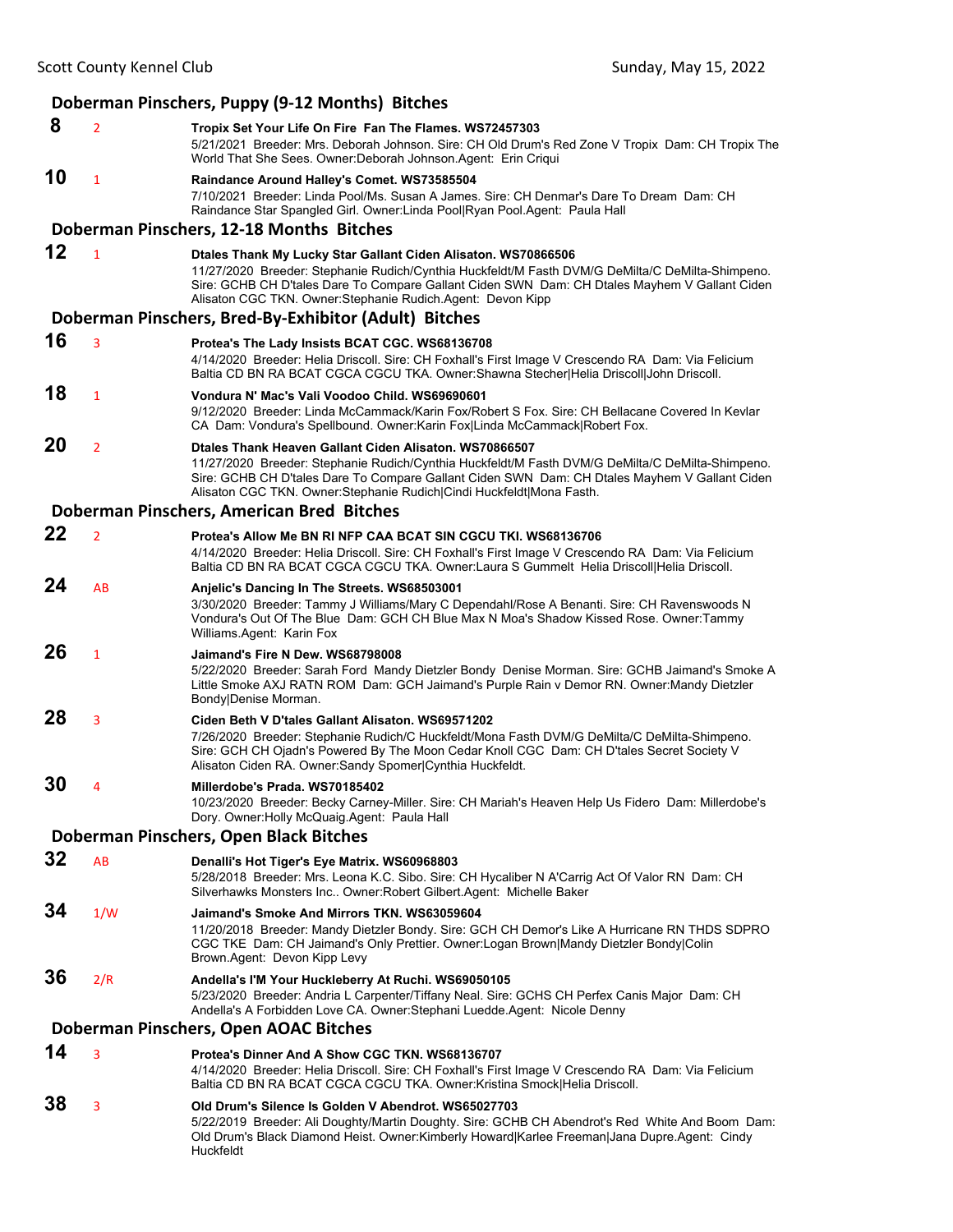| 40 | $\mathbf{1}$   | Priddle's Cassiel V Fidelis, WS65176402<br>6/20/2019 Breeder: Kevin Priddle/Michelle Priddle. Sire: GCHP2 CH Fidelis Ripcord BN RI CGC Dam:<br>Cambria's Little Hot Mess BN RN ACT2 ACT2J CGCA CGCU TKN. Owner: Renee Gould Colleen Mitchell.                                                                           |
|----|----------------|-------------------------------------------------------------------------------------------------------------------------------------------------------------------------------------------------------------------------------------------------------------------------------------------------------------------------|
| 42 | $\overline{2}$ | Crosswind's You Had Me At Hello CA BCAT, WS63663604<br>1/22/2019 Breeder: Courtney Hanisak/Deb Crafa/Sharon Duval/Ashley Ring. Sire: CH Cadillac Empire<br>State Of Mind Dam: GCH CH Kettle Cove N Ashtrick Dirty Dancing. Owner: Nicole Baron Robert<br>Baron Estelle Baron Courtney Hanisak.                          |
|    |                | Doberman Pinschers, Best of Breed                                                                                                                                                                                                                                                                                       |
| 19 |                | <b>CH Soquel's Something To Talk About. WS58460905</b><br>9/24/2017 Breeder: Tammy Del Conte/Linda M Siegel/JANE BACLIG/Fred Bacliq. Sire: GCH CH<br>Soquel's House Of The Rising Son Dam: GCHB CH Soquel's Don't Stop Believin' V Alma CGC.<br>Owner:Zoe Baker Susan Baker Linda Siegel.                               |
| 21 | <b>SEL</b>     | <b>CH Protocol-Liberator Pagani Without Compromise CGC. WS60441502</b><br>1/2/2018 Breeder: Jocelyn Mullins/Kevin Mullins/PAT BLENKEY/BRIAN CASEY. Sire: GCHG CH<br>Protocol's To The Victor Go The Spoils CAA Dam: Liberator's Guilty Pleasure. Owner: Shani St<br>John Jocelyn Mullins Kevin Mullins Agent: Karin Fox |
| 23 | BB/G2          | GCHG CH Mariah's Absence Of Malice Mi Casa, WS66507308<br>8/25/2019 Breeder: Tina Marshall/Kathy Sanders/Courtney Leffler/Eric Leffler/T Luft/L Stubbs. Sire: GCHS<br>CH Dezperados Bing Cherry Dam: CH Draggins Armada For Mariah. Owner: Mark Bigham Tina<br>Marshall Bob Kimball.Agent: Michael Shepherd             |
| 25 |                | GCH CH Protea's Oh Dredger BCAT CGC TKN. WS68136710<br>4/14/2020 Breeder: Helia Driscoll. Sire: CH Foxhall's First Image V Crescendo RA Dam: Via Felicium<br>Baltia CD BN RA BCAT CGCA CGCU TKA. Owner: Helia and John Driscoll.                                                                                        |
| 27 |                | GCH CH Dreamchaser's Midnight Teller V Ciden Alisaton RA. WS69049202<br>5/15/2020 Breeder: John Hinkle/Linda Hinkle/Cindi Huckfeldt/Gwen DeMilta. Sire: CH Gallant's Midnight<br>Hour V Ciden Dam: GCH CH D'tales Secret Romance V Alisaton Ciden RA WAC, Owner:Cindi<br>Huckfeldt John Hinkle Linda Hinkle.            |
| 44 | <b>OS</b>      | CH Idle Hour Pandemic, WS67007802<br>7/5/2019 Breeder: Leslie McEvoy. Sire: Troth's Tonka Tuff Dam: Copperdobe Hells Bells. Owner: Marcee<br>and Larry Shaughnessy.                                                                                                                                                     |

18837 Ms. Debra Thornton

#### **German Pinschers**

#### **German Pinschers, Open Bitches**

 **6** AB **Daveren's Midnight Party. WS66945702**

11/6/2019 Breeder: Jill Eastman. Sire: GCHP CH Daveren's Life Of The Party Dam: GCH CH Daveren's Midsummer Nights Dream. Owner:Bonnie Boudreau.

#### **German Pinschers, Best of Breed**

### **5** BB **GCHB CH Nevars A Ransom For Redchief Vd Wolken. WS63169806**

5/15/2018 Breeder: Amy Issleib/Angela Renneke/F Lynann Stuby. Sire: GCH CH Nevars Yes I Can Temerity Dam: GCHB CH Nevars Querida Mia Zu Den Wolken. Owner:Amy Issleib|Angela Renneke|Lyn Stuby.Agent: Michael Shepherd

Judge:

18837 Ms. Debra Thornton

#### **Great Danes**

#### **Great Danes, 12‐18 Months Dogs**

 **5** 1/W **Sorella's Zoom Zoom Make Room Lost Creek N Gracyn. WS70886106** 12/15/2020 Breeder: Shelly Rose Trueblood/Tina Annette Ryan-Lawson. Sire: GCH CH Divine Acres Timeless Dam: CH Fireside It's A Wonderful Life. Owner:Stephanie Johnson|Marshall Stoner|Karen

McCance|Tina Annette|R Lawson.Agent: Linda Cain

### **Great Danes, Open Blue Dogs**

#### **7** AB **Creek Danes Blues Run The Game. WS67322002**

11/19/2019 Breeder: Kenny Cregg/David Beek. Sire: Dantrydanes Second X A Charm Dam: Creek Danes Sure I'Ll Have Another. Owner:Barbara Bush|Kenny Cregg|David Beek.Agent: Amanda Ciaravino

#### **Great Danes, Open Fawn Dogs**

### **9** AB **Nanlyn Chip Of The Old Block. WS63654003**

12/27/2018 Breeder: Nancy Bauman/Carolyn Bauman. Sire: CH Dundane Whistle's At Sharcon Dam: CH Nanlyn Carmel Fudge Memories. Owner:Nancy Bauman|Carolyn Bauman|Nancy Bauman.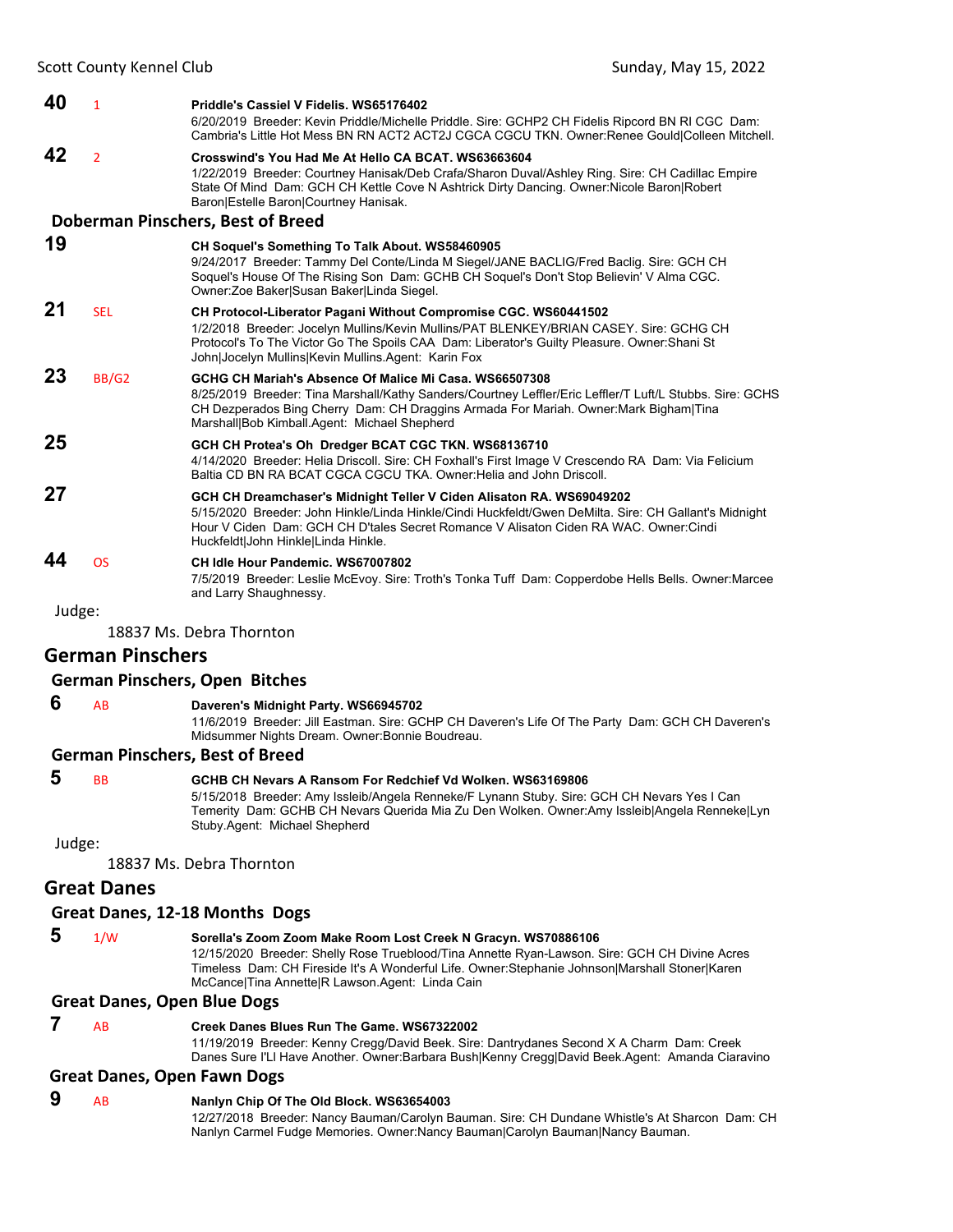|        |              | <b>Great Danes, Puppy (6-9 Months) Bitches</b>                                                                                                                                                                                                                                                  |
|--------|--------------|-------------------------------------------------------------------------------------------------------------------------------------------------------------------------------------------------------------------------------------------------------------------------------------------------|
| 8      | AB           | Woolf Spirit's Roseanne Roseanna Danna. WS74035404<br>9/20/2021 Breeder: Mrs. Barbara A Bush. Sire: GCHB CH Addadane-Chanoz In The Nick Of Time Dam:<br>Deltra's Mon Petit Cheval Tachete. Owner:Barbara Bush.Agent: Amanda Ciaravino                                                           |
|        |              | <b>Great Danes, Puppy (9-12 Months) Bitches</b>                                                                                                                                                                                                                                                 |
| 10     | 1/W/BW       | Kma I Am The Storm CGC, WS72873801<br>6/21/2021 Breeder: Cyndi Hardy. Sire: CH Danemark @Kma Will Achieve R Triple Crown Dam: Kma<br>Fast And Merciless V Cambio. Owner:Dr WENDY WHITLOCK Mr. Mark Jackson  Cindy Hardy.                                                                        |
|        |              | Great Danes, 12-18 Months Bitches                                                                                                                                                                                                                                                               |
| 12     | AB           | Sorella Tie That Binds V Lst Crk Gracyn Jaya. WS70886103<br>12/15/2020 Breeder: Shelly Rose Trueblood/Tina Annette Ryan-Lawson. Sire: GCH CH Divine Acres<br>Timeless Dam: CH Fireside It's A Wonderful Life. Owner: Karen McCance Marshall Stoner Jody<br>Loop Marshall Stoner Jody Loop.      |
|        |              | Great Danes, Bred-By-Exhibitor (Puppy) Bitches                                                                                                                                                                                                                                                  |
| 16     | AB           | Divine Acres Belle Vie Vvs1 Nearly Flawless. WS73630904<br>7/30/2021 Breeder: Carolyn McNamara. Sire: CH Fernando Casaarabal's Prince Egeo Dam: CH Divine<br>Acres Decadent. Owner:Carolyn McNamara.                                                                                            |
| 18     | 1/R          | Ssgd Softer Than A Lullabye. WS74120408<br>10/24/2021 Breeder: Wendy Whitlock/Mr. Mark Jackson. Sire: GCH CH Revenir-Champlain I Wanna Be<br>An Airborne Ranger CGCA CGCU TKE Dam: Kma-Riley Roo. Owner:Dr WENDY WHITLOCK Mr. Mark<br>Jackson.                                                  |
|        |              | <b>Great Danes, American Bred Bitches</b>                                                                                                                                                                                                                                                       |
| 20     | $\mathbf{1}$ | Smokin' Hot's Mountain Nymph. WS71478004<br>2/18/2021 Breeder: Sandra Ewing/John Edward Turner. Sire: CH Ozdanes Got The Moves Dam: GCH CH<br>Smokin' Hot's Fiery Beacon BN RI. Owner: Jaime Deline.                                                                                            |
|        |              | <b>Great Danes, Open Brindle Bitches</b>                                                                                                                                                                                                                                                        |
| 22     | AB           | Nanlyn Carmel Fudge Encore. WS63654001<br>12/27/2018 Breeder: Nancy Bauman/Carolyn Bauman. Sire: CH Dundane Whistle's At Sharcon Dam: CH<br>Nanlyn Carmel Fudge Memories. Owner:Nancy Bauman Carolyn Bauman Nancy Bauman.                                                                       |
|        |              | <b>Great Danes, Best of Breed</b>                                                                                                                                                                                                                                                               |
| 11     | <b>OS</b>    | CH Rau Wildfire V Casabali, WS61329301<br>12/6/2017 Breeder: CALIE BREAU/Barb Breau/Denise Raudenbush. Sire: Casabali's Bow N Arrow Dam:<br>Raudane's Bella Diamante. Owner:John Raudenbush Denise Raudenbush Barb Breau Calie Breau.                                                           |
| 24     | BB/G4        | GCHB CH Nobledane Let's Raise A Ruckus. WS64516503<br>4/10/2019 Breeder: Dr. Sara Rachel Chant/Sara Dellorto/Linda Whitney. Sire: GCHB CH Briarwood's My<br>Way V My-Jon Dam: CH Sardi Nobledane Let's Get This Party Started CGCA. Owner: Dr Sara Rachel<br>Chant Leslie Hotchkiss Earl Shore. |
| 26     | <b>SEL</b>   | GCH CH Daneacre Ellenni's Whsky A Go Go. WS67343801<br>11/9/2019 Breeder: Kitty Perkins/Lenni Brett Cipriotti. Sire: Libertesse's Scouts Honour Dam: Daneacre<br>Ellenni's Little Miss Magic. Owner: Tanna Halphen Sandy Mauck Kitty Perkins Lenni Brett Cipriotti. Agent:<br>Amanda Ciaravino  |
| 28     |              | CH Smokin' Hot's Bright Light. WS71478001<br>2/18/2021 Breeder: Sandra Ewing/John Edward Turner. Sire: CH Ozdanes Got The Moves Dam: GCH CH<br>Smokin' Hot's Fiery Beacon BN RI. Owner: Sandra Ewing John Turner.                                                                               |
| Judge: |              |                                                                                                                                                                                                                                                                                                 |
|        |              | 18837 Ms. Debra Thornton                                                                                                                                                                                                                                                                        |
|        |              | <b>Greater Swiss Mountain Dogs</b>                                                                                                                                                                                                                                                              |

#### **Greater Swiss Mountain Dogs, Best of Breed**

 **5** BB **GCHB CH Houha's Really Hits The Spot CD BN RA CGCA TKN. WS55130010** 10/17/2016 Breeder: Nathan Houha/Loreen Houha. Sire: GCH CH Houha's What Are You Eating Now Dam: Houha's Wibbley Wobbley Timey Whimey. Owner:Laurie Whorley.

Judge:

18837 Ms. Debra Thornton

### **Newfoundlands**

### **Newfoundlands, Open Bitches**

### **6** AB **Dreamhaven Old Bay's Thyme Traveler. WS70192006**

9/22/2020 Breeder: Andrea Jung/Cindy Flowers. Sire: GCHS CH Nakiska 'N Pouch Cove Love The Journey Dam: CH Dreamhaven's Frozen In Time With Old Bay. Owner:Lisa Zobrist|Cindy Flowers.Agent: Sarah Cukier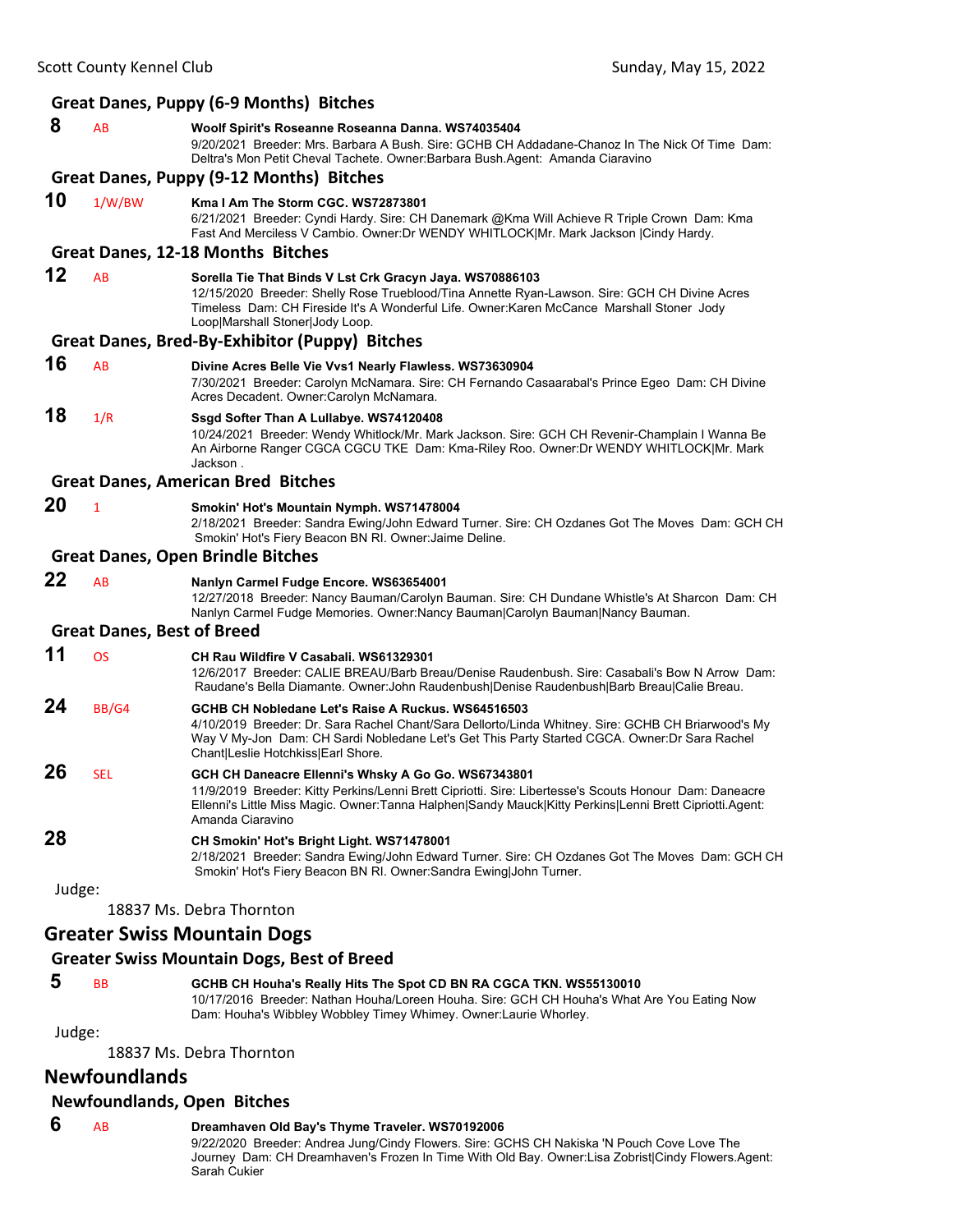#### 18837 Ms. Debra Thornton

### **Portuguese Water Dogs**

#### **Portuguese Water Dogs, Open Dogs**

 **5** 1/W **Allegiance Marinella Irish Eyes Are Smiling PCD BN RA OA OAJ OF BCAT D. WS68025305** 3/4/2020 Breeder: Amy Lane/Clare Lane/Kristle Marangon. Sire: CH Chasinwaves Sorte Do IrlandãªS (Luck Of The Irish) CGCA TKI Dam: CH Marinella's Wanna Be Startin' Somethin' Allegiance. Owner:Cindy Winters|Bob Winters|Amy C Lane.Agent: Nicole Ryan

#### **Portuguese Water Dogs, Puppy (9‐12 Months) Bitches**

- **6** 1/W/BW/OS **Spyglass's Pequena Pilar. WS73697708**
	- 6/25/2021 Breeder: Dr. Clemencia Rasquinha/Scott Henley/Barbara Henley. Sire: GCH CH Mirage's Knight Moves BN TKN Dam: GCH CH Spyglass's Tara Goddess Of The Sea CGC. Owner:Clemencia Rasquinha and Cindy Mcquinn|Cindy Mcquinn|Barbara Henley.Agent: Dave Slattum

#### **Portuguese Water Dogs, Best of Breed**

| SEL                  | CH Success' Ring Of Fire. WS60110206<br>1/20/2018 Breeder: Nancy J Sedlacek/Trevor G Sedlacek/Donna Reif Sack. Sire: CH Driftwood's Light My<br>Fire Dam: CH Zohar's Last-Ing Legacy Of Success. Owner: Nancy Sedlacek Lowell Sedlacek Trevor<br>Sedlacek Agent: Jeni West |
|----------------------|----------------------------------------------------------------------------------------------------------------------------------------------------------------------------------------------------------------------------------------------------------------------------|
| <b>B<sub>B</sub></b> | GCHS CH Success' Wild Card Of Good Fortune, WS65704501                                                                                                                                                                                                                     |
|                      | 8/17/2019 Breeder: Nancy J Sedlacek/Trevor G Sedlacek/Grace Fritz. Sire: CH Driftwood's Bacchus Dos<br>RN Dam: CH Success' Summer Seaside Holiday. Owner: Nancy Sedlacek and Lowell Sedlacek Agent: Paul Catterson                                                         |

Judge:

18837 Ms. Debra Thornton

### **Rottweilers**

### **Rottweilers, Puppy (6‐9 Months) Bitches**

 **6** 1/W **Cammcastle's Odette Take It To The Heart @Sfr. WS74460106** 9/27/2021 Breeder: Ms. Suzan D Guynn. Sire: GCHB CH Rogo's Rogar Von Topaz CD CGCA Dam: Moonstone's Jingle V Cammcastle. Owner:Shannon Rives|Suzan Guynn.Agent: Elizabeth Melzer

#### **Rottweilers, Best of Breed**

- **5** BB **CH Cammcastle's Kansas War Games Of Valor @ Sfr. WS70067908** 10/5/2020 Breeder: Suzan Guynn/Christine L. Nidd. Sire: GCHP CH Cammcastle's The One And Only
	- General Of Valor TT CGC TKN Dam: CH Cammcastle's All Aboard To Brimstone. Owner:Shannon Rives.Agent: Elizabeth Melzer

### **8** OS **CH Wathaman's Easy By Nature. WS69318201**

11/19/2019 Breeder: Kim Zippel. Sire: CH Esmonds God Of All RN DSA Dam: CH Wathaman's Zest For Life CDX RE TKI. Owner:Sue Bowman.Agent: Michelle Baker

Judge:

18837 Ms. Debra Thornton

### **Saint Bernards**

#### **Saint Bernards, Best of Breed**

# **5** BB **GCHB CH Brandauridge Big Easy CGC. WS68526202**

4/29/2020 Breeder: Pamela J Brandau/Stacy L. Pagel. Sire: GCHS CH Lasquite's Yours Mine And Ours CGC TKN Dam: GCH CH Kris's Kountry A League Of Her Own V Orlando CGC. Owner:Pamela Brandau|Stacy Pagel|Izabelle Burg.

Judge:

18837 Ms. Debra Thornton

### **Samoyeds**

### **Samoyeds, Best of Breed**

| 5  |           | GCH CH Chelestina's Amazing Zenith RA. WS52852903                                                                                                                                            |
|----|-----------|----------------------------------------------------------------------------------------------------------------------------------------------------------------------------------------------|
|    |           | 11/26/2015 Breeder: Candice Celestina-Smith/Vicki Dice. Sire: CH Urban Pulse Love At First Sight Dam:<br>Fyrice Chelestina Listn To The Music. Owner: Susan and Garry Bost.                  |
|    | BB/G1/BIS | GCHP CH Vanderbilt 'N Printemp's Lucky Strike. WS54969409                                                                                                                                    |
|    |           | 6/4/2016 Breeder: MENGRU WU/Judi Elford. Sire: Cabaka's Happy Go Lucky Dam: GCH CH Vanderbilt's<br>Cherry Brandy. Owner:Correen Pacht Marc Ralsky Judi Elford Blair Elford.Agent: Laura King |
| 15 |           |                                                                                                                                                                                              |
|    | SEL       | CH Sweet Ts Come And Knock On Our Door At Second Star, WS71719702                                                                                                                            |
|    |           | 2/13/2021 Breeder: Tina Santiago/Diana Ruiz. Sire: CH Snobiz Northern Pursuit CA DCAT Dam:                                                                                                   |
|    |           | Articcross N Bilrost's Front Page Scandal. Owner: Susan and Garry Bost.                                                                                                                      |
|    |           |                                                                                                                                                                                              |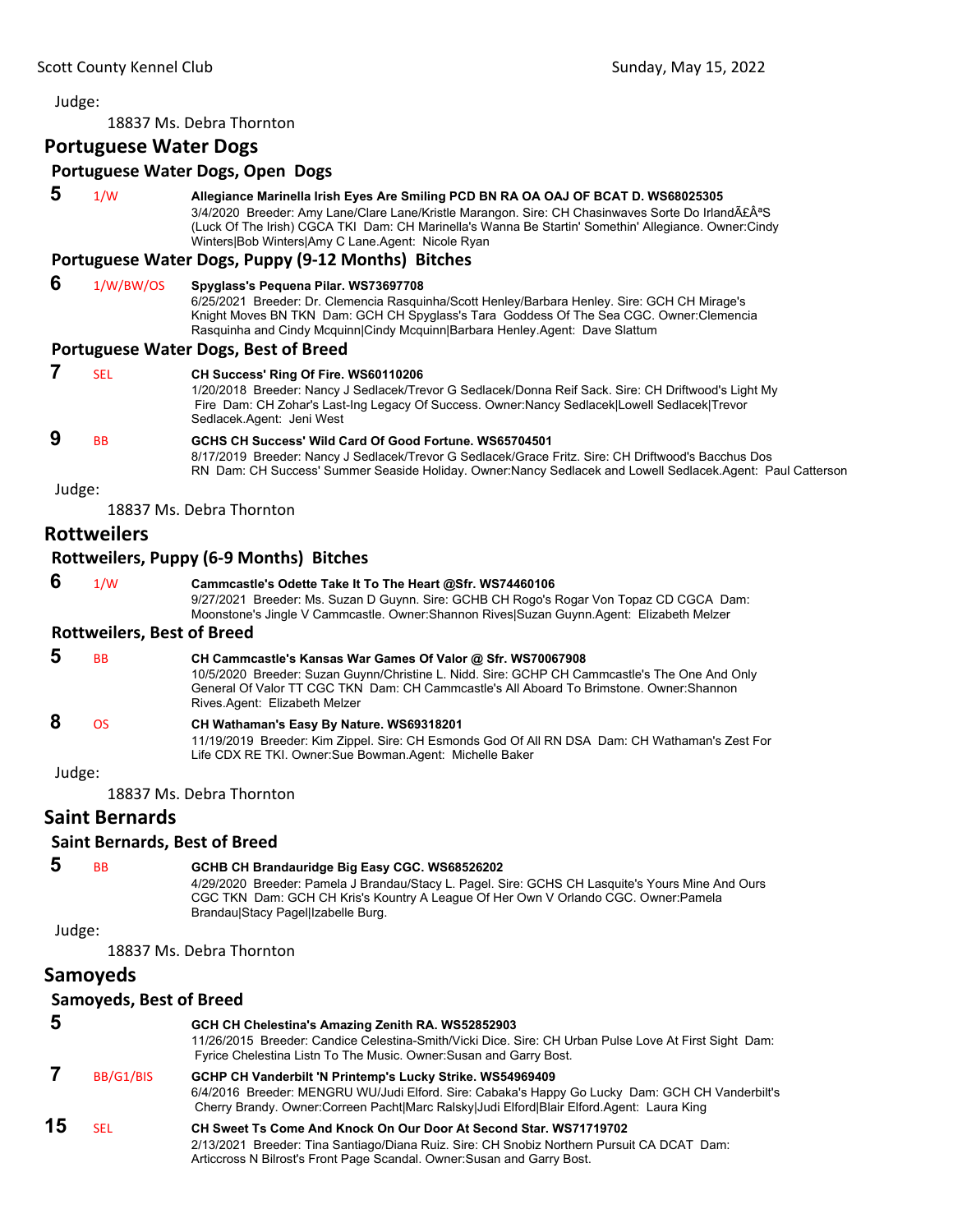18837 Ms. Debra Thornton

**Siberian Huskies**

|        | Siberian Huskies, Puppy (6-9 Months) Bitches |                                                                                                                                                                                                                                                                                                            |  |  |
|--------|----------------------------------------------|------------------------------------------------------------------------------------------------------------------------------------------------------------------------------------------------------------------------------------------------------------------------------------------------------------|--|--|
| 6      | 1/W                                          | Fullmoon's Let It Go. WS74439704<br>10/5/2021 Breeder: Laurie Bailey/Ruth A Lloyd/Kevin E Bailey. Sire: GCH CH Topaz High Noon At<br>Fullmoon Dam: GCH CH Fullmoon's Reaching The Summit. Owner: Steven Kuehn Kevin Bailey  Laurie<br>Bailey.                                                              |  |  |
|        |                                              | Siberian Huskies, Puppy (9-12 Months) Bitches                                                                                                                                                                                                                                                              |  |  |
| 8      | 1/R                                          | Howling Winds Winter's Promise. WS73471903<br>7/4/2021 Breeder: Donna Peck. Sire: Wolvereen's Stardust Of Syntari Dam: Vanaca's Magnutic<br>Seduction. Owner: Christy Robertson.                                                                                                                           |  |  |
|        |                                              | <b>Siberian Huskies, Best of Breed</b>                                                                                                                                                                                                                                                                     |  |  |
| 5      | <b>OS</b>                                    | GCHS CH Highlander's Game Set Match At Fanta C RN CAA FCAT2 CGC TKN. WS57706101<br>6/17/2017 Breeder: Carl Shopp/Donna Shopp/Anne Palmer/Brian Palmer. Sire: GCHP CH Highlander's<br>Take It To The Limit Dam: CH Highlanders Red Storm Rising. Owner: Jo Ann R Brewer. Agent: Charles<br><b>Zimmerman</b> |  |  |
| 10     | AB                                           | GCHB CH Antara's Don't Tell No Lie Lie Lie Lie. WS48766601<br>10/7/2014 Breeder: Tedi L Devlin/Thomas Oelschlager/Alan Davis/Sue Davis. Sire: CH Antara's Disco<br>Inferno OA OAJ NF Dam: CH Koda's All Things Considered. Owner: Tedi L Devlin Will Criqui Erin Criqui.                                   |  |  |
| 12     | <b>BB</b>                                    | Songbird's Air Balloon. WS69807301<br>8/16/2020 Breeder: Rebecca Cao. Sire: CH Snocrest's Do You Believe In Magic? Dam: Driftdancer's<br>Celine. Owner: Rebecca Cao Daniel DeWoskin. Agent: Sarah Cukier                                                                                                   |  |  |
| Judge: |                                              |                                                                                                                                                                                                                                                                                                            |  |  |
|        |                                              | 18837 Ms. Debra Thornton                                                                                                                                                                                                                                                                                   |  |  |
|        | <b>Standard Schnauzers</b>                   |                                                                                                                                                                                                                                                                                                            |  |  |
|        |                                              | Standard Schnauzers Onen Dogs                                                                                                                                                                                                                                                                              |  |  |

### **Standard Schnauzers, Open Dogs**

 **5** AB **Vikingus Dino. WS69950502**

9/10/2020 Breeder: Cindy G Cuff/gustavo calero. Sire: GCH CH Vikingus Jake Sully Dam: CH Justa Honorable Act. Owner:MARTIN and GUSTAVO CALERO.

### **Standard Schnauzers, Best of Breed**

 **6** BB/G3 **GCHS CH Blue Line's Blue Devil CGC. WS59793502** 1/24/2018 Breeder: Pamela Minnich. Sire: GCH CH Celtic Cross Monkey Business Dam: GCH CH Blue Lines Aloysia. Owner:Pamela Minnich|Michelle Bell|Sabine Baker.Agent: Sarah Cukier

### **7** OS **GCHG CH Justa Go All The Way. WS57642501**

7/6/2017 Breeder: Cindy G Cuff. Sire: GCHP CH Cachet Majestic Night Storm Dam: CH Justa Honorable Act. Owner:Cindy G CUFF. Brenda L Combs

#### Judge:

18837 Ms. Debra Thornton

### **Tibetan Mastiffs**

#### **Tibetan Mastiffs, Best of Breed**

### **5** BB **GCH CH Northstar's Whiskey Glasses. WS63940001**

1/4/2019 Breeder: Denise Bosak. Sire: GCHS CH Nen Sala Ayako Dam: GCH CH Jodo Dga Po. Owner:Julia Owens.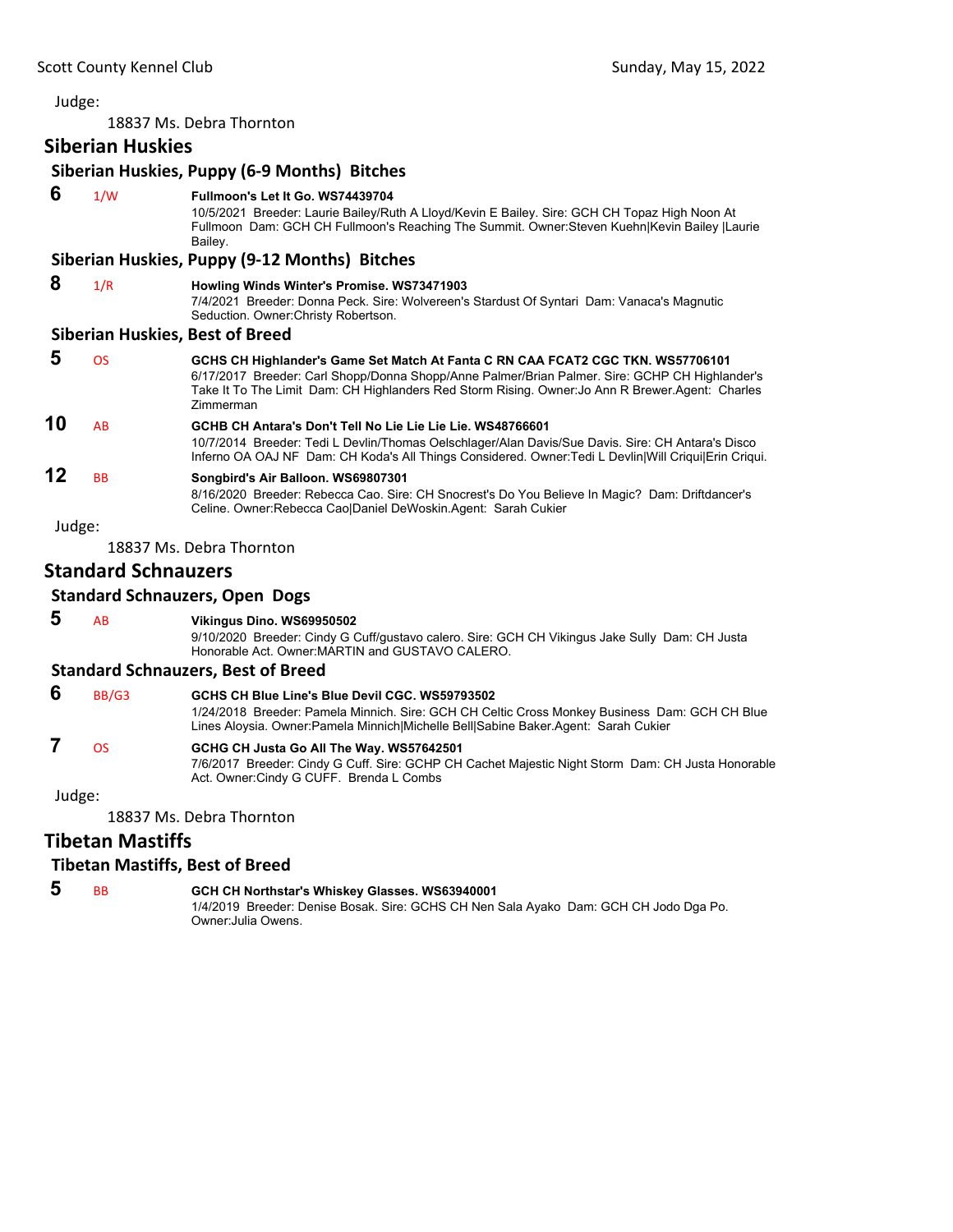<span id="page-23-0"></span>2567 Mr. Fred C Bassett

### **Airedale Terriers**

#### **Airedale Terriers, Open Bitches**

#### **6** AB **Fyrebrick's Dream E'Scapes. RN33397406**

2/25/2019 Breeder: Rhae Drijber/Cary Drijber. Sire: CH Fyrebrick's Stand Like A Rock Dam: Fyrebrick's Dream's Restored. Owner:Rhae Drijber|Cary Drijber.Agent: Sarah Cukier

Judge:

2567 Mr. Fred C Bassett

### **American Hairless Terriers**

#### **American Hairless Terriers, Best of Breed**

#### **6** BB **GCH EDELWEISS HI-LIFE FAYE TALITY. RN33716003**

12/14/2018 Breeder: Janet Parker & Kathy Knoles. Sire: GCH Bur-Way Hi- Life Behave Yourself CM Dam: Ch Wudnshu's Kandi Kane. Owner:Kathy Knoles Janet Parker Susan Miller Mack Young Joleena Young.Agent: christa

#### Judge:

2567 Mr. Fred C Bassett

### **American Staffordshire Terriers**

### **American Staffordshire Terriers, Bred‐By‐Exhibitor (Adult) Dogs**

 **7** AB **Corralitos Wonderfully Orangie Organic Good. RN36460510**

3/10/2021 Breeder: Karla Edwards. Sire: CH Vsp For Usa Trademark (Vivas) Dam: GCHB CH Celtic's Song Of Ice & Fire CD PCD BN RA NA ACT2 RATN DN CGCA . Owner:Karla Edwards| Dominick Marazzo.

### **American Staffordshire Terriers, Best of Breed**

| 8      | ΩS | <b>CH Corralitos Liquid Candy TKN. RN36460503</b><br>3/10/2021 Breeder: Karla Edwards. Sire: CH Vsp For Usa Trademark (Vivas) Dam: GCHB CH Celtic's<br>Song Of Ice & Fire CD PCD BN RA NA ACT2 RATN DN CGCA. Owner: Karla Edwards.                                                                       |
|--------|----|----------------------------------------------------------------------------------------------------------------------------------------------------------------------------------------------------------------------------------------------------------------------------------------------------------|
| 9      | BB | GCHS CH Corralitos Tracking The Storm RN DN. RN33989402<br>8/14/2019 Breeder: Tara McDonald/Karla Edwards/Denise Wedel, Sire: GCH CH Celtic's Thundercloud<br>DS CGC TKN Dam: GCHB CH Celtic's Song Of Ice & Fire CD PCD BN RA NA ACT2 RATN DN CGCA.<br>Owner: Danielle Hansen Karla Edwards Miya Brown. |
| Judge: |    |                                                                                                                                                                                                                                                                                                          |
|        |    | $2FCTMA$ $F_{rel}$ $F_{rel}$ $F_{rel}$                                                                                                                                                                                                                                                                   |

2567 Mr. Fred C Bassett

### **Bedlington Terriers**

### **Bedlington Terriers, Best of Breed**

#### **5** BB **CH Starcastle's Styled Sophistication. RN36558601**

6/7/2021 Breeder: Carol E Rappaport/Nancy Rappaport/Kathryn Markey. Sire: GCH CH Ashcroft Wedding Crasher Dam: Starcastle Boys Step Aside. Owner:CAROL RAPPAPORT|Teri Tevlin.

Judge:

2567 Mr. Fred C Bassett

### **Border Terriers**

### **Border Terriers, Open Dogs**

### **5** AB **Terrasol Spin The Wheel BCAT CGC TKN ATT. RN33592201**

4/7/2019 Breeder: Kathy R Echols. Sire: CH Sunkist Starry Starry Knight VCD1 BN RE AX AXJ XF ME CAX FCAT RATS Dam: GCH CH Terrasol Dealer's Choice RA NA NAJ JE BCAT SWE SEM SBM SHDN CGC. Owner:Kathy Echols.

#### **Border Terriers, Puppy (9‐12 Months) Bitches**

#### **6** AB **Sunkist Secret Codebreaker TKN. RN36582101**

5/22/2021 Breeder: Ms. Harriet Haydon. Sire: CH Sunkist Shamrocks of Donegal FDC SE CA DCAT SCN RATO ATT Dam: CH Sunkist S'More The Merrier FDC JE CAA BCAT CGCA CGCU TKN. Owner:Kathy Echols.

Judge:

2567 Mr. Fred C Bassett

### **Cairn Terriers**

### **Cairn Terriers, Puppy (9‐12 Months) Bitches**

- **6** 1/R **Deran Tell Me Sweet Little Lies. RN36849801**
	- 5/30/2021 Breeder: Deb L Rogers/Randall D Rogers. Sire: CH Foxburns I Am The Storm Dam: GCH CH Deran Tell Me Something Good. Owner:Deb Rogers |Randy Rogers.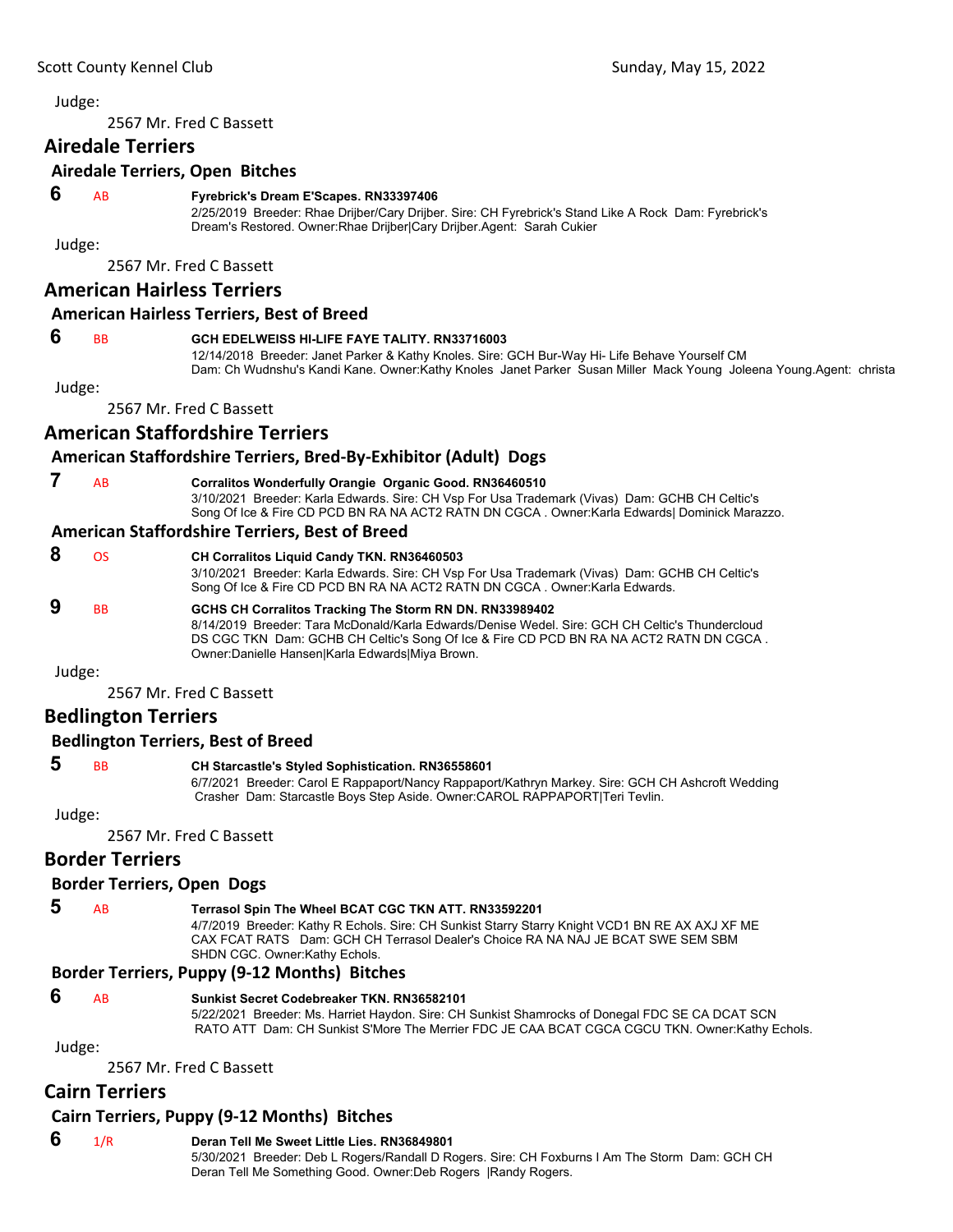### **Cairn Terriers, Bred‐By‐Exhibitor (Adult) Bitches**

| 8      | 1/W/BB                               | Deran Mercy Me. RN34487701<br>1/18/2020 Breeder: Kathy Benson-Storrar/Deb Rogers/Randy Rogers. Sire: GCH CH Hjohoo's Hjo'Re My<br>Only One Dam: CH Deran I Look Stellar At Kolaiah. Owner: Deb Rogers   Randy Rogers.                                                                      |
|--------|--------------------------------------|--------------------------------------------------------------------------------------------------------------------------------------------------------------------------------------------------------------------------------------------------------------------------------------------|
|        | <b>Cairn Terriers, Open Bitches</b>  |                                                                                                                                                                                                                                                                                            |
| 10     | AB                                   | Strongholds Sweet Olive Grey At Quiet Rock. RN34232302<br>10/16/2019 Breeder: Kelli R Winkler. Sire: GCHS CH Caledonian Earl Grey Of Wolfpit BCAT Dam: CH<br>Stronghold The Sweetest Thing @ Quiet Rock. Owner: Judy Pineda Alan Pineda Sophie Bailey Kelli<br>Winkler.Agent: Sarah Cukier |
|        | <b>Cairn Terriers, Best of Breed</b> |                                                                                                                                                                                                                                                                                            |
| 12     | <b>SEL</b>                           | GCH CH Deran Tell Me Something Good. RN28158801<br>4/24/2015 Breeder: Deb L Rogers/Randall D Rogers. Sire: CH Caledonian Hjour Penny Wins Of Wolfpit<br>Dam: GCH CH Deran I Look Good. Owner: Deb Rogers   Randy Rogers.                                                                   |
| Judge: |                                      |                                                                                                                                                                                                                                                                                            |
|        |                                      | 2567 Mr. Fred C Bassett                                                                                                                                                                                                                                                                    |
|        | <b>Cesky Terriers</b>                |                                                                                                                                                                                                                                                                                            |
|        |                                      | <b>Cesky Terriers, Puppy (6-9 Months) Dogs</b>                                                                                                                                                                                                                                             |
| 5      | 1/R                                  | <b>Bluefire Kalte Moldau. RN37422001</b><br>10/18/2021 Breeder: Tim Smith / Charles Brideau / Jane Brideau / Holly Million / Sire: CH Euphoriastaff<br>Great Dam: GCHS CH Norkinstein Bavaria. Owner: TIm Smith Holly Million   Pamela S. Bale.                                            |
|        |                                      | <b>Cesky Terriers, Puppy (9-12 Months) Dogs</b>                                                                                                                                                                                                                                            |
| 7      | $\overline{2}$                       | Bluefire Elderberry Wine. RN36782801<br>5/27/2021 Breeder: Pamela S Bale/Tim Smith/Holly Million. Sire: GCHB CH Lississippi Changing Currents<br>Of Calvin Dam: CH Bluefire Abracadabra Ghostryder In The Sky CGC. Owner: Tim Smith.                                                       |
| 9      | 1/W                                  | Lississippi Happily Ever After. RN36848202<br>6/5/2021 Breeder: Melissa Preston/Glenn Dorsey/Sandra Bridge-Chase. Sire: GCH CH Bluefire We Will<br>Rock You Dam: CH Sellandafjalls Frantiska. Owner: Kiley Preston Lissa Preston Sandra Bridge-Chase.                                      |
| 11     | 3                                    | Lississippi Edge Of The Bullseye. RN36848204<br>6/5/2021 Breeder: Melissa Preston/Glenn Dorsey/Sandra Bridge-Chase. Sire: GCH CH Bluefire We Will<br>Rock You Dam: CH Sellandafjalls Frantiska. Owner: Melissa Preston Melissa Preston Julia<br>Crandall Kimberly Hurst.                   |
|        |                                      | Cesky Terriers, Puppy (9-12 Months) Bitches                                                                                                                                                                                                                                                |
| 6      | $\overline{2}$                       | Bluefire Wrap Her Up. RN36782802                                                                                                                                                                                                                                                           |
|        |                                      | 5/27/2021 Breeder: Pamela S Bale/Tim Smith/Holly Million. Sire: GCH CH Lississippi Changing Currents<br>Of Calvin Dam: CH Bluefire Abracadabra Ghostryder In The Sky CGC. Owner:Carol Tschida Tim<br>Smith Holly Million Pamela Bale.                                                      |
| 8      | 1/R                                  | Lississippi Sweet November Rain. RN36848201<br>6/5/2021 Breeder: Melissa Preston/Glenn Dorsey/Sandra Bridge-Chase. Sire: GCH CH Bluefire We Will<br>Rock You Dam: CH Sellandafjalls Frantiska. Owner: TIm Smith Holly Million.                                                             |
|        |                                      | Cesky Terriers, Bred-By-Exhibitor (Puppy) Bitches                                                                                                                                                                                                                                          |
| 10     | $\mathbf{1}$                         | Bluefire Lusatian Neisse. RN37422002<br>10/18/2021 Breeder: Tim Smith/Charles Brideau/Jane Brideau/Holly Million. Sire: CH Euphoriastaff Great<br>Dam: GCHS CH Norkinstein Bavaria. Owner: TIm Smith Holly Million Pamela Bale.                                                            |
|        |                                      | <b>Cesky Terriers, Bred-By-Exhibitor (Adult) Bitches</b>                                                                                                                                                                                                                                   |
| 12     | $\mathbf{1}$                         | Chaser's Keri Blue Skies. RN35432902<br>9/22/2020 Breeder: Sandra Bridge-Chase/Gregg Bridge-Chase. Sire: CH Chaser's Jerry Of All Trades<br>Dam: GCH CH Chaser's Heroic Hillary. Owner:Sandra Bridge Chase Gregg Bridge-Chase.                                                             |
|        | <b>Cesky Terriers, Open Bitches</b>  |                                                                                                                                                                                                                                                                                            |
| 14     | 1/W/BW/OS                            | Bluefire Young Scrappy And Hungry. RN35856702<br>11/13/2020 Breeder: Tim Smith/Holly Million/Laura Bowman/Pamela S Bale. Sire: GCH CH Bluefire<br>Defying Gravity Dam: GCHS CH Norkinstein Bavaria. Owner:Scot Johnson Tim Smith Holly Million Michael<br>Zywicki Pamela Bale.             |
|        | <b>Cesky Terriers, Best of Breed</b> |                                                                                                                                                                                                                                                                                            |
| 15     | AB                                   | <b>Bluefire Theory Of Relativity. RN36313704</b><br>3/23/2021 Breeder: Paula Turner/John M Turner/Holly Million/Tim Smith. Sire: GCH CH Bluefire Defying<br>Gravity Dam: GCH CH Bluefire Going To The Country. Owner: Tim Smith Holly Million   Pam Bale.                                  |
| 16     |                                      | GCH CH Chaser's Class Act. RN26895201<br>4/12/2014 Breeder: Sandra Bridge-Chase/Gregg Bridge-Chase. Sire: GCH CH Rylandson Zeleny Akr<br>Dam: Ridley Urana. Owner: Melissa Preston Sandra Bridge-Chase.                                                                                    |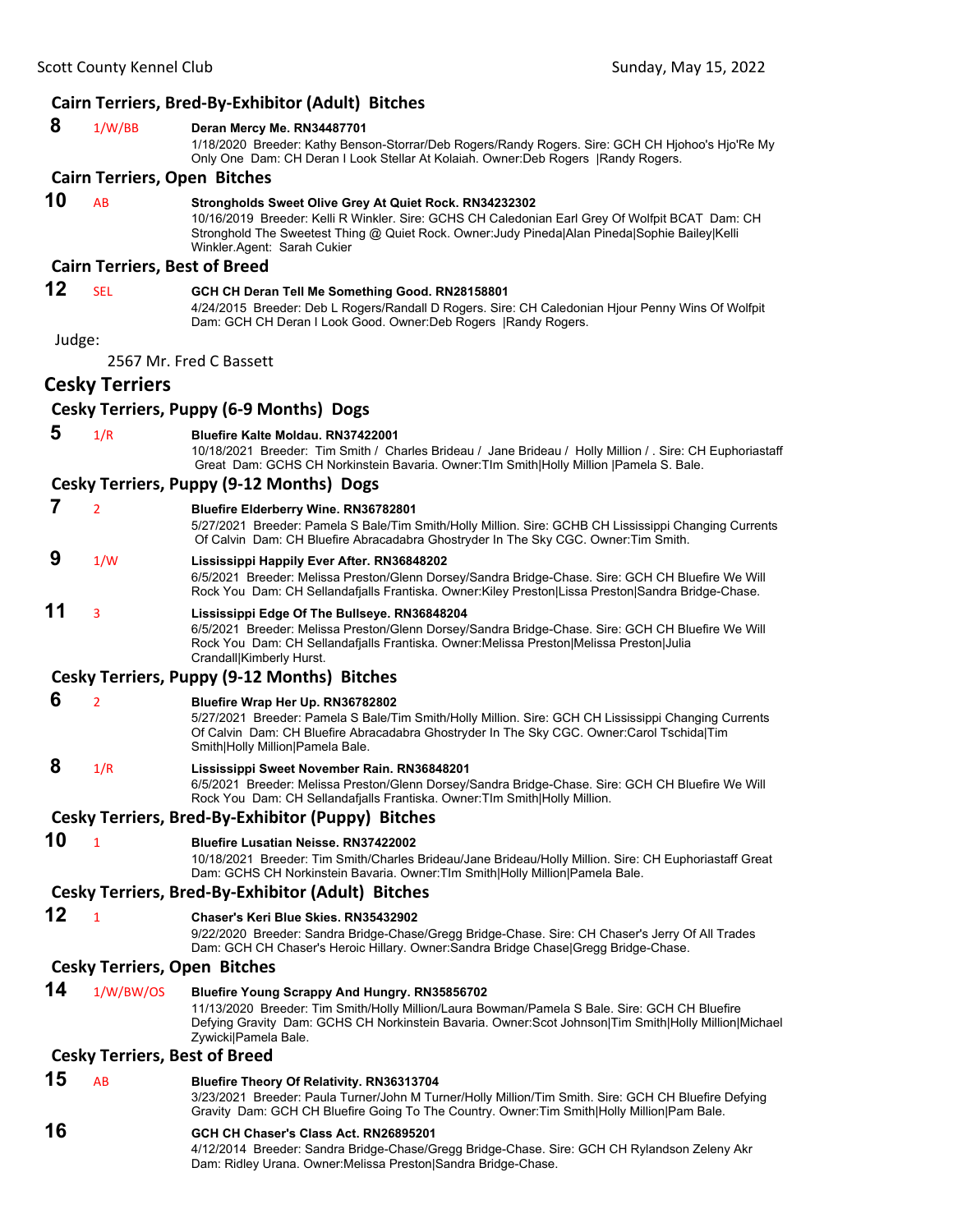| 17     | <b>SEL</b>                   | GCH CH Julerr Akvavit Avante FDC AX AXJ OF CA FCAT RATN CGC TKN ATT. RN28389005<br>6/19/2015 Breeder: Julie Gritten/Chris Gritten. Sire: Erchkans Gorgeous Guy Dam: GCH CH Cc's Angel<br>Eye. Owner: Ginger Robertson. Agent: Janet Rahn                                     |
|--------|------------------------------|------------------------------------------------------------------------------------------------------------------------------------------------------------------------------------------------------------------------------------------------------------------------------|
| 18     |                              | CH Julerr's First Class All The Way FDC OA AXJ OF BCAT RATO CGC ATT. RN33722402<br>7/11/2019 Breeder: Julie Gritten. Sire: GCH Nartoun Reca Comet Dam: CH Julerr Anisette Alegretto.<br>Owner: Ginger Robertson. Agent: Janet Rahn                                           |
| 19     |                              | GCHB CH Lississippi Changing Currents Of Calvin. RN32350703<br>6/5/2018 Breeder: Sandra Bridge-Chase / Gregg Bridge-Chase / Melissa Preston / Sire: Attila Del<br>Caviano Dam: GCH CH Chaser's Class Act. Owner: Melissa Preston Sandra Bridge-Chase Gregg Bridge-<br>Chase. |
| 20     | AB                           | CH Bluefire Drops Of Jupiter. RN36021901<br>11/12/2020 Breeder: Tim Smith/Holly Million/Monica Kipp/Pamela S Bale. Sire: GCH CH Bluefire We Will<br>Rock You Dam: GCH CH Pumpkin Pie Day Break. Owner:Celeste Perkins T. Smith M. Kipp H.<br>Million P.Bale.                 |
| 21     |                              | CH Chaser's Jerry Of All Trades. RN33859704<br>6/22/2019 Breeder: Sandra Bridge-Chase/Gregg Bridge-Chase. Sire: Attila Del Caviano Dam: CH<br>Chaser's Beauty. Owner: Sandra Bridge Chase Gregg Bridge-Chase.                                                                |
| 22     | <b>SEL</b>                   | CH Bluefire I'M About To Come Alive. RN36021905<br>11/12/2020 Breeder: Tim Smith/Holly Million/Monica Kipp/Pamela S Bale. Sire: GCH CH Bluefire We Will<br>Rock You Dam: GCH CH Pumpkin Pie Day Break. Owner: Jennifer I Shelton Tim Smith Holly Million Monica<br>Kipp.     |
| 23     | BB/G4                        | GCHB CH Bluefire Drive By. RN36021902<br>11/12/2020 Breeder: Tim Smith/Holly Million/Monica Kipp/Pamela S Bale. Sire: GCH CH Bluefire We Will<br>Rock You Dam: GCH CH Pumpkin Pie Day Break. Owner: TIm Smith Michael Cuda Susan Cuda Holly Million.                         |
| 25     |                              | CH Bluefire Pluto, RN36313705<br>3/23/2021 Breeder: Paula Turner/John M Turner/Holly Million/Tim Smith. Sire: GCH CH Bluefire Defying<br>Gravity Dam: GCH CH Bluefire Going To The Country. Owner: TIm Smith Grace Cuda Holly Million.                                       |
|        |                              | <b>Cesky Terriers, Veteran Bitches</b>                                                                                                                                                                                                                                       |
| 16     | $\mathbf{1}$                 | GCH CH Chaser's Class Act. RN26895201                                                                                                                                                                                                                                        |
|        | <b>Best Veteran</b>          | 4/12/2014 Breeder: Sandra Bridge-Chase/Gregg Bridge-Chase. Sire: GCH CH Rylandson Zeleny Akr                                                                                                                                                                                 |
| Judge: |                              | Best Veteran in Show Dam: Ridley Urana. Owner: Melissa Preston Sandra Bridge-Chase.                                                                                                                                                                                          |
|        |                              | 2567 Mr. Fred C Bassett                                                                                                                                                                                                                                                      |
|        | <b>Fox Terriers (Smooth)</b> |                                                                                                                                                                                                                                                                              |
|        |                              | Fox Terriers (Smooth), Bred-By-Exhibitor (Puppy) Dogs                                                                                                                                                                                                                        |
| 5      | 1/W/BW/OS                    | Pinnacle It's All Good Man. RN36871201<br>8/2/2021 Breeder: Lisa Leady/Eric Leady. Sire: GCH CH Decorum Turn Up The Drama Dam: GCHB CH<br>Pinnacle Eternal Flame. Owner: Lisa and Eric leady.                                                                                |
|        |                              | Fox Terriers (Smooth), Bred-By-Exhibitor (Puppy) Bitches                                                                                                                                                                                                                     |
| 6      | 1/W                          | Pinnacle The Queens Gambit. RN36871203<br>8/2/2021 Breeder: Lisa Leady/Eric Leady. Sire: GCH CH Decorum Turn Up The Drama Dam: GCHB CH<br>Pinnacle Eternal Flame. Owner: Lisa and Eric leady.                                                                                |
|        |                              | Fox Terriers (Smooth), American Bred Bitches                                                                                                                                                                                                                                 |
| 8      | 1/R                          | Decorum Stars At Night. RN35053602<br>9/23/2019 Breeder: Andrea Curran/Lindsay Siflinger. Sire: CH Agria Zip Code Dam: GCHB CH Decorum<br>Brilliance. Owner: Andrea Curran Lindsay Siflinger. Agent: Jennifer Hoffmann                                                       |
|        |                              | Fox Terriers (Smooth), Open Bitches                                                                                                                                                                                                                                          |
| 10     | AB                           | Felicidades In The Spotlight. RN30114901<br>5/30/2016 Breeder: Heberto Ledesma. Sire: CH Foxtales Joy Division Dam: GCH CH Mcfox's Fabuloso.<br>Owner: Heberto Ledesma.                                                                                                      |
| 12     | $\mathbf{1}$                 | Decorum Resplendence. RN36142401<br>6/26/2020 Breeder: Lindsay Siflinger/Jennifer Hoffmann/Andrea Curran. Sire: CH Belfox Original Dam:<br>GCHB CH Decorum Brilliance. Owner: Andrea Curran Lindsay Siflinger Jennifer Hoffman.                                              |

#### **Fox Terriers (Smooth), Best of Breed**

### **7** AB **GCH CH Foxshire Unauthorized Access With Turcoys BCAT. RN33638802**

3/27/2019 Breeder: Christine Martin/Dawn Gallo. Sire: CH Cheltenham Casino Royal Dam: CH Turcoys West Meade Good Girl Gone Bad. Owner:Kalyn Erickson|Erica Dunlavey|Jaime Taylor|Christine Martin.

### **14** BB **GCH CH Ambers Have Faith With Warwick. RN34674401**

1/25/2020 Breeder: Donnice Dowell/Rosalie Duvall/Danielle Snyder/Delaney Snyder. Sire: CH Ambers God Of War Dam: Ambers Cha Ching. Owner:Donnice Dowell|Rosalie Duvall|Izabelle Burg.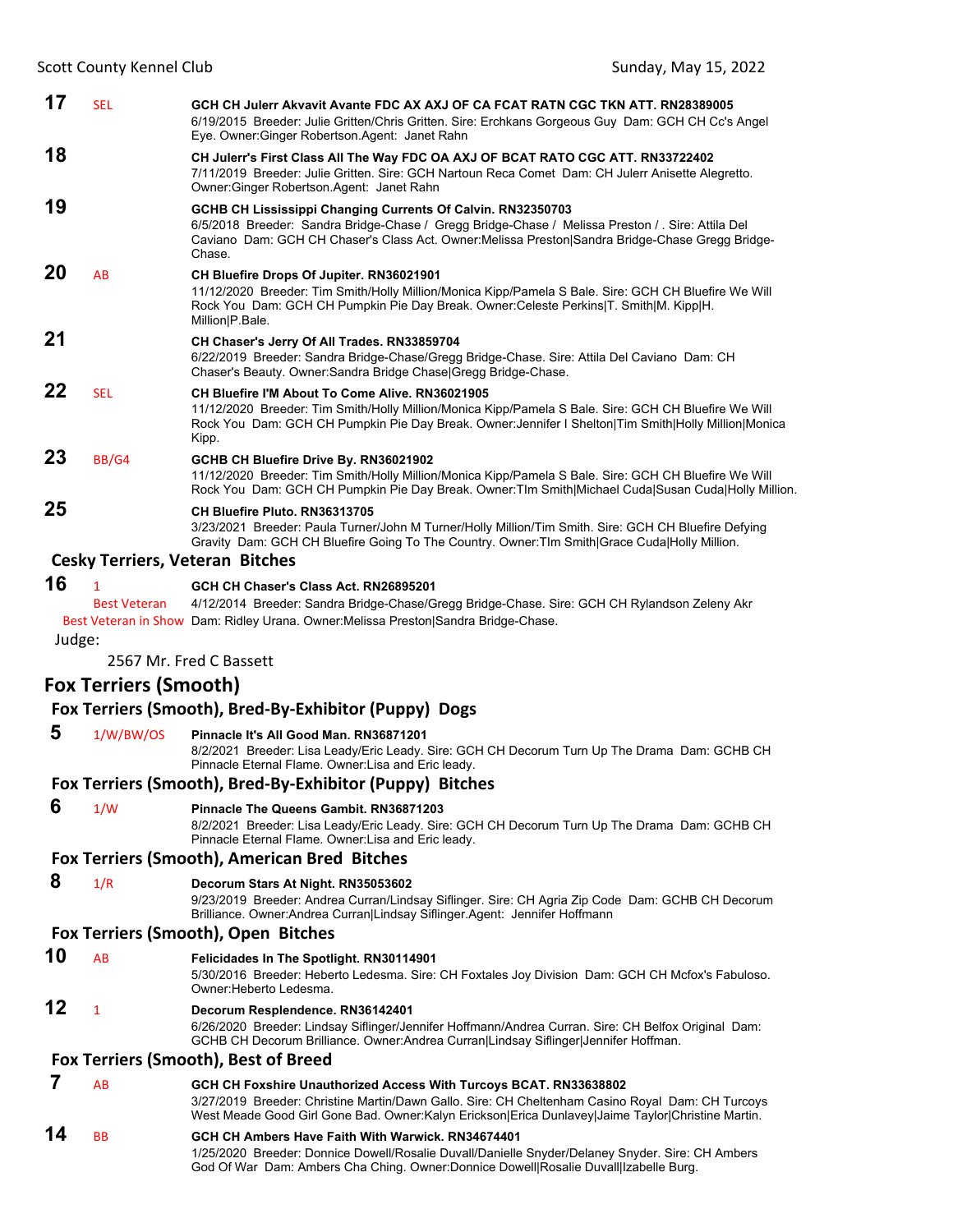2567 Mr. Fred C Bassett

#### **Irish Terriers**

### **Irish Terriers, Best of Breed**

#### **6** AB **GCHB CH Ceallach Cherry Bomb Fire. RN33847401**

7/1/2019 Breeder: Kelly Edwards/John Childers. Sire: GCH CH Baystone Great Ballz Of Fire! Dam: GCH CH Ceallach Ruby Red Fire. Owner:Kelly Edwards|John Childers.Agent: Sarah Cukier

Judge:

2567 Mr. Fred C Bassett

### **Kerry Blue Terriers**

#### **Kerry Blue Terriers, Best of Breed**

### **5** AB **GCHG CH Bluecrush Freedom And Whiskey!. RN31591901**

11/2/2017 Breeder: Eva M Hart-Hansen. Sire: GCHS CH Dalstar Il Divo Dam: CH Kingael Bluecrush Dracarys BCAT. Owner:Eva Hart-Hansen.Agent: Blake Hansen

Judge:

2567 Mr. Fred C Bassett

### **Lakeland Terriers**

#### **Lakeland Terriers, Best of Breed**

 **5** OS **GCHB CH Tolyn's Han Solo. RN33261701**

1/21/2019 Breeder: Lynn A Mccain. Sire: GCHB CH Baishan Chihenne Band (Luna) Dam: CH Tolyn's Victorian Lace. Owner:Susan Munson|Lynn A McCain.Agent: Celso Schneider

#### **8** BB/G1/RBIS **GCHG CH Hi-Kel Terrydale Nanhall Mizzconceived. RN29607403** 3/16/2016 Breeder: Hayley M Keyes/Terrydale Knl. Sire: CH Hi-Kel Terrydale Up In Smoke Dam: CH

Nanhalls Chiyo Hikel Terrydale. Owner:Maripi Wooldridge|Ariel Cukier.Agent: Sarah Cukier

Judge:

2567 Mr. Fred C Bassett

### **Manchester Terriers (Standard)**

### **Manchester Terriers (Standard), Bred‐By‐Exhibitor (Puppy) Bitches**

 **6** 1/W **Cashlane's Justa Li'L Boujee. RN37052202**

10/19/2021 Breeder: Shelley Cafferty/Olivia Hodgkinson. Sire: GCHG CH Medley's Just Reward CA BCAT RATN CGC TKN Dam: GCHS CH Cashlane's Witch Of Blackbird Pond. Owner:Shelley Cafferty.

### **Manchester Terriers (Standard), Open Bitches**

 **8** 1/R **Jazzman Quintessence. RN35591402**

11/15/2020 Breeder: Zoe Bolin. Sire: GCHB CH Jazzman Tonight's The Night Dam: CH Jazzman Midnight At The Oasis. Owner:Kathy Nissen.

#### **Manchester Terriers (Standard), Best of Breed**

#### **5** OS **Jazzman Financier. RN35591401**

11/15/2020 Breeder: Zoe Bolin. Sire: GCHB CH Jazzman Tonight's The Night Dam: CH Jazzman Midnight At The Oasis. Owner:Zoe Adele Bolin.

#### **10** BB **GCHG CH Cashlane's Incantation. RN27348503**

10/31/2014 Breeder: Shelley Cafferty. Sire: CH Wilane's Undeniable Dam: GCHG CH Oasis Blue Lagoon. Owner:Shelley Cafferty.

Judge:

2567 Mr. Fred C Bassett

### **Miniature Bull Terriers**

#### **Miniature Bull Terriers, Best of Breed**

### **5** BB **CH Lotus' If I Ruled The World. RN34503905**

12/13/2019 Breeder: Luke Baggenstos/Rowan Baggenstos. Sire: GCHG CH Brownstone's Ultimate Weapon CGC TKN Dam: CH Bullter Ego Gossip Girl Lotus BCAT TKN. Owner:Julie Caruthers|Luke Baggenstos|Rowan Baggenstos.Agent: Ryan Wolfe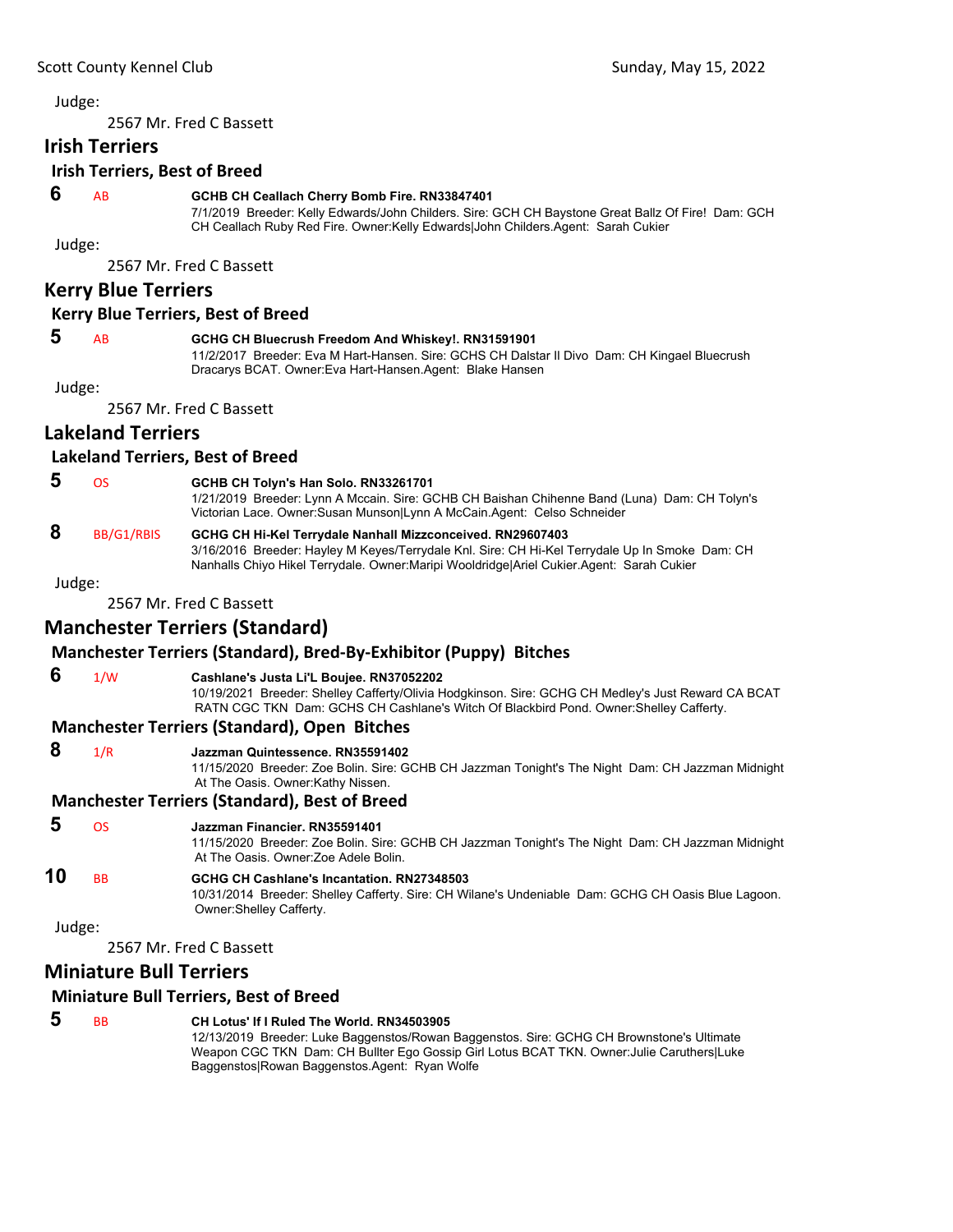2567 Mr. Fred C Bassett

### **Miniature Schnauzers**

#### **Miniature Schnauzers, Best of Breed**

#### **5** BB/G2 **GCHB CH Blue Moon Yang's Light Of Randus. RN35961203**

12/15/2020 Breeder: Marie Murphy/James Murphy. Sire: GCHP CH Destineez Wild Blue Yonder Dam: GCHG CH Repitition's Once In A Blue Moon BCAT. Owner:Kisuk Yang.Agent: Sarah Cukier

Judge:

2567 Mr. Fred C Bassett

#### **Norwich Terriers**

#### **Norwich Terriers, Best of Breed**

#### **5** BB **GCHB CH Den-Mar's Dressed To Party. RN32636701**

7/21/2018 Breeder: Marie Cato. Sire: GCHG CH Apollo Dam: GCH CH Den-Mar's House Party. Owner:Marie Cato|Suzanne Bennett. Brenda Combs

Judge:

2567 Mr. Fred C Bassett

#### **Parson Russell Terriers**

#### **Parson Russell Terriers, Best of Breed**

### **5** AB **GCHS CH Highland Downs What A Man Gotta Do @ Sfr. RN34457301**

1/30/2020 Breeder: Rita Ford. Sire: GCHG CH Highland Downs Helltoupee TKN Dam: CH Highland Downs Bona Fide. Owner:Shannon Rives.Agent: Elizabeth Melzer

Judge:

2567 Mr. Fred C Bassett

### **Russell Terriers**

#### **Russell Terriers, Bred‐By‐Exhibitor (Puppy) Bitches**

 **6** 1/W **Haznow's Light On The Sauce. RN36545501**

5/31/2021 Breeder: Sandi Stephenson/Constance K Whan/Tom Stephenson. Sire: CH D.B.F. Magnific Lombardi Trophy Dam: CH Haznow's Thanx For The Fox RATN. Owner:Sandi Stephenson|Tom Stephenson|Constance Whan.

#### **Russell Terriers, Best of Breed**

| -5 | <b>BB</b> | GCH CH Don Vito Corleone, RN33747801                           |
|----|-----------|----------------------------------------------------------------|
|    |           | 7/17/2018 Breeder: Alessandro Famiglietti. Sire: CH Goldsand's |

Bocelli Dam: Kajsenborg's For You. Owner:Dave West|Alessandro Famiglietti.Agent: Jeni West  **8** OS **CH Haznow's Thanx For The Fox RATN. RN30844903**

#### 6/3/2017 Breeder: Sandi Stephenson/Mark Ulrich. Sire: GCHP CH Kanix Don Domingo Dam: GCH CH Lake Effect's Spanx Is My Friend CDX PCD BN GN OA OAJ CGC. Owner:Constance Whan|Sandi **Stephenson**

Judge:

2567 Mr. Fred C Bassett

### **Sealyham Terriers**

### **Sealyham Terriers, Puppy (9‐12 Months) Bitches**

 **6** AB **Ellusion's Watch Me Impress'Em At Afterglow. RN36947503** 7/18/2021 Breeder: Michelle Erickson/Erica Erickson. Sire: GCHS CH Ellusion's Ramesses The Great Dam: CH Brehannon's Bjornce. Owner:Lisa Inman Lee.

### **Sealyham Terriers, Bred‐By‐Exhibitor (Adult) Bitches**

 **8** AB **Ellusion's Queen Of The Gods Hera. RN35765105**

11/19/2020 Breeder: Michelle Erickson/Erica Erickson. Sire: GCHS CH Ellusion's Ramesses The Great Dam: CH Brehannon's Bjornce. Owner:Michelle Erickson|Erica Dunlavey.

### **Sealyham Terriers, Best of Breed**

### **5** AB **GCHS CH Ellusion's Ramesses The Great. RN32377003**

5/15/2018 Breeder: Michelle Erickson/Erica Erickson/Lisa Wright. Sire: GCH CH Shshown Moonlight Serenade Of Dubwyre Dam: CH Thistle And Rock Cocoa Chanel's Emmie Ellusion. Owner:Michelle Erickson|Erica Dunlavey|David Erickson|Kalyn Erickson.

### **10** BB **Pegfield Tintern T'Abby By Sutliff. RN35778305**

10/27/2020 Breeder: SARAH W SWEATT/COLETTE V SECHLER/Cheryl L Jennings/H SUTLIFF III/P Browne. Sire: CH Dunnville Draco Malfoy Dam: GCHB CH Pegfield Tintern Tiggy-Winkle. Owner:Jean and Andre Conaway.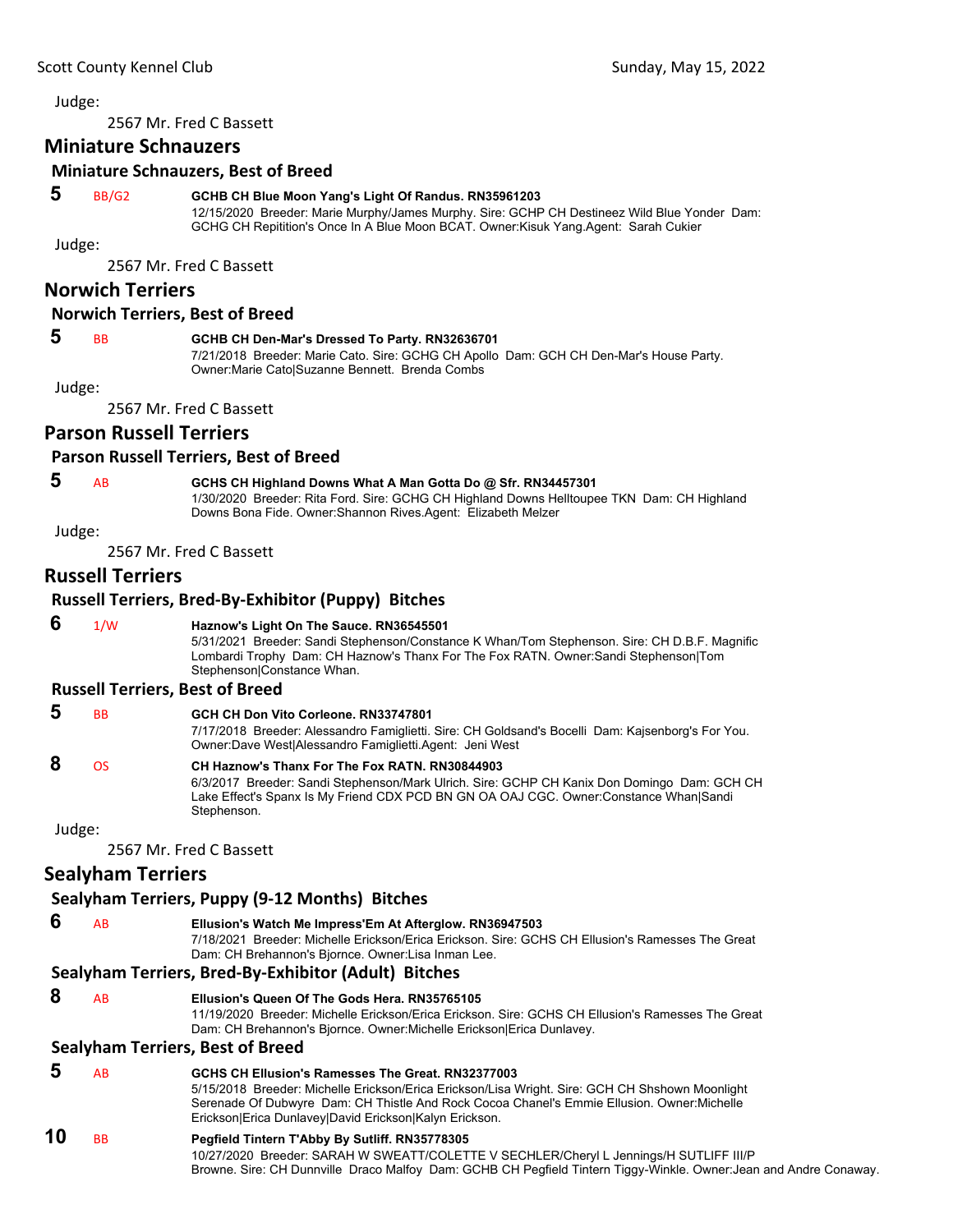### **12** AB **GCH CH Afterglow's Pretty And Poisonous BCAT. RN34579801**

2/26/2020 Breeder: Lisa Wright/Lisa Inman Lee. Sire: Bugatti at Afterglow Dam: Thistle N Rock Phaeton At Afterglow. Owner:Scot Johnson|Lisa Inman Lee.

Judge:

2567 Mr. Fred C Bassett

**Skye Terriers**

### **Skye Terriers, Open Dogs**

 **5** 1/W/BB **High Road Slightly North Of Broad At Hipoint CGC TKI. RN35528902** 9/23/2020 Breeder: Erin Shaw/Carol Schweitzer. Sire: GCH CH High Road Blizzard CGC TKN Dam: CH Sagasky Gwendolyn At High Road CGC. Owner:Becky Blevins|Erin Shaw.

#### **Skye Terriers, Best of Breed**

 **7** SEL **GCH CH Amble On Upside Of Down. RN29521303**

12/18/2015 Breeder: Karen J'Anthony. Sire: Stailij Curt Cineffrid Dam: CH Skyeluck Adalia's Adele. Owner:Karen J'Anthony.Agent: Sarah Cukier

Judge:

2567 Mr. Fred C Bassett

### **Soft‐Coated Wheaten Terriers**

#### **Soft‐Coated Wheaten Terriers, Puppy (9‐12 Months) Bitches**

 **6** 1/R **Haldane Voyage Of The Dawn Treader. RN36745901** 6/9/2021 Breeder: Lori Minor/Tim Smith. Sire: Haldane Inherit The Wind Dam: CH Haldane The Lion The Witch The Wardrobe. Owner:TIm Smith.

#### **Soft‐Coated Wheaten Terriers, Bred‐By‐Exhibitor (Puppy) Bitches**

#### **8** 1/W **Haldane Building A Mystery. RN36878501**

7/19/2021 Breeder: Jason McElwee / Tim Smith / Kristen McElwee / . Sire: CH Cuilinn The Kingmaker Dam: CH Haldane Caramel Macchiato. Owner:TIm Smith.

#### **Soft‐Coated Wheaten Terriers, Best of Breed**

**10** BB **GCHP CH Moxxy Shandalee Hello Gorgeous. RN31548701** 12/5/2017 Breeder: Mrs. Sue Goldberg/Harvey Goldberg/Dawn Sealy/Nancee Bailey. Sire: GCHS CH Sundance My Beau's A Roxstar Dam: GCHG CH Shandalee Fireworks. Owner:Dawn Sealy.Agent: Laura King

# **12** AB **CH Haldane Just Let Me Show You. RN34765701**

9/30/2019 Breeder: Mitchell Heinzeroth/Tim Smith. Sire: CH Cuilinn The Kingmaker Dam: CH Haldane There Be Dragons. Owner:Celeste Perkins|Tim Smith.

Judge:

2567 Mr. Fred C Bassett

### **Staffordshire Bull Terriers**

### **Staffordshire Bull Terriers, Puppy (9‐12 Months) Dogs**

 **5** 1/W **Gridiron's Mr. Incredible CGC. RN36750207** 5/28/2021 Breeder: Patricia Strickland. Sire: CH Von's Prince William Dam: CH Gridirons Celtic Dream. Owner:Patricia Strickland Robert Strickland.

#### **Staffordshire Bull Terriers, 12‐18 Months Dogs**

### **7** <sup>1</sup> **Big River Man On Fire At Friichnicht. RN35818801**

11/20/2020 Breeder: Beth Friichtenicht/Cindy L VanLandegen. Sire: GCHB CH Manorview's Mister It's Your Lucky Day Dam: CH Big River's Bringin' The Heat. Owner:Beth Friichtenicht|Cindy Vanlandegen.Agent: Laura King

#### **Staffordshire Bull Terriers, Open Dogs**

#### **9** 1/R **Big River Hot August Night. RN35437104**

8/29/2020 Breeder: David E. VanLandegen/Cindy L VanLandegen. Sire: GCHB CH Manorview's Mister It's Your Lucky Day Dam: GCHB CH Big River A Penny For Your Thoughts. Owner:Cindy VanLandegen|Ruth Allison.

#### **Staffordshire Bull Terriers, Puppy (6‐9 Months) Bitches**

 **6** <sup>1</sup> **Hammystaff Via Vonstaff. RN37536102**

9/16/2021 Breeder: S M Hammond/J D Hammond. Sire: Dusklight Against All Odds Dam: Hammystaff Slap'N Tickle. Owner:Angie L Vaughan.

### **Staffordshire Bull Terriers, Puppy (9‐12 Months) Bitches**

### **8** 1/R **Gridiron's No. 1 Hit-The Woman In Me CGC. RN36750204**

5/28/2021 Breeder: Patricia Strickland. Sire: CH Von's Prince William Dam: CH Gridirons Celtic Dream. Owner:Janine M Strickland.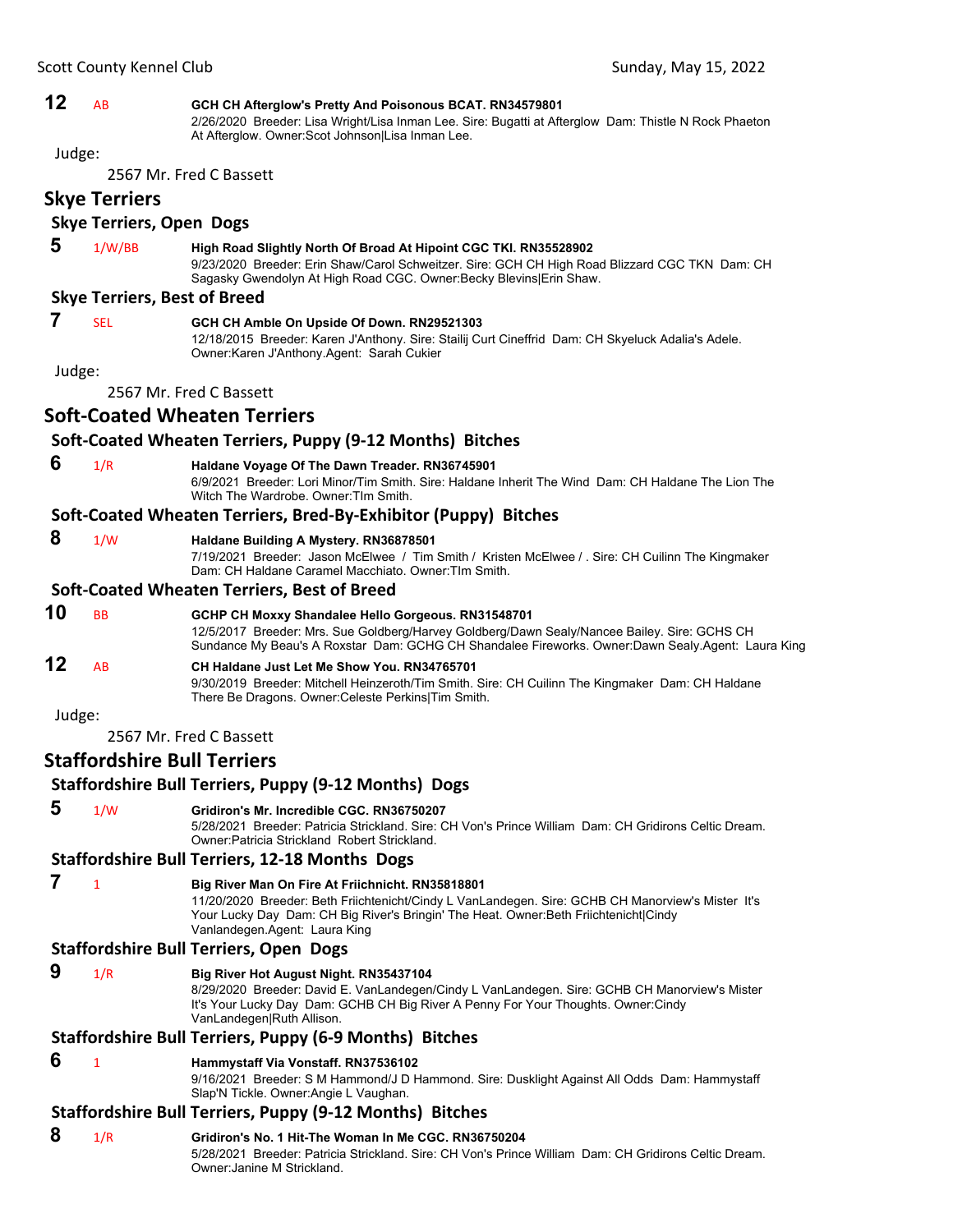|        |                          | <b>Staffordshire Bull Terriers, 12-18 Months Bitches</b>                                                                                                                                                                                                         |
|--------|--------------------------|------------------------------------------------------------------------------------------------------------------------------------------------------------------------------------------------------------------------------------------------------------------|
| 10     | 1/W/BW                   | Pinnacle's She's Just Being Blunt. RN36274601<br>4/18/2021 Breeder: Monica Mcgrew/Justin Mcgrew. Sire: GCHS CH Pinnacle's You Can't Take Command<br>CA CGC TKI Dam: CH Pinnacle's Me Myself &I. Owner:Amy N Johnson Tim Johnson Monica McGrew.                   |
|        |                          | Staffordshire Bull Terriers, Bred-By-Exhibitor (Adult) Bitches                                                                                                                                                                                                   |
| 12     | $\mathbf{1}$             | Big River Alyeska Skye. RN30112507<br>10/27/2016 Breeder: David VanLandegen/Cindy VanLandegen. Sire: CH Thrashers One Eyed Willie<br>Dam: GCHB CH Big River Taken By Surprise. Owner:David E VanLandegen Cindy L. VanLandegen.                                   |
|        |                          | <b>Staffordshire Bull Terriers, Best of Breed</b>                                                                                                                                                                                                                |
| 11     | <b>BB</b>                | GCHB CH Manorview's Mister It's Your Lucky Day. RN31219705<br>8/4/2017 Breeder: Toni M Pawson/Janet Pawson. Sire: GCHS CH Shortyrocks The Vindicator Dam: CH<br>Manorview's The Little Princess. Owner:Dan Jacks Toni Pawson .Agent: Laura King                  |
| 15     |                          | GCH CH Jones-N Walkn The Line Maxx Trucker BCAT, RN32464201<br>6/16/2018 Breeder: Mrs. Denice F Jones/John Jones. Sire: GCH CH Arcticthunder Jones-N To The Max<br>Dam: GCH CH Jones-N For A Keeper Simply Amazing CGC. Owner: Peggy Torres.                     |
| 17     | <b>SEL</b>               | GCHS CH Takedowns Not Happenin Imar CA DCAT. RN33338802<br>2/17/2019 Breeder: Amy N Johnson/Tim Johnson. Sire: GCHS CH Devils And Fairies Flesh For Fantasy<br>Dam: GCH CH Takedowns Sweet Nittany Lion CA BCAT. Owner:Amy N Johnson Tim Johnson Tim<br>Johnson. |
| 18     | SEL                      | GCHB CH Big River A Penny For Your Thoughts. RN31388202<br>10/15/2017 Breeder: David VanLandegen/Cindy VanLandegen. Sire: CH Suurisuun Boppinghams Birulai<br>Dam: GCHB CH Big River Taken By Surprise. Owner:David E VanLandegen Cindy L. VanLandegen.          |
| 20     | <b>OS</b>                | CH Pinnacle's Double Or Nothing. RN33922601<br>8/12/2019 Breeder: Monica Mcgrew/Justin Mcgrew. Sire: Stormbull Solo Dam: CH Pinnacle's Me Myself<br>&I. Owner: Heather Lindstrom   Keith Lindstrom.                                                              |
|        |                          | <b>Staffordshire Bull Terriers, Veteran Bitches</b>                                                                                                                                                                                                              |
| 14     |                          | GCHB CH Big River Taken By Surprise. RN24891804<br>12/31/2012 Breeder: Cindy VanLandegen/David VanLandegen. Sire: Big River Sir Winston Cup Dam:<br>GCH CH Joes Maya At Big River. Owner:David E VanLandegen Cindy L. VanLandegen.                               |
| 16     | 1<br><b>Best Veteran</b> | CH Sydneys Jones-N For Action RN SEA SCN SIN CGC TKN. RN26286105<br>12/13/2013 Breeder: Jamie Morris/Mrs. Denice F Jones. Sire: GCH CH Arcticthunder Jones-N To The<br>Max Dam: GCHB CH Aktion's Sassy Sadie Mae. Owner: James Torres.                           |
| Judge: |                          | 2567 Mr. Fred C Bassett                                                                                                                                                                                                                                          |
|        |                          | <b>West Highland White Terriers</b>                                                                                                                                                                                                                              |
|        |                          | West Highland White Terriers, Puppy (6-9 Months) Dogs                                                                                                                                                                                                            |
|        |                          |                                                                                                                                                                                                                                                                  |
| 5.     |                          | AB Nsase All In. RN37174402<br>10/10/2021 Breeder: Lori Tuttle. Sire: GCHS CH Nsase In The Zone Dam: Nsase The Tribe Has Spoken.<br>Owner:Lori Tuttle.                                                                                                           |
|        |                          | West Highland White Terriers, Puppy (6-9 Months) Bitches                                                                                                                                                                                                         |
| 6      | $\mathbf{1}$             | Nsase In Certain Circles. RN37174401<br>10/10/2021 Breeder: Lori Tuttle. Sire: GCHS CH Nsase In The Zone Dam: Nsase The Tribe Has Spoken.<br>Owner:Lori Tuttle.                                                                                                  |
|        |                          | West Highland White Terriers, American Bred Bitches                                                                                                                                                                                                              |
| 8      | 1/W                      | Nsase Te Amo Tanto. RN33251201<br>2/14/2019 Breeder: Lori Tuttle/Dr. L C Blain. Sire: CH Nsase Cyberian Dam: CH Nsase Girl on a Mission.<br>Owner: Lori Tuttle and Dr LC Blain.                                                                                  |
| 10     | 2                        | Nsase Hermosa. RN36580501<br>6/8/2021 Breeder: Lori Tuttle/Dr. L C Blain. Sire: CH Brait Nouz Holliday Style Dam: Nsase Te Amo Tanto.<br>Owner: Lori Tuttle and Dr LC Blain.                                                                                     |
|        |                          | West Highland White Terriers, Open Bitches                                                                                                                                                                                                                       |
| 12     | 1/R                      | Nsase Hat Full Of Sky. RN33668702<br>6/17/2019 Breeder: Lori Tuttle/Carol Blain. Sire: GCH CH Deerhaven X Marks The Scot Dam: CH Nsase<br>Charmed I'M Sure, Owner: Lori Tuttle and Dr LC Blain.                                                                  |
| 14     | $\overline{2}$           | Nsase Favourite Friend. RN36580502<br>rul eri Tuttle/Dr. J. O. Dlein, Circu Ol I Dreit Neum Hellideu Chule, Demi                                                                                                                                                 |

6/8/2021 Breeder: Lori Tuttle/Dr. L C Blain. Sire: CH Brait Nouz Holliday Style Dam: Nsase Te Amo Tanto. Owner:Lori Tuttle and Dr LC Blain.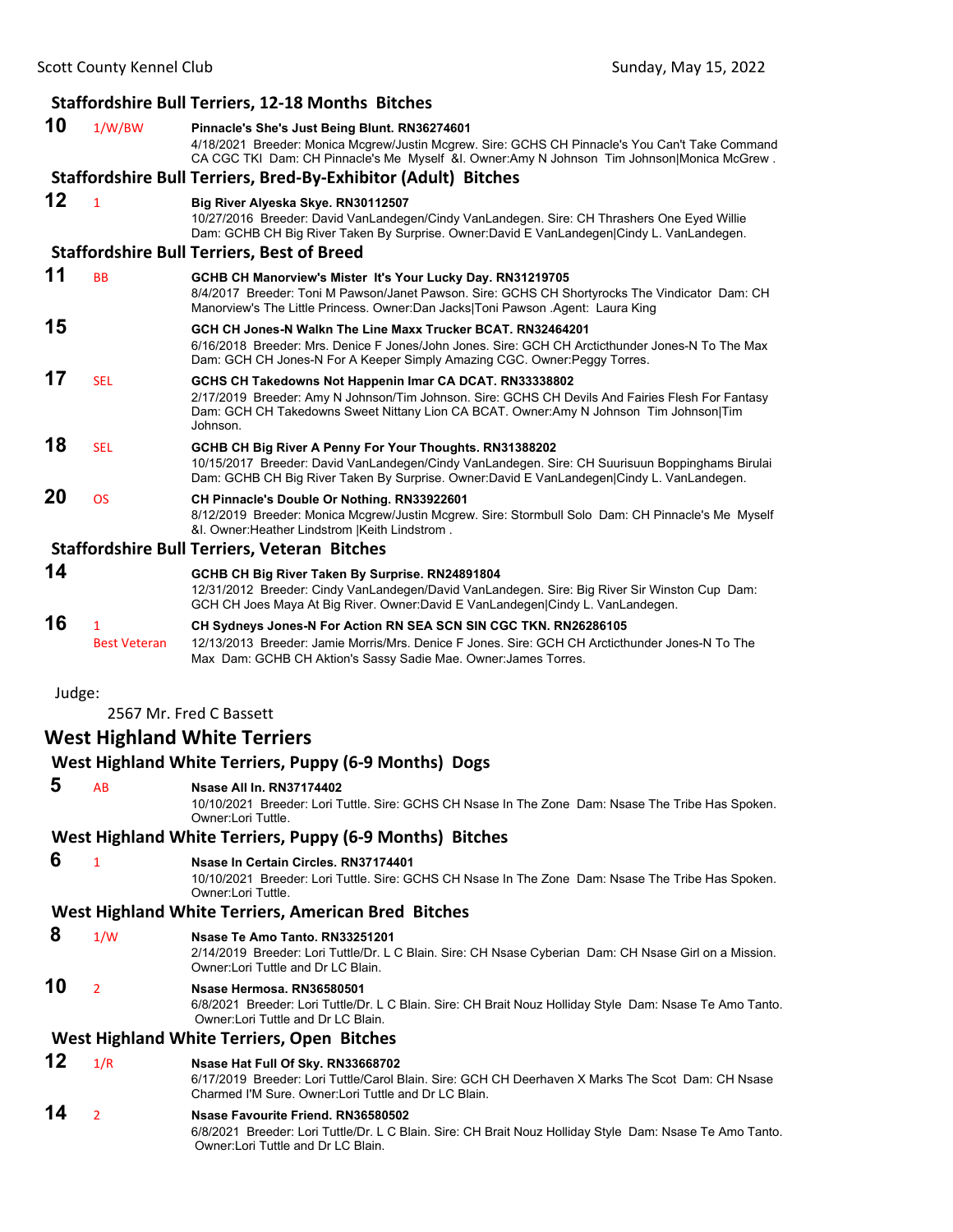### **West Highland White Terriers, Best of Breed**

|    | BB/G3 | GCHG CH Berkshire Chances Are 'N Life, RN34233001<br>10/12/2019 Breeder: Diane Carlton/Cynthia Ladutko. Sire: GCHP CH Nutmeg's Monarch Of The Lake<br>BCAT Dam: GCH CH Berkshire Blessed Miracle BCAT. Owner:Diane Carlton Cynthia Ladutko Shannon<br>Rives Agent: Elizabeth Melzer |
|----|-------|-------------------------------------------------------------------------------------------------------------------------------------------------------------------------------------------------------------------------------------------------------------------------------------|
| 16 | OS.   | CH Camelot's Lady Guinevere Of The Northern Lights. RN34156103<br>10/17/2019 Breeder: Judith Mcknight/John McKnight. Sire: GCHS CH Snowy River's Trail Rider Dam: CH<br>Camelot's Makayla. Owner: Diana Suzan Knutson.                                                              |

### **18** AB **CH Spring Westies China The Magic Game Like Pepper Pi. RN37034601**

6/9/2018 Breeder: Yin Zhengchun. Sire: Chocolate With Marzipan Od Bobika Dam: Delance Magic Yuventa I Hope Zhengtai. Owner:Yin Zhengchun.Agent: Blake Hansen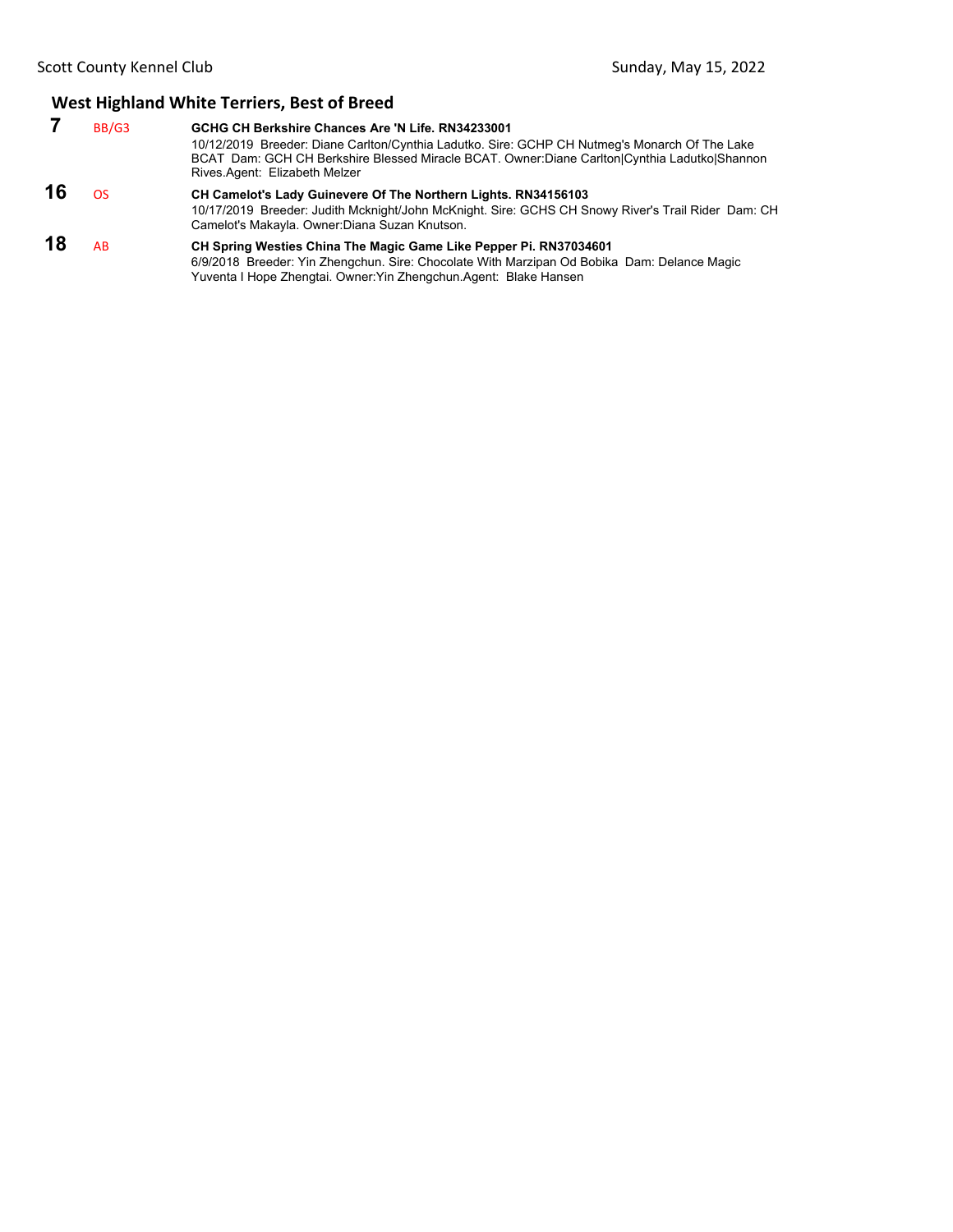<span id="page-31-0"></span>5362 Mrs. Charlotte P Patterson

### **Affenpinschers**

#### **Affenpinschers, Open Dogs**

 **5** AB **St Honore Jimmy Jetset Tani Kazari. TS53629902**

11/28/2020 Breeder: O.M.W.A.H. Cooijmans/Siben Yin. Sire: CH Pepe Le Pew V. Tani Kazari Dam: Dolly The Doll V. Tani Kazari. Owner:kao miichi. Kylie Soafer

#### **Affenpinschers, Bred‐By‐Exhibitor (Puppy) Bitches**

#### **6** AB **Dgs I Knew U Were Trouble When U Walked In. TS53860902**

10/4/2021 Breeder: Addison Lancaster/Janet Rahn. Sire: GCHG CH Point Dexter V. Tani Kazari Dam: CH Dgs Trouble On My Mind. Owner:Janet Rahn|Addison Lancaster.

Judge:

5362 Mrs. Charlotte P Patterson

### **Biewer Terrier**

#### **Biewer Terrier, Best of Breed**

 **5** BB/G3 **GCHB CH Windsong's Lightning Strykes Twice. TS47575101**

8/16/2020 Breeder: DEBARAH BILLINGS. Sire: Windsong's When The Thunder Rolls CM2 Dam: Show Kurazh Dakota Brown. Owner:RENEE POPKEY.Agent: DARYL MARTIN

Judge:

5362 Mrs. Charlotte P Patterson

### **Brussels Griffons**

#### **Brussels Griffons, Open Dogs**

 **5** AB **Grellis Red Baron. TS41741504**

2/3/2019 Breeder: Ms. Mary I Grafton. Sire: CH Hilltop's Dilly Dilly Dam: Norkus' Sparkling Diamond At Grellis. Owner:Jenna Wardlow.

#### **Brussels Griffons, Open Bitches**

#### **6** AB **Grellis June Bug Jubilee. TS50190603**

8/17/2020 Breeder: Ms. Mary I Grafton. Sire: CH Hilltop's Dilly Dilly Dam: Grellis River Rose. Owner:Jenna Wardlow.

#### **Brussels Griffons, Best of Breed**

### **7** BB/G1 **GCHS CH Wishing Well Bobcat's Peace Love & Pixie Dust. TS45385201**

12/14/2019 Breeder: Ms. Patricia Anne Keenan/Mrs. Anne Catterson. Sire: GCHB CH Fist Face Reloaded Dam: GCHB CH Bobcat See A Penny Pick It Up. Owner:Patty Keenan|Kim & Mike Taylor|Joel & Mary Rich.Agent: Paul Catterson

Judge:

5362 Mrs. Charlotte P Patterson

### **Cavalier King Charles Spaniels**

#### **Cavalier King Charles Spaniels, Open Dogs**

#### **9** 2/R **Roseriver Crown Royal. TS44905201**

11/25/2019 Breeder: Darlene K Young. Sire: CH Cobrnik Intrynzik Malibu Dam: CH Roseriver Hot To Trot. Owner:Kristen Kelley|Karin Ostmann.

### **11** AB **Kbpride Djaxxon's Dutch Master. TS45702601**

2/4/2020 Breeder: Gayle Reardon. Sire: CH Djaxxon Of An Excellent Choice Dam: CH Kbpride Touch Of 'Evan With Etiquette. Owner:Gayle Reardon.Agent: Laura King

### **15** 1/W **Winterhaven Magic Man. TS48294901**

7/14/2020 Breeder: Mary Hanus. Sire: GCHB CH Winterhaven Magic Carpet Ride Dam: CH Winterhaven Sunshine Highlight. Owner:Mary Hanus.

#### **17** AB **Kbpride Hand Carved Perle Button. TS49888501** 12/10/2020 Breeder: Gayle Reardon. Sire: CH Kbpride All Buttoned Up Dam: GCHS CH Kbpride La Perle. Owner:Gayle Reardon.Agent: Laura King

**19** AB **Allegro Sonata Hilton. TS52274701** 10/30/2020 Breeder: SVETLANA Kudryavtseva. Sire: Mad Max Du Chateau Noblesse Dam: Diana Forest Butterfly. Owner:Julie Roberts|Erica Dunlqf3y|Kalyn Erickson.

#### **Cavalier King Charles Spaniels, 12‐18 Months Bitches**

 **6** 1/R **Kbpride The Best Of Cher. TS51899101** 3/18/2021 Breeder: Gayle Reardon. Sire: GCHB CH Forestcreek Angelo Dam: CH Kbpride The Beat Goes On - Cher. Owner:Gayle Reardon.Agent: Laura King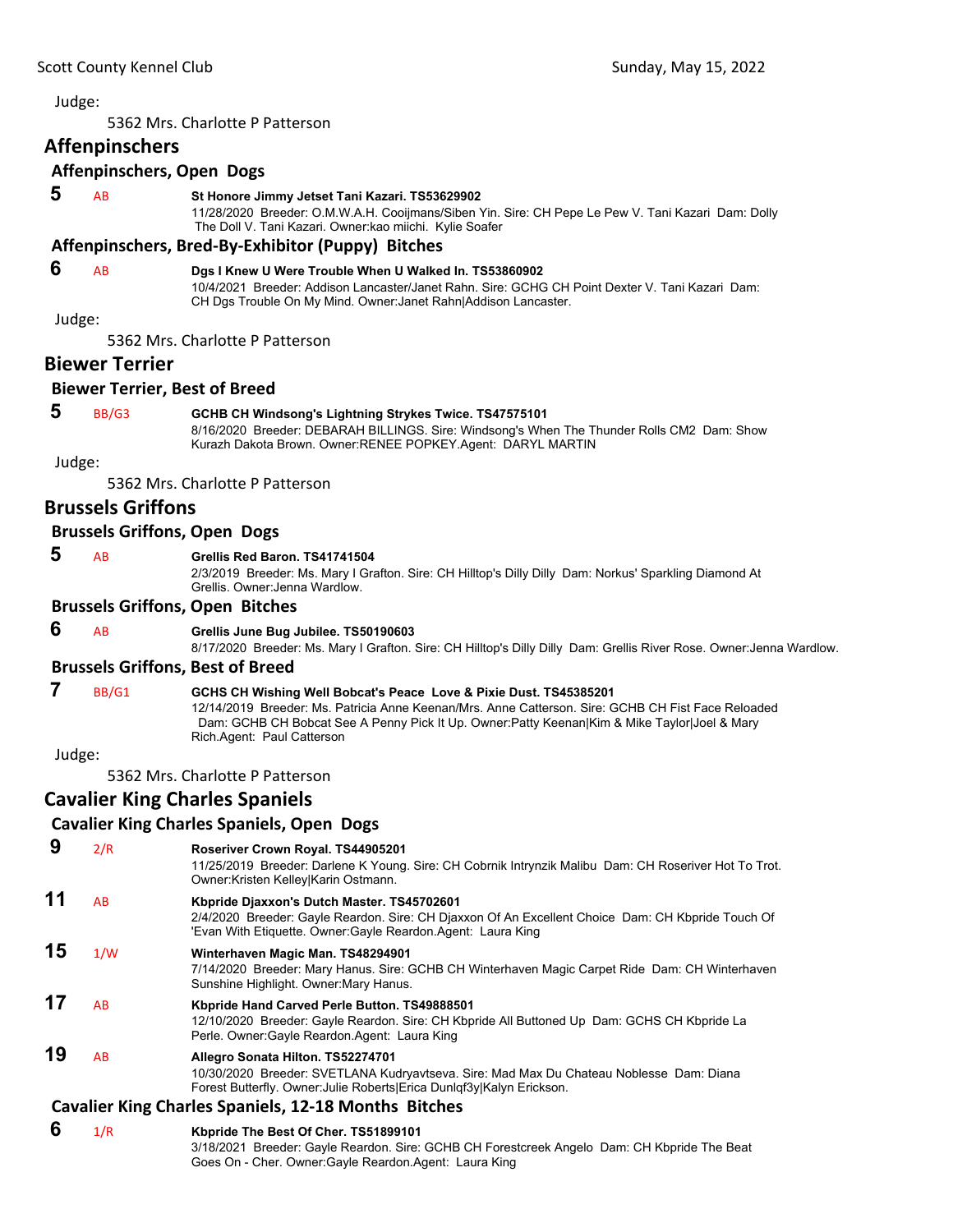### **Cavalier King Charles Spaniels, Bred‐By‐Exhibitor (Adult) Bitches**

| 8      | AB         | Windkiss Lunar Eclipse. TS44202401                                                                                                                                                                                                                    |
|--------|------------|-------------------------------------------------------------------------------------------------------------------------------------------------------------------------------------------------------------------------------------------------------|
|        |            | 10/10/2019 Breeder: Janina Patkowski, Sire: Womanizer Of An Excellent Choice Dam: GCH CH<br>Windkiss Midnight Dream. Owner: Janina Patkowski.                                                                                                         |
| 10     | 1          | Kingsmarg Good Golly Miss Molly. TS49012101<br>9/5/2020 Breeder: Joni Marquardt/Richard Marquardt. Sire: GCH CH St Jon Masterpiece Risky Business<br>At Kingsmarg Dam: GCH CH Kingsmarg Daisy Mae Clampett. Owner: Joni Marguardt Richard Marguardt.  |
|        |            | <b>Cavalier King Charles Spaniels, Open Bitches</b>                                                                                                                                                                                                   |
| 12     | 1/W/BW/OS  | Woftam Miss Betty Boop. TS44035401<br>8/19/2019 Breeder: Mr. Lamont M Yoder/Charlene Yoder. Sire: CH Just Dressed To Impress Of Gilbrook<br>Dam: CH Timsar Miss Trial. Owner:Lamont Yoder Charlene Yoder.Agent: Laura King                            |
|        |            | <b>Cavalier King Charles Spaniels, Best of Breed</b>                                                                                                                                                                                                  |
| 14     |            | GCHB CH Kbpride Moon River. TS44657501<br>8/26/2019 Breeder: Gayle Reardon. Sire: Riverdale Of An Excellent Choice Dam: GCHS CH Kbpride La<br>Perle. Owner: Gayle Reardon. Agent: Laura King                                                          |
| 21     | <b>SEL</b> | GCH CH Saranade Ricochet With Rumriver, TS37450102<br>10/10/2017 Breeder: Dawn Glaser-Falk/Penny Freberg. Sire: GCH CH Bonniemadra Trigger Happy Dam:<br>Saranade Rendevous At Rumriver AX AXJ. Owner: Arlene Hunley Penny Freberg.                   |
| 23     |            | GCH CH St Jon Masterpiece Risky Business At Kingsmarq. TS41078203<br>11/23/2018 Breeder: Angela Thibodeaux/Jennifer Wehking. Sire: GCHB CH Titania Bring On The Bubbly<br>Dam: GCH CH Masterpiece Narcissus. Owner: Joni Marquardt Richard Marquardt. |
| 25     | <b>BB</b>  | CH Juells Sweet Baby James. TS41611502<br>1/5/2019 Breeder: Julie K Elliott. Sire: GCH CH Kingsmarg Bellavita Highway Man CD RN CGC Dam:<br>Juells Shut Up And Kiss Me. Owner: Julie Elliott Amy Babcock.                                             |
| Judge: |            |                                                                                                                                                                                                                                                       |
|        |            |                                                                                                                                                                                                                                                       |

5362 Mrs. Charlotte P Patterson

### **Chihuahuas (Long Coat)**

|  |  | <b>Chihuahuas (Long Coat), Best of Breed</b> |
|--|--|----------------------------------------------|
|--|--|----------------------------------------------|

### **6** BB **GCHG CH Bramver's Orohime. TS44904401**

7/7/2018 Breeder: Chizuru Kadowaki. Sire: GCH CH Dartan N' Wincoo Ambassador Dam: Bramver's Ice Beauty. Owner:Lori and Bill block .Agent: Runchana Deview

Judge:

5362 Mrs. Charlotte P Patterson

### **Chihuahuas (Smooth Coat)**

### **Chihuahuas (Smooth Coat), Puppy (9‐12 Months) Bitches**

### **6** 1/R **Two J's The Perfect Bellini. TS52515401**

8/3/2021 Breeder: Jackie Parisek. Sire: CH Misti's Hot And Dangerous Dam: CH Mar-El-To's Cabana Breeze. Owner:Janet Rahn|Jackie Parisek.

#### **Chihuahuas (Smooth Coat), Open Bitches**

 **8** 1/W/OS **Sheppard's Defining Elegance. TS33820303**

1/24/2017 Breeder: Susan Molash/Kelee Hirn-Sheppard. Sire: GCHP CH Dartan Wow Factor Of Josam Dam: CH Bellachi's Missouri China Doll By Koniki. Owner:Katelyn Rust.Agent: Nicole Denny

#### **Chihuahuas (Smooth Coat), Best of Breed**

### **5** BB **GCHB CH Sailor S Lipetskih Ozer. TS49594601**

12/10/2019 Breeder: D I Kostin. Sire: Belissimo Bravo Emperor Meiji Dam: I Love You Soo S Lipetskih Ozer. Owner:Tamera Lee.Agent: Nicole Denny

Judge:

5362 Mrs. Charlotte P Patterson

#### **Chinese Cresteds**

#### **Chinese Cresteds, Bred‐By‐Exhibitor (Adult) Bitches**

 **8** 1/W/OS **Winwood Want 2 Know A Secret Withbrk. TS48934102** 9/23/2020 Breeder: TAMMY MARIE WOOD/Melissa Streater. Sire: GCHS CH Valour's The Rightful Heir CA BCAT Dam: GCH CH Sondrasvictorian Secretlace Of Kylin. Owner:Tammy Marie Wood|Melissa streater.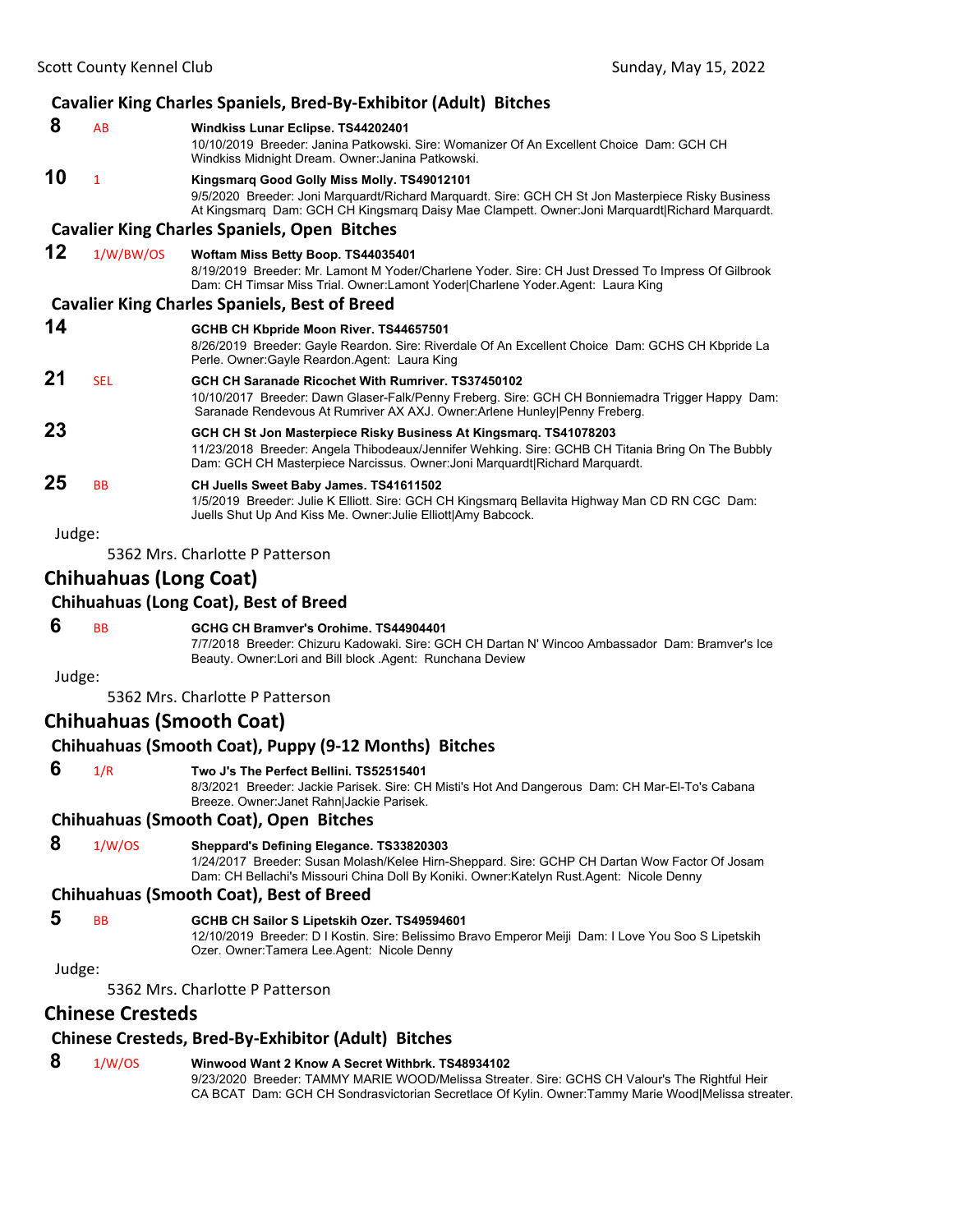#### **Chinese Cresteds, Best of Breed**

| 5<br><b>BB</b><br>GCHG CH Kaylen Let Ur Imagination Run Wild Cristal-Myangel. TS46800103<br>Dorris Agent: Laura King |           | 5/7/2020 Breeder: Sandra Francis/Eduardo Baute/vincenzo zurlo/Kay Peiser. Sire: GCHP CH Kaylen's<br>General Kai Panda Dam: CH Myangel-Cristall's Journey Of The Imagination. Owner: Kay Peiser   Virginia |
|----------------------------------------------------------------------------------------------------------------------|-----------|-----------------------------------------------------------------------------------------------------------------------------------------------------------------------------------------------------------|
|                                                                                                                      | <b>AB</b> | Karakush Rub A Dub Dub. TS53586901<br>3/26/2021 Breeder: Leigh Gibson. Sire: Karakush Wax On Wax Off Dam: Karakush Harley Quinn.                                                                          |

Judge:

5362 Mrs. Charlotte P Patterson

#### **Havanese**

#### **Havanese, 12‐18 Months Dogs**

 **5** 1/W/BW **Dutch Hollow's Black Is Black. TS50718304**

Owner:Tracey Maigne.Agent: Blake Hansen

5/2/2021 Breeder: Jennifer Van Houten. Sire: CH Tapscott's Formal Attire Dam: Wilshy's This Girl's On Fire. Owner:Dr Mary Beth Benton.Agent: Ryan Wolfe

#### **Havanese, Puppy (9‐12 Months) Bitches**

```
 6 1/W Adelheid Eye Catcher. TS51040903
```
5/26/2021 Breeder: Rick Newcomb/Renate Newcomb. Sire: GCH CH Adelheid Midnight Masquerade Dam: CH Peluito's Adelheid Pink Parfait. Owner:Renate Newcomb.

#### **Havanese, Open Bitches**

 **8** 1/R **Happy Paws' Sugar And Spice. TS50746402**

4/10/2021 Breeder: Shannon Clouse. Sire: CH Happy Paws' My Heart Is In Havana Dam: Happy Paws' Muffin Top. Owner:Dr Mary Beth Benton.Agent: Ryan Wolfe

#### **Havanese, Best of Breed**

 **9** SEL **CH Whispering Waters U S Mail Special D. TS33799904** 4/18/2017 Breeder: Patricia Tschohl. Sire: GCH CH Whispering Waters Ladies Man Dam: GCH CH Whispering Waters Destiny's Song. Owner:Michele Parness.Agent: Terri Meyers **10** OS **GCH CH Marcosa's Essential Travel. TS45665401** 2/20/2020 Breeder: Mary Anne Luke/Corinne Kolzow. Sire: GCHG CH Marcosa's Slip Slidin' Away Dam: CH Payasa & Marcosa Crazy Little Thing. Owner:Corinne Kolzow. **11** AB **GCHG CH Kolmar's & Los Feliz The Man Of Steel. TS40254001** 10/9/2018 Breeder: Mark W Kolbe. Sire: GCHS CH Angelheart's The Steel Curtain At Los Feliz Dam: GCH CH Kolmar's Well Hello Gorgeous. Owner:Anne Stevenson|Nancy Brown|Gary Brown|Lisa Soars .Agent: Tara Martin Rowell **15** BB **CH Brylee's Walk The Plank. TS51683801** 7/2/2021 Breeder: Michelle Abels/Sabrina Abels/Samantha Abels. Sire: GCHB CH Luv Bug's Pirate Of The High Seas Dam: GCH CH Brylee's Always Rockin Autumn. Owner:Michelle Abels|Samantha Abels|Sabrina Abels.

Judge:

5362 Mrs. Charlotte P Patterson

### **Japanese Chin**

#### **Japanese Chin, 12‐18 Months Dogs**

 **5** AB **Kimiko Guardian Of The Galaxy@Mizumi. TS51311301**

4/1/2021 Breeder: Edestiny Lomeli. Sire: GCH CH Windham Tri-Me From O'Cuana At Ippys Dam: Lovette's Carmel Supreme At Kimiko. Owner:Heather Mezera|Edestiny Lomeli.

#### **Japanese Chin, Best of Breed**

|    | AB | <b>GCHB CH Simpatico Star Spangled Banner. TS44107805</b><br>6/24/2019 Breeder: Patricia Ann Holzkopf/Michael Holzkopf. Sire: CH Victory Fiore Gun Runner Dam:<br>GCHS CH Simpatica Starlet O'Haira. Owner: Patricia Holzkopf Michael Holzkopf Michael Holzkopf. |
|----|----|------------------------------------------------------------------------------------------------------------------------------------------------------------------------------------------------------------------------------------------------------------------|
| 9  | BB | GCH CH Touche Hi N Mai-T At Chic. TS44343401<br>5/8/2019 Breeder: Jane Martenson/Vicki Dovellos. Sire: GCHG CH Touche's Top Hat And Tails At<br>Samskara Dam: CH Touche's Chic Kate Spade. Owner: Vicki Dovellos Jane Martenson. Agent: Matthew A<br>Hoaglund    |
| 11 | AB | GCH CH Ennistar's Rossyp Zvezd. TS46549101<br>9/20/2019 Breeder: A.P. Kuleshova, Sire: Ennistar's Doros Golden Dream Dam: Omikudzi Caramel.<br>Owner: Heather Mezeral Heidi Ludwig.                                                                              |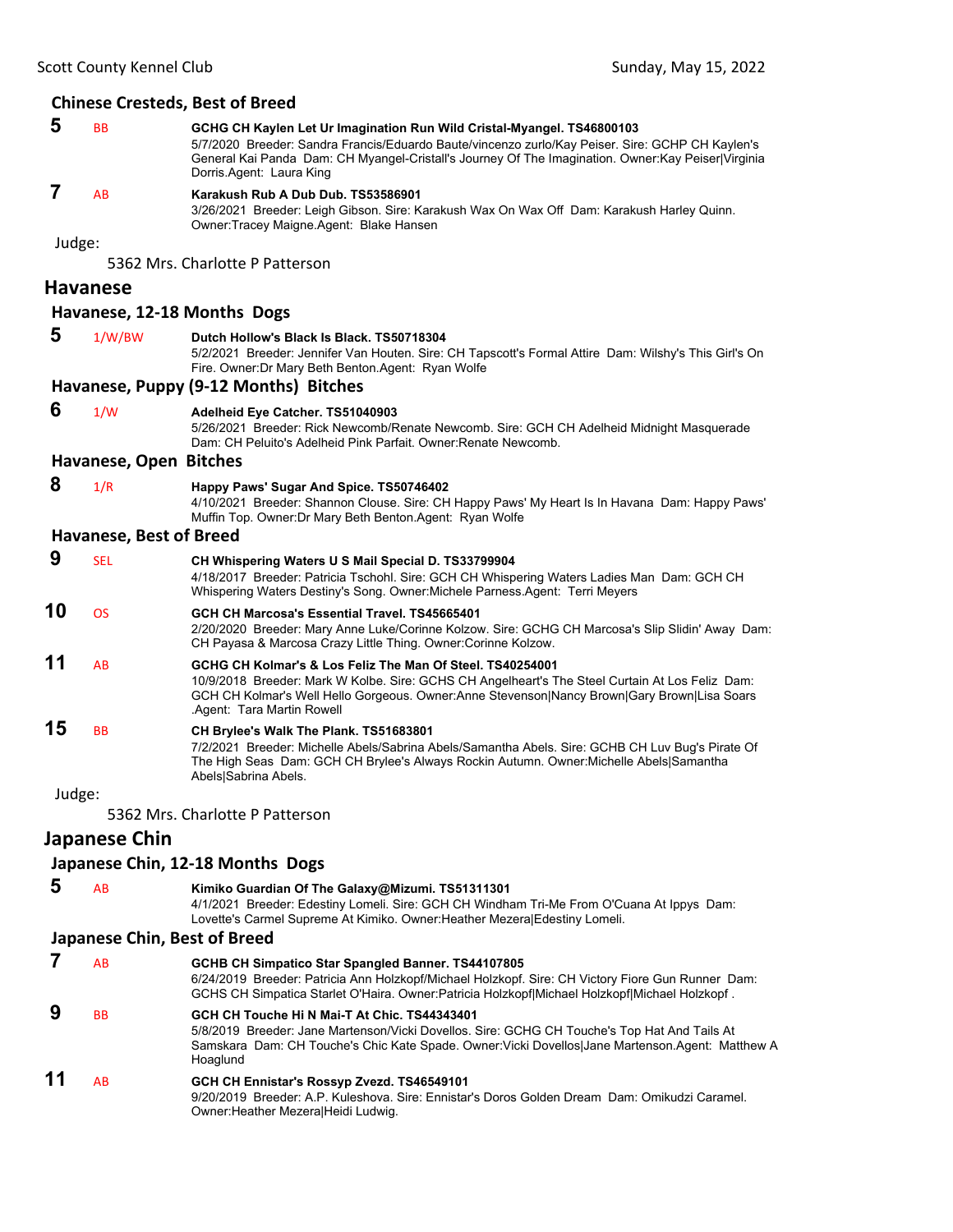| Judge: |                                  |                                                                                                                                                                                                                                                           |
|--------|----------------------------------|-----------------------------------------------------------------------------------------------------------------------------------------------------------------------------------------------------------------------------------------------------------|
|        |                                  | 5362 Mrs. Charlotte P Patterson                                                                                                                                                                                                                           |
|        | <b>Manchester Terriers (Toy)</b> |                                                                                                                                                                                                                                                           |
|        |                                  | Manchester Terriers (Toy), Puppy (6-9 Months) Dogs                                                                                                                                                                                                        |
| 5      | 1/W                              | Texangals Dj Carpe Diem. RN37312401<br>10/16/2021 Breeder: Kat Patrick/Joey Leese. Sire: GCH CH Texangals Diego's Got His Knives Out Dam:<br>GCH CH Bluebonnet Dreaming Spires At Texangals TKN. Owner: Rick and Mona Lilly Kat Patrick Antonia<br>l eese |
|        |                                  | Manchester Terriers (Toy), Bred-By-Exhibitor (Puppy) Dogs                                                                                                                                                                                                 |
| 7      | AB                               | Lone Oak For The Love Of Pete, RN36811101<br>5/28/2021 Breeder: Barbara Munafo. Sire: GCHB CH Bayside's One More Go Round At Aztec Sun Dam:<br>CH Lone Oak One In A Million, Owner: Barbie Munafo.                                                        |
|        |                                  | Manchester Terriers (Toy), Puppy (6-9 Months) Bitches                                                                                                                                                                                                     |
| 6      | 1/W/BW                           | St.Stephen's Once Emma At Ajs. RN37118001<br>10/1/2021 Breeder: Stephen W Stricker. Sire: CH Earendils Unbridled Spirit Dam: CH St. Stephen's Once<br>The Dust Settles. Owner: Judy Deets.                                                                |
|        |                                  | Manchester Terriers (Toy), Bred-By-Exhibitor (Puppy) Bitches                                                                                                                                                                                              |
| 8      | AB                               | Lone Oak Poppy Love. RN36811102<br>5/28/2021 Breeder: Barbara Munafo. Sire: GCHB CH Bayside's One More Go Round At Aztec Sun Dam:<br>CH Lone Oak One In A Million, Owner: Barbie Munafo.                                                                  |
|        |                                  | Manchester Terriers (Toy), Bred-By-Exhibitor (Adult) Bitches                                                                                                                                                                                              |
| 10     | 1/R                              | Dream Maker's Oh So Fetching. RN33933101<br>7/22/2019 Breeder: Susan G Thrasher. Sire: GCHS CH Lone Oak Honorable Samson Dam: GCH CH<br>Dream Maker's Sweet Molly Malone. Owner: Susan G Thrasher.                                                        |
|        |                                  | <b>Manchester Terriers (Toy), Best of Breed</b>                                                                                                                                                                                                           |
| 9      | AB                               | GCH CH St. Stephen's Once Again Finnagan At Lone Oak. RN33615801<br>5/24/2019 Breeder: Stephen W Stricker. Sire: GCH CH Heaven Hi's Once In A Lifetime Dam: GCH CH<br>Bayside's Once Upon A Time. Owner: Barbie Munafo.                                   |
| 11     | <b>OS</b>                        | <b>CH Dream Maker's Pavorotti's Monello, RN33933103</b><br>7/22/2019 Breeder: Susan G Thrasher. Sire: GCHS CH Lone Oak Honorable Samson Dam: GCH CH<br>Dream Maker's Sweet Molly Malone. Owner: Annette M Bujold.                                         |
| 12     | BB                               | Texangals Alyson's Heard A Rumor. RN35882204<br>12/19/2020 Breeder: Kat Patrick. Sire: GCH CH St. Stephen's Once Again Finnagan At Lone Oak Dam:<br>CH Texangals Zoot Just Zoot. Owner: Judy Deets   Barbie Munafo.                                       |
| Judge: |                                  |                                                                                                                                                                                                                                                           |
|        |                                  | 5362 Mrs. Charlotte P Patterson                                                                                                                                                                                                                           |
|        | <b>Papillons</b>                 |                                                                                                                                                                                                                                                           |
|        | <b>Papillons, Open Dogs</b>      |                                                                                                                                                                                                                                                           |
| 5      | 2/R                              | Loteki A Moment Of Peace. TS48584501<br>5/29/2020 Breeder: Lou Ann King. Sire: CH Blesk Fortuni Evan Dam: CH Loteki A Moment Of Obsession.<br>Owner: Kassandra Pobanz Randy Pobanz Lou Ann King.                                                          |
| 7      | 1/W                              | Casabella's Monsieur Poirot. TS49538401<br>11/10/2020 Breeder: Carol R. Lauren-Schmidt. Sire: GCH CH Casabellas Great Expectations By Dak RI<br>ACT2 CGCA TKA Dam: Flight Of Fancy Valery Park RN CGC TKN. Owner:Marianne Kirkendall.                     |
| 9      | 3                                | Butterfly Wings Ice Cream With Blackberries. TS51114801<br>10/1/2020 Breeder: Zhanna Prosyak. Sire: Sweetest Feeling Forussi Dam: Farfett Zolda.<br>Owner:Cassandra Lavely.                                                                               |
|        |                                  | Papillons, Puppy (6-9 Months) Bitches                                                                                                                                                                                                                     |
| 10     | 1/W/BW                           | Willow's Pond Ima Cupid Shuffle. TS52801701<br>10/2/2021 Breeder: Darcy Ahlers/Vicki Eckstein/Michael Eckstein. Sire: GCH CH Justa Puzzling Alibi At<br>Willow's Pond Dam: Zelicaon Poetry In Motion. Owner: Vicki Eckstein.                              |
| 12     | 2                                | Shamrock Deor's Light My Fire. TS54180902<br>10/28/2021 Breeder: Deborah O'Reilly. Sire: GCH CH Shamrock The Winds Of Winter Dam: CH Deor<br>Invincible Gold Wings Ablaze. Owner: Erin Matern Brooklynn Matern.                                           |
|        |                                  | Papillons, 12-18 Months Bitches                                                                                                                                                                                                                           |
| 14     | $\mathbf{1}$                     | Pearl Street Violets Are Forever. TS51299502<br>5/2/2021 Breeder: Kay D Strohen. Sire: GCHP CH Wingssong Singular Sensation Dam: Pearl Street I<br>Like It Like That. Owner: Paula Austin Kay Strohen.                                                    |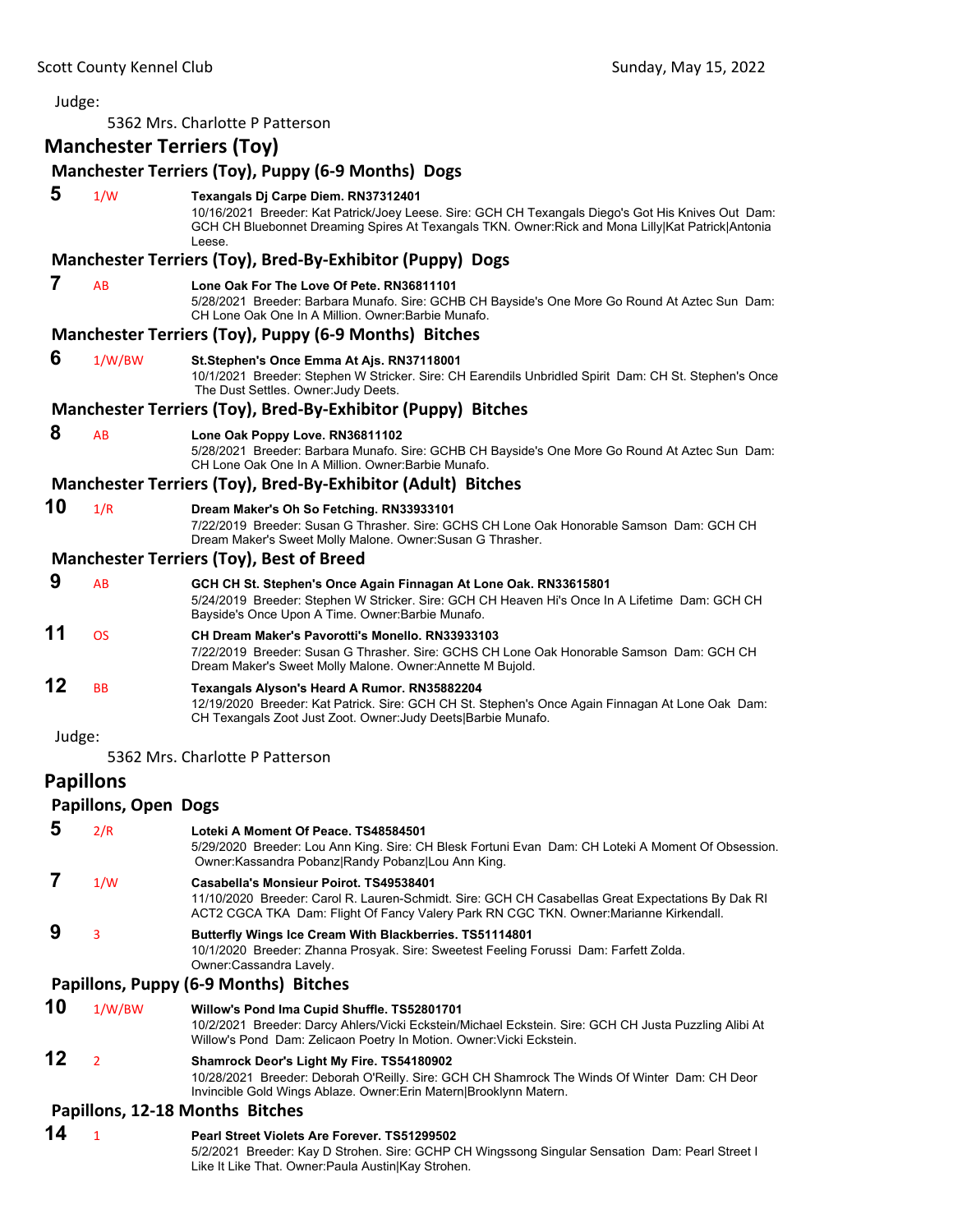|        |                                 | Papillons, Bred-By-Exhibitor (Puppy) Bitches                                                                                                                                                                                                                                 |
|--------|---------------------------------|------------------------------------------------------------------------------------------------------------------------------------------------------------------------------------------------------------------------------------------------------------------------------|
| 16     | $\mathbf{1}$                    | Lovelyacres Chandra Dressed To Kill. TS53138401<br>6/4/2021 Breeder: Cassandra Lavely/Fred Lavely. Sire: Majical Last Man Standing Dam: Grs Lovely's<br>Peso Watching Looney Toons. Owner: Cassandra Lavely.                                                                 |
|        |                                 | Papillons, Bred-By-Exhibitor (Adult) Bitches                                                                                                                                                                                                                                 |
| 18     | 1/R                             | Loteki Night Of Passion. TS52892401<br>5/12/2021 Breeder: Lou Ann King. Sire: GCH CH Loteki Crime Of Passion Dam: GCH CH Loteki In The<br>Heat Of The Night. Owner: Lou Ann King.                                                                                            |
|        | <b>Papillons, Open Bitches</b>  |                                                                                                                                                                                                                                                                              |
| 20     | $\mathbf{1}$                    | Bravo She's A Lady. TS37401801<br>11/29/2016 Breeder: Jill Van Dorpe. Sire: CH Bravo Latin Lover At Shamrock Dam: Bravo She's Got<br>Spirit CA. Owner: Jill VanDorpe.                                                                                                        |
|        | <b>Papillons, Best of Breed</b> |                                                                                                                                                                                                                                                                              |
| 11     | <b>BB</b>                       | GCH CH Loteki Crime Of Passion. TS41147201<br>10/31/2018 Breeder: Lou Ann King. Sire: Xanadu Consider All Options Dam: CH Loteki In The Heat Of<br>Passion. Owner: Lou Ann King.                                                                                             |
| 15     | <b>SEL</b>                      | CH Shamrock Dilly Dilly. TS44580002<br>7/1/2019 Breeder: Erin Matern. Sire: CH Bravo Latin Lover At Shamrock Dam: Zelicaon Luck B A Lady<br>O'Jore, Owner: Erin Matern.                                                                                                      |
| 22     | <b>SEL</b>                      | GCHS CH Kirin Fun And Games, TS46297004<br>2/3/2020 Breeder: Barbara Gossett. Sire: GCHB CH Nightfire's Unique But Real Dam: Goldenbay A Girl<br>Just Wants To Have Fun. Owner: Marilyn McNamara. Agent: Christa Cook                                                        |
| 24     | <b>OS</b>                       | CH Winghaven Love Is Like A Butterfly. TS48190201<br>7/28/2020 Breeder: Elizabeth Shonts. Sire: Emerald Garden Robbie Burns Of Winghaven Dam: GCHS<br>CH Zelicaon Play To Win For Winghaven. Owner: Elizabeth Shonts Samantha Shonts.                                        |
| Judge: |                                 |                                                                                                                                                                                                                                                                              |
|        |                                 | 5362 Mrs. Charlotte P Patterson                                                                                                                                                                                                                                              |
|        | <b>Pekingese</b>                |                                                                                                                                                                                                                                                                              |
|        | Pekingese, Open Dogs            |                                                                                                                                                                                                                                                                              |
| 9      | AB                              | Pequest Texican Parti At H.T TS51319604<br>5/15/2021 Breeder: Mr. David Fitzpatrick. Sire: CH Pequest Ghostbuster Dam: Pequest Parti Time.<br>Owner: Deborah Thompson Agent: Celso Schneider                                                                                 |
|        |                                 | Pekingese, Bred-By-Exhibitor (Puppy) Bitches                                                                                                                                                                                                                                 |
| 8      | AB                              | Egret Bay's Happily Ever After. TS54452701<br>11/1/2021 Breeder: meridith cairns mellen/Connie Bullock/Karla Edwards. Sire: CH Lion Dog's Toy Maker<br>CGC Dam: CH Lion Dogs Once Upon A Time At A Egret Bay. Owner: Meridith Cairns Mellen Connie<br>Bullock Karla Edwards. |
| Judge: |                                 |                                                                                                                                                                                                                                                                              |
|        |                                 | 5362 Mrs. Charlotte P Patterson                                                                                                                                                                                                                                              |

### **Pomeranians**

#### **Pomeranians, Open Dogs**

 **5** 1/W/BW **Bode Parti O'Finch's Krug. TS50396001**

6/21/2020 Breeder: Danilo Krug/Patricia Krug. Sire: Danone Krug Dam: Dream Parti Krug. Owner:Natalia de Carlo.Agent: David Fleming

#### **Pomeranians, Puppy (9‐12 Months) Bitches**

- **6** AB **Shaw's Meesha Wind Me Up Watch Me Go. TS51787003** 5/29/2021 Breeder: Peg Shaw. Sire: Gold Star's Daydreaming At Shaw'S Dam: Gold Star's Reaching For The Sky. Owner:Peg Shaw.Agent: Celso Schneider
- **8** 1/R **Badabing's Hold My Birkin. TS52091502** 7/21/2021 Breeder: Natalia De Carlo. Sire: Finch's 221b Baker Street Dam: Nayda's Smell The Honey At Badabing. Owner:Natalia de Carlo.Agent: David Fleming

#### **Pomeranians, 12‐18 Months Bitches**

### **10** 1/W/OS **Blue & Co 2nd Gen Sun. TS53739701**

4/9/2021 Breeder: SO-HWA KIM. Sire: Sport Lighter Jico Dam: Noblesse Castle I Am "Joy". Owner:Natalia de Carlo.Agent: David Fleming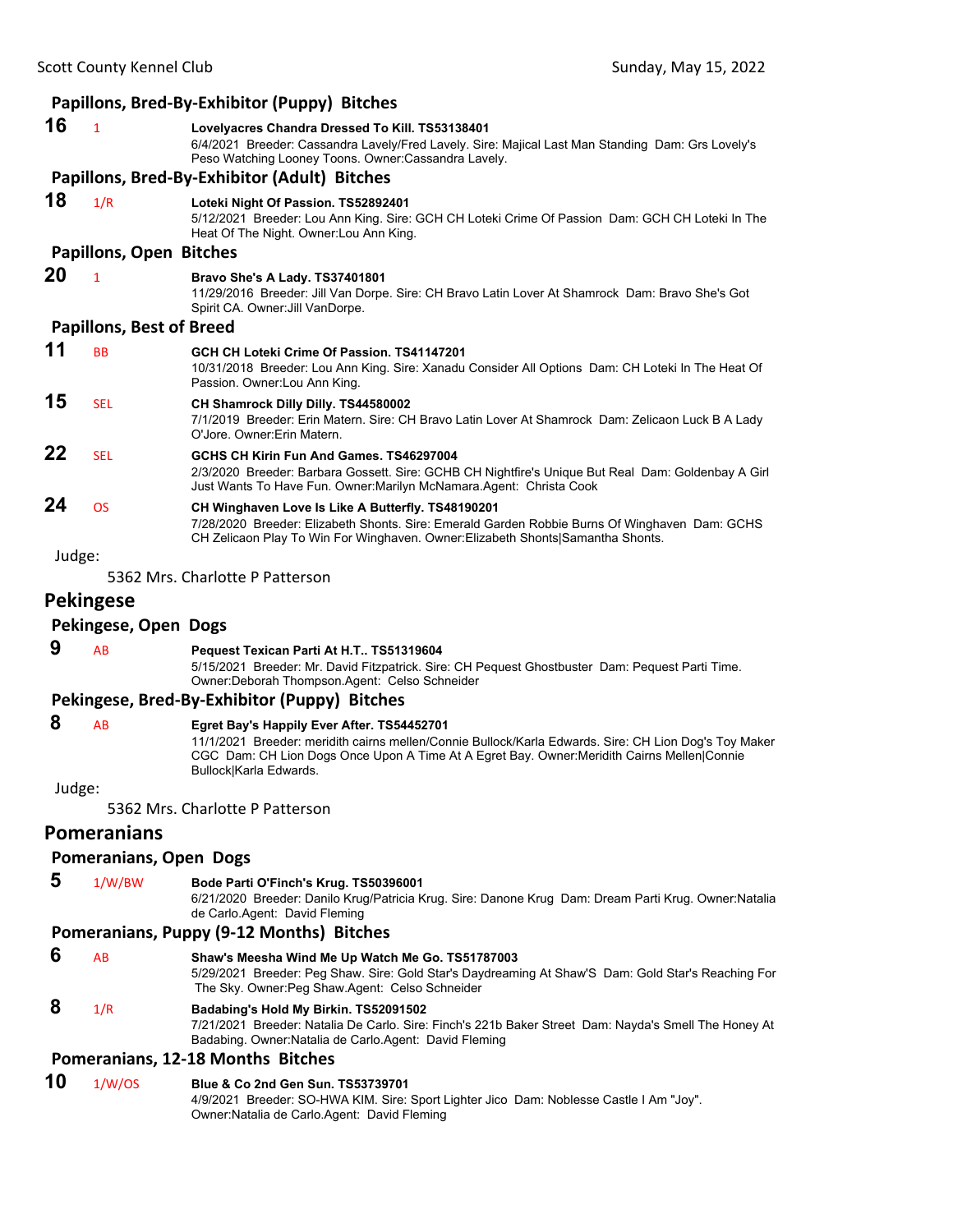### **Pomeranians, Bred‐By‐Exhibitor (Adult) Bitches 12** EX **Pompuf A New Hope For Tomorrow. TS49362401** 12/4/2020 Breeder: Bonnie J Hodson/Sue Dittmer/Gwen R Hodson. Sire: CH Pompuf May I Have Some More Please Dam: CH Pompuf A New Hope. Owner:Bonnie J Hodson|Bonnie Hodson|Sue Dittmer|Gwen Hodson. **Pomeranians, Open Bitches 14** <sup>1</sup> **Pompuf Favorite Little Woman Jojo. TS49362402** 12/4/2020 Breeder: Bonnie J Hodson/Sue Dittmer/Gwen R Hodson. Sire: CH Pompuf May I Have Some More Please Dam: CH Pompuf A New Hope. Owner:Bonnie J Hodson|Bonnie Hodson|Sue Dittmer. **Pomeranians, Best of Breed 7** BB **CH Pompuf May I Have Some More Please. TS37406601** 12/6/2017 Breeder: Gwen R Hodson/Bonnie J Hodson. Sire: Weewyn's Don't Rock The Boat Dam: Pompuf Zena Love Goddess. Owner:Bonnie J Hodson|Bonnie Hodson|Sue Dittmer|Gwen Hodson. Judge: 5362 Mrs. Charlotte P Patterson **Poodles (Toy) Poodles (Toy), Bred‐By‐Exhibitor (Puppy) Bitches 6** AB **Swag Lomar Penny Pincher. PR25265802** 9/19/2021 Breeder: Terri Meyers/Lori Logli. Sire: GCH CH Piedmont's Daddy Issues Dam: CH Swag Lomar Coin Toss. Owner:Terri Meyers |Lori Logli. **Poodles (Toy), Open Bitches 8** 2/R **Black Gold Elegance. PR22877404** 5/8/2020 Breeder: Olena Johnson. Sire: Hestebakkens Lemon Rose Dam: Ocharovanie Doma Romanovyh Zlata Solnyshko. Owner:OLENA JOHNSON.Agent: Matthew A Hoaglund **10** 1/W/BB/G4 **Tantalite Zwart Zeva. PR23356202** 10/12/2020 Breeder: Tawnya Bobst. Sire: GCH CH Davinci's Gv Black Diamond On The Runway Dam: Tantalite Zwart Samantha. Owner:Tawnya Ann Bobst. **Poodles (Toy), Best of Breed 12** AB **CH Swag Lomar Not All That Glitters Is Gold. PR23624301** 6/28/2020 Breeder: Terri Meyers/Lori Logli. Sire: GCHG CH Lomar Swag's One Tin Soldier Dam: CH Swag Lomar Fully Loaded. Owner:Terri Meyers |Lori Logli. **14** AB **CH Kandyland's Moon Pie. PR23796002** 1/31/2021 Breeder: Jin Wagoner. Sire: GCH CH Davinci's Gv Black Diamond On The Runway Dam: CH Kandyland's Fifth Avenue. Owner:Sally Ciraolo|Jin Wagoner. Judge: 5362 Mrs. Charlotte P Patterson **Pugs Pugs, Open Dogs 7** 1/W/BB/BW **Jellybeans Little Man. TS48461103** 11/11/2020 Breeder: Wendy Miller. Sire: CH Shijo's Mister Bean CD PCD RE CGC Dam: CH Elen Classic Vitalina. Owner:Mary Pietrucha. **Pugs, Open Bitches 8** 1/W **Jellybeans Swe's Little Brown Eyed Girl. TS48461101** 11/11/2020 Breeder: Wendy Miller. Sire: CH Shijo's Mister Bean CD PCD RE CGC Dam: CH Elen Classic Vitalina. Owner:Wendy Miller. **Pugs, Best of Breed 10** OS **CH Elen Classic Vitalina. TS35271401** 3/15/2017 Breeder: E A Peshkova. Sire: Himmell Vahe Japonchik Dam: Alfeori Robin's Song. Owner:Wendy Miller. **12** SEL **GCH CH Caper's This Is How It's Done Matilda. TS41217105** 1/5/2019 Breeder: Phillip G Fisher/Carolyn J Fisher. Sire: CH Caper's Deja Vu One More Time! Dam: GCH CH Caper's Sirius Sugar High. Owner:Cara Rutzel.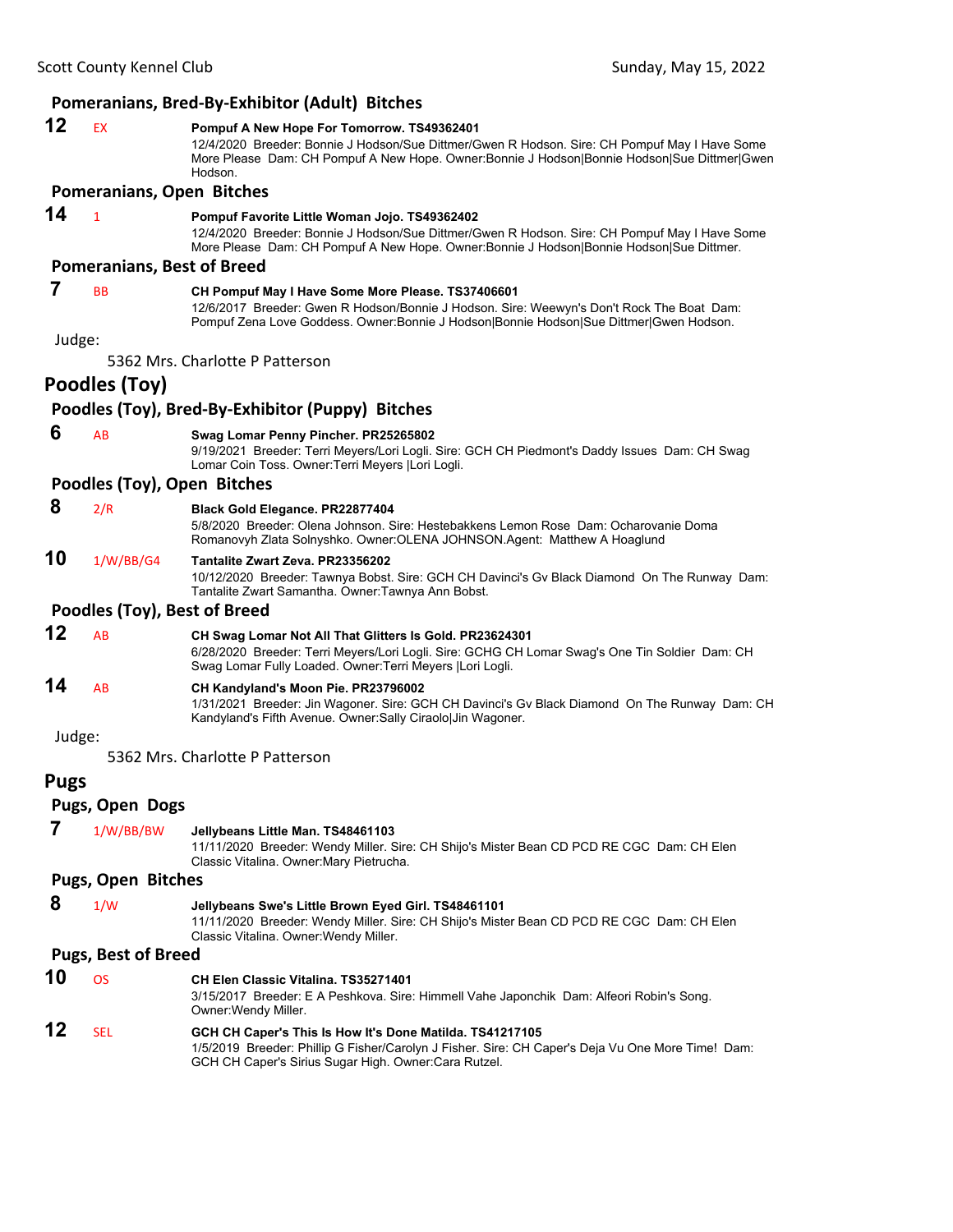5362 Mrs. Charlotte P Patterson

## **Shih Tzu**

#### **Shih Tzu, Bred‐By‐Exhibitor (Puppy) Dogs**

 **5** AB **Sarjan's Never Find Another Like Me. TS53268401**

7/22/2021 Breeder: Sarah Bebee. Sire: CH Ascher N Sarjan's Yu So Man Sum Dam: GCH CH Sarjan's Look What U Made Me Do. Owner:Sarah Bebee.

#### **Shih Tzu, Puppy (9‐12 Months) Bitches**

### **6** 1/W/BB **Langpur Talkin' In My Sleep. TS52964001**

5/19/2021 Breeder: Melissa Papke. Sire: CH Ho Chi Langpur Talkin' To Myself Dam: Miralan's Moonstruck. Owner:melissa papke|Sabrina Abels.

#### **Shih Tzu, Bred‐By‐Exhibitor (Adult) Bitches**

**10** 1/R **Qing Dynasty Mysterious Meku. TS42862003** 6/15/2019 Breeder: Richard Weber/Mary Jo Miller-Weber. Sire: GCH CH Jianzhuang-De Maxwell's Silver Hammer Dam: GCHS CH Qing Dynasty's Enchanted Aurora. Owner:Richard G Weber|Mary Jo Miller-Weber.

#### **Shih Tzu, American Bred Bitches**

### **12** <sup>1</sup> **Qing Dynasty's Mystical Bella. TS34516601**

6/21/2017 Breeder: Richard Weber. Sire: GCH CH Sarjan's Fantastic Baby At Ryans Dam: CH Ming Dynasty's Moon Star. Owner:Richard G Weber|Mary Jo Weber-Miller.

Judge:

5362 Mrs. Charlotte P Patterson

### **Silky Terriers**

#### **Silky Terriers, Bred‐By‐Exhibitor (Adult) Dogs**

#### **5** 1/W/BB/BW **Goldnblu's Hickory Dickory Dock. TS45752601**

3/2/2020 Breeder: Cheryl Kouski/Miss Lee Kouski. Sire: GCHG CH Karisma Heart And Soul Dam: GCH CH Wyncrest Stonecroft The Farmers Wife. Owner:Lee Kouski|Cheryl Kouski.

#### **Silky Terriers, Open Bitches**

### **8** 1/W/OS **Wyncrest Chasing Rainbows. TS39998001**

6/20/2018 Breeder: Barbara A Heckerman. Sire: CH Stonecroft Wyncrest Kiss The Girls Dam: Wyncrest Does Your Mother Know. Owner:Lee Kouski|Barb Heckerman|Cheryl Kouski.

Judge:

5362 Mrs. Charlotte P Patterson

### **Toy Fox Terriers**

#### **Toy Fox Terriers, Open Bitches**

 **6** 1/W **Azefer Jingle Belle Rock Fidelis. TS46690501**

12/25/2019 Breeder: Lila Fast. Sire: GCHS CH Vinmars California Journey @ Ultra Quest Dam: GCHG CH Azefer Duchess Of York. Owner:Nathan Gould|Colleen Mitchell|Lila Fast.

#### **Toy Fox Terriers, Best of Breed**

- **5** AB **GCH CH Fly'N Fox Too Hot To Handle. TS40181401** 7/14/2018 Breeder: Jamie Wardlow. Sire: CH Valdon's Triple Threat Dam: CH Chula & Heavenly's Something's Different. Owner:Jamie Wardlow.
- **10** BB **GCH CH M L Stairway To Heaven. TS48344703**
- 9/11/2020 Breeder: Michelle Liggett. Sire: CH Roeders Ml Merlins Black Magic Dam: M L Just A Dash Of Class Please. Owner:Izabelle Burg|Shirley Peter.
- **12** SEL **CH Foxshire Summer Vacation @ Lilly'S TKN. TS51019601** 4/16/2021 Breeder: Sarah A Kittner/Jeffrey M Kittner/Joan Krumm. Sire: GCH CH MACH Lillys Ultra Quest Wave Chaser RN MXB MJS NF CGC TKN Dam: CH Valdon's First Day Of Summer At Foxshire. Owner:Rick and Mona Lilly|Sarah Kittner |Jeff Kittner .

Judge:

5362 Mrs. Charlotte P Patterson

### **Yorkshire Terriers**

### **Yorkshire Terriers, Bred‐By‐Exhibitor (Adult) Dogs**

 **5** AB **Sagebrooke Time Traveler. TS50546801** 1/22/2021 Breeder: Michelle V Chaney. Sire: GCH CH Blue-Fantasy's Rocket's Red Glare Dam: GCH CH Sagebrooke Till The End Of Time. Owner:Michelle V Chaney.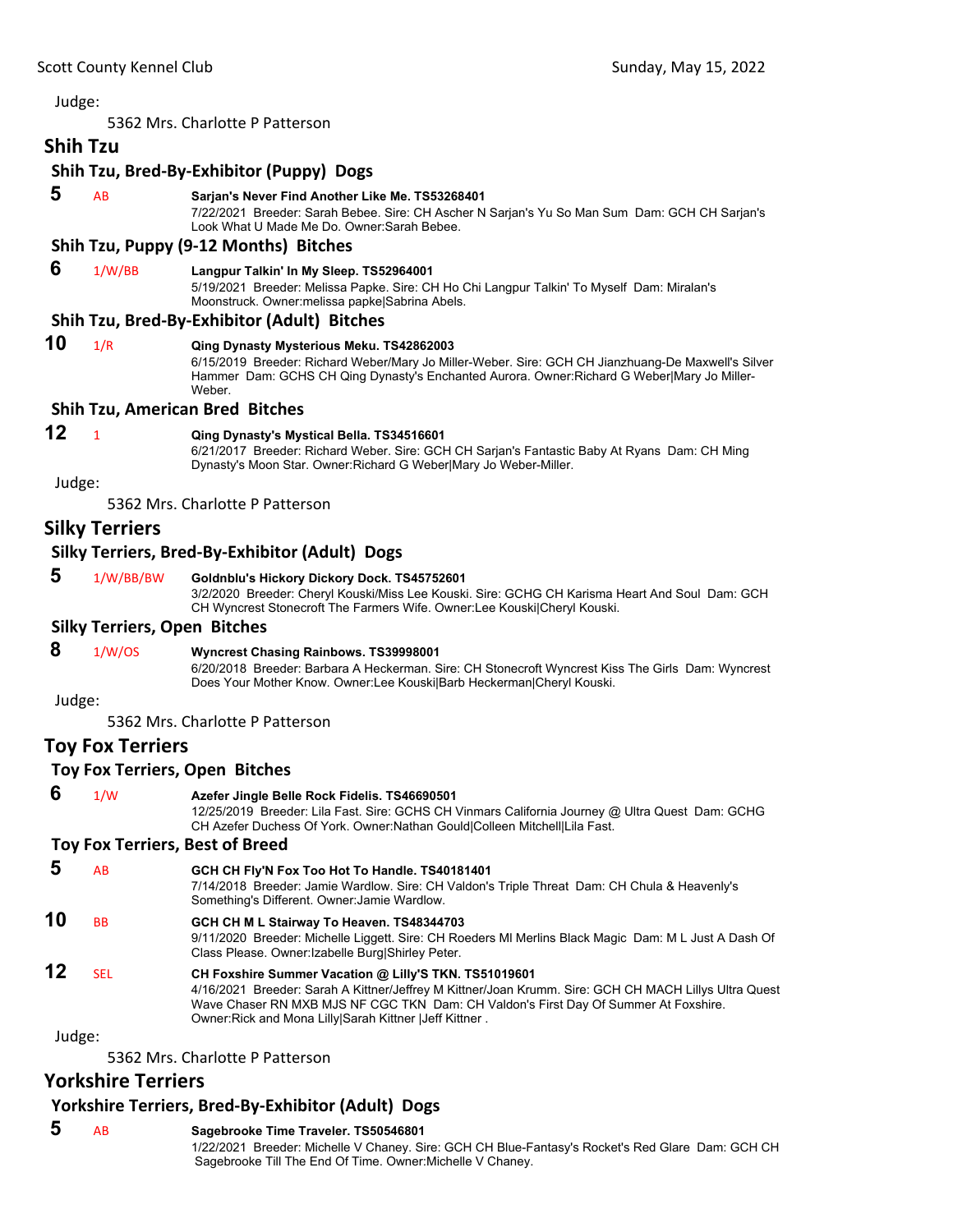### **Yorkshire Terriers, Bred‐By‐Exhibitor (Adult) Bitches**

### **6** AB **Sagebrooke Time In A Bottle. TS48184703**

9/9/2020 Breeder: Michelle V Chaney. Sire: GCH CH Exmoor's Engage Dam: CH Sagebrooke It's All In The Timing. Owner: Michelle V Chaney.

#### **Yorkshire Terriers, Best of Breed**

 **7** BB/G2 **GCHS CH Camparis Coastwind. TS43979301** 10/8/2017 Breeder: Markus Ackerman. Sire: Camparis Westwind Dam: Camparis Bam-Bam. Owner:Diana summers|Mary keeling.Agent: Daron Newcomb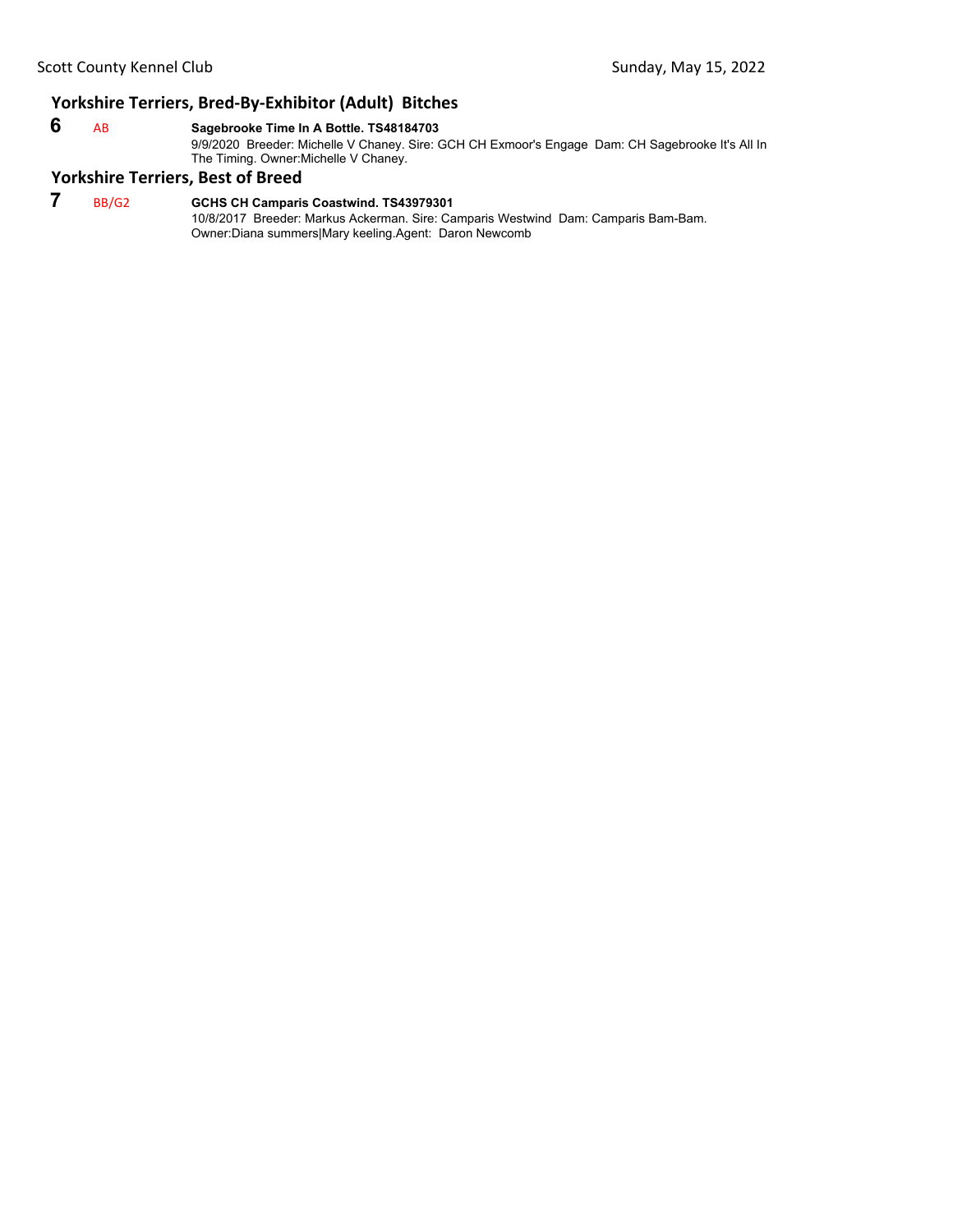<span id="page-39-0"></span>7044 Ms. Denise Dean

# **Bichons Frises**

### **Bichons Frises, Open Dogs**

|        | <b>Bichons Frises, Open Dogs</b> |                                                                                                                                                                                                                                                                                   |
|--------|----------------------------------|-----------------------------------------------------------------------------------------------------------------------------------------------------------------------------------------------------------------------------------------------------------------------------------|
| 5      | 1/W/BW                           | Star of team first. BF210031242R<br>5/13/2021 Breeder: Park jeon-ki. Sire: Jitterbop is anyone out there Dam: Love & love dog or 2<br>canola(team first). Owner:Park jeonki.Agent: Runchana Deview                                                                                |
|        |                                  | Bichons Frises, Puppy (6-9 Months) Bitches                                                                                                                                                                                                                                        |
| 6      | 1/W/OS                           | Hallmark Take Me With You - Stevie, NP71212111<br>10/3/2021 Breeder: Mariellen Jenkins/Carol Fellbaum/Joanne Rubin. Sire: GCH CH Stary-Dom<br>Declaration Of Gemstone Lyndale Dam: CH Hallmark High Ridge Born To Fly. Owner: Teri<br>Berkshire Agent: Ryan Wolfe                 |
|        |                                  | <b>Bichons Frises, Puppy (9-12 Months) Bitches</b>                                                                                                                                                                                                                                |
| 8      | $\overline{2}$                   | Cher Ami's Hollyhock Alley - Oop. NP69164303<br>7/18/2021 Breeder: Deena J Mathog. Sire: GCHS CH Hollyhock Go Figure CGC Dam: CH Cher Ami's<br>Hillwood Walks The Walk Talks The Talk. Owner:Deena Mathog.Agent: Ryan Wolfe                                                       |
| 10     | 1/R                              | Cher Ami's Simply Radiant. NP69332802<br>7/23/2021 Breeder: Deena J Mathog. Sire: CH Diamella Undercover Cop At Risgae Dam: GCH CH Cher<br>Ami's Hillwood What Goes Around Comes Around. Owner:sommet ferguson.                                                                   |
|        |                                  | <b>Bichons Frises, 12-18 Months Bitches</b>                                                                                                                                                                                                                                       |
| 12     | $\mathbf{1}$                     | Cher Ami's Hallacre Pop Sizzle Fizz. NP65321104<br>2/27/2021 Breeder: Mrs. Linda Lou Hall/Mr. Jim Hall. Sire: GCHG CH Cher Ami's Center Of Attention<br>Dam: CH Fairspride Hallmark's Seraphina. Owner:Deena Mathog.Agent: Ryan Wolfe                                             |
|        |                                  | <b>Bichons Frises, Best of Breed</b>                                                                                                                                                                                                                                              |
| 7      | <b>BB</b>                        | CH Bibelot Solstice's Take It To The Limit. NP61864101<br>7/17/2020 Breeder: Paula Hendricks. Sire: GCHB CH Solstice Stormbringer Dam: CH Legend's Did<br>Someone Say Party?. Owner: Kyle Knudsen Paula Hendricks.                                                                |
| Judge: |                                  |                                                                                                                                                                                                                                                                                   |
|        |                                  | 7044 Ms. Denise Dean                                                                                                                                                                                                                                                              |
|        | <b>Boston Terriers</b>           |                                                                                                                                                                                                                                                                                   |
|        |                                  | Boston Terriers, Open 15 lbs - 20 lbs Bitches                                                                                                                                                                                                                                     |
| 6      | AB                               | Doo Dah's She Hung The Moon For Brookwood. NP58299904<br>1/3/2020 Breeder: Sheryll Frederick/Jim Frederick. Sire: GCH CH Doo Dah's Willy B. Mine Dam: GCH<br>CH Legend's Life In Technicolor For Doo Dah. Owner:Lee Ann Brooks Beth Glenn R. Taylor Hansel  Sheryll<br>Frederick. |
|        |                                  | <b>Boston Terriers, Best of Breed</b>                                                                                                                                                                                                                                             |
| 5      | BB/G1                            | GCHG CH Bosarts And Giljas Royal Commander. NP52922501<br>10/22/2018 Breeder: Matthew Estell/Debra Estell. Sire: CH Gilja's Oomocks Klassic Tailored Southern<br>Star Dam: Klassic's Lady Annabelle At Bosart. Owner:Jane Cole Matthew Estell.Agent: Paul Catterson               |
| 8      | AB                               | CH Doo Dah's Stay Wild Moon Child. NP58299903<br>1/3/2020 Breeder: Sheryll Frederick/Jim Frederick. Sire: GCH CH Doo Dah's Willy B. Mine Dam: GCH<br>CH Legend's Life In Technicolor For Doo Dah. Owner: Sheryll Frederick.                                                       |
| Judge: |                                  |                                                                                                                                                                                                                                                                                   |
|        |                                  | 7044 Ms. Denise Dean                                                                                                                                                                                                                                                              |

### **Bulldogs**

### **Bulldogs, Puppy (6‐9 Months) Bitches**

### **6** 1/W/BB **Celtic Thunder's Wild Irish Clover. NP70882605**

10/1/2021 Breeder: Tyrone community Murphy. Sire: Saylou's Bad Boy Bandit Dam: Anna Lulu. Owner:Natasha Jodoin.

### Judge:

7044 Ms. Denise Dean

## **Chinese Shar‐Pei**

## **Chinese Shar‐Pei, Puppy (9‐12 Months) Bitches**

### **6** AB **Ludmila Familia Santos Angel. NP68451503**

6/11/2021 Breeder: Tetiana Anpilova. Sire: Nikolas Familia Santos Angel Dam: Lunar Gold King Fire. Owner:Pattie Mitchell.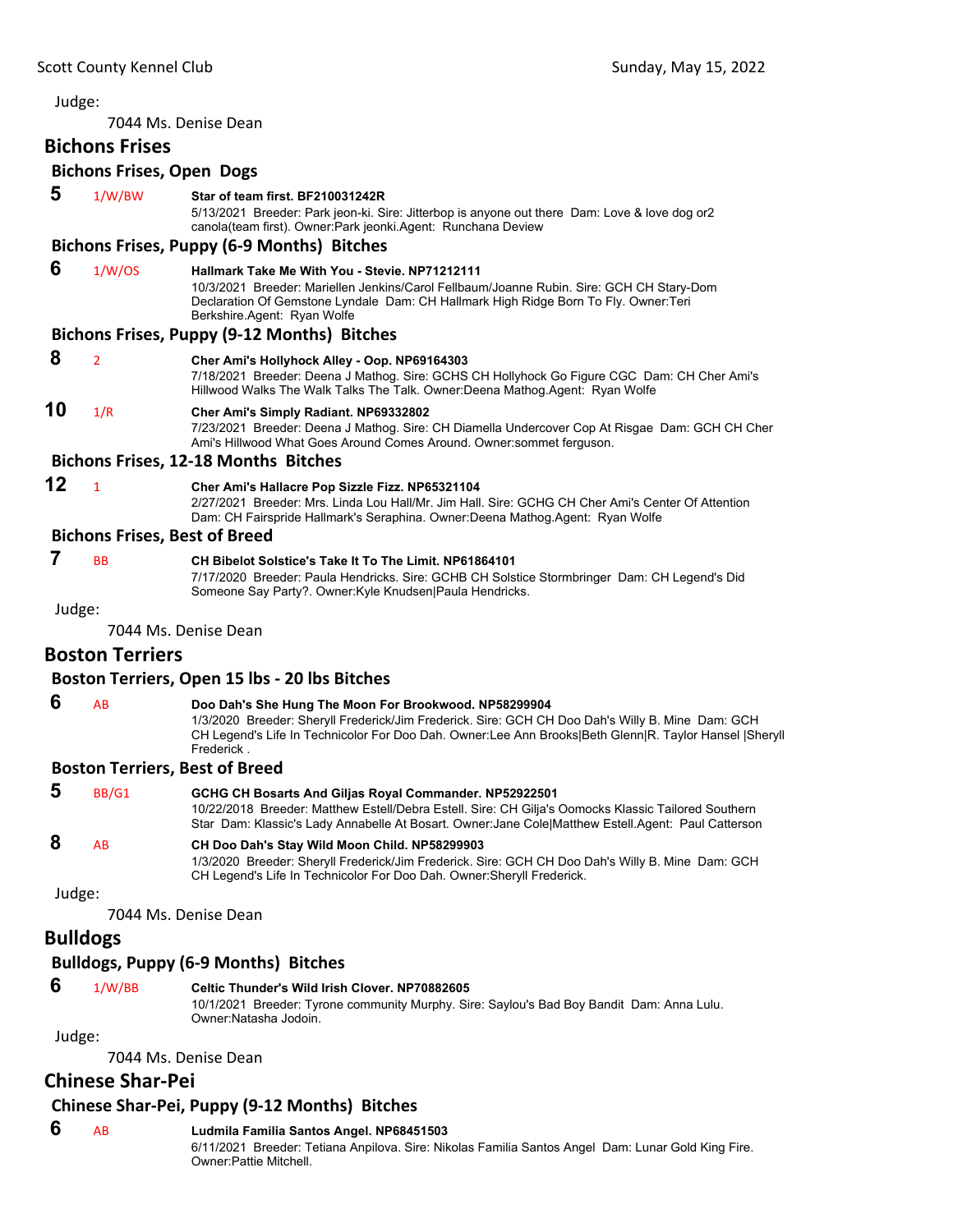#### **Chinese Shar‐Pei, Best of Breed**

### **8** AB **GCH CH Legends Blurubein Perfection Thru The Ages. NP55706701**

5/19/2019 Breeder: Betsy Michels. Sire: GCHG CH Blurubein Aged To Perfection Dam: CH Ricketts Legacy At Legends. Owner:Betsy Michels|Joy Lockery.

Judge:

7044 Ms. Denise Dean

### **Chow Chows**

### **Chow Chows, Bred‐By‐Exhibitor (Puppy) Dogs**

 **7** 1/R **Imagine A Roadmap To Love. NP72445901**

11/1/2021 Breeder: Deborah Spence/Tom Spence/George A Beliew/Charlotte Norskov Jensen. Sire: CH Imagine I Love Jazz Dam: GCH CH Norskov's J'Adore Jasmine. Owner:Deborah Spence|Tom Spence|George Beliew.

#### **Chow Chows, Open Dogs**

**11** 1/W/BW **Jepa Little Blue Monster. NP63432404**

11/14/2020 Breeder: Paula Lester/Jeff L Lester/Hannah R Lester. Sire: GCHB CH Elite's Storming The House At Jepa'S Dam: Charmar-Jepa's Times Up Game Over. Owner:Joel Ockenga Judy Corbett.

#### **Chow Chows, Puppy (6‐9 Months) Bitches**

 **6** 1/R **Imagine It Should'Ve Been Me. NP72445904**

11/1/2021 Breeder: Deborah Spence/Tom Spence/George A Beliew/Charlotte Norskov Jensen. Sire: CH Imagine I Love Jazz Dam: GCH CH Norskov's J'Adore Jasmine. Owner:Deborah Spence.

#### **Chow Chows, Bred‐By‐Exhibitor (Puppy) Bitches**

 **8** <sup>1</sup> **Imagine Holding Onto Promises. NP72445902**

11/1/2021 Breeder: Deborah Spence/Tom Spence/George A Beliew/Charlotte Norskov Jensen. Sire: CH Imagine I Love Jazz Dam: GCH CH Norskov's J'Adore Jasmine. Owner:Deborah Spence|Tom Spence|George Beliew.

#### **Chow Chows, Bred‐By‐Exhibitor (Adult) Bitches**

**10** <sup>2</sup> **Hu-Chu Arrow Ravishing Ruby. NP54166701**

2/22/2019 Breeder: Mr. David C Cook/Mr. Brian J Hooper/Leo Eugenio. Sire: CH Fortune's Smooth And Sexy Dam: Arrow n Rio Charlotte Rose Of Hu-Chu. Owner:David Cook|Brian Hooper|Leo Eugenio.

### **12** <sup>1</sup> **Jepa's Growing Strong. NP63432403**

11/14/2020 Breeder: Paula Lester/Jeff L Lester/Hannah R Lester. Sire: GCHB CH Elite's Storming The House At Jepa'S Dam: Charmar-Jepa's Times Up Game Over. Owner:Paula Lester|Jeff Lester |Hannah Lester .

#### **Chow Chows, Open Bitches**

**14** <sup>2</sup> **Charmar-Jepa's Times Up Game Over. NP45397907**

1/11/2017 Breeder: Sandra Chrisman/Shelly Chrisman. Sire: CH Rio's Mr. Kriss Kringle Dam: Charmar Midnite Cowgirl. Owner:Paula Lester|Jeff Lester|Hannah Lester.

## **16** 1/W/OS **Barbary's Moonlight Dancer. NP64109706**

Lester .

12/10/2020 Breeder: Melanie Regnier/Barbara D Becker. Sire: GCHG CH Barbary's Reigning Royalty CGCA TKN Dam: Oasis Dancer Of the Blue Mystery. Owner:Josh Coffman|Rickie Coffman|Barbara D Becker.

#### **Chow Chows, Best of Breed**

 **9** SEL **Imagine A Double Portion. NP72445903** 11/1/2021 Breeder: Deborah Spence/Tom Spence/George A Beliew/Charlotte Norskov Jensen. Sire: CH Imagine I Love Jazz Dam: GCH CH Norskov's J'Adore Jasmine. Owner:Deborah Spence. **15** BB **GCHB CH Elite's Storming The House At Jepa'S. NP48570503** 1/2/2018 Breeder: Michael Heldt/Mr. Kurt Williams/Kenneth Wronski. Sire: GCH CH Elite's I'Ll Do The Talking Dam: CH Padow's Queen Of The Night At Fortune. Owner:Paula Lester|Jeff Lester|Hannah Lester. **17** AB **CH Long Feng Roman Pearce. NP59580701** 10/17/2019 Breeder: Lene Hedengran. Sire: Long Feng Captain Jack Sparrow Dam: Long Feng Mme Crabbofix. Owner:Margarita Ferguson. **20** SEL **GCH CH Jepa's I Heard A Rumor. NP63432401** 11/14/2020 Breeder: Paula Lester/Jeff L Lester/Hannah R Lester. Sire: GCHB CH Elite's Storming The House At Jepa'S Dam: Charmar-Jepa's Times Up Game Over. Owner:Paula Lester|Jeff Lester|Hannah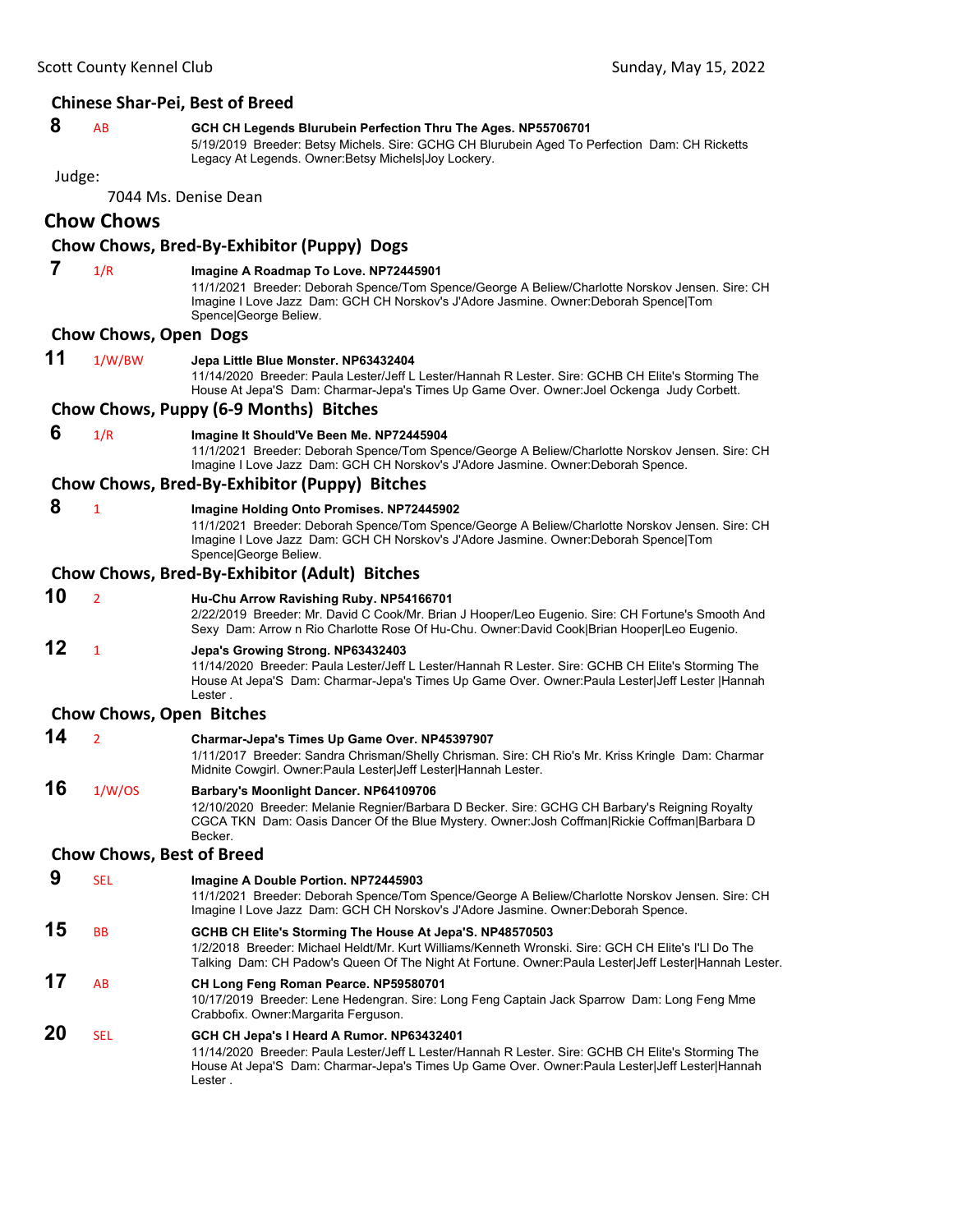7044 Ms. Denise Dean

#### **Coton de Tulear**

#### **Coton de Tulear, Best of Breed**

#### **6** BB/G2 **GCHS CH Mi-Toi's Sally Ride By Kanto Cotons. NP60849201**

5/30/2020 Breeder: Ms. Inga I Young/Luis Ortiz. Sire: GCHS CH Morninglow's Arthurian Legend Dam: GCH CH Mi-Toi's I'M Lost In You. Owner:Inga Young.Agent: Laura King

Judge:

7044 Ms. Denise Dean

#### **Dalmatians**

#### **Dalmatians, Open Dogs**

#### **5** 1/W/OS **Chelsea Hollytree @ Mj's God Gave Me You BCAT CGC. NP62171401**

8/6/2020 Breeder: Mavis Barr/Gilda Turner/Julia Soukup. Sire: CH Merry Go Round Cholo O Chelsea Dam: GCH CH Jls Milliflora Petunia BCAT. Owner:Marla Jo Rudsell.

#### **Dalmatians, 12‐18 Months Bitches**

#### **6** 1/W/BB/BW **Nspird-N-Mj's Hit The Stage Sparklin. NP65328806**

3/2/2021 Breeder: Ms. Carrie L Jordan/Kelly L Rackley. Sire: CH Satin's Clown'n Around CDX Dam: GCH CH Hallmark Nspird Eye Candy FDC. Owner:Marla Jo Rudsell.

#### **Dalmatians, Best of Breed**

### **7** AB **GCHP2 CH Bret D N Adventureland Star Coach. NP44872604**

12/20/2016 Breeder: Karen Marie Tomchek/Patricia A Bugay/Marie D Zink. Sire: GCH CH Bret D N Engine Co Rising Star Dam: GCH CH Bretd N Adventureland N Troika Snapping To The Top CA. Owner:John Bachey.Agent: Dave Slattum

#### Judge:

7044 Ms. Denise Dean

### **French Bulldogs**

#### **French Bulldogs, Amateur Owner Handler Dogs**

 **5** AB **Dwayne Johnson signe du ciel-argentina. 83142** 3/17/2019 Breeder: Guidon rocio fernanda. Sire: Petite glamour shetan Dam: Iz zarstvobulldogabrooklyn. Owner:Sara pelis.

### **7** <sup>1</sup> **Yodi Szczesliwy Zwierzyniec. NP66234601**

4/15/2020 Breeder: Marcin Owczarek. Sire: Aliza Kron Edmond De Lambert Dam: Euphoria Amazing Team. Owner:Jody L Loop|Larry Loop.

#### **French Bulldogs, Bred‐By‐Exhibitor (Puppy) Dogs**

### **9** <sup>1</sup> **Prairie Gem's Waltzin' To Your Heart. NP69800302**

8/10/2021 Breeder: Andrea Dawn Paul/Randy Huelsemann. Sire: Prairie Gem's Put Me In Coach Dam: Prairie Gem's Obsidian Dream. Owner:Andrea Paul|Randy Huelsemann.

#### **French Bulldogs, Bred‐By‐Exhibitor (Adult) Dogs**

**11** 1/W **Maridens Together Forever. NP55068306** 6/8/2019 Breeder: Marilynn Fisher. Sire: Mariden's To Catch A Thief Dam: Mariden's Luck Be A Lady.

Owner:Marilynn Fisher.

#### **French Bulldogs, Open Dogs**

### **15** 1/R **Gypsy Canyon Following In My Foot Steps. NP59932501**

11/15/2019 Breeder: Jody Kott/Vivianne Mello Hulsey. Sire: GCH CH Nobel Baflo Dam: Gc Heart N Havana By Gernada. Owner:Jody Kott|Vivianne Hulsey .Agent: Nicole Denny

#### **French Bulldogs, 12‐18 Months Bitches**

| 6 | AB  | <b>Bluemount Green Shoots Of Spring. NP68841701</b><br>1/13/2021 Breeder: Jay Shein/Weiwei Shen. Sire: Duan Tao Mr Alan Dam: Duan Tao Blueberry Of<br>Bluemount. Owner: Jay Shen Weiwei Shen. Agent: Michael Shepherd                                                                        |
|---|-----|----------------------------------------------------------------------------------------------------------------------------------------------------------------------------------------------------------------------------------------------------------------------------------------------|
| 8 | 1/R | Highwood's Miss American Pie. NP69194701<br>4/1/2021 Breeder: Alexandra Vorbeck and Perry Payson. Sire: GCHP CH Fox Canyon's I Won The War At<br>Goldshield CGCA CGCU TKN Dam: GCH CH Goldshield's Premiere Of Mystik. Owner:Andrea Paul Randy<br>Huelsemann Alexandra Vorbeck Perry Payson. |

#### **French Bulldogs, Amateur Owner Handler Bitches**

#### **10** AB **SENORIO DE CARTHAGO SOPHIE . LOE2513816**

7/30/2020 Breeder: Fernandez Hernandez Francisco Javier . Sire: Jaguars Isco El De Arguzcan Dam: Senordio De Carthago Expression . Owner:DEBBIE Coon.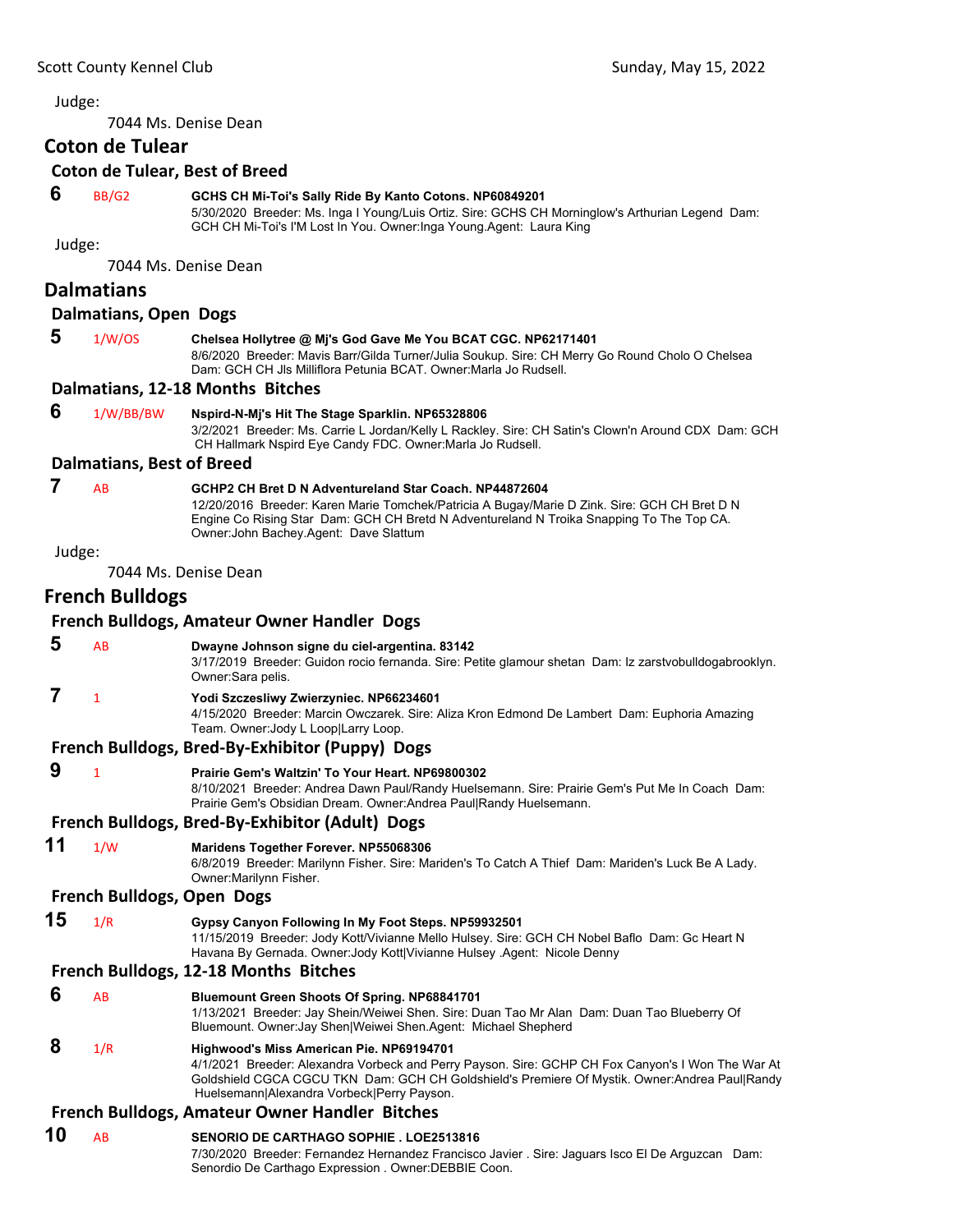### **French Bulldogs, Bred‐By‐Exhibitor (Adult) Bitches**

|        |                                   | <b>THERE'S DIRECT DESCRIPTION (AUGUST DIRECTES</b>                                                                                                                                                                                                                          |
|--------|-----------------------------------|-----------------------------------------------------------------------------------------------------------------------------------------------------------------------------------------------------------------------------------------------------------------------------|
| 12     | $\mathbf{1}$                      | Mariden's Champagne Toast. NP55068304<br>6/8/2019 Breeder: Marilynn Fisher. Sire: Mariden's To Catch A Thief Dam: Mariden's Luck Be A Lady.<br>Owner: Marilynn Fisher.                                                                                                      |
|        |                                   | <b>French Bulldogs, Open Bitches</b>                                                                                                                                                                                                                                        |
| 14     | AB                                | Weywood's Mamma Mia!. NP63553102<br>6/22/2020 Breeder: Gwenn Weyandt. Sire: GCHP CH Chaselands Mathew Moss Dam: CH Weywood's<br>Dark 'N' Stormy. Owner: Gwen Weyandt. Agent: Nicole Denny                                                                                   |
| 16     | 1/W/BW/OS                         | Justina Konfident Step. NP70063301<br>10/1/2020 Breeder: Maryna Merentsova. Sire: Karabas Golden De Moris Dam: Lizi Konfident Step.<br>Owner: KATRINA M WEST. Agent: Michelle Baker                                                                                         |
|        |                                   | <b>French Bulldogs, Best of Breed</b>                                                                                                                                                                                                                                       |
| 17     | AB                                | GCHS CH Dwayne Johnson Signe Du Ciel. NP56415502<br>3/17/2019 Breeder: Rocio Fernanda Gudino. Sire: Petite Glamour Shetan Dam: Iz Zarstvo Bulldoga<br>Brooklyn. Owner: Sara Pelis. Agent: Paul Catterson                                                                    |
| 19     | <b>SEL</b>                        | CH Hedgebrook's Dream On. NP60620301<br>5/14/2020 Breeder: Joyce Haas/Debbie Coon/Chandler Coon/Kelly Wilcox. Sire: Tlh Light Em Up And Run<br>Dam: Hedgebrook's Double D She's A Daredevil. Owner: Joyce Haas Kelly Wilcox Stoll.Agent: Paul<br>Catterson                  |
| 21     | BB                                | CH Fabelhaft Robobull Sunny Side Up. NP64628601<br>2/2/2021 Breeder: James Dalton/Dr. John Turjoman. Sire: CH Robobull Fabelhaft Sun Fire Dam:<br>Messiah's Meant To Be Fabelhaft. Owner: Pam Dillon James Dalton. Christie Perry                                           |
| Judge: |                                   |                                                                                                                                                                                                                                                                             |
|        |                                   | 7044 Ms. Denise Dean                                                                                                                                                                                                                                                        |
|        | Lhasa Apsos                       |                                                                                                                                                                                                                                                                             |
|        |                                   | Lhasa Apsos, Puppy (9-12 Months) Dogs                                                                                                                                                                                                                                       |
| 5      | AB                                | Golden Tu Blackberry Merlot. NP68766903<br>6/17/2021 Breeder: Jan Graunke/Karen L Schlais. Sire: Golden Tu Karlyn Whose Code Is It Anyway Dam:<br>GCH CH Golden Tu Karlyn Code Of The Cozmos. Owner: Jan Graunke.                                                           |
|        |                                   | Lhasa Apsos, Puppy (9-12 Months) Bitches                                                                                                                                                                                                                                    |
| 8      | 1/W                               | Joyslyn's Satin And Pearls. NP68730003<br>7/24/2021 Breeder: Joyce K Johanson. Sire: Joyslyn Mon Ami Derecho Dam: CH Joyslyn's Onyx.<br>Owner: Joyce K Johanson.                                                                                                            |
|        | <b>Lhasa Apsos, Best of Breed</b> |                                                                                                                                                                                                                                                                             |
| 9      | AB                                | GCH CH Mon Ami's Breezy Autumn Sunrise. NP44137702<br>9/12/2016 Breeder: Lavonne Bennett. Sire: GCH CH Joyslyn's Inherit The Wind TKN Dam: CH Mon Ami's<br>Winter Memories, Owner:LaVonne Bennett,                                                                          |
| 10     | OS                                | GCH CH Rosecrest Bubbles In My Beer. NP60801102<br>6/28/2020 Breeder: Tami A Bagley/Michelle Wiberg. Sire: CH Kumi Kian Niko Suave Dam: CH Rosecrest<br>Karlyn Golden Tu Whiskey River. Owner: Tami Bagley Michelle Wiberg DVM.                                             |
| 11     | ВB                                | GCHS CH Xeralane's Shut Up And Kiss Me. NP55628901<br>1/26/2019 Breeder: Xeralane Knl/Bonnie Prato/Elizabeth Takamoto. Sire: GCHB CH Shut Up And Kiss Me<br>Dell'Alberico Dam: Xeralane's Born Happy. Owner: Xeralane Kennels. Agent: Devon Kipp                            |
| 15     | AB                                | CH Riverview Hylan Shotru Red Alert. NP64114503<br>12/10/2020 Breeder: Pauline Naumann/Pat Keen Fernandes/Joao Machado, Sire: GCHB CH Riverview<br>Hylan Shotru Chase That Dream Dam: Hylan Shotru Riverview Absolute Truth. Owner: Pauline Naumann<br> Pat Keen Fernandes. |
|        | Lhasa Apsos, Veteran Dogs         |                                                                                                                                                                                                                                                                             |
| 7      | 1<br><b>Best Veteran</b>          | GCHG CH Ha-Lee Kiki-Ari Captain Morgan. NP22595105<br>3/21/2009 Breeder: Jeanne Sauve/Deanna Heller. Sire: CH Kiki-Ari Mi Toya Windjammer Dam: CH Ha-                                                                                                                       |
|        |                                   | Lee's Bacardi Rum. Owner: Tami Bagley Jeanne Sauve DeAnna Heller.                                                                                                                                                                                                           |
| Judge: |                                   |                                                                                                                                                                                                                                                                             |

7044 Ms. Denise Dean

## **Poodles (Miniature)**

### **Poodles (Miniature), Puppy (6‐9 Months) Dogs**

### **5** 1/R **Bonheur's Wild And Crazy Guy. PR24774303**

9/24/2021 Breeder: Audrey L Kelly. Sire: CH Sandman's Q's Legacy Dam: CH Bonheur Girl Gone Wild. Owner:Audrey Kelly.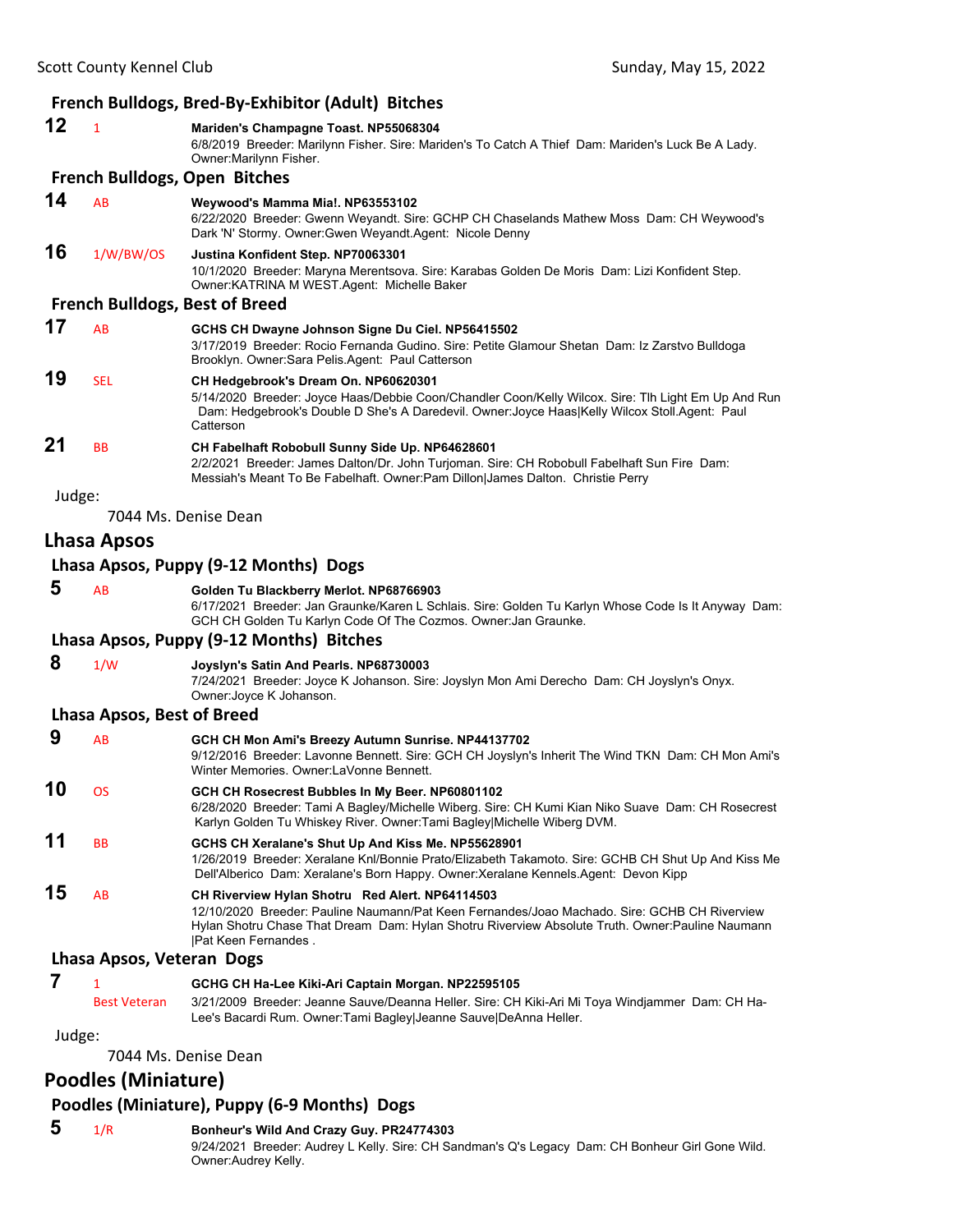### Scott County Kennel Club **County Accounts County County County Accounts** Sunday, May 15, 2022 **Poodles (Miniature), Puppy (9‐12 Months) Dogs 7** 1/W **Veroette Wild Wild West. PR24494001** 7/27/2021 Breeder: Richard J Wilson. Sire: CH Patriot's Yahtzee! Dam: Veroette Serendipity Socialite. Owner:Richard J Wilson.Agent: Matthew A Hoaglund **Poodles (Miniature), Puppy (9‐12 Months) Bitches 6** <sup>2</sup> **Horizon Vantan's Twist Of Fate. PR24269101** 7/16/2021 Breeder: Barb Tannahill/Dawn Strumbel. Sire: GCH CH Vantan's Turn The Page Dam: CH Horizon Refinne Sleight Of Hand. Owner:Dawn Strumbel|Barbara Tannahill .  **8** 1/W/BB/BW **Dreem Von Schoene Light The Way. PR24407504** 6/26/2021 Breeder: Eva Marie Mitchell/Barbara L Schoene. Sire: CH Dorian Gray's Jagger Dam: CH Dreem Klasyk Wysp Of Mine BN RA FDC BCAT ACT1 RATO CGCA TKA. Owner:Eva Marie Mitchell.Agent: Mildred Bartlett **Poodles (Miniature), 12‐18 Months Bitches 10** 1/R **Fringe Set To Stun. PR24571401** 3/15/2021 Breeder: Amy Lynn Jackson/dawn strumbel. Sire: CH Horizon's Daredevil Of Adanac Dam: CH Horizon Zoelle Running With Scissors. Owner:Amy Jackson.Agent: Dawn Strumbel **Poodles (Miniature), Bred‐By‐Exhibitor (Puppy) Bitches 12** <sup>1</sup> **Bonheur's Wild Flower. PR24774302** 9/24/2021 Breeder: Audrey L Kelly. Sire: CH Sandman's Q's Legacy Dam: CH Bonheur Girl Gone Wild. Owner:Audrey Kelly. **Poodles (Miniature), Open Bitches 14** <sup>1</sup> **Mivida's Sweet Promise. PR22919701** 5/27/2020 Breeder: Sally Ciraolo. Sire: GCH CH Refinne Mivida The Chase Is On Dam: CH Mivida's Sweet Sin-Sation. Owner:Sally Ciraolo.Agent: Sara Brooks **Poodles (Miniature), Best of Breed 9** OS **GCH CH Horizon Cloudcroft I'M No Angel. PR23726801** 12/16/2020 Breeder: Dawn L Strumbel. Sire: CH Ash'S-Mystical Crossing Marshall Dillan Dam: GCHG CH Horizon's Heaven Knows. Owner:Connie T Thomas|Dawn Strumbel. Judge: 7044 Ms. Denise Dean **Poodles (Standard) Poodles (Standard), Puppy (6‐9 Months) Dogs 5** 1/W/BW **Litilann's Teach Me To Fly. PR24673601** 9/13/2021 Breeder: Ann Rairigh/Julia Kinsey/Leanne Maciver. Sire: CH Litilann's Flash Photo Dam: CH Litilann's Pacific Edge At Aristeia TKN. Owner:Allie perry|Ann Rairigh. **Poodles (Standard), Puppy (9‐12 Months) Dogs 7** <sup>1</sup> **Patriot's Hit The Jackpot. PR24600303** 7/25/2021 Breeder: Jean Urban/Betty Clark. Sire: GCH CH Lcm I'M All About That Base CGC Dam: GCH CH Patriot's Royal Flush. Owner:Jean Urban.Agent: Sarah Perchick **Poodles (Standard), 12‐18 Months Dogs 9** 1/R **Avion Javelin. PR23864801** 3/3/2021 Breeder: Yvonne Hagman. Sire: CH Sovereign The Highlander Dam: Avion Midnight Flight To Monaco. Owner:Yvonne Hagman|Linda Campbell.Agent: Sarah Perchick **Poodles (Standard), Open Dogs 11** <sup>3</sup> **Dobry He's The Next Generation. PR20007201** 5/7/2017 Breeder: Cynthia G Knaack. Sire: GCHB CH Dobry He's My Boy Dam: C.J.'s Sparkling Champagne. Owner:Joan Lukaszewski.Agent: Mildred Bartlett **15** <sup>1</sup> **Moonlight It's All Fun And Games CGC TKN. PR21416704** 12/9/2018 Breeder: Sally Flunker. Sire: CH Lemerle Silk Tie CD MH MHU Dam: Moonlight Lemerle This Kiss. Owner:Amy Steinbeck|Sally Flunker . **17** <sup>2</sup> **Riverwood Revolution CGC TKN. PR22260005**

10/9/2019 Breeder: Shari King/Susan Downen/Kay D McFarland. Sire: GCH CH Nightwind Xcalibur Dam: CH Riverwood Little Black Dress. Owner:Shari S King|Kay D. McFarland|Susan Downen.

### **Poodles (Standard), Puppy (9‐12 Months) Bitches**

 **6** <sup>2</sup> **Patriot's Lady Luck. PR24600305**

7/25/2021 Breeder: Jean Urban/Betty Clark. Sire: GCH CH Lcm I'M All About That Base CGC Dam: GCH CH Patriot's Royal Flush. Owner:Jean Urban.Agent: Sarah Perchick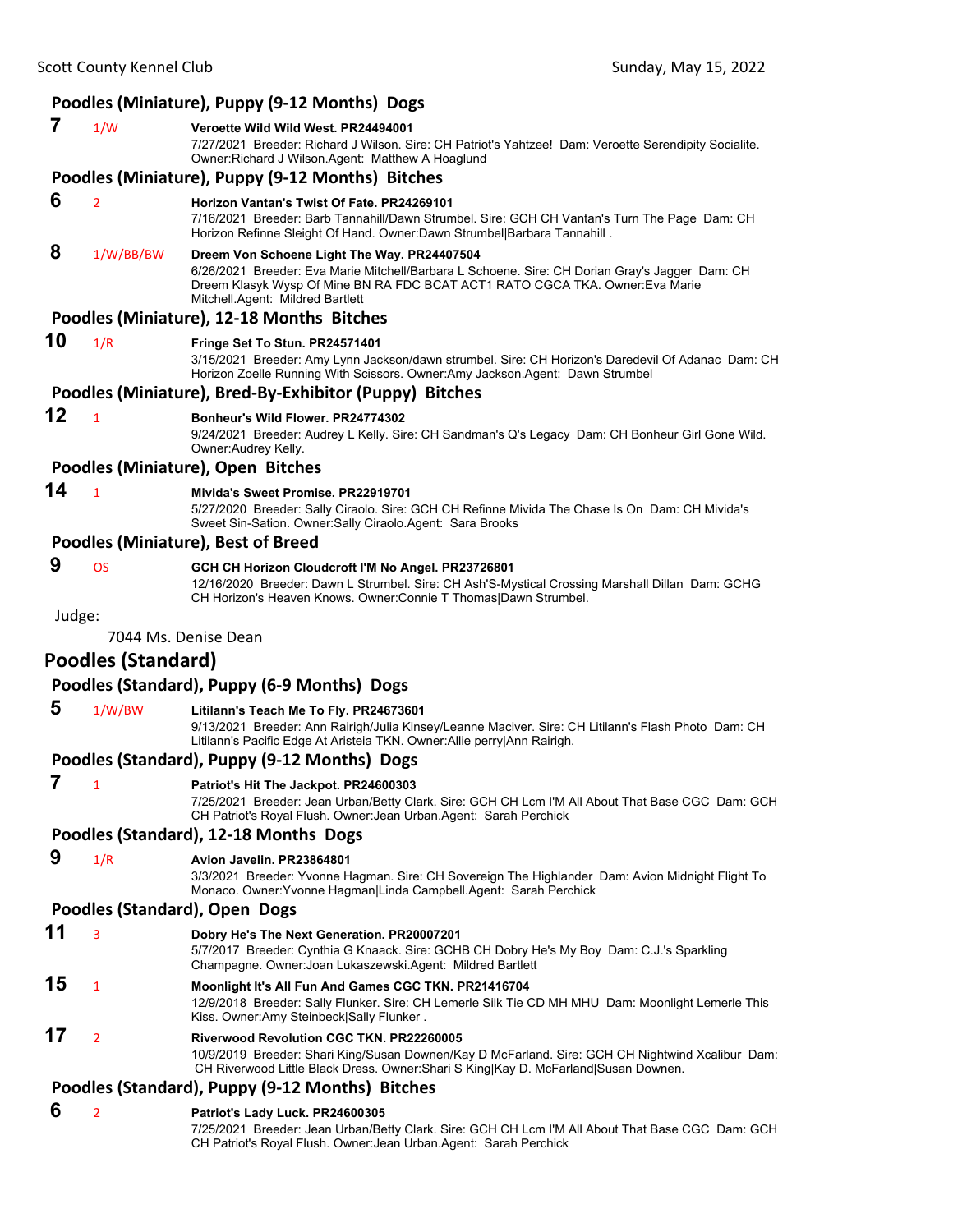### **8** 1/W **Jouer Cantif Shared Secrets. PR25150301**

7/22/2021 Breeder: Kelly Haas/Carol A Cargle. Sire: CH Avatar Kilimanjaro Dam: CH Jouer Best Kept Secret. Owner:Carol Cargle|Kelly Haas.Agent: Terri Meyers

#### **Poodles (Standard), Bred‐By‐Exhibitor (Puppy) Bitches**

#### **10** AB **Jaset Cajun Queen. PR24490001** 6/2/2021 Breeder: Therese Costello/Chris Bailey/Tonya Moore. Sire: GCH CH Jaset Keeping It Spicy Dam: Jaset Voodoo Queen. Owner:Tonya Moore|Chris Bailey.

#### **Poodles (Standard), Open Bitches**

**12** 1/R **Lidos Rose C Besada Por El Fuego. PR22991501** 8/4/2020 Breeder: Leslie Lingren/Erik Lingren/Susie Osburn. Sire: GCH CH Divine Jaset Forjado En Fuego Dam: Lidos Sorsha Of Rose Cottage BN. Owner:Leslie Lingren|Erik Lingren|Susie Osburn. Chris **Bailey 14** AB **Safari's Ishkabibble. PR23245301** 9/20/2020 Breeder: Cynthia A Huff/Joel Haefner. Sire: GCH CH Safari's Speakeasy Dam: GCHB CH Safari's Salome. Owner:Cynthia Huff|Joel Haefner.

#### **Poodles (Standard), Best of Breed**

| 16 | OS.       | <b>GCH CH Rocknrolla Jaset Connection, PR23045801</b><br>6/28/2020 Breeder: Oksana Fagenboym/Tracy Jones. Sire: GCHP CH Jaset's Satisfaction Dam: GCH<br>CH Rock'Nrolla Believe In Miracles. Owner: Oksana Fagenboym Chris Bailey. |
|----|-----------|------------------------------------------------------------------------------------------------------------------------------------------------------------------------------------------------------------------------------------|
| 18 | <b>BB</b> | GCH CH Dawin Heartstrings. PR23256601<br>1/9/2020 Breeder: Linda Campbell. Sire: GCHP CH Dawin Steal My Heart Dam: CH Dawin Cause For<br>Applause. Owner: Linda Campbell. Agent: Sarah Perchick                                    |
|    |           |                                                                                                                                                                                                                                    |

### **19** BB **Dawin One For The Money. PR24950401**

8/3/2021 Breeder: Linda C Campbell. Sire: CH Kaylen's Once Upon A Time Dam: GCHB CH Dawin Huffish In Hot Demand. Owner:Linda Campbell.Agent: Sarah Perchick

Judge:

7044 Ms. Denise Dean

### **Schipperkes**

#### **Schipperkes, Bred‐By‐Exhibitor (Adult) Bitches**

 **6** 1/W **Rusticvali's Call Me The Breeze RN. NP64785001** 10/12/2020 Breeder: Brenda Lou Boell/Lynn Brown/John Hinrichsen. Sire: GCH CH Ropaws Destiny's Tyme Traveler BN RN Dam: GCH CH Spindrift Little Nell RA OAP OJP OFP CGC TKN. Owner:Brenda Boell|john hinrichsen.

#### **Schipperkes, Best of Breed**

### **8** SEL **GCH CH Spindrift Little Nell RA OAP OJP OFP CGC TKN. NP42535704**

10/22/2015 Breeder: Eileen Lane/Megan Lane-Stulting/Lynn Brown. Sire: Ebonystar Moonshiner Trailblazer Dam: Spindrift Play It Again. Owner:Brenda Boell|John Hinrichsen|Lynn Brown.

### **10** BB/G3 **GCHS CH Rivendel's Belle Of The Ball. NP55185301** 3/1/2019 Breeder: Amy Halterman/Laura Halterman. Sire: GCHB CH Delamer N Rivendel Catch My Drift

Dam: CH Rivendel's Harley Quinn. Owner:Pat and Glenn King and Sandra Middelbrooks and Amy Halterman.Agent: Christa Cook

Judge:

7044 Ms. Denise Dean

### **Shiba Inu**

#### **Shiba Inu, Puppy (6‐9 Months) Dogs**

 **5** 1/W/BW **Moonlight Saidai Nobu Shiro. NP72887502** 10/21/2021 Breeder: Rose Ruch/Erin Criqui. Sire: GCHB CH Kirey Kazoku Yuday Dam: GCH CH Moonlight Zen Zen. Owner:Fabian Rodriguez |Rose Ruch.Agent: Erin Criqui

#### **Shiba Inu, Bred‐By‐Exhibitor (Adult) Bitches**

 **6** 1/W **Jasuminhana Jaansou TKA. NP60290101** 5/2/2020 Breeder: Jane A Chapin/Jane A Chapin. Sire: GCH CH Kurojishi Go Akakiyosou Dam: CH J-Ann's Sure Shot. Owner:Jane A Chapin .

#### **Shiba Inu, Open Bitches**

#### **8** AB **Honovi's Imperial Shades Of Jade. NP64338004**

11/26/2020 Breeder: Taylor Harris/Julie Heroux. Sire: Lesand's Tou-Man-Foo Dam: CH Kazumi Honovi Shiba BCAT. Owner:Rebecca Powell|Leslie Anderson.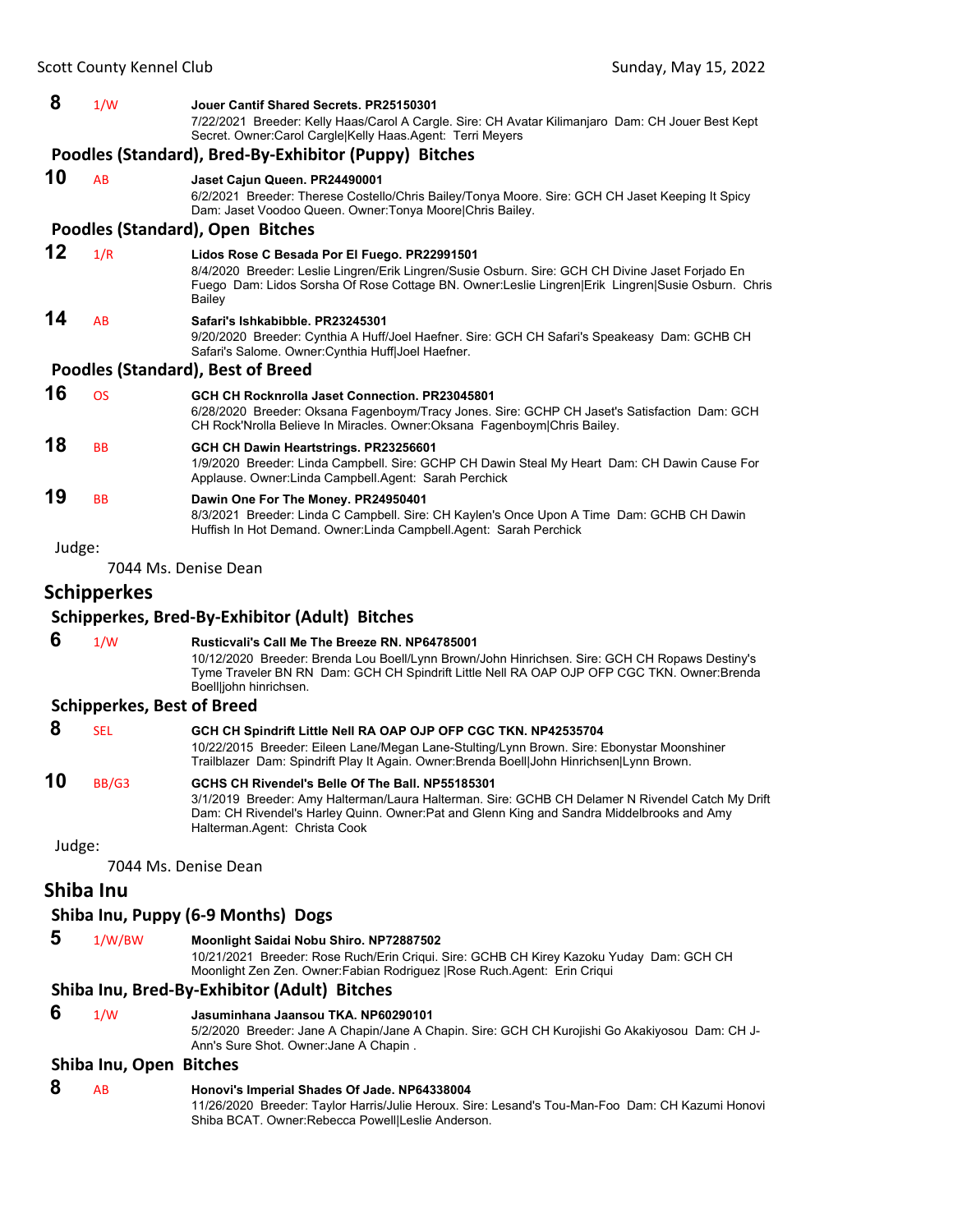<span id="page-45-0"></span>

| 10              | OS.   | CH Yurihana Go Jaansou. NP56986901                                                                                                                                                              |
|-----------------|-------|-------------------------------------------------------------------------------------------------------------------------------------------------------------------------------------------------|
|                 |       | 8/25/2019 Breeder: Jane A Chapin/Jane A Chapin. Sire: Shogun Go Akakiyosou Dam: J-Ann's Exotic<br>Flower. Owner: Jane A Chapin.                                                                 |
| 11              | BB/G4 | GCHG CH Moonlight Indiana Jones The Last Crusade CA. NP51296303                                                                                                                                 |
|                 |       | 5/30/2018 Breeder: Rose Ruch. Sire: GCH CH Showboat Outlander Dam: GCH CH Moonlight Suki Shine<br>For Marie. Owner: Rose Ruch. Agent: Erin Criqui                                               |
| $\overline{12}$ | AB    | GCH CH Lee-Fen's Korean Princess. NP70486902                                                                                                                                                    |
|                 |       | 5/23/2021 Breeder: Cheryl Giffin/Kylie Soafer. Sire: CH Evan Of Atlas Golden Dam: CH Lee-Fen's I'M No<br>April Fool. Owner:Cheryl Giffen Deborah Howington Kylie Soafer.Agent: Elizabeth Melzer |

7044 Ms. Denise Dean

### **Tibetan Spaniels**

#### **Tibetan Spaniels, Best of Breed**

### **5** BB **CH Arabelle's Sir Walter Raleigh. NP59749105**

2/12/2020 Breeder: Marcia Becker/James Pence. Sire: Tashi-Gong Eminem Dam: GCH CH Arabelle's Catherine The Great. Owner:Jennifer I Shelton.

Judge:

7044 Ms. Denise Dean

### **Tibetan Terriers**

#### **Tibetan Terriers, Best of Breed**

| 8      | AB | GCHB CH Gemms Aretha Is Silk And Soul, NP48210801<br>9/17/2017 Breeder: Earl Miller/GREG O GREGERSON/Kathleen Ostrander-Bowers/Taylor Schwartz. Sire:<br>GCH CH Arkeden N Kiskades Havin A Ball Dam: GCH CH Gemm's Bronte Is Poetry In Motion. Owner: Earl<br>Miller Greg Gregerson Taylor Schwartz  Kathy Ostrander Bowers. |
|--------|----|------------------------------------------------------------------------------------------------------------------------------------------------------------------------------------------------------------------------------------------------------------------------------------------------------------------------------|
| 10     | AB | GCHS CH Gemms Voodoo Queen Of The Dark TKN, NP51953001<br>10/8/2018 Breeder: Earl Miller/GREG O GREGERSON/Bonnie Hartman/Taylor Schwartz. Sire: GCH CH<br>Arkeden N Kiskades Havin A Ball Dam: GCHS CH Gemm's Elvira Queen Of The Night. Owner:Kathy<br>Anderson Agent: Dave Slattum                                         |
| Judge: |    |                                                                                                                                                                                                                                                                                                                              |

3353 Mr. James Reynolds

### **Australian Cattle Dogs**

#### **Australian Cattle Dogs, Puppy (6‐9 Months) Dogs**

### **5** 1/W/BW/OS **Willowbend's Captain Benjamin Franklin Pierce TKI. DN68660403**

8/20/2021 Breeder: Kristi Waters/John Via/Pam Gipson. Sire: Briarmoor Spurs And Latigo TKI Dam: GCH CH Briarmoor Stars Fell On London ACT2 ACT1J. Owner:Deb Wolf|Rick Wolf|Kristi Waters-Via.

### **7** AB **Hillhaven's Tale Of Victory. DN69586901**

9/2/2021 Breeder: Berta Surinak/Louanne Brooks Ludwig. Sire: GCH CH Hillhaven Second Star To The Right HSAdsc HSBds HSDs HIAdsc HIB Dam: GCHB CH Hillhavens Ridiculicious NA NAJ DSX CGC. Owner:Ruby Furth |Berta Surniak .

#### **Australian Cattle Dogs, 12‐18 Months Bitches**

 **6** 1/R **Coolhand's & Griffin Farms Runnin' Thru My Veins. DN66517304**

3/23/2021 Breeder: Mr. Lucas Childress. Sire: GCH CH Hill St.'s Caught Ya Lookin' BN Dam: Happy Trails N Coolhand's American Dandy. Owner:Amanda B Griffin.

### **Australian Cattle Dogs, Bred‐By‐Exhibitor (Adult) Bitches**

 **8** AB **Royal's Jillaru Aint No Buckle Bunny. DN65428905** 11/3/2020 Breeder: Bob Peniston/Mandy Peniston. Sire: GCH CH Revolver Di Monte Tonico Dam: CH Royal's Kiss My Country Azz. Owner:Bob and Mandy Peniston.

### **Australian Cattle Dogs, Open Bitches**

### **10** 1/W **Mj's Hw Miss Jessie James BCAT. DN45370301**

1/21/2016 Breeder: Marla Rudsell. Sire: GCH CH Bleu Moons Southern Wrangler Dam: CH Bleu Moon's Do The Mac-Araina. Owner:Marla Jo Rudsell.

### **12** AB **Coolhand's Holy Handmaiden. DN60707302**

1/29/2020 Breeder: Mr. Lucas Childress. Sire: Happy Trails Huckleberry Bleu Dam: Happy Trails N Coolhand's American Dandy. Owner:Lucas Childress.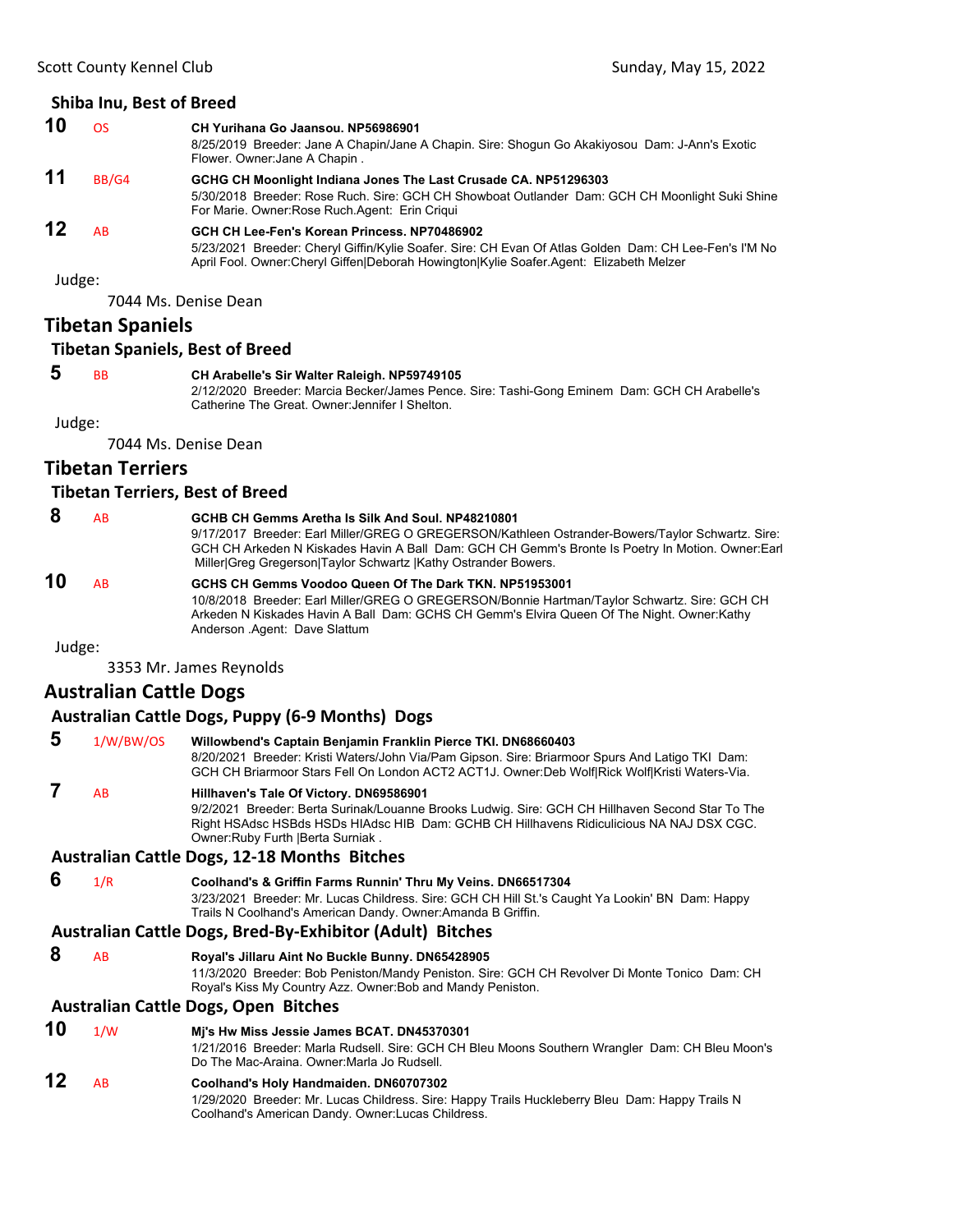|        | Scott County Kennel Club    | Sunday, May 15, 2022                                                                                                                                                                                                                                                                                                 |  |
|--------|-----------------------------|----------------------------------------------------------------------------------------------------------------------------------------------------------------------------------------------------------------------------------------------------------------------------------------------------------------------|--|
|        |                             | <b>Australian Cattle Dogs, Best of Breed</b>                                                                                                                                                                                                                                                                         |  |
| 14     | <b>SEL</b>                  | GCH CH Mj's Cowgirls Don't Cry DCAT. DN58069112<br>5/25/2019 Breeder: Nerelys Camacho. Sire: Derrick Campos Dam: Badace Ms Luna. Owner: Marla Jo<br>Rudsell.                                                                                                                                                         |  |
| 16     | <b>BB</b>                   | GCH CH Royal's & Griffin Farms Magyk Maeven DCAT. DN61262003<br>3/4/2020 Breeder: Bob Peniston/Mandy Peniston. Sire: GCH CH Revolver Di Monte Tonico Dam: CH<br>Royal's She Put A Magyk Spell On Me. Owner: Amanda B Griffin.                                                                                        |  |
| Judge: |                             |                                                                                                                                                                                                                                                                                                                      |  |
|        | 101381 Janet Bodin          |                                                                                                                                                                                                                                                                                                                      |  |
|        | <b>Australian Shepherds</b> |                                                                                                                                                                                                                                                                                                                      |  |
|        |                             | <b>Australian Shepherds, Puppy (6-9 Months) Dogs</b>                                                                                                                                                                                                                                                                 |  |
| 5      | AB                          | Lk Michigan's Livin' La Vita Felice. DN69184901<br>11/12/2021 Breeder: Marcie Boomsliter/Marcie Boomsliter. Sire: GCHP CH Lk Michigan I'M Your'S Dam:<br>GCH CH Lk Michigan's Bold Reflection RA HSAs NA NAJ CGC. Owner: Helen Korbut Marcie<br>Boomsliter Yuri Kalmykov Rick Boomsliter.                            |  |
|        |                             | <b>Australian Shepherds, Open Red Dogs</b>                                                                                                                                                                                                                                                                           |  |
| 7      | 1/W/BW                      | <b>Riot's Rock 'N Rye. DN64298905</b><br>9/22/2020 Breeder: Taylor R Justice/Brittany Greendeer. Sire: GCHB CH Silverwood Calling The Kettle<br>Black At Limelite Dam: Riots On The Gold Coast DJ DDB CGC. Owner: Jill Zoromski Brittany<br>Greendeer.Agent: Devon Kipp Levy                                         |  |
|        |                             | <b>Australian Shepherds, Open Red Merle Dogs</b>                                                                                                                                                                                                                                                                     |  |
| 9      | AB                          | Cedar Hill Perfect Shot At Empyrean. DN59204403<br>7/10/2019 Breeder: Terry Velnosky/Hope McQueen. Sire: GCHG CH Empyrean's Bullseye At Copperridge<br>Dam: CH Cedar Hill Spittin Image. Owner:HOPE MCQUEEN Terry Velnosky.Agent: Paul Catterson                                                                     |  |
|        |                             | <b>Australian Shepherds, 12-18 Months Bitches</b>                                                                                                                                                                                                                                                                    |  |
| 6      | AB                          | Rivrcty's Courage Under Fire. DN67744102<br>5/11/2021 Breeder: Sharon Kassing. Sire: GCHB CH Sandollar's There Is No Substitute CGC Dam: CH<br>Anew Northern Light. Owner: Sharon Kassing.                                                                                                                           |  |
|        |                             | Australian Shepherds, Bred-By-Exhibitor (Adult) Bitches                                                                                                                                                                                                                                                              |  |
| 8      | AB                          | Aussberns Wings Of An Angel. DN60663302<br>12/5/2019 Breeder: Alexis Weber/Jodie Weber. Sire: CH Aussbern Heart Of A Legend Dam: CH<br>Aussberns Lips Of An Angel "Victoria" CA. Owner: Alexis Weber Jodie Weber.                                                                                                    |  |
|        |                             | <b>Australian Shepherds, Open Black Bitches</b>                                                                                                                                                                                                                                                                      |  |
| 10     | $\overline{2}$              | Kg's Pretty Young Thing CD TKN. DN58687604<br>7/15/2019 Breeder: Amy Gibbs/Katie Gibbs. Sire: GCH CH Affinity Rushcreek Redneck Crazy Dam: Kg's<br>Coast To Coast PCD BN RA CGCA TKI. Owner: Julia Wade.Agent: Paul Catterson                                                                                        |  |
| 12     | 1/R                         | Artemisia Spring Fever Radioactive. DN65839602<br>7/27/2020 Breeder: Judy Ann Henigin/Kristi Kaminsky/Elise Cowden/Taylor Henigin. Sire: GCH CH Spring<br>Fever Dancin On The Edge Of Paramount CGC Dam: GCH CH Ashfall's Bella Di Notte ACT1 CGC.<br>Owner: Ashley Wersinger   Judy Henigin. Agent: Devon Kipp Levy |  |
|        |                             | <b>Australian Shepherds, Open Blue Merle Bitches</b>                                                                                                                                                                                                                                                                 |  |
| 14     | $\mathbf{1}$                | <b>Briarbrooks Shine Like A Diamond. DN63241401</b><br>8/6/2020 Breeder: Linda Wilson, Sire: GCH CH Briarbrooks Titanium Dam: GCH CH Briarbrooks Roll The<br>Dice. Owner: Pat CuocolLinda Wilson.                                                                                                                    |  |
|        |                             | Australian Shepherds, Open Red Merle Bitches                                                                                                                                                                                                                                                                         |  |
| 16     | <b>AB</b>                   | Aussberns Poppin Purple. DN58527803<br>6/6/2019 Breeder: Jodie Weber/Alexis Weber. Sire: CH Aussberns Dibbs On Your Lips "Dibbs" Dam:<br>GCH CH Montrose Baby I'M Worth It. Owner: Alexis Weber Jodie Weber.                                                                                                         |  |
| 18     | 1/W                         | Cedar Hill Well I De Clare, DN59204401<br>7/10/2019 Breeder: Terry Velnosky/Hope McQueen. Sire: GCHG CH Empyrean's Bullseye At Copperridge<br>Dam: CH Cedar Hill Spittin Image. Owner:HOPE MCQUEEN Terry Velosky.Agent: Paul Catterson                                                                               |  |
|        |                             | <b>Australian Shepherds, Best of Breed</b>                                                                                                                                                                                                                                                                           |  |
| 11     | <b>OS</b>                   | GCHS CH Halo Cyan's Leader Of 300. DN43836008<br>7/31/2015 Breeder: Angel Lea King/Janet Cline. Sire: CH Clemwoods One For The Road Dam: CH Halo<br>Cyan's Art Of Seduction. Owner: Jeffery M King Angel Lea King.                                                                                                   |  |
| 15     | SEL                         | CH Lk Michigan's Dance Like There's No Tomorrow BN CGC TKN. DN58301802<br>5/7/2019 Breeder: Marcie Boomsliter/Marcie Boomsliter/Rick Boomsliter. Sire: CH Lk Michigan's Red                                                                                                                                          |  |

Solo Cup CGC Dam: GCH CH Lk Michigan Special Attraction. Owner:Laurie Lee.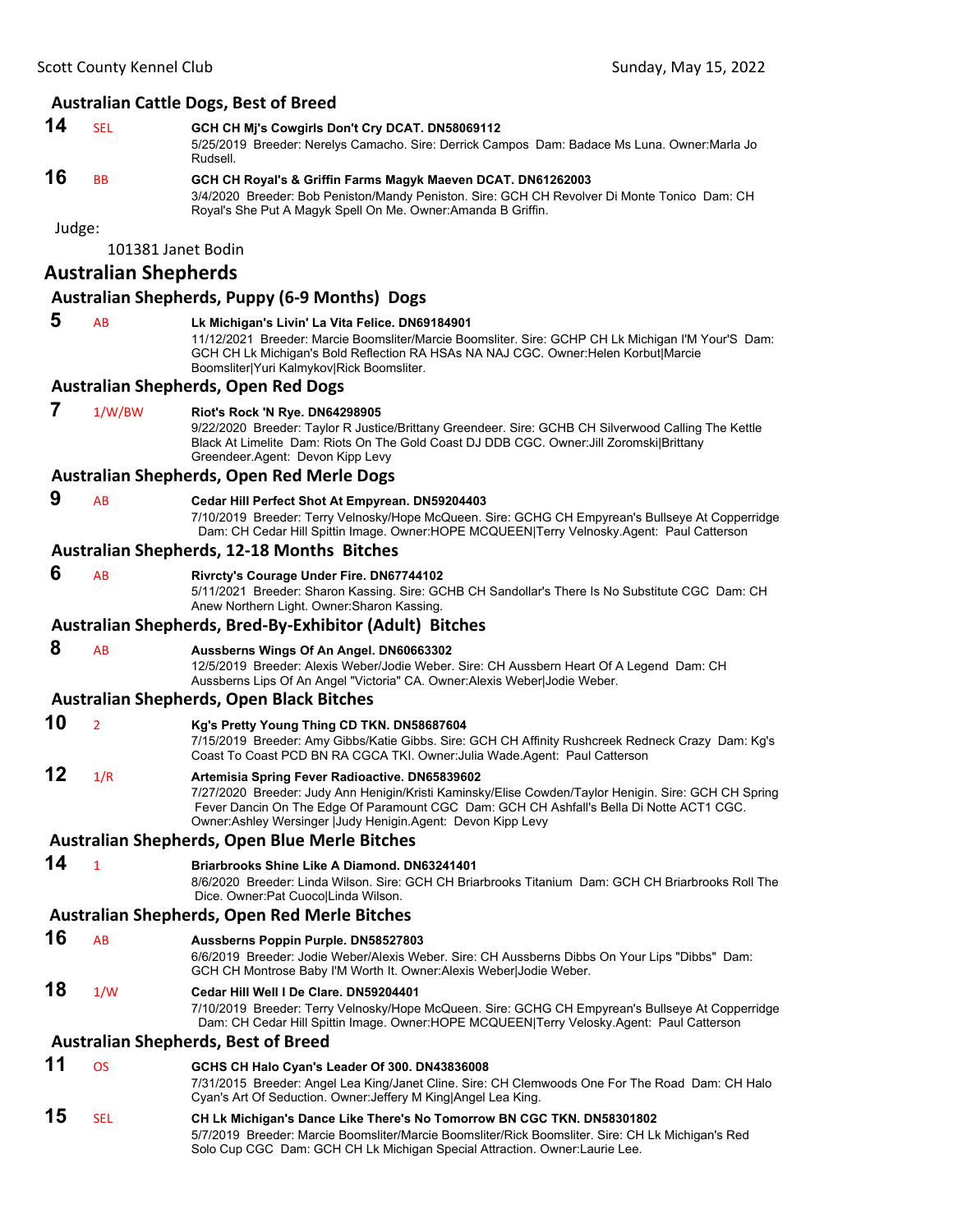### **17** AB **CH Lk Michigan Legacy's Always On My Mind VHMA. DN64938801**

10/3/2020 Breeder: Marcie Boomsliter/Marcie Boomsliter/Suzanne T Ritter. Sire: GCHG CH Lk Michigan Ru Ready To Rumble RN NA CA BCAT ACT1 CGC TKN Dam: GCH CH Legacy's Miss American Diva. Owner:Patrycja Palicka|Marcie Barron Boomsliter .

### **20** BB/G1 **GCHG CH Copperridge's Dazzling Indigo Blue. DN55421305**

8/19/2018 Breeder: John Miller/Luke Bouget/Dana Holy. Sire: GCHG CH Copperridge's One Time Offer Dam: GCH CH Copperridge's Little Red Rita. Owner:Kim Taylor|Mike Taylor & John Miller.Agent: Paul **Catterson** 

Judge:

3353 Mr. James Reynolds

#### **Bearded Collies**

#### **Bearded Collies, 12‐18 Months Bitches**

### **6** 1/W/BB **Blue Moon Beloved's Best Bet. DN66769106**

3/24/2021 Breeder: Audrey Williams/James Williams. Sire: GCHB CH Mccrystal Forever Timeless Dam: CH Blue Moon Violets Are Blue. Owner:Michelle Dean.Agent: Sarah Cukier

Judge:

3353 Mr. James Reynolds

#### **Beauceron**

#### **Beauceron, Puppy (6‐9 Months) Bitches**

 **6** AB **Sashay Of Prairie Crest. DN68641310**

9/20/2021 Breeder: Adrienne Scott/Elaine Wallace. Sire: Loudjo Du Mont Des Croisettes Dam: CH Opulence Of Prairie Crest. Owner:Adrienne Scott.Agent: Laura King

#### **Beauceron, Open Bitches**

### **8** 1/W/BB **Saffron Rose Of Prairie Crest. DN67632001**

5/7/2021 Breeder: ADRIENNE SCOTT. Sire: Loudjo Du Mont Des Croisettes Dam: CH Marquise D Alien Des Monts Du Lac. Owner:Adrienne Scott.Agent: Laura King

Judge:

3353 Mr. James Reynolds

### **Belgian Sheepdogs**

#### **Belgian Sheepdogs, Bred‐By‐Exhibitor (Puppy) Bitches**

 **6** 1/W/BB/G2 **Daimler's Geographically Courageous O'Images. DN68534403**

7/12/2021 Breeder: Diane Benz/Terry Benz/Renee Croft. Sire: CH Daimler's Go Get 'Em George CD RN Dam: CH Images Georgia On My Mind. Owner:Diane BENZ|Terry Benz.

#### **Belgian Sheepdogs, Open Bitches**

| 8  | 1/R                      | Bonntymes Rhapsody In Blue BCAT. DN49507903<br>4/11/2017 Breeder: Bonnie Leonard/Sharon L Brewer/Mary Ann Ralston. Sire: GCHB CH Celebre's<br>Jurisdictional Power By Jury RN FDC CGC TKN Dam: GCH CH Bonntymes Quick Step HSAs.<br>Owner: Julie Simon.  |
|----|--------------------------|----------------------------------------------------------------------------------------------------------------------------------------------------------------------------------------------------------------------------------------------------------|
| 10 | $\overline{\mathcal{L}}$ | Aladdin's Untamed Spirit At Kindred. DN59188903<br>8/28/2019 Breeder: LizBeth Lachnitt/Liz Ladd Baldwin. Sire: CH Kindreds Anything That Hot Dam: GCH<br>CH Liket's Rock Solid Alibi RN FDC CA BCAT SIN SEN TT CGC TKN. Owner:Lise Mason Charles Mason.  |
|    |                          | <b>Belgian Sheepdogs, Best of Breed</b>                                                                                                                                                                                                                  |
|    | <b>OS</b>                | GCHG CH Dojo's You Shook Me All Night Long. DN52606701<br>1/19/2018 Breeder: Ms. donna hayes/Sherri Swabb. Sire: CH Dojo's Eastwoods Dusty Trail Dam: GCHB<br>CH Sarron Dancin' All Night Long. Owner: Donna hayes. Agent: Erin Criqui                   |
| 9  | <b>SEL</b>               | GCH CH Kindreds Kiss N Angel Goodmornin'. DN60014303<br>10/12/2019 Breeder: Kole Dunsworth/Roxanne Chumbley. Sire: GCHS CH Ned Du Chateau De Montmirail<br>HT Dam: CH Kindreds Some Kind Of Beautiful. Owner: Rasa Wlodarski Anthony Wlodarski.          |
| 14 |                          | Kindred's Online Obsession Of Sans Brancos, DN62783301<br>6/27/2020 Breeder: Terri Ann Votava/Kimberly Benkiser. Sire: CH Kindreds Anything That Hot Dam: CH<br>Sans Brancos Kangaroo Kourt HSAs CGC TKN. Owner: Roxanne Chumbley Terry Votava.          |
| 16 | <b>SEL</b>               | GCH CH Kindreds Country By Design At Bonntyme BCAT. DN60014308<br>10/12/2019 Breeder: Kole Dunsworth/Roxanne Chumbley. Sire: GCHS CH Ned Du Chateau De Montmirail<br>HT Dam: CH Kindreds Some Kind Of Beautiful. Owner: Bonnie Leonard Roxanne Chumbley. |
| 18 | <b>AB</b>                | CH Prairiewind's Harper's Sxong At Kindred. DN62090804<br>5/2/2020 Breeder: Nancy May. Sire: GCHG CH Doerun's Sxong Of Stratham Dam: CH Nala Dell' Alta Via-<br>G. Owner: Roxanne Chumbley Matt Chumbley Michelle Hanson.                                |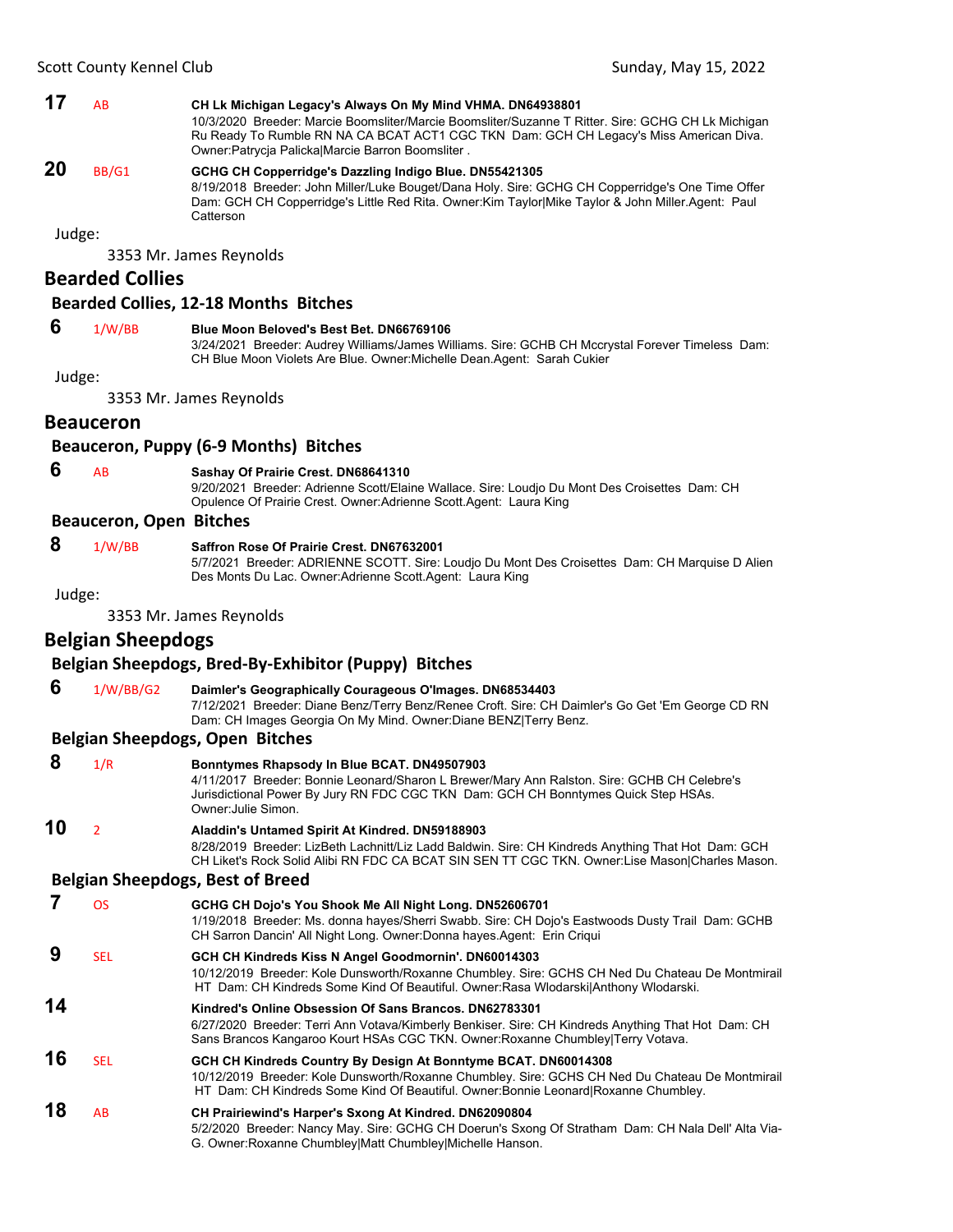#### **20** AB **CH Xanova Black Ruby. DN68872501**

12/28/2020 Breeder: Bab Robinson/Mr. T Goode. Sire: Revloch Indiana Jones Dam: Black Ruby Rose V D Lamar. Owner:Susan M Manier .

Judge:

3353 Mr. James Reynolds

## **Berger Picards**

### **Berger Picards, Best of Breed**

### **6** BB **GCHG CH Eclipse Turnin' Sexy Up To 10 FDC. DN45380201**

3/9/2016 Breeder: Mike Beadle/Donna Beadle. Sire: CH Iconic De La Picardie Dam: CH Eclipse's Call Me Maybe CM. Owner:Mike Beadle|Donna Beadle|Nancy Sedlacek|Jeni West.

Judge:

3353 Mr. James Reynolds

#### **Border Collies**

#### **Border Collies, Best of Breed**

| 5 | <b>BB</b> | GCHG CH Bon-Clyde Script's Grand Finale. DN45068405<br>2/10/2016 Breeder: Bonnie Buchanan. Sire: GCHP2 CH Majestic Elite Clever Endeavor PT Dam: GCH<br>CH Nahrof Doctors Orders of Bon-Clyde. Owner: Bonnie Buchanon. Agent: Sarah Cukier |
|---|-----------|--------------------------------------------------------------------------------------------------------------------------------------------------------------------------------------------------------------------------------------------|
|   | SFI.      | GCHG CH Sporting Fields Winston Churchill RATN. DN46754304<br>5/22/2016 Breeder: Dionne Butt. Sire: GCHB CH Sporting Fields Royal Heir Dam: Signet Marina At<br>Sporting Field'S. Owner: JoelKelly Knight Debbie Butt.                     |

Judge:

3353 Mr. James Reynolds

### **Bouviers des Flandres**

#### **Bouviers des Flandres, Open Bitches**

 **6** AB **I'M Special Touche's Cutting Edge Du Rogue. DN63313304** 7/14/2020 Breeder: Patricia Murray/Janice L Litogot. Sire: CH I'M Special Griswold's Quite The Man Dam: CH I'M Special On Point-Touche. Owner:Penny Anderson|William Anderson.

Judge:

3353 Mr. James Reynolds

### **Canaan Dogs**

#### **Canaan Dogs, Best of Breed**

### **6** BB/G3 **GCHB CH Pleasant Hill Regal Ladonna Of Eastland. DN59609104**

6/26/2019 Breeder: Donna Dodson/Annette Israel/Cynthia Dodson/David Golden. Sire: GCHB CH Kochav Mazel Tov Lil Roy Me Toro Dam: Pleasant Hill Galya. Owner:Keith Shank|Cheryl Shank.Agent: Laura King

Judge:

3353 Mr. James Reynolds

### **Cardigan Welsh Corgis**

### **Cardigan Welsh Corgis, Puppy (6‐9 Months) Dogs**

### **9** AB **Kipperton Beam Me Up. DN69301301**

9/26/2021 Breeder: Dr. Kevin Price-Brenner/Dr. Paul Price-Brenner. Sire: GCHS CH Madhatter's Achilles' Heel BCAT Dam: Kipperton We Did It We Did It. Owner:Wendy Hinman.

### **Cardigan Welsh Corgis, Bred‐By‐Exhibitor (Adult) Dogs**

**11** 1/W **Ci Glas Hunter Of The Night Sky BCAT TKN. DN59773803**

10/9/2019 Breeder: Melanie Harkness. Sire: CH Davenitch Let Your Light Shine Dam: CH Ci Glas An Infinite Expectation Of The Dawn FCAT RATN TKN. Owner:Melanie A Harkness.

### **Cardigan Welsh Corgis, Open Dogs**

| 15 | 1/W | Winbucks No Time For Losers CDX CGC, DN55606109<br>9/11/2018 Breeder: Gina Weidner/Sue E Harrison/Charles H Harrison. Sire: CH Coedwig's Timber Dam:<br>CH Bridgelady's Own Silver & Gold Shines @ Winbucks CD BN CGCA. Owner: Sue E & Charles H<br>Harrison   Gina Weidner. |
|----|-----|------------------------------------------------------------------------------------------------------------------------------------------------------------------------------------------------------------------------------------------------------------------------------|
| 17 | AB  | Rememberance Dancing On Ice. DN59470204<br>7/5/2019 Breeder: Richard Huff/Thomas Stewart, Sire: CH Kennebec Ice Anchor Dam: CH Davenitch<br>Sand Dancer, Owner: Chelsea Sims.                                                                                                |
| 19 |     | Liwyn's How Deep is The Ocean. DN61390506<br>3/13/2020 Breeder: Emily Proctor. Sire: GCHB CH Coedwig's Black Diamond PT Dam: Ci Glas Leann                                                                                                                                   |

Follain In The Grove RN NA NAJ CAA FCAT RATN CGCA TKI. Owner:Barbara Patterson.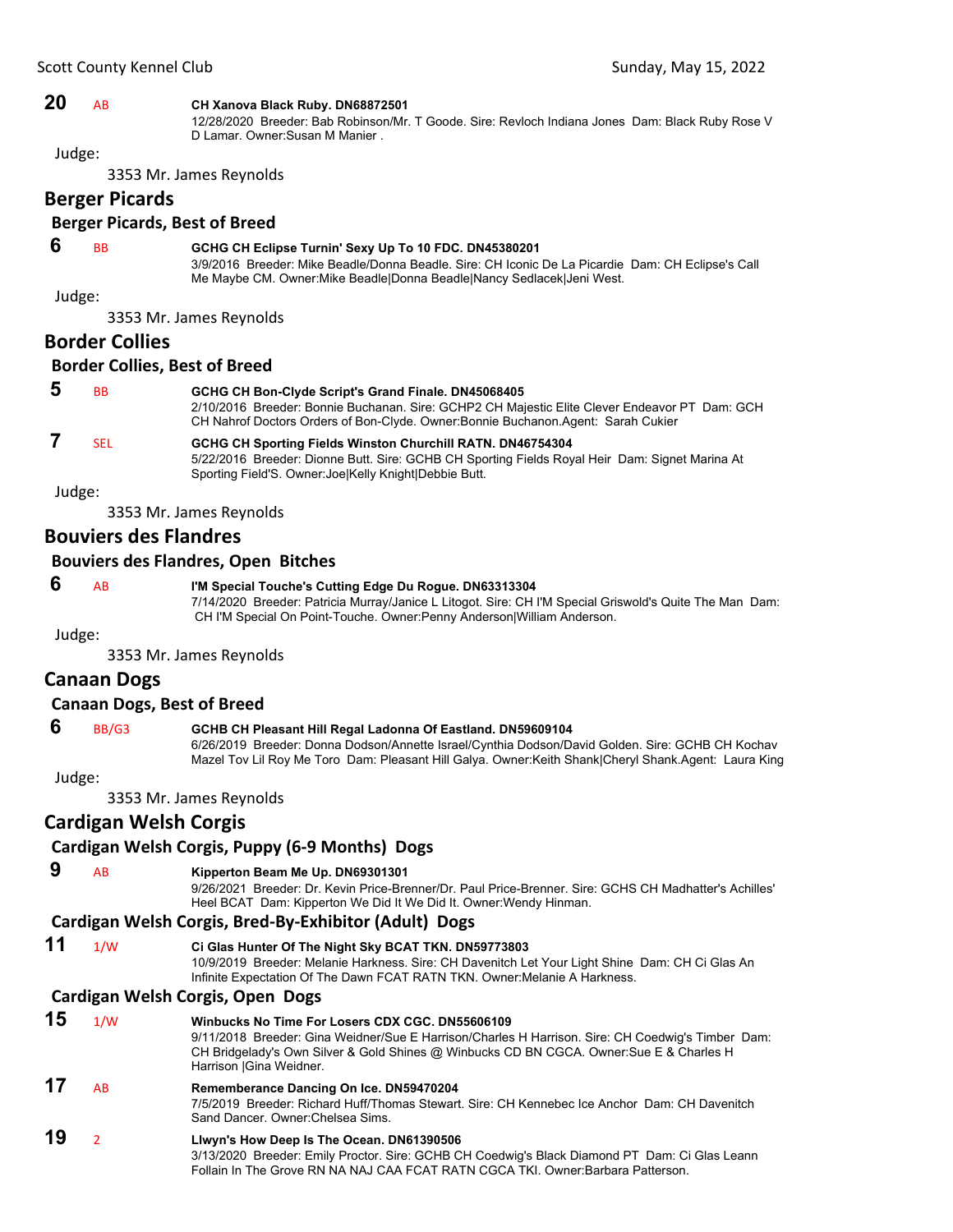|        |                        | Cardigan Welsh Corgis, Puppy (6-9 Months) Bitches                                                                                                                                                                                                                                                               |
|--------|------------------------|-----------------------------------------------------------------------------------------------------------------------------------------------------------------------------------------------------------------------------------------------------------------------------------------------------------------|
| 8      | $\mathbf{1}$           | Kipperton's Soirees Musicales. DN69301302<br>9/26/2021 Breeder: Dr. Kevin Price-Brenner/Dr. Paul Price-Brenner. Sire: GCHS CH Madhatter's Achilles'<br>Heel BCAT Dam: Kipperton We Did It We Did It. Owner: Kevin Price Brenner Paul Price-Brenner.<br>Cardigan Welsh Corgis, Bred-By-Exhibitor (Adult) Bitches |
|        |                        |                                                                                                                                                                                                                                                                                                                 |
| 12     | AB                     | Ci Glas A Collection Of Stars BCAT TKN. DN59773805<br>10/9/2019 Breeder: Melanie Harkness. Sire: CH Davenitch Let Your Light Shine Dam: CH Ci Glas An<br>Infinite Expectation Of The Dawn FCAT RATN TKN. Owner: Melanie A Harkness.                                                                             |
|        |                        | Cardigan Welsh Corgis, Open Bitches                                                                                                                                                                                                                                                                             |
| 14     | 1/W/BW/OS              | Riverbend Isle Have Another MX MXJ MXF, DN58883402<br>6/22/2019 Breeder: Kimberly Gibson/Kathleen Gibson. Sire: CH Riverbend Lincoln Here For The Defense<br>OA NAJ AXP AJP Dam: CH White Raven Come Friends MX MXJ XF. Owner: Carrie Ruhde.                                                                    |
| 18     | 2/R                    | Kipperton Color Me Your Color. DN65356701<br>12/19/2020 Breeder: Dr. Kevin Price-Brenner/Dr. Paul Price-Brenner. Sire: GCHS CH Madhatter's<br>Achilles' Heel BCAT Dam: CH Redbud Kaleidoscope Eyes. Owner: Kevin Price Brenner Paul Price-<br>Brenner.                                                          |
|        |                        | <b>Cardigan Welsh Corgis, Best of Breed</b>                                                                                                                                                                                                                                                                     |
| 21     | <b>BB</b>              | GCHS CH Wyncrest Clear Creek Once Upon A Dream CA BCAT CGCA. DN44612703<br>12/11/2015 Breeder: Kathryn A Metcalfe. Sire: GCHG CH Turn-Key's Little Big Man RN Dam: GCHB CH<br>Mockingbird-Wyncrest's I Believe In Magic RN OAP NJP OFP CA CG. Owner:Mary Hulme Kathryn<br>Metcalfe.                             |
| 25     | <b>SEL</b>             | GCH CH Lwynn's Running With The Big Dawgs At Kennaree DCAT. DN61390504<br>3/13/2020 Breeder: Emily Proctor. Sire: GCHB CH Coedwig's Black Diamond PT Dam: Ci Glas Leann<br>Follain In The Grove RN NA NAJ CAA FCAT RATN CGCA TKI. Owner:jana Behm.                                                              |
| 27     |                        | CH Kipperton Listen To Reason. DN65356703<br>12/19/2020 Breeder: Dr. Kevin Price-Brenner/Dr. Paul Price-Brenner. Sire: GCHS CH Madhatter's<br>Achilles' Heel BCAT Dam: CH Redbud Kaleidoscope Eyes. Owner: Kevin Price Brenner   Paul Price-<br>Brenner.                                                        |
| Judge: |                        |                                                                                                                                                                                                                                                                                                                 |
|        |                        | 3353 Mr. James Reynolds                                                                                                                                                                                                                                                                                         |
|        | <b>Collies (Rough)</b> |                                                                                                                                                                                                                                                                                                                 |
|        |                        | <b>Collies (Rough), Open Blue Merle Dogs</b>                                                                                                                                                                                                                                                                    |
| 5      | 1/R                    | New River's Silver Slugger At Lovelee. DN64860609<br>11/20/2020 Breeder: Elizabeth Lilly. Sire: CH Aryggeth's Straight On Til Morning Dam: CH New River's<br>Hot Pursuit. Owner:Lee Fuller  Shelby Anderson.                                                                                                    |
|        |                        | <b>Collies (Rough), Open Sable &amp; White Dogs</b>                                                                                                                                                                                                                                                             |
| 7      | 1/W/OS                 | Lovelee's Gold Mvp From Fox Trails. DN47164001<br>8/29/2016 Breeder: Ly-Lee Funk Konopasek. Sire: GCH CH Diamante Schaladon Overnight Celebrity<br>Dam: Fox Trail Country Sass. Owner:Lee Fuller Shelby Anderson.                                                                                               |
|        |                        | <b>Collies (Rough), Bred-By-Exhibitor (Adult) Bitches</b>                                                                                                                                                                                                                                                       |
| 6      | 1/W/BB/BW              | Valley Park Summer Temptress. DN50045501<br>6/5/2017 Breeder: Michelle Struble/Tandy Struble. Sire: CH Fantasys Finding Fame Dam: CH Valley Park<br>Golden Glamour. Owner: Michelle Struble Tandy Struble.                                                                                                      |
| 8      | AB                     | Valley Park Evening Stroll. DN53526001<br>2/20/2018 Breeder: Barb Eitel/Tom Eitel/Ms. Michelle Struble. Sire: GCH CH Valley Park Allegation Dam:<br>Valley Park Whispering Willow. Owner: Michelle Struble   Tandy Struble.                                                                                     |
|        |                        | <b>Collies (Rough), Open Tri-Color Bitches</b>                                                                                                                                                                                                                                                                  |
| 10     | 1/R                    | Pennylan's New Beginning For Lovelee. DN55886901<br>10/26/2018 Breeder: Peggy Melton/Dawn Bromley. Sire: Pennylane's Pumped Up Kicks Dam:<br>Pennylane's Fully Charged. Owner: Shelby R Anderson   Peggy Melton   Dawn Bromley.                                                                                 |
|        |                        | <b>Collies (Rough), Best of Breed</b>                                                                                                                                                                                                                                                                           |
| 9      | AB                     | GCHB CH Rosepoint Navigator. DN55254801<br>9/24/2018 Breeder: Amy Gau. Sire: GCHB CH Taliesin The Masterplan Dam: CH Rosepoint Regatta.<br>Owner:Amy Gau.Agent: Devon Kipp                                                                                                                                      |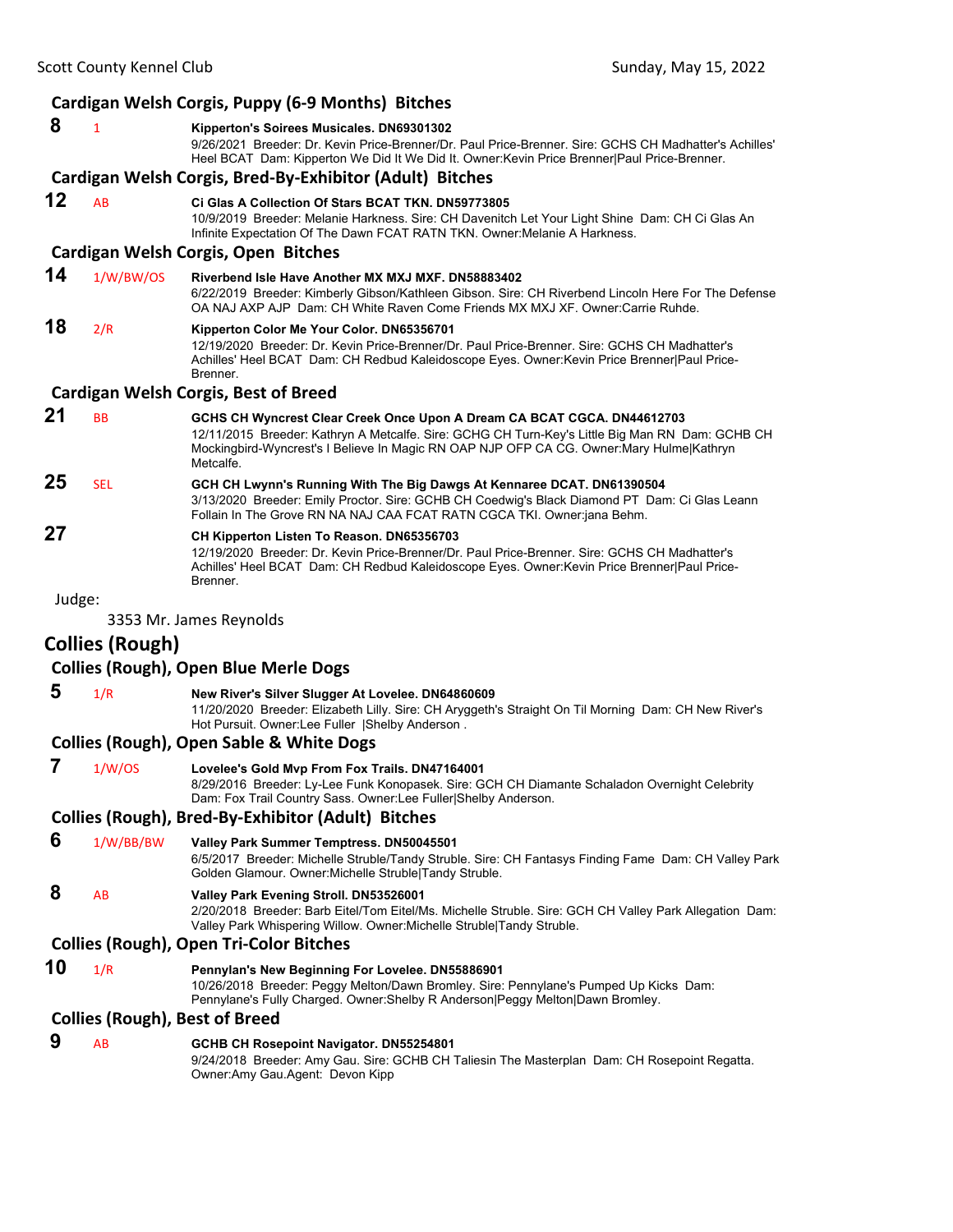3353 Mr. James Reynolds

### **Miniature American Shepherds**

### **Miniature American Shepherds, Puppy (6‐9 Months) Dogs**

| 5      | AB                           | Amazing Grace Starck Ripplin Waters. DN69114406<br>10/16/2021 Breeder: Sharon K Danielson. Sire: Linderland Bo Jangles Dam: Starck's Good Fortune.<br>Owner Sandra Starck.                                                        |
|--------|------------------------------|-----------------------------------------------------------------------------------------------------------------------------------------------------------------------------------------------------------------------------------|
| 7      | EX                           | Cross Bar's Watching Over Me. DN69542201<br>8/19/2021 Breeder: Kelly Fritchey. Sire: Cross L's Buildin A Brand Dam: Cross L's Livin' On A Prayer.<br>Owner: lily tayson.                                                          |
|        |                              | Miniature American Shepherds, Puppy (9-12 Months) Dogs                                                                                                                                                                            |
| 9      | 1/W                          | Linderland N Starcks All Bets On Red. DN67721002<br>6/11/2021 Breeder: Judy Linder. Sire: Linderlands N Triple R's Let The Games Begin Dam: CH Littlebitta<br>And Linderland's Going For Broke. Owner: Judy Linder Sandra Starck. |
|        |                              | Miniature American Shepherds, Puppy (9-12 Months) Bitches                                                                                                                                                                         |
| 6      | $\overline{2}$               | Herlitz Acres Sassy Little Lady. DN68917301<br>7/2/2021 Breeder: Linda Fleming/Brady Fleming. Sire: Friendship Farms Raisin' A Ruckus Dam:<br>Friendship Farms Macey Jo. Owner: Denise E Herlitz.                                 |
| 8      | $\mathbf{1}$                 | River Run This Girl's On Fire. DN68917303<br>7/2/2021 Breeder: Linda Fleming/Brady Fleming. Sire: Friendship Farms Raisin' A Ruckus Dam:<br>Friendship Farms Macey Jo. Owner: lily tayson.                                        |
|        |                              | Miniature American Shepherds, 12-18 Months Bitches                                                                                                                                                                                |
| 10     |                              | 1/W/BB/BW/G4 Linderlands Ice Princess. DN67542102<br>5/11/2021 Breeder: Judy Linder. Sire: CH Alta Blue Ice Dam: Linderlands Lil Mag Pie. Owner: Judy<br>Linder Sandra Starck.                                                    |
|        |                              | Miniature American Shepherds, Bred-By-Exhibitor (Puppy) Bitches                                                                                                                                                                   |
| 12     | 1/R                          | Pemz All That Echoes, DN68362303<br>8/18/2021 Breeder: SARAH Close. Sire: CH Coyote Creek The Cowboy Rides Away Dam: Ws-N-Mj's<br>Turn N Burn. Owner: Sarah M Close.                                                              |
|        |                              | <b>Miniature American Shepherds, Best of Breed</b>                                                                                                                                                                                |
| 15     | <b>OS</b>                    | GCH CH Linderlands Black Is Back. DN52261802<br>10/29/2017 Breeder: Judy Linder. Sire: Linderlands Chauncey Dam: Linderlands Fancy Pants.<br>Owner: Judy Linder Sandra Starck.                                                    |
| Judge: |                              |                                                                                                                                                                                                                                   |
|        |                              | 3353 Mr. James Reynolds                                                                                                                                                                                                           |
| Mudi   |                              |                                                                                                                                                                                                                                   |
|        |                              | Mudi, Puppy (9-12 Months) Dogs                                                                                                                                                                                                    |
| 5      | 1/W/BB                       | Menagerie's Don't Tell Me I Can't. DN68849804<br>7/14/2021 Breeder: Theresa Stilger. Sire: Kipekee Goodall Biru Dam: Cruzyn Butterflies R Free To Fly<br>CM BN RN FDC BCAT CGCA TKI. Owner: Roxanne vontayson.                    |
| Judge: |                              |                                                                                                                                                                                                                                   |
|        |                              | 3353 Mr. James Reynolds                                                                                                                                                                                                           |
|        | <b>Old English Sheepdogs</b> |                                                                                                                                                                                                                                   |
|        |                              | Old English Sheepdogs, Best of Breed                                                                                                                                                                                              |
| 6      | <b>BB</b>                    | GCH CH Pettibone's Lady Of The North. DN54897707<br>8/14/2018 Breeder: Ann Lapp/Elaine Saxen/Julie Sarnecki. Sire: GCH CH Bagatelle Rock and Moon Roll<br>Dam: GCHB CH Saxen Farm's Jitterbug Perfume. Owner: Lauri Youngquist.   |
| Judge: |                              |                                                                                                                                                                                                                                   |
|        |                              | 3353 Mr. James Reynolds                                                                                                                                                                                                           |

### **Pembroke Welsh Corgis**

### **Pembroke Welsh Corgis, Best of Breed**

### **5** AB **GCH CH Elfwynkle's Runnin' Down A Dream At Windyacres. DN51457601**

9/14/2017 Breeder: Michael Ekwall/Marilyn Lindsey-Miller. Sire: CH Windyacres Back Jack Do It Again CGCA Dam: CH Elfwynkle-Enchanted By Design. Owner:Deborah Peterson.Agent: Sara Peterson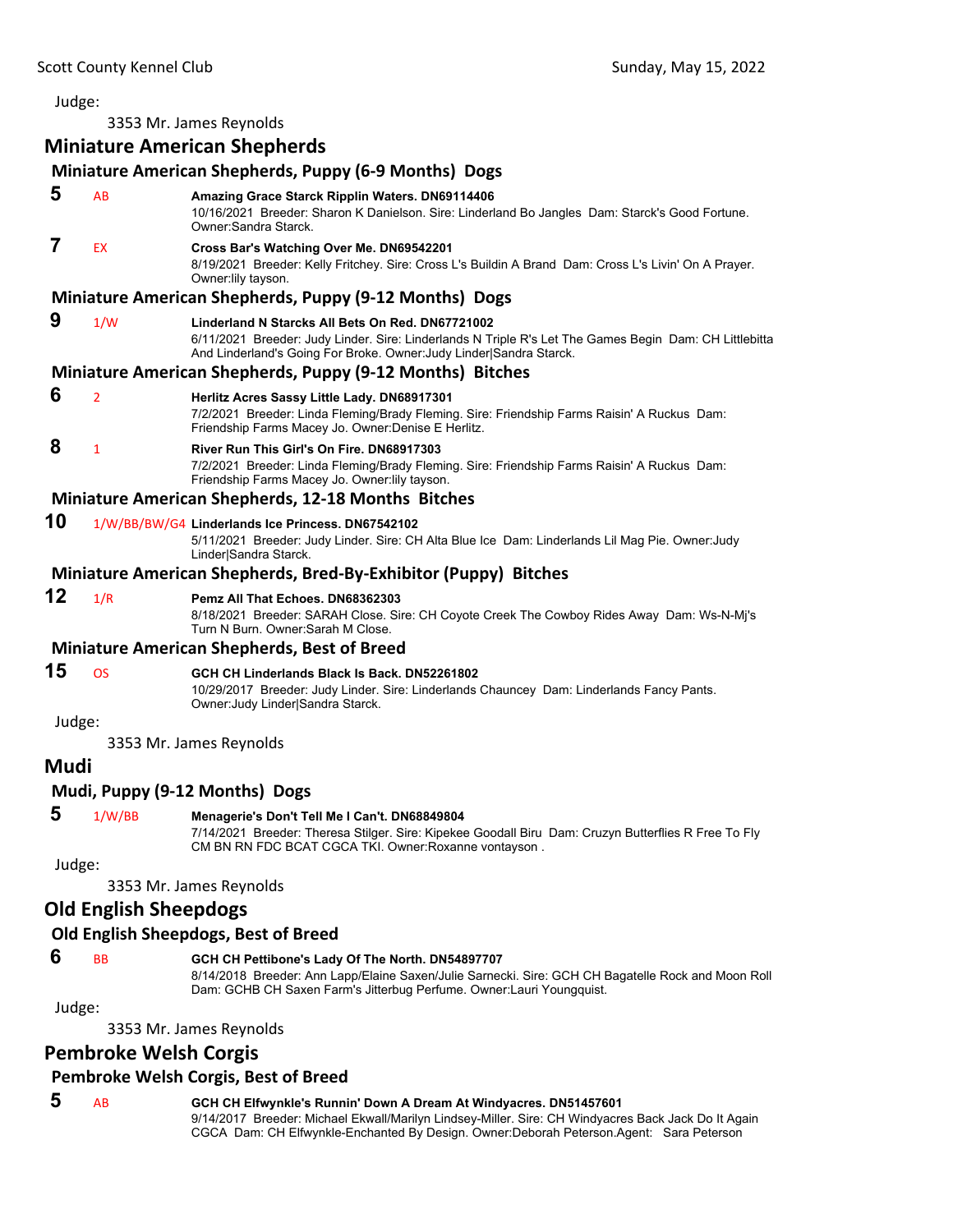3353 Mr. James Reynolds

### **Pulik Pulik, Best of Breed**

### **5** AB **GCHS CH Szentmihalyi-Szabo Trefa BCAT CGC TKN. DN43466601**

2/8/2015 Breeder: Katalin Szabone Ivanyi. Sire: Rackaorzo Rege Dam: Makvirag Bobita. Owner:Valarie Cheimis|Gary Cheimis|Elizabeth Oglesby.Agent: Kristin Lawless

Judge:

3353 Mr. James Reynolds

### **Shetland Sheepdogs**

#### **Shetland Sheepdogs, Puppy (9‐12 Months) Dogs**

#### **5** 1/R **Rushwind Aston Martin. DN67571101**

5/26/2021 Breeder: Kathryn A Hensley. Sire: Rushwind Life Of Riley Dam: Rushwind Glitz N Glamour. Owner:Kathryn Hensley.Agent: Becky Johnson

#### **Shetland Sheepdogs, Open Sable & White Dogs**

#### **7** 1/W **Donlyn's Integrity. DN59014205**

6/21/2019 Breeder: William H Munsey/Irene A Munsey. Sire: GCHB CH Kismet's Encore At Donlyn Dam: Donlyn's Cinnamon Sugar. Owner:William H Munsey Irene A Munsey|Irene A Munsey. Stefanie Nawlin

#### **Shetland Sheepdogs, 12‐18 Months Bitches**

#### **6** 1/W/BB/BW **Kell Kandyland. DN67217604**

4/6/2021 Breeder: Amy Mae-Zoss Massey/Jeannette Powers-Hodson/Abby L Thomas. Sire: GCH CH Miqelon Eye Spy Dam: CH Kell Celtic Air. Owner:Amy Mae Zoss Massey.

#### **Shetland Sheepdogs, Bred‐By‐Exhibitor (Adult) Bitches**

 **8** 1/R **Foxhollow's Beautiful Sona BN RN CGC TKA. DN53299103**

2/25/2018 Breeder: Trudy A Supalla/Michelle Toczek. Sire: GCHB CH Darmil Ain't No Saint Dam: GCH CH Romayne's Uptown Girl BN RI CGC TKA. Owner:Trudy A Supalla.

#### **Shetland Sheepdogs, Open AOAC Bitches**

### **10** <sup>1</sup> **Trilliant Temptress. DN61181701**

1/10/2020 Breeder: Stephanie Trautman-Riley. Sire: CH Beckon Cowboy Cut Dam: Trilliant Leather And Lace. Owner:Stephanie Trautman-Riley.Agent: Becky Johnson

#### **Shetland Sheepdogs, Best of Breed**

- **9** OS **CH Kell Guess Who. DN67217601**
	- 4/6/2021 Breeder: Amy Mae-Zoss Massey/Jeannette Powers-Hodson/Abby L Thomas. Sire: GCH CH Miqelon Eye Spy Dam: CH Kell Celtic Air. Owner:Amy Mae Zoss Massey|Jeannette Powers-Hodson|Rachel Lucas|Abby Thomas.Agent: Becky Johnson

Judge:

3353 Mr. James Reynolds

### **Spanish Water Dogs**

### **Spanish Water Dogs, Best of Breed**

### **5** BB **CH Dgs Copy This Heifers. DN69003101**

6/13/2021 Breeder: Janet Rahn/Faith Ott. Sire: Poeta Del Rabadan Dam: GCHS CH Cambia Wavelet DN TKN. Owner:Faith Ott|Janet Rahn.

Judge:

#### 101381 Janet Bodin

### **Swedish Vallhund**

#### **Swedish Vallhund, Amateur Owner Handler Dogs**

### **5** 1/R **Valkyrie's Lets Dance. DN64475602**

10/27/2020 Breeder: Telah Garwacki/Yvonne D Slusser. Sire: GCH CH Hideaways Mr. Mcdreamy TKI Dam: CH Pavon Pride And Joy. Owner:Martha Metheny|Telah Garacki.

### **7** <sup>2</sup> **Naraena Viking Prins. DN66803601**

11/21/2020 Breeder: Mrs. Wendy A Sharman. Sire: Tridents Frodo Dam: Kopparas Lin. Owner:Elizabeth Hosmanek.

### **Swedish Vallhund, Open Dogs**

 **9** 1/W/BW/OS **Caliente High Noon CGC. DN63085003** 5/3/2020 Breeder: Michelle B Fromm. Sire: Skogsbygdens Kalle Kvick TKN Dam: CH Caliente Snowball Effect HSAs ACT1 SWA SCE SEE SHDN TKI. Owner:Jan Moran.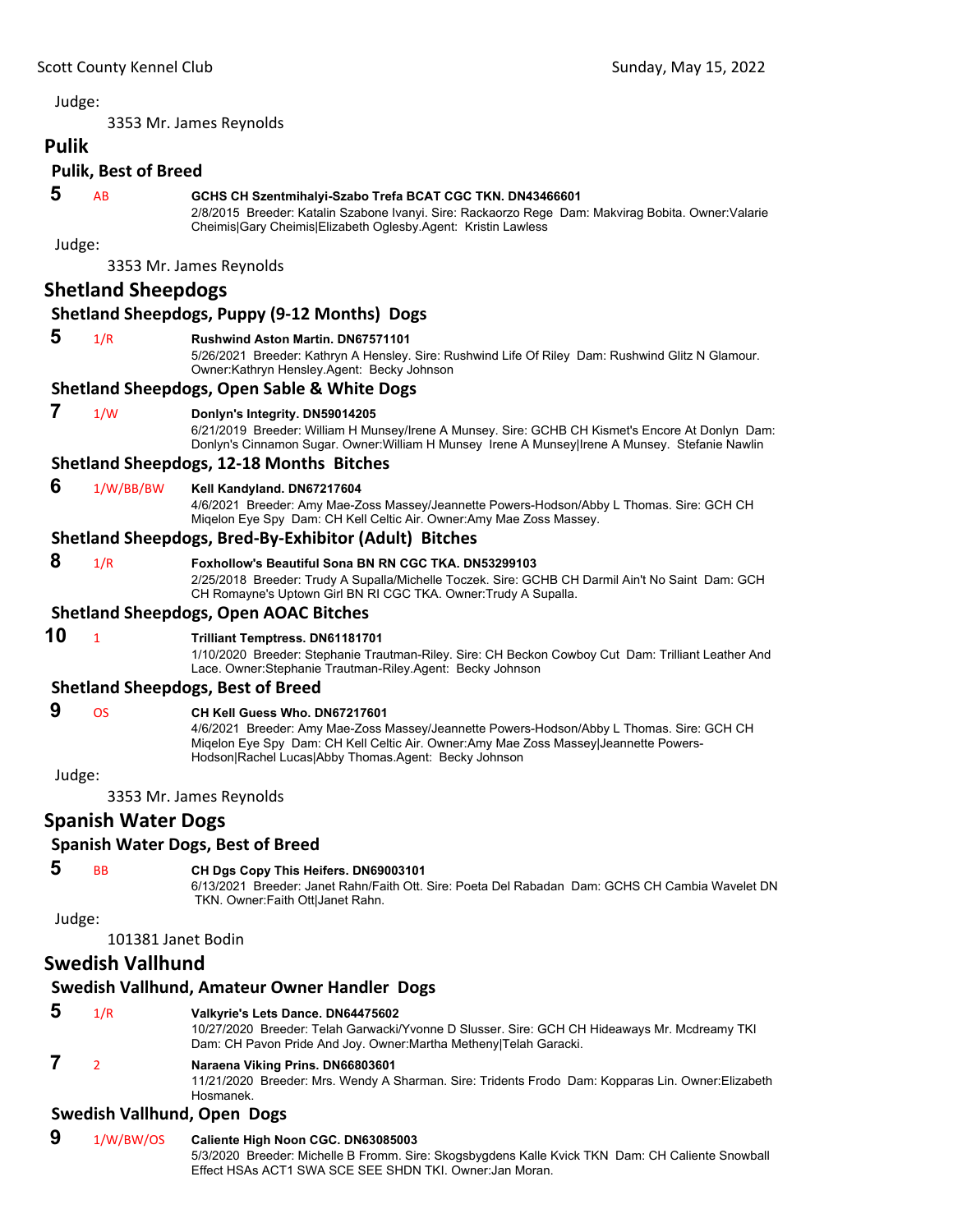#### **11** <sup>2</sup> **Vallhollow Go All The Way St. DN68118904**

7/8/2021 Breeder: Louise Law/Rebekah James/Cheryl Rolfe. Sire: CH Beidelyn Scotch And Soda At Corval St Dam: CH Kingscrest Magic New Year At Vallhollow FDC FCAT. Owner:Louise Law|Telah Garwacki.

#### **Swedish Vallhund, Bred‐By‐Exhibitor (Adult) Bitches**

| 6 | 1/R | Valkrie's Power To Redeem, DN57846804                                                        |
|---|-----|----------------------------------------------------------------------------------------------|
|   |     | 5/8/2019 Breeder: Telah Garwacki/Yvonne D Slusser. Sire: GCH CH Fantasi's Epic FDC OA OAJ NF |
|   |     | DCAT SWA SCM SIE SEE SHDN CGC TKP Dam: CH Pavon Take It Or Leave It CDX AX AXJ.              |
|   |     | Owner: Telah Garwackil Jack Thorne.                                                          |
|   |     | Suradich Vallbund, Onon, Bitchoc                                                             |

#### **Swedish Vallhund, Open Bitches**

#### **8** 1/W **Valkyrie's Relentless. DN66985301**

5/13/2021 Breeder: Telah Garwacki/Yvonne D Slusser. Sire: Ausled Ellcrys Wil Ohmsford TKN Dam: CH Pavon Take It Or Leave It CDX AX AXJ. Owner:Scott Garwacki|Telah Garwacki.

#### **Swedish Vallhund, Best of Breed**

**10** BB **CH Valkyrie's When Doves Cry. DN61465203** 2/24/2020 Breeder: Telah Garwacki/Yvonne D Slusser. Sire: GCH CH Hideaways Mr. Mcdreamy TKI Dam: CH Pavon Pride And Joy. Owner:Elizabeth Hosmanek|Telah Garwacki.

### **Junior Showmanship**

**Jr (Novice Junior)**

 **5** AB **GCH CH Ivorymoon's Southern Revolt SC CA BCAT CGC TKN. HP53528304. Rhodesian Ridgebacks** 5/23/2017 Breeder: Sarah Hartwig / Shawn Hartwig / . Sire: GCHB CH Juba Lee Enjoys How The Race Is Run CD BN RA MC CA BCAT CGC TK Dam: GCH DC Ivorymoon's Destination UnKnown RN MC. Owner:Sarah Hartwig|Tonia Toben|Madeline Fuhr.  **6** AB **CH Esmeralda Creato Per Amore. SS29011901. Lagotti Romagnoli** 12/28/2020 Breeder: Yaroslava Bereziuk. Sire: GCH CH Magnatum Wild Curls Baron Dam: Fiona Frise Deluxe. Owner:Helen Korbut|Yuri Kalmykov.  **7** <sup>1</sup> **River Run This Girl's On Fire. DN68917303. Miniature American Shepherds** 7/2/2021 Breeder: Linda Fleming/Brady Fleming. Sire: Friendship Farms Raisin' A Ruckus Dam: Friendship Farms Macey Jo. Owner:lily tayson.  **8** <sup>2</sup> **Valkyrie's Relentless. DN66985301. Swedish Vallhund** 5/13/2021 Breeder: Telah Garwacki/Yvonne D Slusser. Sire: Ausled Ellcrys Wil Ohmsford TKN Dam: CH Pavon Take It Or Leave It CDX AX AXJ. Owner:Scott Garwacki|Telah Garwacki. **Jr (Open Junior) 9** <sup>2</sup> **CH Cedar Run Disturbing The Peace. SR89622902. Pointers (German Shorthaired)** 7/22/2015 Breeder: Christopher Rost/Lisa Zimmerman/Treasa Rost. Sire: GCHS CH Cedar Run Fire On The Mountian RN Dam: GCH CH Tullamore Time Travella. Owner:Nadene Seymour |Mikala Seymour |Johnathan Seymour . **10** AB **Starcastle N'Valiant Something Just Like This. SS30166001. Vizslas** 9/9/2021 Breeder: Beth E Wise/Carol E Rappaport. Sire: GCH CH Lea's Absolut Everybody Say Something! JH Dam: GCH CH Marwin's Valiant Zelda. Owner:CAROL RAPPAPORT|Joseph Davis|Jen Miller. **11** <sup>1</sup> **CH Upland's Bourbon And Bluegrass. SS08470601. Spaniels (Field)** 9/22/2018 Breeder: Linda J Blaser/Kietra Boerson/Robert Bruce. Sire: GCHS CH Upland's Made You Look Dam: CH Bruce's Whiskey In A Teacup @ Upland. Owner:Linda Blaser |Kietra Boerson |Jordyn Seymour . **12** AB **GCH CH Foxshire Unauthorized Access With Turcoys BCAT. RN33638802. Fox Terriers (Smooth)** 3/27/2019 Breeder: Christine Martin/Dawn Gallo. Sire: CH Cheltenham Casino Royal Dam: CH Turcoys West Meade Good Girl Gone Bad. Owner:Kalyn Erickson|Erica Dunlavey|Jaime Taylor|Christine Martin. **Jr (Open Intermediate) 14** 1/RBJ **GCH CH Cadenza's Don't Cha Know. DN33868006. Collies (Smooth)** 6/6/2012 Breeder: Melodie Haddon/John Haddon. Sire: GCHS CH Travler's Greased-Lightning Dam: CH Chrysalis Put On Your Party Dress. Owner:Cathy Meier|Robert Meier|Helene Robbins|Braelynn Gossage. **Jr (Open Senior) 15** 1/BJ **GCH CH Southern If You Say So JH CA BCAT. SS13249404. Pointers** 6/4/2019 Breeder: Flavio Rodrigues Santos/Tina McDonnell/Lydia Frey. Sire: GCH CH Southern-Malmason Rock Paper Scissors Dam: CH Perdizes De Brasilia Berna Of Fabello JH. Owner:Tina McDonnell|Tiadgo

Stamford Jardim|Lydia Frey.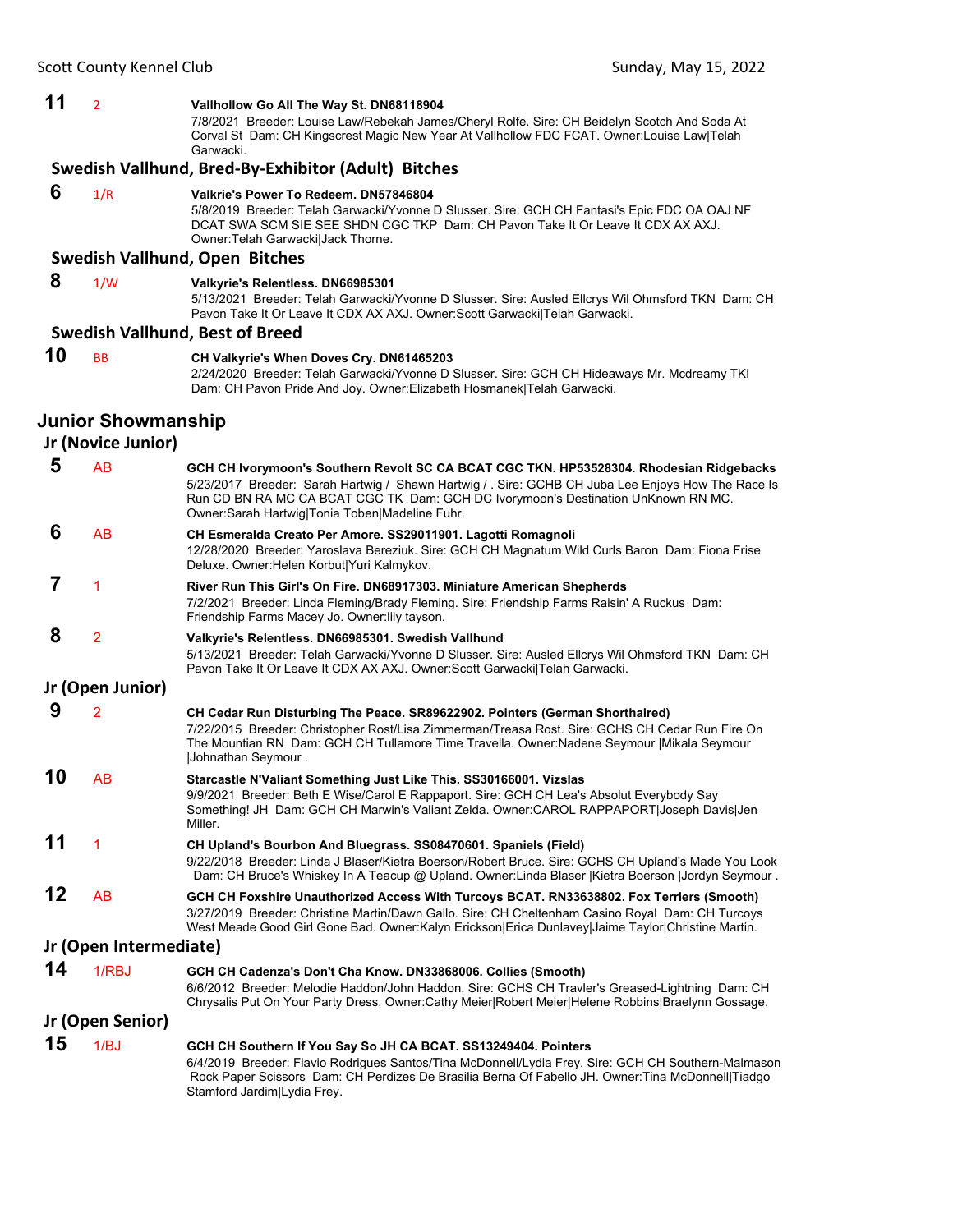#### **Obedience Trial Novice A Obedience 5** NQ **Came In Like A Wrecking Ball BN RE CGC TKA VSWB. PAL278753. Newfoundlands** 1/4/2019 Breeder: . Sire: Dam: . Owner:Liz Pagel.  **6** NQ **Sir Tyrion Of House Sherwood BN RA CGC TKP. MA61852001. All American Dog** 6/29/2016 Breeder: UNASSIGNED. Sire: Unknown Dam: Unknown. Owner:Lawrence Sherwood.  **7** AB **GCH CH Jester Beanboozled. TS43149901. Pugs** 5/31/2019 Breeder: Julie Robertson. Sire: GCHG CH Kngz Appetite For Destruction At Vanity Dam: GCH CH Jester Fig's Jumping Bean. Owner:Julie Robertson.Agent: Kristin Lawless **Novice B Obedience 9** AB **GCH CH Brightwood's As Luck Would Have It. SR87091603. Retrievers (Golden)** 4/7/2015 Breeder: Deborah J Waid. Sire: GCH CH Golden Trip Repeating The Success CD Dam: Asterling's Speaks Her Mind CD RI. Owner:Deborah J Waid|Caroline M Waid. **10** <sup>3</sup> **Erin's Darragh. DN57925103. Belgian Sheepdogs** 183.5 4/13/2019 Breeder: Maureen Gargan/Agnes Gombar. Sire: CH J'Espere De La Terre Sauvage Dam: Nuance De La Terre Sauvage CA. Owner:Fataah Ewe|Julie Pierce. **12** <sup>1</sup> **Esmonds Forthelove Ofthegame BN RI ACT1. WS57125401. Rottweilers** 189.0 12/18/2016 Breeder: Tammy Ausloos/Ann Felske-Jackman. Sire: GCH CH RACH Halo's California Dreamin' CD RM4 RAE3 TD SWN SCA SIA SEA Dam: GCH CH Esmonds Ringside Gossip RN NA OAJ OF. Owner:Sue Bowman. **14** NQ **CH Wathaman's Easy By Nature. WS69318201. Rottweilers** 11/19/2019 Breeder: Kim Zippel. Sire: CH Esmonds God Of All RN DSA Dam: CH Wathaman's Zest For Life CDX RE TKI. Owner:Sue Bowman. **15** <sup>2</sup> **Kalista's By The Book BN RN CGC TKI. WS67885405. Portuguese Water Dogs** 186.5 4/3/2020 Breeder: Nicole Bearman/Linda K Hunt. Sire: CH Hunter Walking On Water Dam: GCHB CH Kalista's What A Catch RI OA OAJ NF TKI. Owner:Tracy Kittrell|Paula Kerezsi|Linda Hunt. **16** <sup>4</sup> **Guinevere Bounce A Lot BN RA AX AXJ XF TKI. TS26584202. Maltese** 182.0 7/16/2015 Breeder: Cathy Weese. Sire: Merry Dawns Edward Lewis Dam: Merry Dawn Loves Alice. Owner:Viictoria Nimmo. **17** AB **Patriot's Cricket On A Hearth BN RN CGC. PAL275515. Shih Tzu** 7/7/2018 Breeder: . Sire: Dam: . Owner:Lee Kraft. **Open A Obedience 21** NQ **Runway's Dream On CD AX AXJ OF. TS43041902. Papillons** 6/23/2019 Breeder: Julia King. Sire: GCHS CH Runway's Lets Dance Dam: GCH CH Runway's Big Things Come In Small Packages. Owner:Paula Warner|Gary Warner. **27** NQ **Kalista Zummon With A Wave CD BN RN AX AXJ XF TKA. WS59624305. Portuguese Water Dogs** 12/2/2017 Breeder: Judy Cheguis/Linda K Hunt. Sire: CH MACH2 Sun Joy's Back In Time At Kalista RI MXC MJB2 PJD MFB T2B2 Dam: CH Kalista's Vixen. Owner:Paula Kerezsi. **Open B Obedience 23** <sup>1</sup> **OTCH2 Karmayne's Crooked Arrow UDX4 PCDX OM7 BN GN RN OA OAJ NF. DN42104404. Shetland Sheepdogs** 198.5 2/9/2015 Breeder: Karen Rech/Becky Johnson/Lindsy Reeser. Sire: CH Felicity Apple Acres Franchise Dam: Beckon All You Need Is Love. Owner:Alice Drexler. **24** <sup>2</sup> **Cullivoe Ty One On UDX3 PCDX OM5 BN. DN36846702. Shetland Sheepdogs** 196.5 4/26/2013 Breeder: Debra Nordby/Mr. Brad Nordby. Sire: GCHB CH Rosmoor Protocol Dam: Cullivoe Don't You Love Her Madly. Owner:Kay McMahen. **25** NQ **RACH Solachi's Atta Boy Rio @ Funtime CDX RM5 RAE3 CGCA TKP. DN46131104. Border Collies** 4/21/2016 Breeder: Jenna Klemp. Sire: GCH CH Sporting Field Trojan Troy PT Dam: GCH CH Brittemar's Att'A Girl RN HSAsc HSBd OA OAJ. Owner:Anne Headings. **31** <sup>3</sup> **Cashmere's Spirit In The Sky UD OM1 BN GN RA ACT2 ACT2J DS CGC TKN. SS00629606. Retrievers (Golden)** 196.0 8/16/2017 Breeder: Nancy Lake Lewis/Lori Copsey. Sire: GCH CH PACH Goldcker A Boat Turn CDX RA JH MXP4 MXPB MJP5 MJPS PAX XFP Dam: Cashmere's Race For Gold UD BN RE MX MXJ MXP3 MXPB MJP2 MJPB T2B T2BP . Owner:Karen A Thompson. **32** NQ **OTCH5 Wakemup Tinder Lights The Fire VCD2 UDX8 OGM BN GN RA JH MX MXJ . SR91168604. Retrievers (Golden)** 1/7/2016 Breeder: Beth Ericson. Sire: PACH Topbrass Double Dare MH AX OAJ MXP4 MXPB MJP4 MJPB PAX OF T2BP QA Dam: Benden's Xsziv At Wakemup CDX JH. Owner:Nancy Peterson. **34** <sup>4</sup> **MACH Wakemup Game For Adventure VCD2 UD RN SH MXB MJS NF ACT1. SR87627305. Retrievers (Golden)** 190.0 4/26/2015 Breeder: Beth a Ericson. Sire: Wynwoods Wild Card CDX MH Dam: MACH PACH Wakemup Rewired For Sound JH MXB MJB MXP3 MXPB MJP3 MJPB PAX. Owner:Patrice PetersenKeys.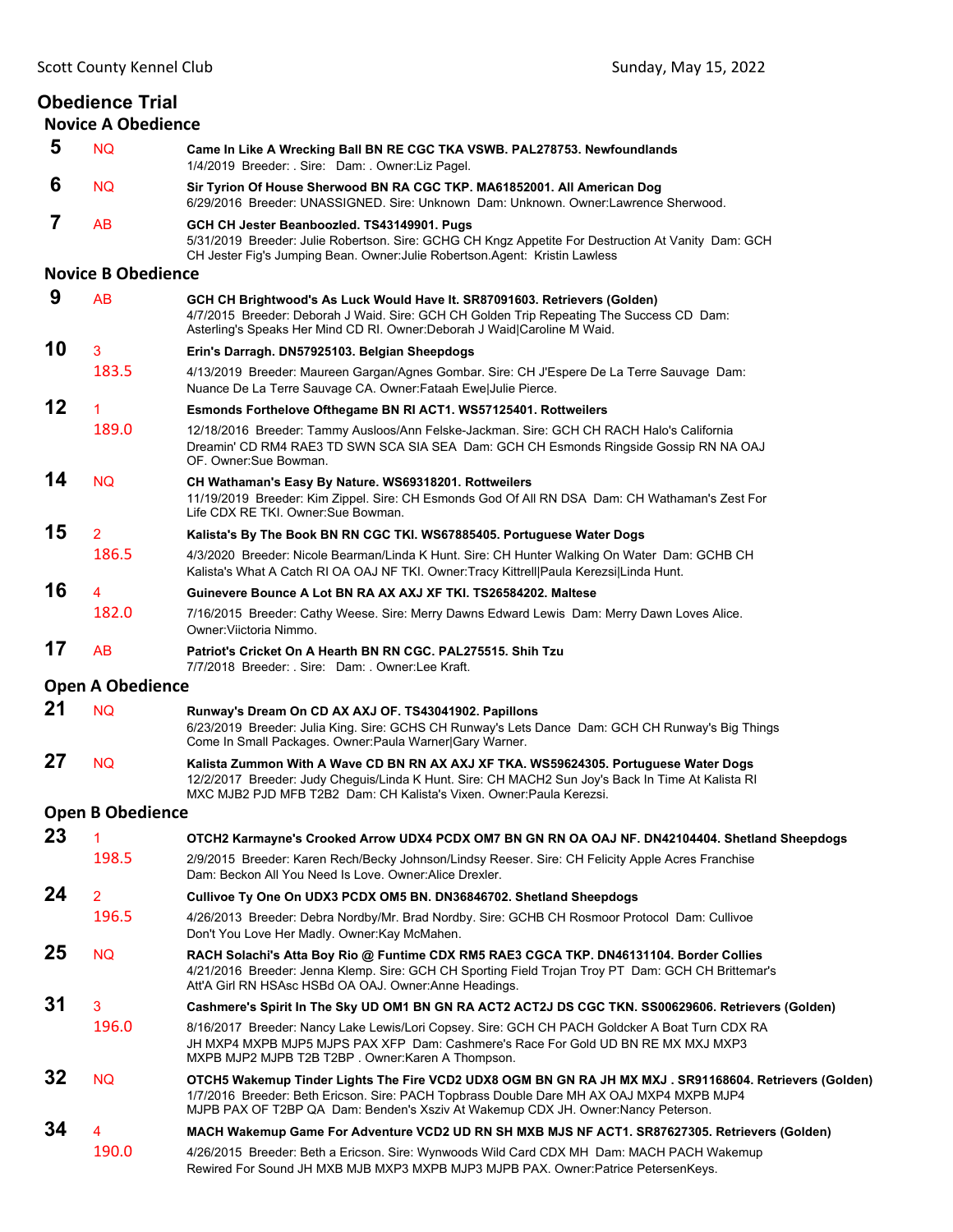|    | <b>Utility A Obedience</b>        |                                                                                                                                                                                                                                                                                                                                                                           |
|----|-----------------------------------|---------------------------------------------------------------------------------------------------------------------------------------------------------------------------------------------------------------------------------------------------------------------------------------------------------------------------------------------------------------------------|
| 19 | <b>NQ</b>                         | CH Kyterals Imperial Sweet Caramel Kiss CDX BN RE AX AXJ. TS11887102. Papillons<br>7/29/2012 Breeder: Terri Mount/Patricia G Groff. Sire: CH Queen Bless Jp Tri Back Dam: Maximilian<br>Kyteral Something Sweet. Owner: Paula Austin.                                                                                                                                     |
| 20 |                                   | CH Keerocka's Out With A Bang! CDX BN PT FDC CGC TKN. DN54908206. Cardigan Welsh Corgis                                                                                                                                                                                                                                                                                   |
|    | 192.5                             | 8/27/2018 Breeder: Julie Miller/Cindy McDonald. Sire: GCHS CH Wyncrest Clear Creek Once Upon A<br>Dream CA BCAT CGCA Dam: CH Summit Foggy Bottom I Wannabluvdbyu BN FDC CGC TKN.<br>Owner: Julie Miller James Miller.                                                                                                                                                     |
| 30 | <b>NQ</b>                         | CH Double Helix California Dreamin' CDX BN RM NAP NJP NFP SCN CGC TKI. WS57295106. Samoyeds<br>3/19/2017 Breeder: Robinette Dunahugh-Ralston/Belinda Torrez. Sire: Chelestina's Hawk On The Wind<br>Dam: GCH CH Double Helix Live From The Piston Cup. Owner: Kathy Stepp.                                                                                                |
|    | <b>Utility B Obedience</b>        |                                                                                                                                                                                                                                                                                                                                                                           |
| 23 | <b>NQ</b>                         | OTCH2 Karmayne's Crooked Arrow UDX4 PCDX OM7 BN GN RN OA OAJ NF. DN42104404. Shetland Sheepdogs<br>2/9/2015 Breeder: Karen Rech/Becky Johnson/Lindsy Reeser. Sire: CH Felicity Apple Acres Franchise<br>Dam: Beckon All You Need Is Love. Owner: Alice Drexler.                                                                                                           |
| 24 | 1                                 | Cullivoe Ty One On UDX3 PCDX OM5 BN. DN36846702. Shetland Sheepdogs                                                                                                                                                                                                                                                                                                       |
|    | 196.0                             | 4/26/2013 Breeder: Debra Nordby/Mr. Brad Nordby. Sire: GCHB CH Rosmoor Protocol Dam: Cullivoe<br>Don't You Love Her Madly. Owner: Kay McMahen.                                                                                                                                                                                                                            |
| 29 | <b>NQ</b>                         | RACH Double Helix Write Your Happy Medium CDX BN RM2 RAE2 AX AXJ. WS64761102. Samoyeds<br>3/13/2019 Breeder: Katie Heidt/Robinette Dunahugh-Ralston/Julie Rydstrand. Sire: GCHB CH Galaxy's<br>Beam Me Up Dam: CH Double Helix Back In Time CD BN GN RM RAE2 OA NAJ NFP TKN. Owner: Mary<br>Drexler Scott Ralston.                                                        |
| 31 | <b>NQ</b>                         | Cashmere's Spirit In The Sky UD OM1 BN GN RA ACT2 ACT2J DS CGC TKN. SS00629606. Retrievers (Golden)<br>8/16/2017 Breeder: Nancy Lake Lewis/Lori Copsey. Sire: GCH CH PACH Goldcker A Boat Turn CDX RA<br>JH MXP4 MXPB MJP5 MJPS PAX XFP Dam: Cashmere's Race For Gold UD BN RE MX MXJ MXP3<br>MXPB MJP2 MJPB T2B T2BP. Owner: Karen A Thompson.                           |
| 32 | <b>NQ</b>                         | OTCH5 Wakemup Tinder Lights The Fire VCD2 UDX8 OGM BN GN RA JH MX MXJ . SR91168604. Retrievers (Golden)<br>1/7/2016 Breeder: Beth Ericson. Sire: PACH Topbrass Double Dare MH AX OAJ MXP4 MXPB MJP4<br>MJPB PAX OF T2BP QA Dam: Benden's Xsziv At Wakemup CDX JH. Owner:Nancy Peterson.                                                                                   |
| 34 | $\overline{2}$                    |                                                                                                                                                                                                                                                                                                                                                                           |
|    |                                   | MACH Wakemup Game For Adventure VCD2 UD RN SH MXB MJS NF ACT1. SR87627305. Retrievers (Golden)                                                                                                                                                                                                                                                                            |
|    | 188.5                             | 4/26/2015 Breeder: Beth a Ericson. Sire: Wynwoods Wild Card CDX MH Dam: MACH PACH Wakemup<br>Rewired For Sound JH MXB MJB MXP3 MXPB MJP3 MJPB PAX. Owner:Patrice PetersenKeys.                                                                                                                                                                                            |
|    |                                   | <b>Beginner Novice A Obedience</b>                                                                                                                                                                                                                                                                                                                                        |
| 36 | <b>NQ</b>                         | Equiss There's A Wocket In My Pocket SC CA BCAT CGC TKI. HP51901107. Whippets<br>7/12/2016 Breeder: Cathy Williams/Sydney Williams. Sire: CH Raybar's Feet Don't Fail Me Dam: Equiss<br>Eat Mor Chikin. Owner: Stacy A Staeck.                                                                                                                                            |
| 37 | AB                                | CH Chaver's Midnight Agent Cooper CGC TKA. DN57967309. Australian Shepherds<br>4/18/2019 Breeder: Carol Stuckey/Olga Ledyan. Sire: CH Timberlines Orange Juice And Rum Dam:<br>Indigomoon Midnight's Monet Of Chaver. Owner: Helen Korbut.                                                                                                                                |
|    |                                   | <b>Beginner Novice B Obedience</b>                                                                                                                                                                                                                                                                                                                                        |
| 38 |                                   | Wakemup Rise To Your Dreams BN RN OA OAJ OF. SS14326904. Retrievers (Golden)                                                                                                                                                                                                                                                                                              |
|    | 199.0                             | 9/11/2019 Breeder: Beth Ericson, Sire: OTCH23 MACH3 Webshire's Takoda Code Talker VCD3 UDX26<br>OGM RE JH MXC PA Dam: Spirits Bad Habit At Wakemup CD RN. Owner:Nancy Peterson.                                                                                                                                                                                           |
| 39 | <b>AB</b>                         | Anscha-K Krew Number Six In A Party Of Ten RN CGC. WS67588701. Boxers<br>2/10/2020 Breeder: Mr. Keith A. Lawson/Mrs. Ann Schach/Ms. Amy Bieri/Mrs. Charlene Medeiros. Sire:<br>GCHB CH Happy Tail's Moment Of Trust CD BN RI MX MXJ NF BCAT ACT1 SWN Dam: GCHS CH Jokar<br>N K-Krew's The Dream Lives On At Anscha. Owner:Ann Schach rose northcutt amy bieri kim schach. |
| 40 | 2                                 | CH Providence Read All About It SWN SCE SIE SEA SHDA CGC TKA. DN35036602. Australian Shepherds                                                                                                                                                                                                                                                                            |
|    | 198.0                             | 5/29/2012 Breeder: Pat Cuoco/Kimber Shields. Sire: CH Heatherhill Shock N Awe Dam: GCH CH<br>Briarbrooks Alleluia CGC TKN. Owner:Pat Cuoco.                                                                                                                                                                                                                               |
| 41 | <b>AB</b>                         | CH Mondenkind's Hawkeye Forever. DN60460702. Border Collies<br>12/24/2019 Breeder: Pamela Norman/Lana Connelly. Sire: CH Stonesriver's Forever Unique Dam: GCH                                                                                                                                                                                                            |
|    | <b>Preferred Novice Obedience</b> | CH Majestic River Song CD RN FDC CGCA CGCU TKI. Owner:Linda Frost Lincoln Frost.                                                                                                                                                                                                                                                                                          |
| 43 |                                   | Myriah's Dancing With Mtns BN RN NJP. SS17077202. Retrievers (Golden)                                                                                                                                                                                                                                                                                                     |

Owner:Diane Eastman|Karen Abben.